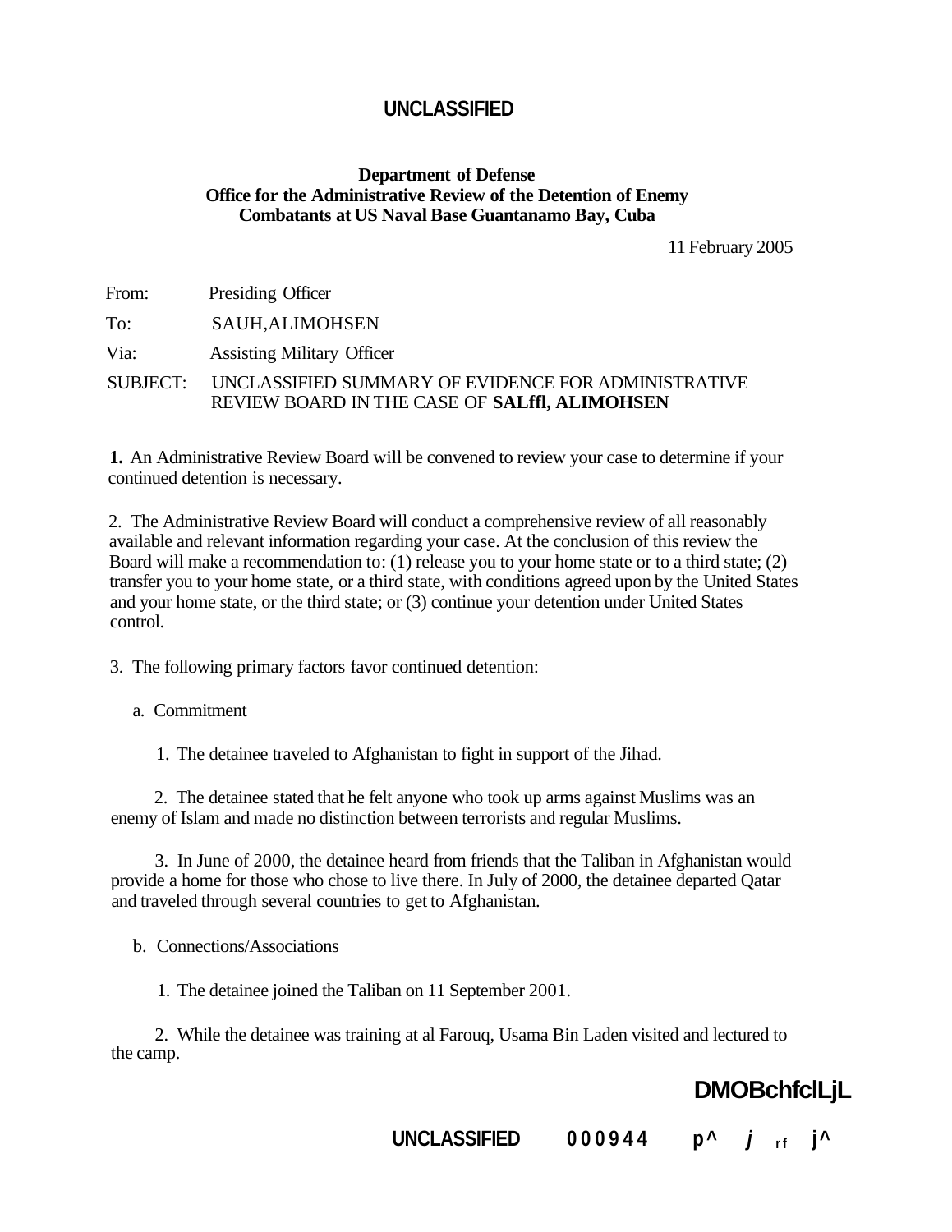### **SUBJECT: UNCLASSIFIED SUMMARY OF EVIDENCE FOR ADMINISTRATIVE REVIEW BOARD IN THE CASE OF SALIH, ALIMOHSEN**

**3. The detainee was recognized by a senior al Qaida lieutenant** 

**c. Other Relevant Data** 

**1. The detainee stated that he could not judge if the 911 terrorist actions were wrong because he is not an Islamic scholar and said, "They were just following the directions of the scholars", "That is what we do."** 

**d. Training** 

**1. The detainee attended al Qaida's al Farouq terrorist training camp in Afghanistan and during the month of My 2001, he observed and listened as Usama Bin Laden gave a speech at the camp about the need for jihad.** 

**e. Intent** 

**1. The detainee was a soldier with the Taliban forces on the front lines near Bagram, Afghanistan.** 

**2. The detainee possessed small notebooks with several pages of phrases hand-written in both French and Arabic languages, as well as drawings of rifles, a cleaver, a spatula, pliers and a glove. Words from one of the pages include "poudre (melange explosif)," "graphite," "salp§tre," "nitre," "secret," and "electrique."** 

**4. The following primary factors favor release or transfer.** 

**a. The detainee said that he heard from some of bis friends that the Taliban, in Afghanistan, would provide a home for those who chose to live there. AH wanted to move to Afghanistan because he was unhappy with the quality of his life. He also thought he could find a wife more easily there.** 

**b. The detainee further states that he did not like to fire the Kalishnikov rifle.** 

**5. You will be afforded a meaningful opportunity to be heard and to present information to the Board; this includes an opportunity to be physically present at the proceeding. The Assisting Military Officer (AMO) will assist you in reviewing all relevant and reasonably available unclassified information regarding your case. The AMO is not an advocate for or against continued detention, nor may the AMO form a confidential relationship with you or represent you in any other matter.** 

*°00945* 

2<br>UNCLASSIFIED

**UNCLASSIFIED Rags <X of d.**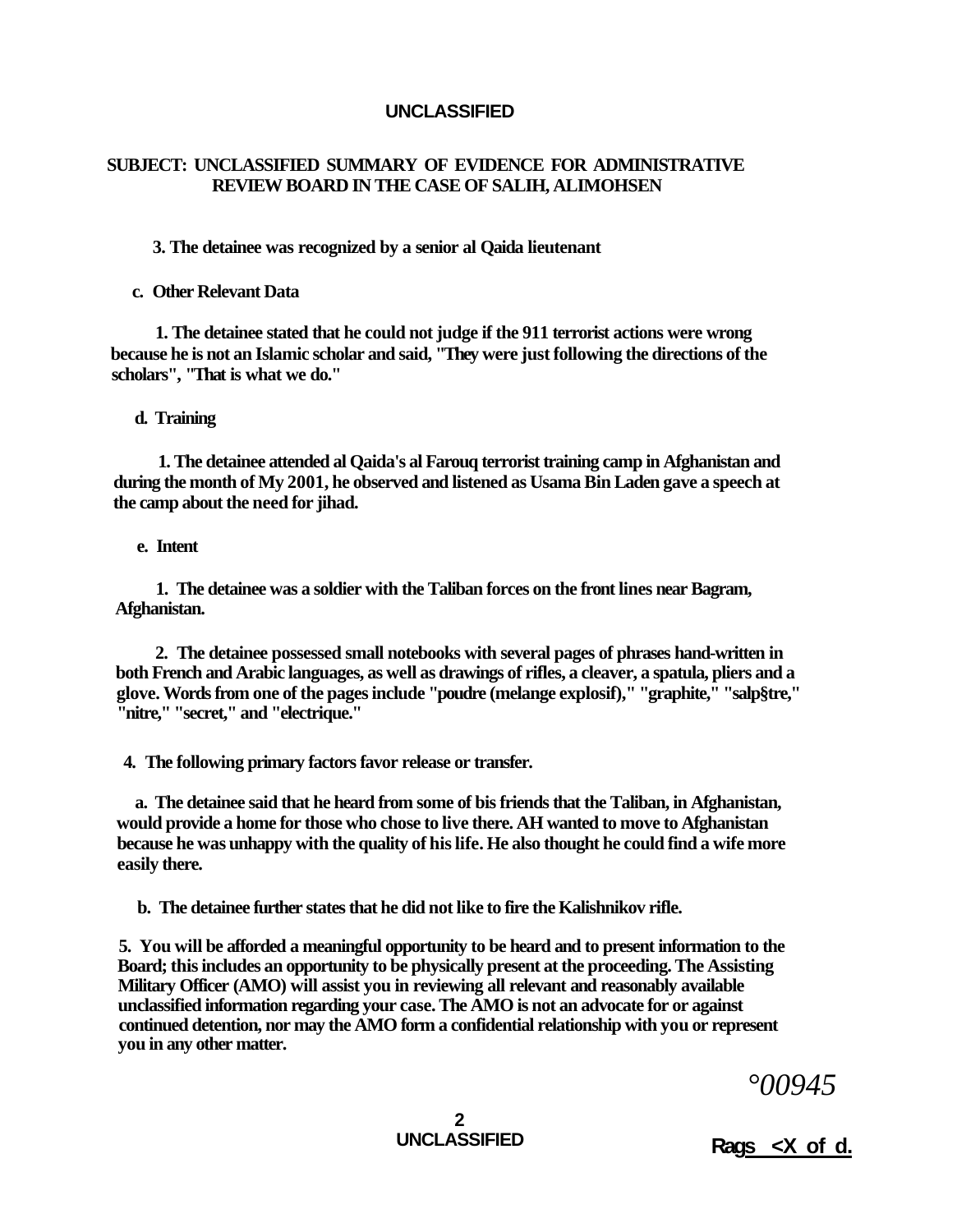### **Department of Defense Office for the Administrative Review of the Detention of Enemy Combatants at US Naval Base Guantanamo Bay, Cuba**

From: Presiding Officer 2 February 2005

Via: Assisting Military Officer

To: ALUSAYMLNAYIFFAHDMUTLIQ

SUBJECT: UNCLASSIFIED SUMMARY OF EVIDENCE FOR ADMINISTRATIVE REVIEW BOARD IN THE CASE OF AL USAYMI, NAYIF FABDD **MUTLIQ** 

1. An Administrative Review Board will be convened to review your case to determine if your continued detention is necessary.

2. The Administrative Review Board will conduct a wmipreljensive review of all reasonably available and relevant information regarding your case. At the conclusion of this review the Board will make a recommendation to: (1) release you to your home state or to a third state; (2) transfer you to your home state, or a third state, with conditions agreed upon by the United States and your home state, or the third state; or (3) continue your detention under United States control.

3. The following primary factors tavor continued detention:

a. Commitment

1. hi early February of 2001, the detainee met with a Taliban recruiter.

2. On more than one occasion, the detainee talked to the TahT>an recruiter about military training in Afghanistan.

3. The recruiter provided the detainee instructions on obtaining a Pakistani visa as well as a specific route to take. The detainee traveled to a Taliban guesthouse in Quetta, Pakistan, where the recruiter had sent him.

4. Many Taliban soldiers armed with Kalashnikov rifles walked in and out of the guesthouse. The detainee told a member of the Taliban guesthouse that he desired to receive military training.

5. In November of 2001, the Northern Alliance Forces captured the detainee in Konduz, Afghanistan. 00094 8

**UNCLASSIFIED •** 

**EXHIBIT DM0- / PA tic t ntr i**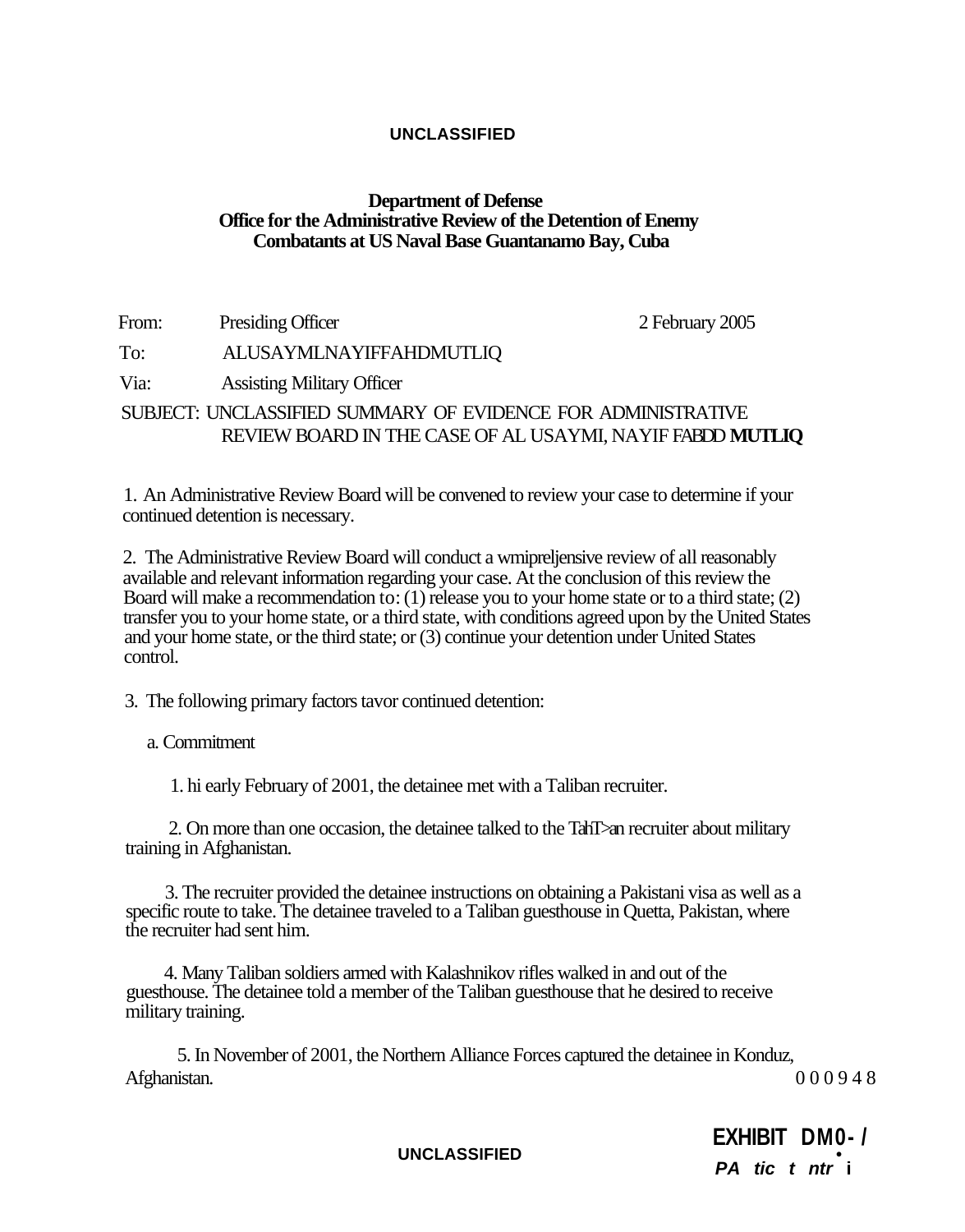### **SUBJECT: UNCLASSIFIED SUMMARY OF EVIDENCE FOR ADMINISTRATIVE REVIEW BOARD IN THE CASE OF AL USAYMI, NAYIF FAHD MUTLIQ**

#### **b. Training**

**1. The detainee and about thirty to fitly men were trained near the front U^ on shootmg me Kalashnikov rifle. A Taliban member, who claimed to handle the fighter and killer training of the soldiers, is the one who trained them.** 

**2. The detainee was specifically trained on the Kalashnikov rifle, Beka gun, RPO (rocket propelled grenade) and the bolt action rifle.** 

**3. The detainee was identified as having trained at al Farouq training camp.** 

**c. Connection** 

**1. In March of 2001, the detainee arrived in Kandahar, Afghanistan where he joined the Taliban.** 

**2. The detainee frequently visited Al Iraqi's office.** 

**3. Al Iraqi is an al Qaida terrorist who was part of Usama Bin Laden's inner circle and also commanded 200 Arab and Taliban soldiers in Kabul.** 

#### **d. Intent**

**1. The detainee and about twenty to thirty Afghanistan fighters/soldiers traveled to Konduz, Afghanistan and stayed at a Taliban house.** 

**2. The detainee went to the front line located near Kwahajhar, Afghanistan for approximately two weeks and men continued a two week rotating cycle for approximately six and a half months. At the front line, the soldiers used many weapons to include Kalashnikov rifles, PK and RPGs.** 

**3. The detainee fought with the Taliban for approximately 13 months.** 

### **SUBJECT: UNCLASSIFIED SUMMARY OF EVIDENCE FOR ADMINISTRATIVE REVIEW BOARD IN THE CASE OF AL USAYMI, NAYIF FAHD MUTLIQ**

**4. The following primary factors favor release or transfer:** 

**a. The detainee did not receive any explosives training. The detainee was issued the Kalashnikov, but never saw any fighting because he was stationed at the rear of the front line.** 

### **UNCLASSIFIED**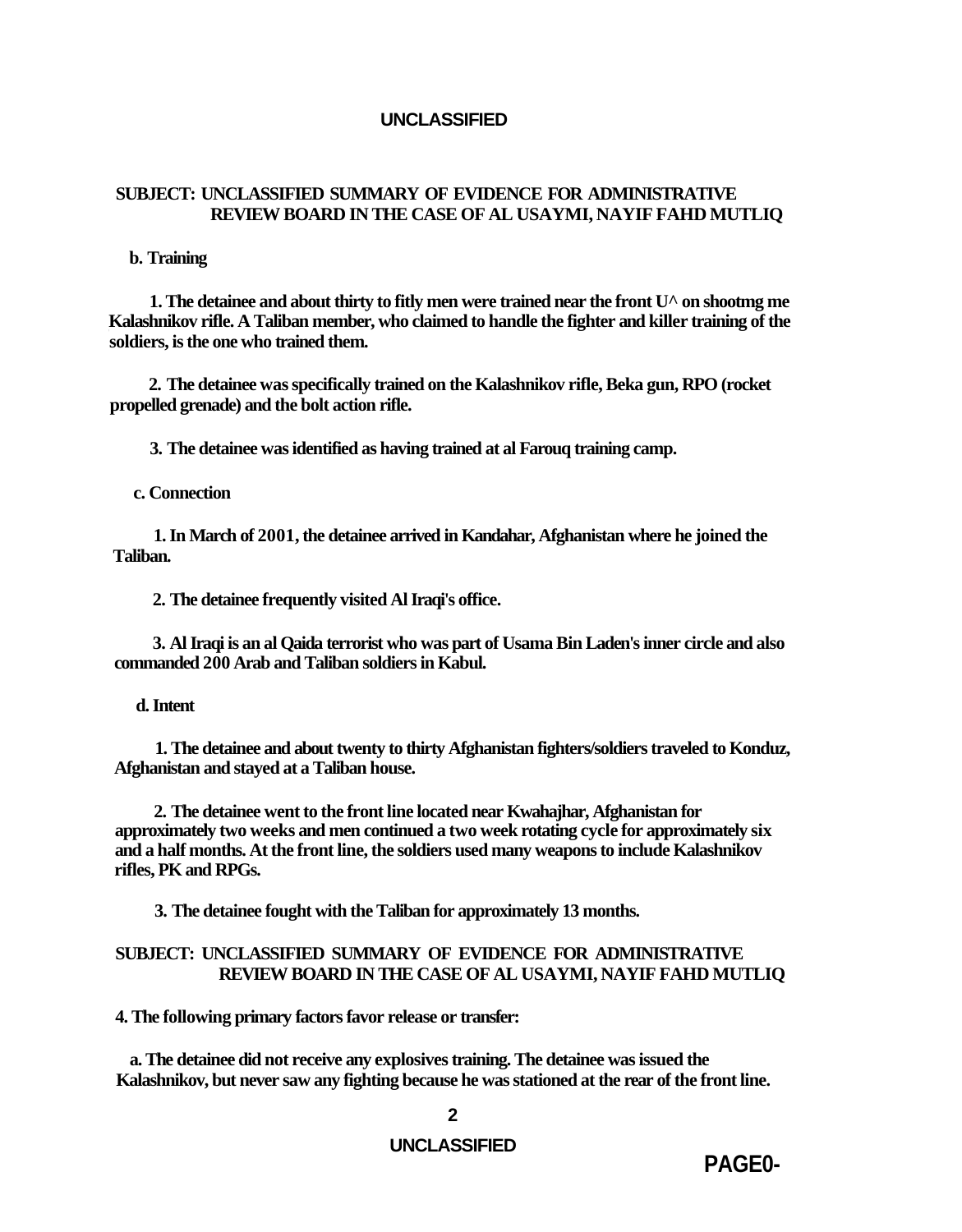**The detainee was never approached to join al Qaida nor did he know anyone who was with al Qaida. The detainee never gave "Bayat" to Usama Bin Laden.** 

**b. A delegation from Saudi Arabia visited GTMO in July 2002 and assessed the detainee as being of low intelligence or law enforcement value to the United States and also as unlikely to pose a terrorist threat to die U.S. or its interests. The Saudi delegation indicated that the Saudi government would be willing to take custody of the detainee for possible prosecution as soon as the United States determined it no longer wanted to hold him.** 

**5. You wiU be afforded a meaningful opporturi^** 

**Board; this includes an opportunity to be physically present at the proceeding. The Assisting Military Officer (AMO) will assist you in reviewing all relevant and reasonably available unclassified information regarding your case. The AMO is not an advocate for or against continued detention, nor may the AMO form a confidential relationship with you or represent you in any other matter.** 

000948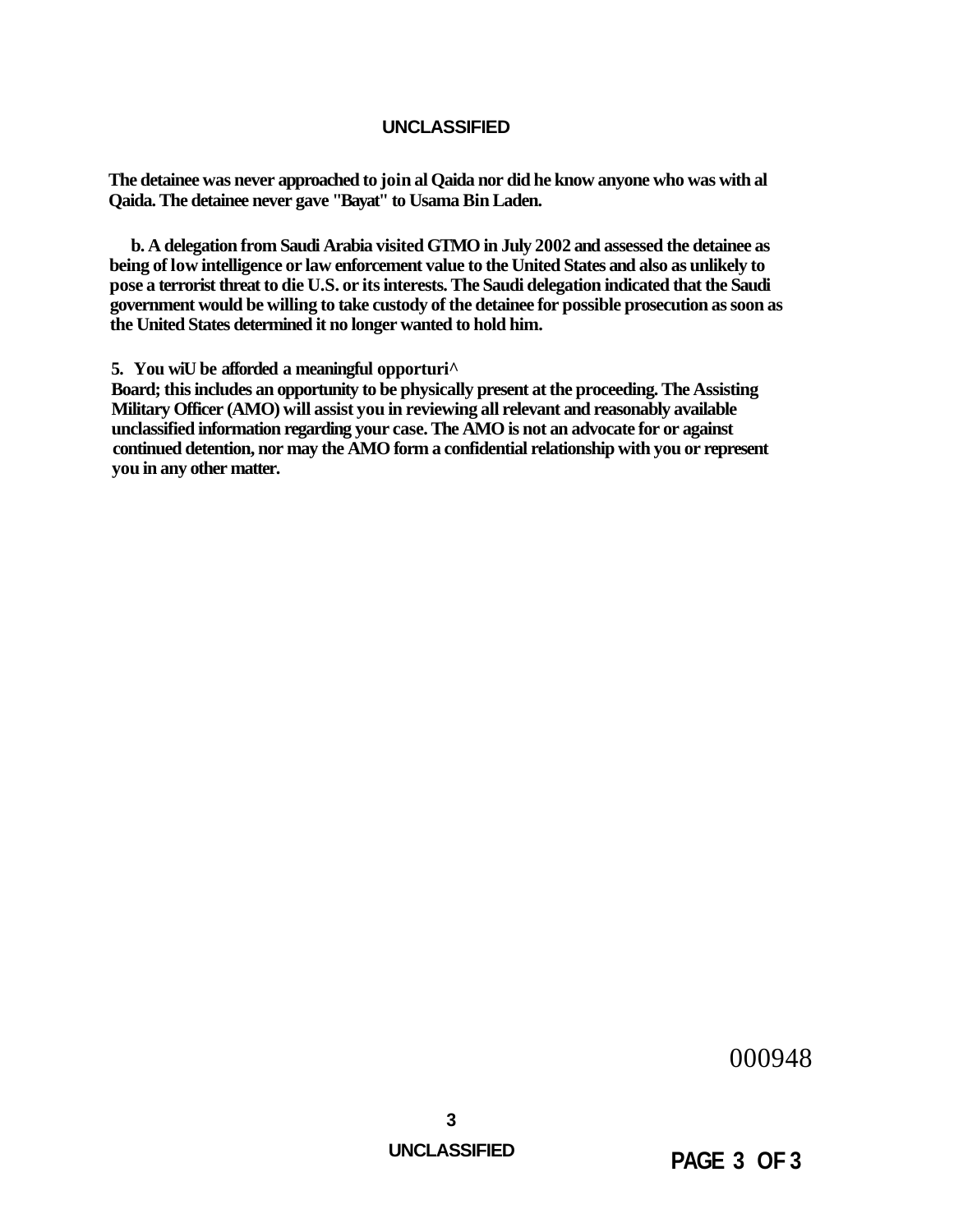### **Department** of **Defense Office for the Administrative Review of the Detention of Enemy Combatants at US Naval Base Guantanamo Bay, Cuba**

1 March 2005

| From:    | Presiding Officer                                                                                                              |
|----------|--------------------------------------------------------------------------------------------------------------------------------|
| To:      | MOHAMMAD, MOHAMMAD LAMEEN // SIDI                                                                                              |
| Via:     | <b>Assisting Military Officer</b>                                                                                              |
| SUBJECT: | UNCLASSIFIED SUMMARY OF EVIDENCE FOR ADMINISTRATIVE<br><b>REVIEW BOARD IN THE CASE OF</b><br>MOHAMMAD, MOHAMMAD LAMEEN // SIDI |

1. An Administrative Review Board will be convened to review your case to determine if your continued detention is necessary.

2. The Administrative Review Board will conduct a comprehensive review of all reasonably available and relevant information regarding your case. At the conclusion of this review me Board will make a recommendation to:  $(1)$  release you to your home state or to a third state;  $(2)$ transfer you to your home state, or a third state, with conditions agreed upon by the United States and your home state, or the third state; or (3) continue your detention under United States control.

3. The following primary factors favor continued detention:

a. Commitment

1. The detainee traveled to Pakistan in support of a Jihad against the United States.

2. The detainee attempted to obtain false identification in an effort to enter Afghanistan.

3. The detainee was captured in Pakistan as he attempted to cross the border into Afghanistan.

b. Training

1. The detainee learned how to field strip and fire an AK-47 assault rifle at a Lashkar Taiba safe house.

c. Connections/Associations

# **000949 DMOExhlbtuL**

**UNCLASSIFIED . .** 

 $\textbf{nav} < a \textbf{V}$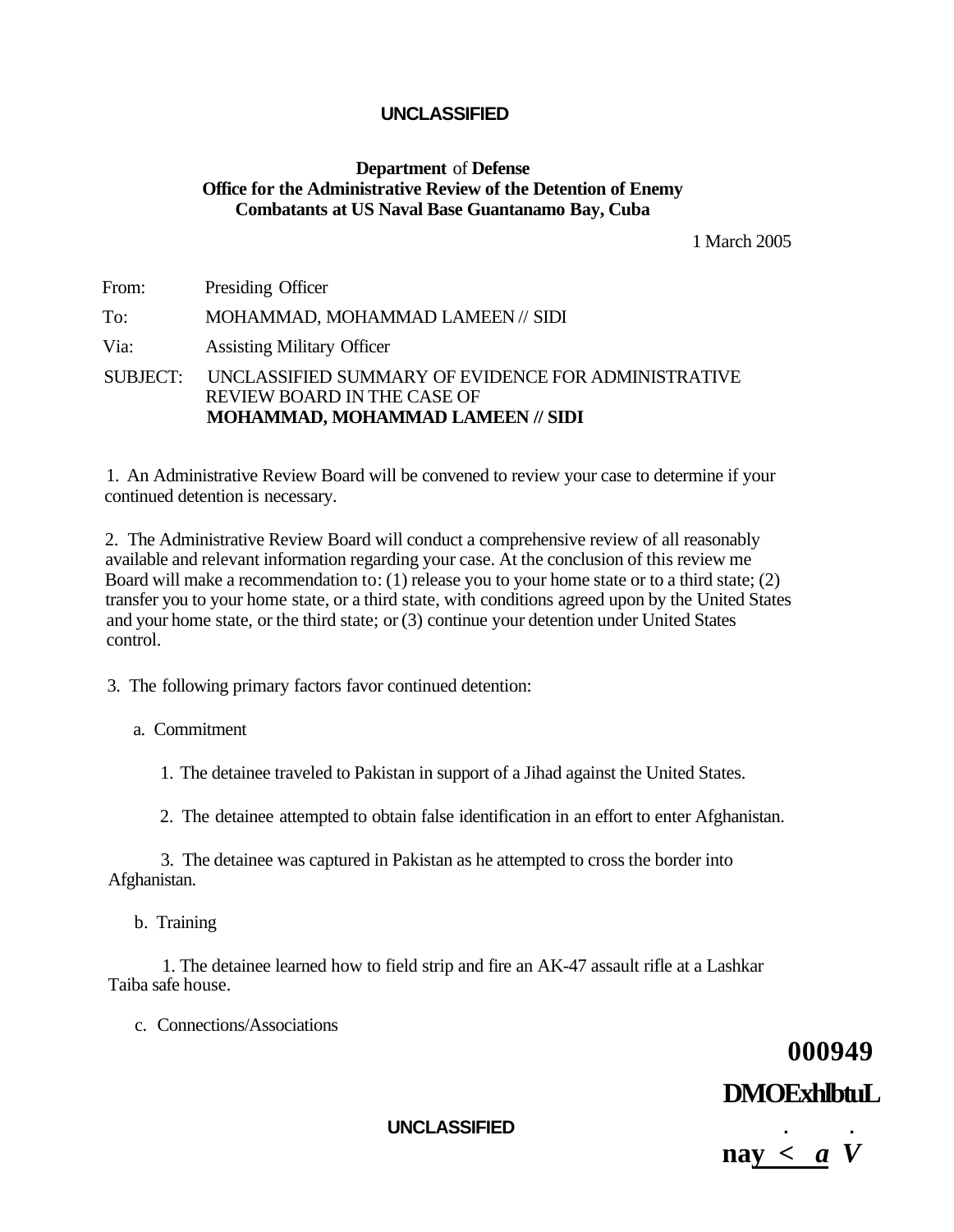### **SUBJECT: UNCLASSIFIED SUMMARY OF EVIDENCE FOR ADMINISTRATIVE REVIEW BOARD IN THE CASE OF MOHAMMAD, MOHAMMAD LAMEEN // SIDI**

**1. In a village located just outside Peshawar, the detainee and eight other fighters moved between four different Lashkar Taiba houses.** 

**2. Lashkar e Tayyiba (LT) ("Army of the Righteous") is listed in the U.S. Department of Homeland Security Terrorist Organization Reference Guide as a terrorist organization.** 

**3. The detainee signed up for missionary work with Tabligi Jamiat (JT) to attain entry into Afghanistan.** 

**4. The Jama'at Al Tablighi, a Pakistan based Islamic missionary organization is being used as a cover for action by Islamic Extremists.** 

**d. Intent** 

**1. The detainee stated mat he went to Afghanistan to fight the Americans.** 

**2. The detainee decided to go on Jihad after becoming angered over the U.S. air attacks in Afghanistan. He felt it was his duty as a Muslim.** 

**4. The following primary factors favor release or transfer:** 

**a. The detainee said never heard of al Qaida until after the 11 September 2001 attacks. He is only aware of the attacks on the World Trade Center;he believes the attacks were wrong, because Islam teaches that it is wrong to kill innocent women and children. He does not know anyone that is a member of al Qaida.** 

**b. Detainee perceived Bin Laden as one of the Muslim people, who may have been right or may have been wrong as a human being. Detainee also felt that Bin Laden made many mistakes, such as the events of 11 September 2001, which cost the lives of many innocent people.** 

**5. You will be afforded a meaningful opportunity to be heard and to present information to the Board; mis includes an opportunity to be physically present at the proceeding. The Assisting Military Officer (AMO) will assist you in reviewing all relevant and reasonably available unclassified information regarding your case. The AMO is not an advocate for or against continued detention, nor may the AMO form a confidential relationship with you or represent you in any other matter.** 

000950

*1-* **<\*V**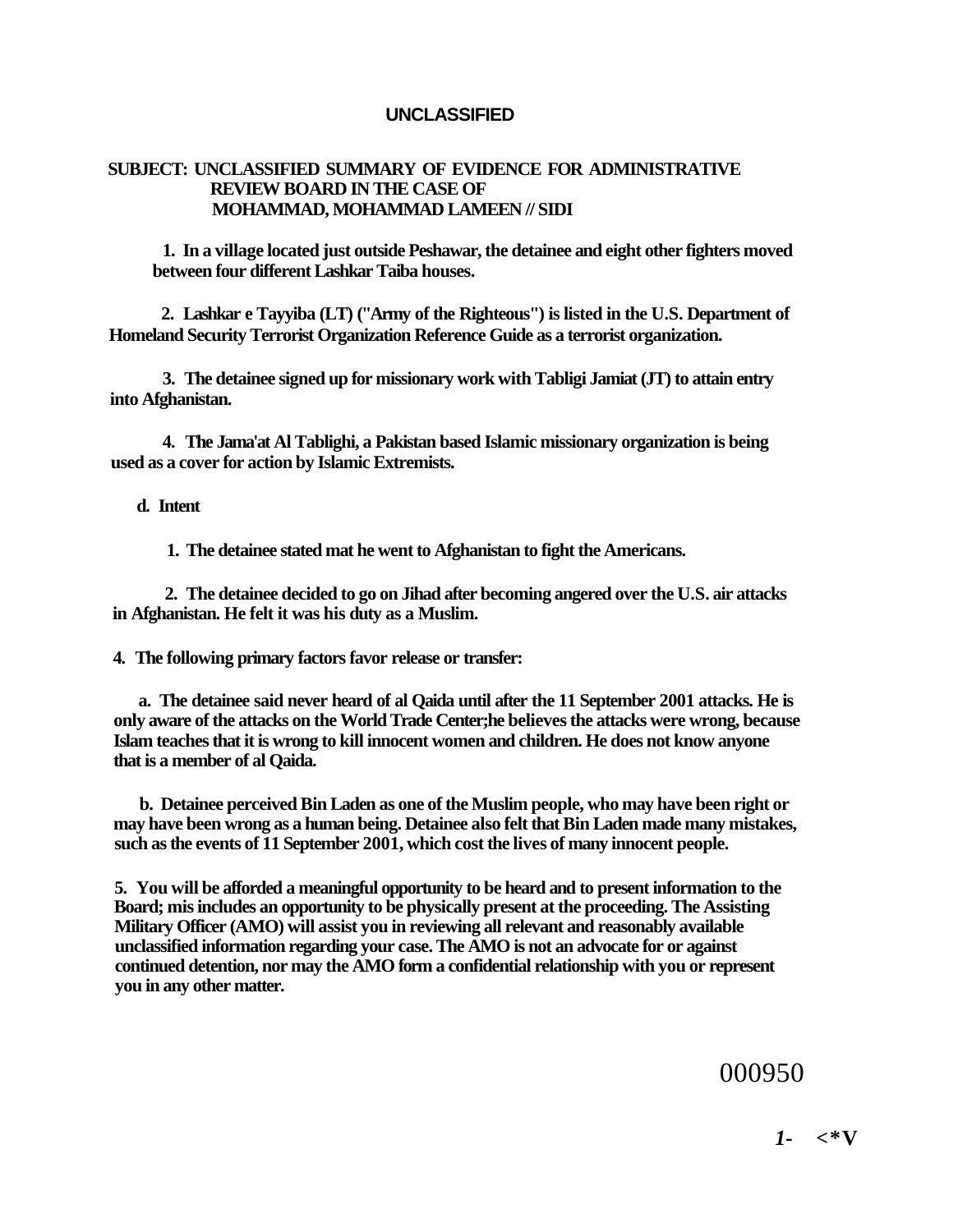### i **Department of Defense Office for the Administrative Review of the Detention of Enemy Combatants at US Naval Base Guantanamo Bay, Cuba**

| From: | Presiding Officer                                                                                                      |
|-------|------------------------------------------------------------------------------------------------------------------------|
| To:   | ALAJMLABDALLAHSALIHALI                                                                                                 |
| Via:  | <b>Assisting Military Officer</b>                                                                                      |
|       | SUBJECT: UNCLASSIFIED SUMMARY OF EVIDENCE FOR ADMINISTRATIVE<br>REVIEW BOARD IN THE CASE OF AL AJML ABDALLAH S ALM ALI |

1. An Administrative Review Board will be convened to review your case to determine if your continued detention is necessary.

2. The Administrative Review Board will conduct a comprehensive review of all reasonably available and relevant information regarding your case. At the conclusion of this review the Board will make a recommendation to: (1) release you to your home state or to a third state; (2) transfer you to your home state, or a third state, with conditions agreed upon by the United States and your home state, or the third state; or (3) continue your detention under United States control.

3. The following primary factors favor continued detention:

A. Al Ajmi is a Taliban fighter

1. Al Ajmi went AWOL from the Kuwaiti military in order to travel to Afghanistan to participate in the Jihad.

2. Al Ajmi was issued an AK-47, ammunition and hand grenades by the Taliban.

B. Al Ajmi participated in military operations against the coalition.

1. Al Ajmi admitted he was in Afghanistan fighting with the Taliban in the Bagram area.

2. Al Ajmi was placed in a defensive position by the Taliban in order to block the Northern Alliance.

3. Al Ajmi admitted spending eight months on the front line at the Aiubi Center, Afghanistan.

4. Al Ajmi admitted engaging in two or three fire fights with the Northern Alliance. **EXHIBIT DMO- I** 

### **UNCLASSIFIED**

**Pagel of 2** 

000951

**)**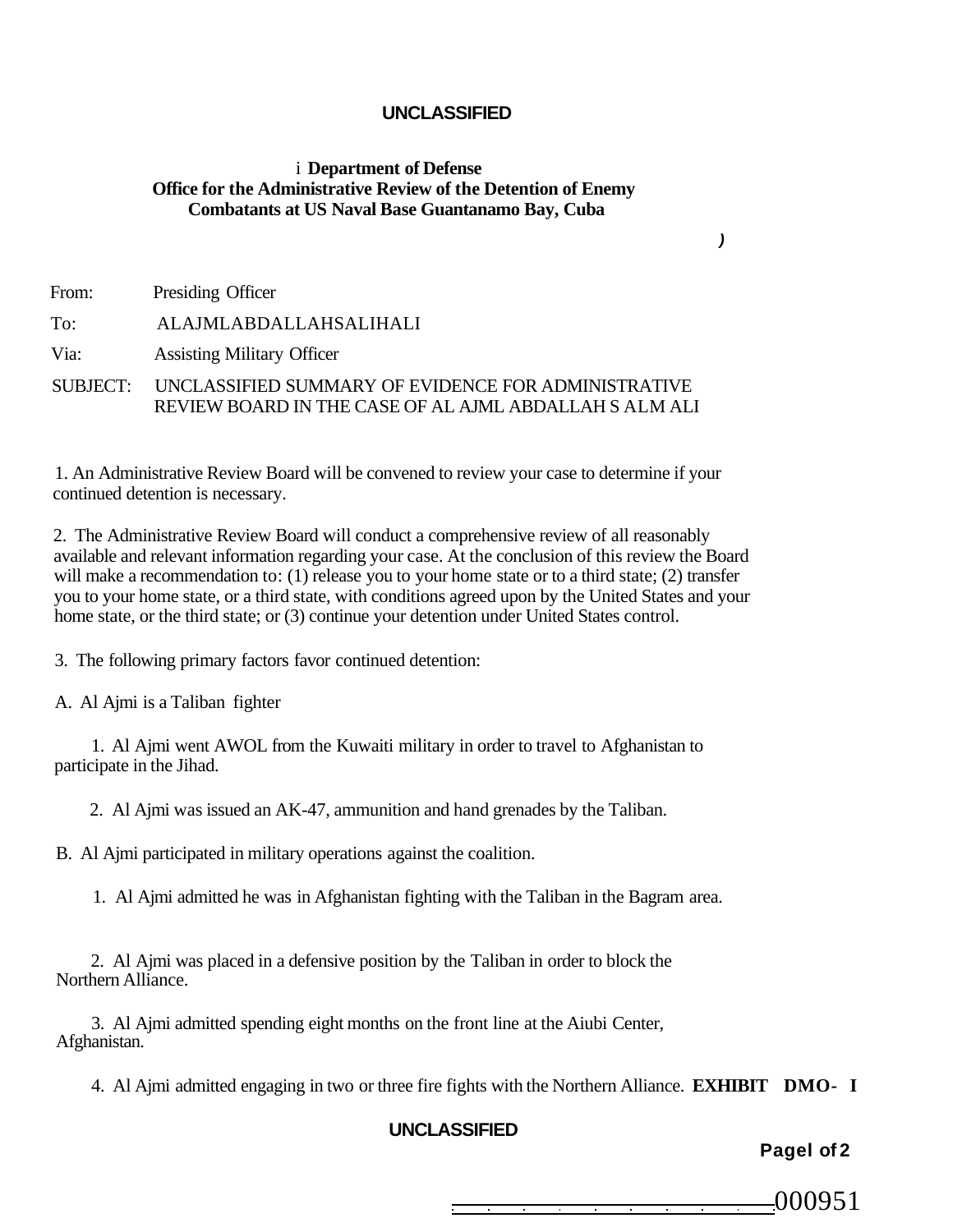**5. Al Ajmi retreated to the Torn Bora region of Afghanistan and was later captured as he attempted to escape to Pakistan.** 

**C. Al Ajmi is committed to jihad.** 

**1. Al Ajmi went AWOL because he wanted to participate in the jihad in Afghanistan but could not get leave from the military.** 

**2. In Aug 2004, Al Ajmi wanted to make sure that when the case goes before the Tribunal, they know that he now is a Jihadist, an enemy combatant, and that he will kill as many Americans as he possibly can.** 

**D. Upon arrival at GTMO, Al Ajmi has been constantly in trouble. Al Ajmi's overall behavior has been aggressive and non-compliant, and he has resided in GTMO's disciplinary blocks throughout his detention.** 

**E. Based upon a review of recommendations from U.S. agencies and classified and unclassified documents, Al Ajmi is regarded as a continued threat to the United States and its Allies.** 

**4. The following primary factors favor release or transfer:** 

**No information available.** 

**5. You will be afforded a meaningful opportunity to be heard and to present information to the Board; this includes an opportunity to be physically present at the proceeding. The Assisting Military Officer (AMO) will assist you in reviewing all relevant and reasonably available unclassified information regarding your case. The AMO is not an advocate for or against continued detention, nor may the AMO form a confidential relationship with you or represent you in any other matter.** 

**UNCLASSIFIED** 

**Page 2 of 2** 

0U0S52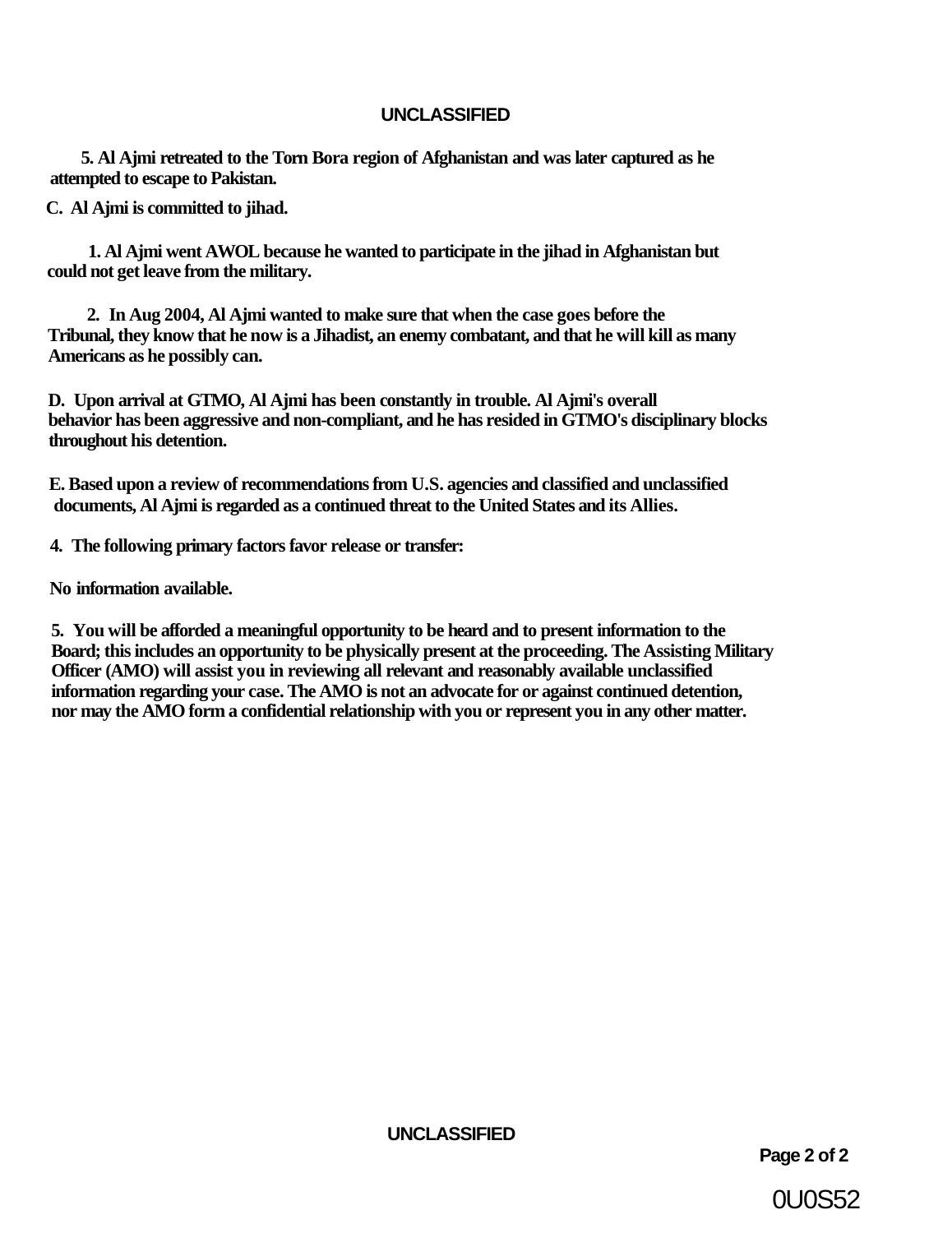### **Department of Defense Office for the Administrative Review of the Detention of Enemy Combatants at US Naval Base Guantanamo Bay, Cuba**

From: Presiding Officer

To: ULLAH, SHAMS

Via: Assisting Military Officer

### SUBJECT: UNCLASSIFIED SUMMARY OF EVIDENCE FOR ADMINISTRATIVE REVIEW BOARD IN THE CASE OF ULLAH, SHAMS

1 An Administrative Review Board will be convened to review your case to determine if your continued detention is necessary.

2. The Administrative Review Board will conduct a comprehensive review of all reasonably available and relevant information regarding your case. At the conclusion of this review die Board will make a recommendation to: (1) release you to your home state or to a third state; (2) transfer you to your home state, or a third state, with conditions agreed upon by the United States and your home state, or the third state; or (3) continue your detention under United States control

3. The following primary factors favor continued detention:

a. Conunitmcnl to Jihad and Extremism

1. Detainee was wounded in a firefight against the United States and its coalition forces.

2. Detainee was told by Umted States and Uw Afghanistan Military forces to stop. The detainee subsequently fired a full magazine of ammunition at the United States and Afghanistan Military forces.

b. Connections and Associations

1. Detainee was associated with a suspected member of Jama'at Tablighi.

2. Jama'at Tablighi, a Pakistan based Islamic missonary organization is being used as a cover to mask travel and activities of terrorists including members of al Qaida.

3. Detainee is assessed as having familial ties to al Qaida.

### 000953

UNCLASSIFIED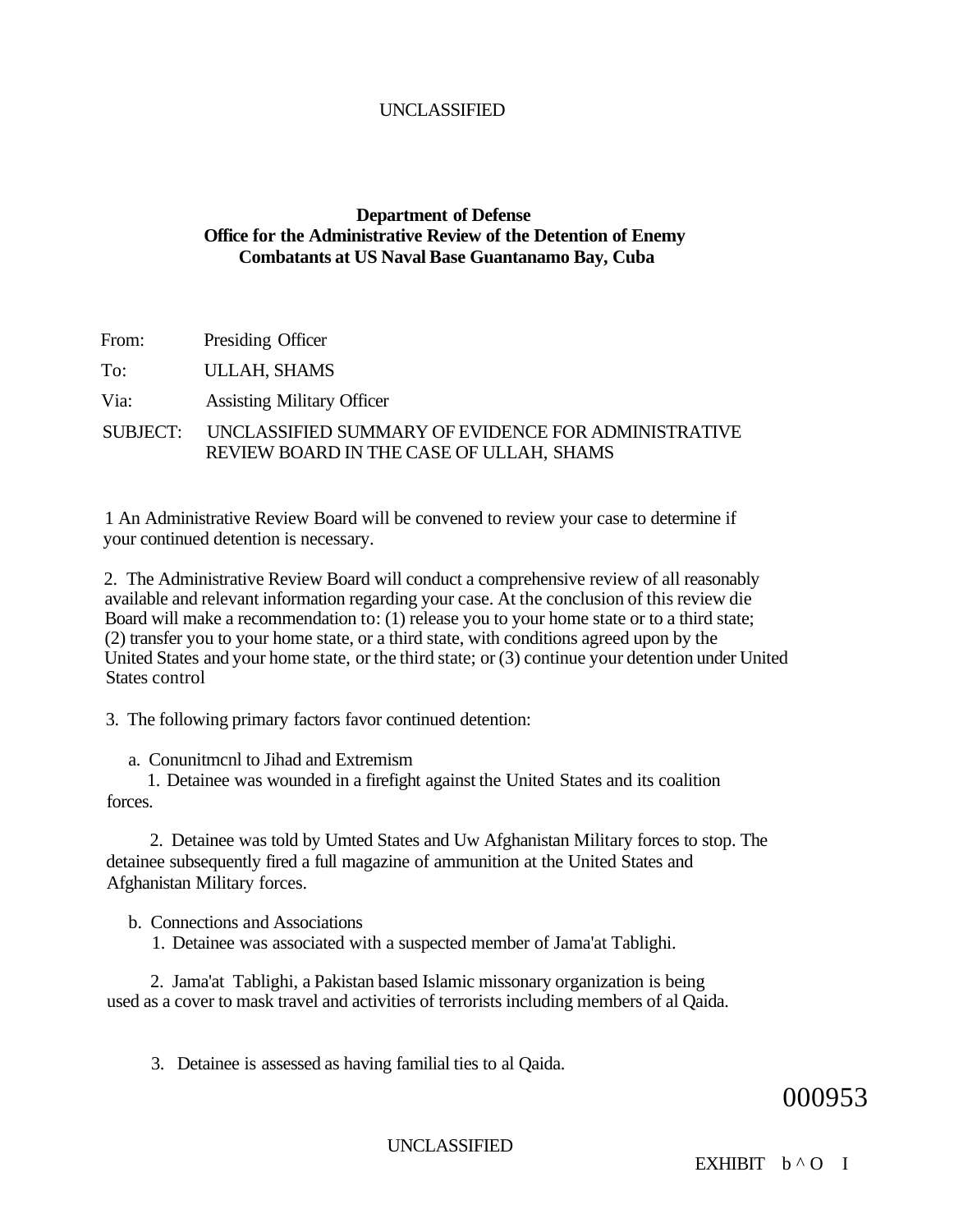**4. Detainee is associated with a possible al Qaida cell leader.** 

**4. The following primary factors favor release or transfer:** 

**a. The detainee denied having any knowledge of the attacks in the United States prior to their execution on 11 September 2001.** 

**b. Detainee said die work he performed as a security force member was to respond to fights within die village when they involved rival tribes.** 

**c. The detainee said he was just a store vendor.** 

**d. The detainee denied being a Taliban member.** 

**e. The detainee claimed he only owned an AK-47 to protect himself and his family.** 

**5. You will be afforded a meaningful opportunity to be heard and to present information to the Board; this includes an opportunity to be physically present at the proceeding. The Assisting Military Officer (AMO) will assist you in reviewing all relevant and reasonably available unclassified information regarding your case. The AMO is not an advocate for or against continued detention, nor may me AMO form a confidential relationship with you or represent you in any other matter.**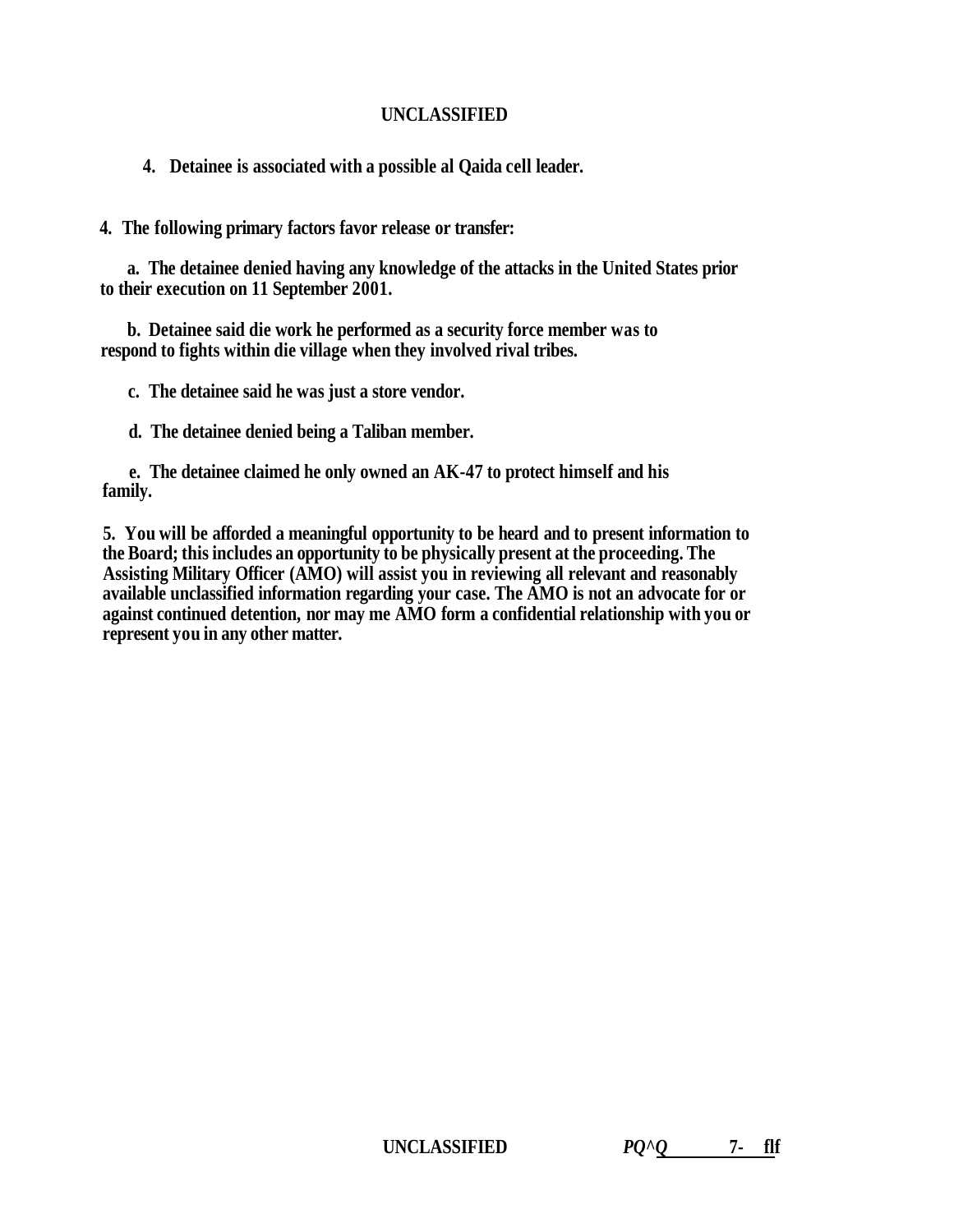### **Department of Defense Office for the Administrative Review of the Detention of Enemy Combatants at US Naval Base Guantanamo Bay, Cuba**

| From: | Presiding Officer                      | 24 January 2005 |
|-------|----------------------------------------|-----------------|
| To:   | AL BEDANL ABDUL KHALED AHMED // SAHLEH |                 |
| Via:  | <b>Assisting Military Officer</b>      |                 |

### SUBJECT: UNCLASSIFIED SUMMARY OF EVIDENCE FOR ADMINISTRATIVE REVIEW BOARD IN THE CASE OF **AL BEDANI, ABDUL KHALED AHMED** // **SAHLEH**

1. An Administrative Review Board will be convened to review your case to determine if your continued detention is necessary.

2. The Administrative Review Board will conduct a comprehensive review of all reasonably available and relevant information regarding your case. At the conclusion of this review the Board will make a recommendation to: (1) release you to your home state or to a third state; (2) transfer you to your home state, or a third state, with conditions agreed upon by the United States and your home state, or the third state; or (3) continue your detention under United States control.

3. The following primary factors favor continued detention:

### a. Commitment

1. The detainee is a Saudi who traveled to Kabul, Afghanistan in early 2001. He traveled to Kabul via Quetta, Pakistan and Kandahar, Afghanistan.

2. The detainee was recruited by a known al Qaida/Taliban recruiter to travel to Afghanistan for training and participation in Jihad.

3. The detainee states that he went to Afghanistan to receive military training.

4. The detainee admitted saying that he wanted to commit Jihad against the United States.

b. Connections

1. The detainee stayed in a Taliban guesthouse in Quetta, Pakistan.

2. The detainee was in a guesthouse in Kabul awaiting training when he heard of the attacks on America and possibility of retaliation and decided to leave Afghanistan immediately.

**EXHIBIT DM0-1** 

UNCLASSIFIED  $p^{\wedge}$ ,  $_{Q F}$  %

000955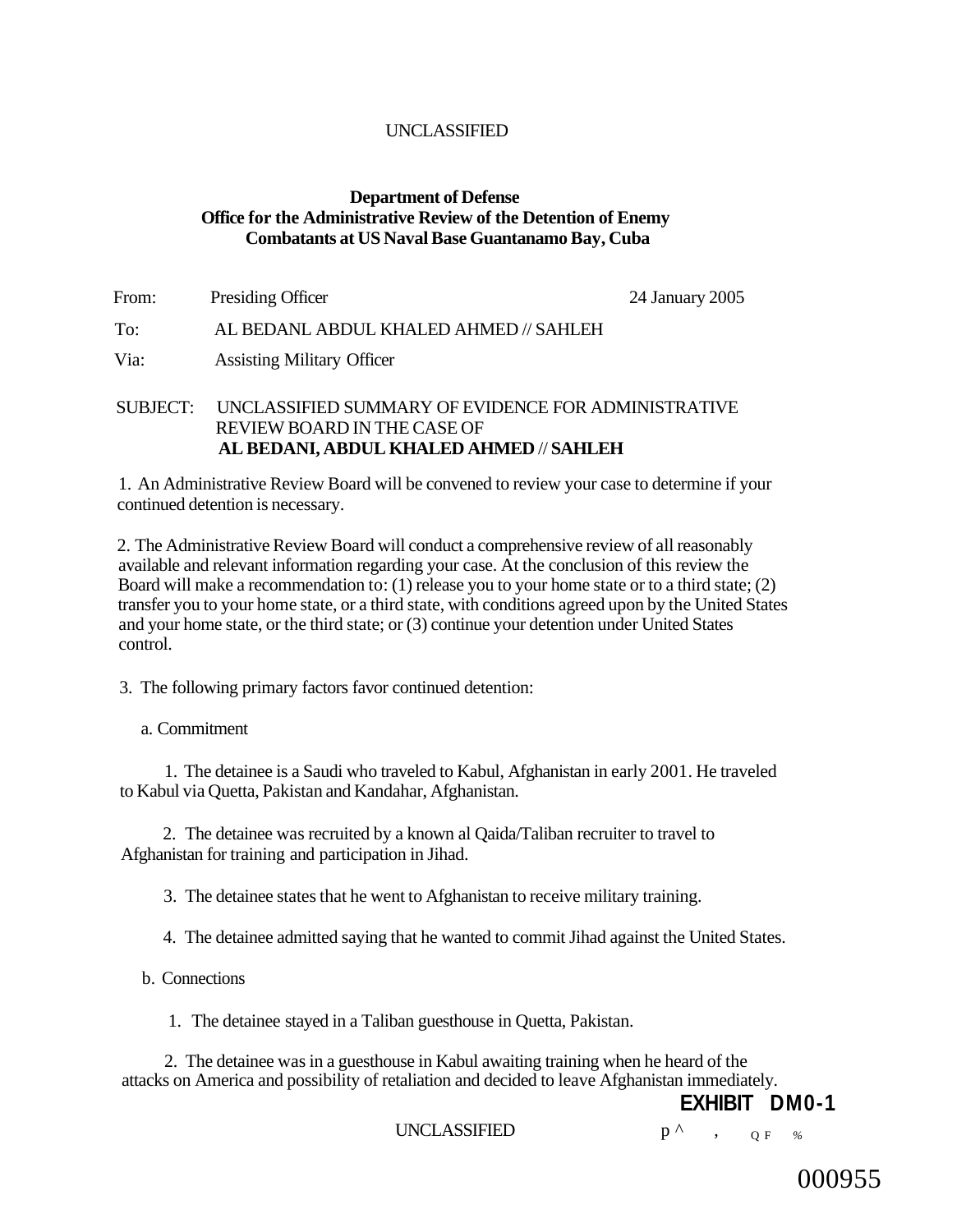### **SUBJECT: UNCLASSIFIED SUMMARY OF EVIDENCE FOR ADMINISTRATIVE REVIEW BOARD IN THE CASE OF AL BEDANI, ABDUL KHALED AHMED // SAHLEH**

**c. Intent** 

**1. Though he denies using any weapons, the detainee admits that he was provided with a rifle while he was in the Tora Bora region.** 

**2. The detainee stayed in various bunkers during the bombing of the Tora Bora region. While in these bunkers, the detainee was in the presence of personnel armed with rifles and rocket propelled grenades (RPGs). Some of these other men engaged in righting against the Northern Alliance.** 

**3. The detainee was wounded during the bombing in Tora Bora and was then picked up by local Afghans who turned him over to the Northern Alliance.** 

**4. The following primary factors favor release or transfer:** 

**a. The detainee was sent to Pakistan to purchase merchandise by his employer.** 

**b. The detainee stated mat he went for training to fulfill bis religious obligations.** 

**5. You will be afforded a meaningful or^wrtunity to be heard aai to present information to me Board; this includes an opportunity to be physically present at the rwoceedmg. The Assisting Military Officer (AMO) will assist you in reviewing all relevant and reasonably available unclassified information regarding your case. The AMO is not an advocate for or against continued detention, nor may the AMO form a confidential relationship with you or represent you in any other matter.** 

**OQOVSB** 

 $\gamma$ **UNCLASSIFIED** 

**PAGE Z- OF 2>**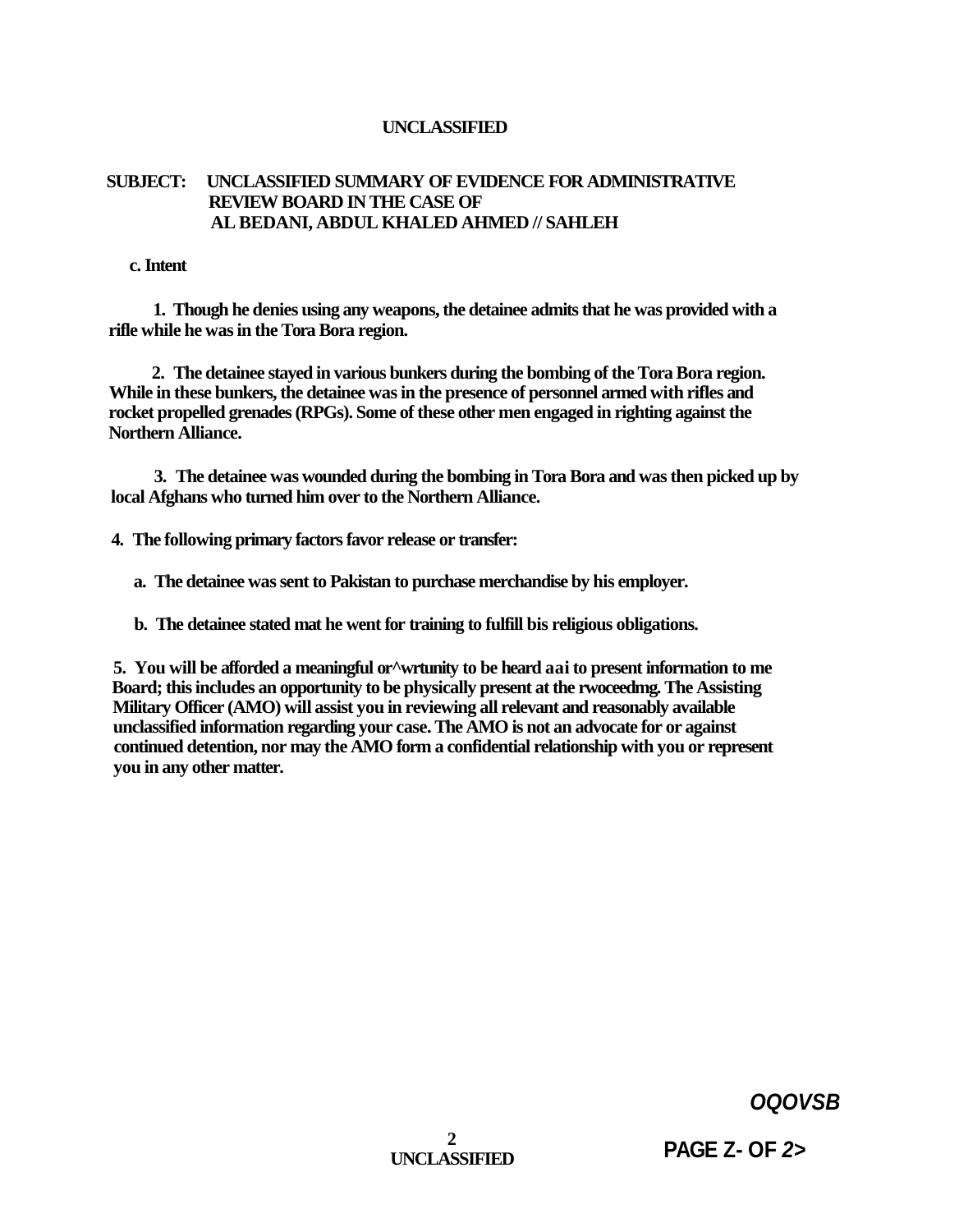### **Department of Defense Office for the Administratrve Review of the Detention of Enemy Combatants at US Naval Base Guantanamo Bay, Cuba**

18 February 2005

From: Presiding Officer

To: ZAID, WALID SAID BIN SAID

Via: Assisting Military Officer

### SUBJECT: UNCLASSIFIED SUMMARY OF EVIDENCE FOR ADMINISTRATIVE REVIEW BOARD IN THE CASE OF **ZAID, WALID SAID BIN SAID**

1. An Administrative Review Board will be converied to review your case to deteimine if your continued detention is necessary.

2. The Administrative Review Board will conduct a comprehensive review of all reasonably available and relevant information regarding your case. At the conclusion of this review the Board will **make a** recommendation to: (1) release you to your home state or to a third state; (2) transfer you to your home state, or a third state, with conditions agreed upon by the United States and your home state, or the third state; or (3) continue your detention under United States control

3. The following primary factors favor continued detention:

a. Commitment

1. The detainee expressed interest in fighting the jihad in Palestine and said he would like to go mere and fight the jihad if it is still going on when he is released.

b. Training

1. The detainee is a Yemen citizen who was recruited to travel to Afghanistan for jihad readiness military training.

2. The detainee arrived at al Farouq Training Camp in July 2001. Training began in August and included operation and maintepance of the AK-47 assault rifle, die PK machine gun, rocket propelled grenade launcher, tactics, geography and map symbols.

**DMO Exhibit /** 

UNCLASSIFIED

**Rags 1 of** *V*  **000957**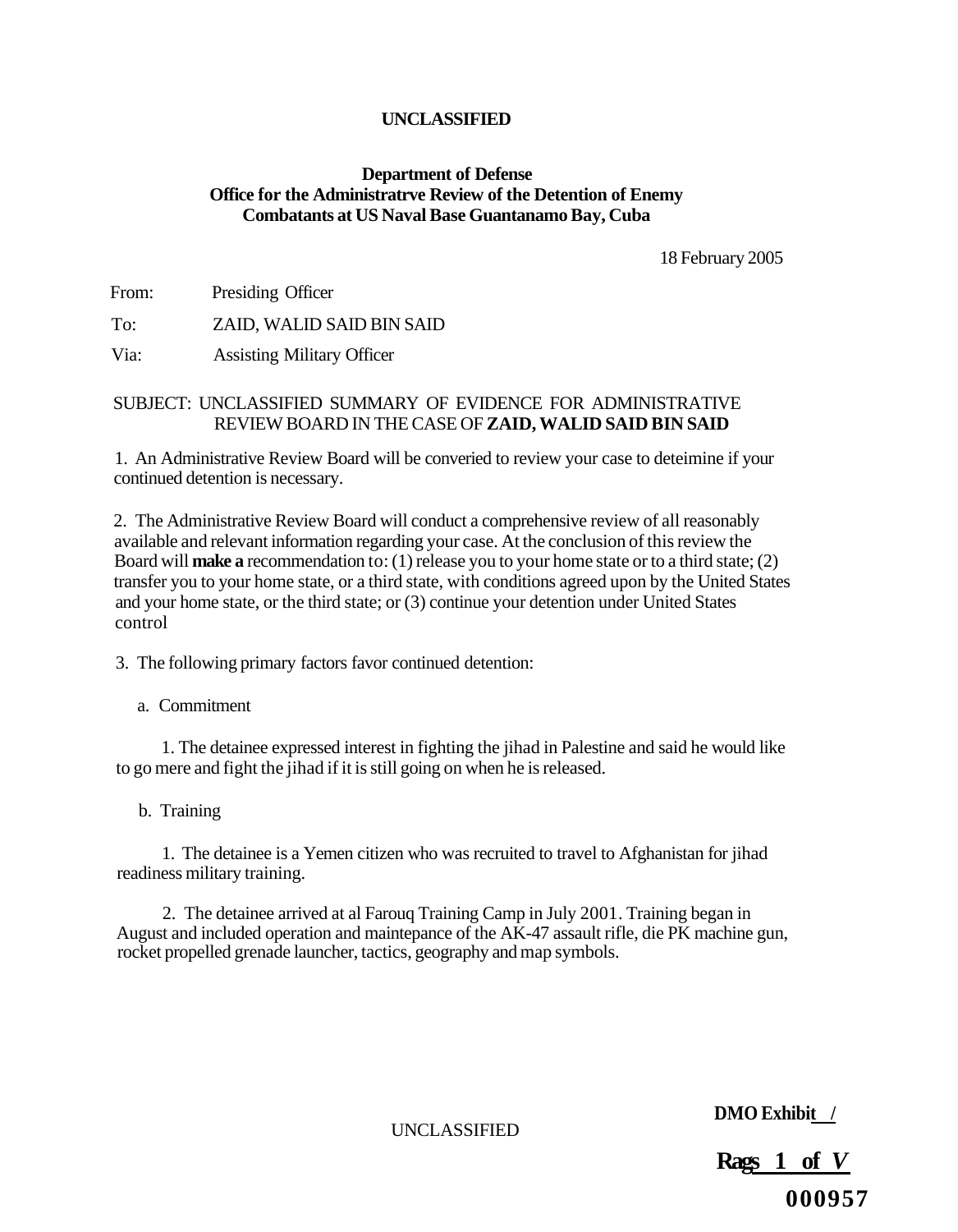### **SUBJECT: UNCLASSIFIED SUMMARY OF EVIDENCE FOR ADMINISTRATIVE REVIEW BOARD IN THE CASE OF ZAID, WALK) SAID BIN SAID**

#### **c. Connections/Associations**

**1. While the detainee was in training at al Farouq, Afghanistan, Usama Bin Laden and a group of guards came to visit** 

**2. The detainee's name was on a document listing 324 Arabic names, aliases and nationalities recovered from a safehouse raid of suspected al Qaida in Karachi, Pakistan.** 

#### **d. Intent**

**1. The detainee sustained multiple injuries as a result of the U.S. bombing campaign in the mountains surrounding Jalalabad. The detainee was taken to a hospital in Jalalabad where he was eventually detained by U.S. forces.** 

**2. The detainee explained the reason he attended training at al Farouq was because he wanted to support the Taliban in their struggle against the Northern Alliance.** 

**e. Other Relevant Data** 

**1. The detainee repeatedly stressed the only reason he supported me TaHban was because he thought they were good Muslims.** 

**4. The following primary factors favor release or transfer:** 

**a. The detainee claims training was only a prerequisite to obtaining employment in the country of Afghanistan. The detainee claims mat he did not knowfbe camp was affiliated with al Qaida or Usama Bin Laden.** 

**b. The detainee said he has no animosity towards the Umted States and actuaUy considers his treatment to be fair. The detainee also stated he believes the American involvement in Afghanistan is a good thing as long as the Americans are assisting the Afghan people.** 

**5. You will be afforded a meaningful opportunity to be heard and to present information to the Board; this includes an opportunity to be physically present at the proceeding. The Assisting Military Officer (AMO) will assist you in reviewing all relevant and reasonably available unclassified information regarding your case. The AMO is not an advocate for or against continued detention, nor may the AMO form a confidential relationship with you or represent you in any other matter.** 

**2** 

**UNCLASSIFIED P8908 2- <\*\_2ZL**  000<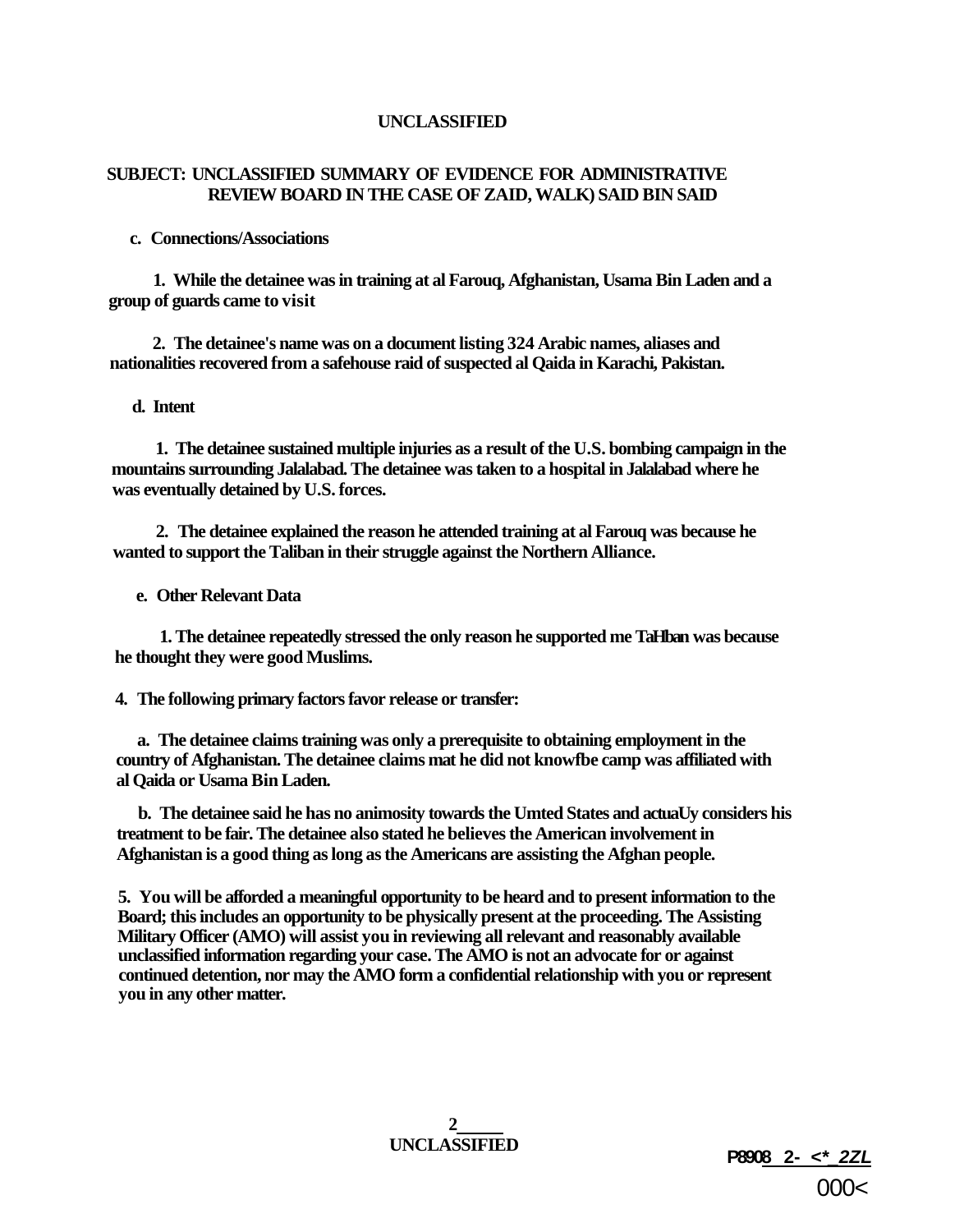### **Department of Defense Office for the Administrative Review of the Detention of Enemy Combatants at US Naval Base Guantanamo Bay, Cuba**

From: Presiding Officer 1 February 2005 To: ISMAIL, YASIN QASSEM //MUHAMMAD Via: Assisting Military Officer SUBJECT: UNCLASSIFIED SUMMARY OF EVIDENCE FOR ADMINISTRATIVE REVIEW BOARD IN THE CASE OF **ISMAIL, YASIN QASSEM // MUHAMMAD** 

1. An Administrative Review Board will be convened to review your case to detennine if your continued detention is necessary.

2. The Administrative Review Board will conduct a comprehensive review of all reasonably available and relevant information regarding your case. At the conclusion of this review the Board will make a recommendation to: (1) release you to your home state or to a third state; (2) transfer you to your home state, or a third state, with conditions agreed upon by the United States and your home state, or the third state; or (3) continue your detention under United States control.

3. The following primary factors favor continued detention:

a. Training

1. Detainee stated he traveled to Afghanistan for the purpose of receiving training.

2. The detainee recalled that on more than one occasion he attended the al Farouq training camp.

3. The detainee stated he attended the Malek training camp norm of Kabul.

4. The detainee stated he went back to the Malek camp for additional training.

b. Connection

1. The detainee stayed at a guest house staffed by al Qaida while in Afghanistan.

2. The detainee saw Usama Bin Laden (UBL) at a guest house the first week of the U.S. bombing campaign in Afghanistan, approximately I November 2001.

### **EXHIBIT DM0- I**

### UNCLASSIFIED

Page 1 of2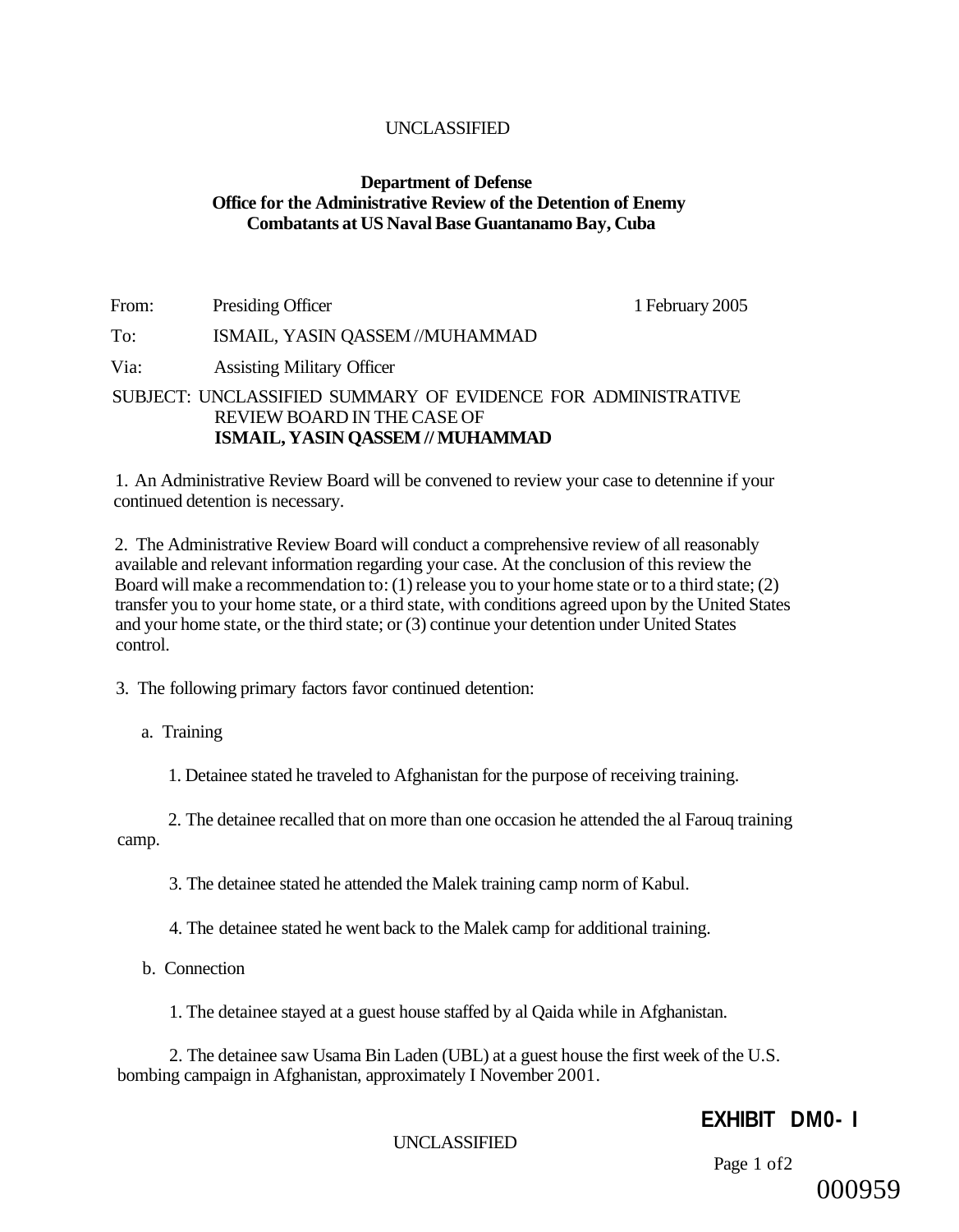### **SUBJECT: UNCLASSIFIED SUMMARY OF EVIDENCE FOR ADMINISTRATIVE REVIEW BOARD IN THE CASE OF ISMAIL, YASIN QASSEM // MUHAMMAD**

**c. Intent** 

**1. The detainee stated he went to Afghanistan to train so he could fight in Chechnya.** 

**d. Other relevant data** 

**1. The detainee stated he traveled to Afghanistan, via Yemen Airlines from Sana, Yemen, by taking a plane to Dubai, then staying on the plane for connection to Karachi, Pakistan, hi Karachi he sat in a hotel for four or five days, waiting for someone to pick him up and take him to Afghanistan,,** 

**2. The detainee was captured in Tora Bora.** 

**4. The following primary factors favor release or transfer:** 

**a. The detainee stated that even though he observed UBL he did not talk with him and did not agree with his religion or politics.** 

**b. The detainee stated that he was not al Qaida because his thoughts were free.** 

**c. The detainee stated he did not know about the plans to attack the World Trade Center prior to 11 September 2001.** 

**5. You wiU be afforded a meamngful opportunity to be heard and to present information Board; this includes an opportunity to be physically present at the proceeding. The Assisting Military Officer (AMO) will assist you in reviewing all relevant and reasonably available unclassified information regarding your case. The AMO is not an advocate for or against continued detention, nor may the AMO form a confidential relationship with you or represent you in any other matter.** 

**UNCLASSIFIED** 

**Page 2 of2**  000960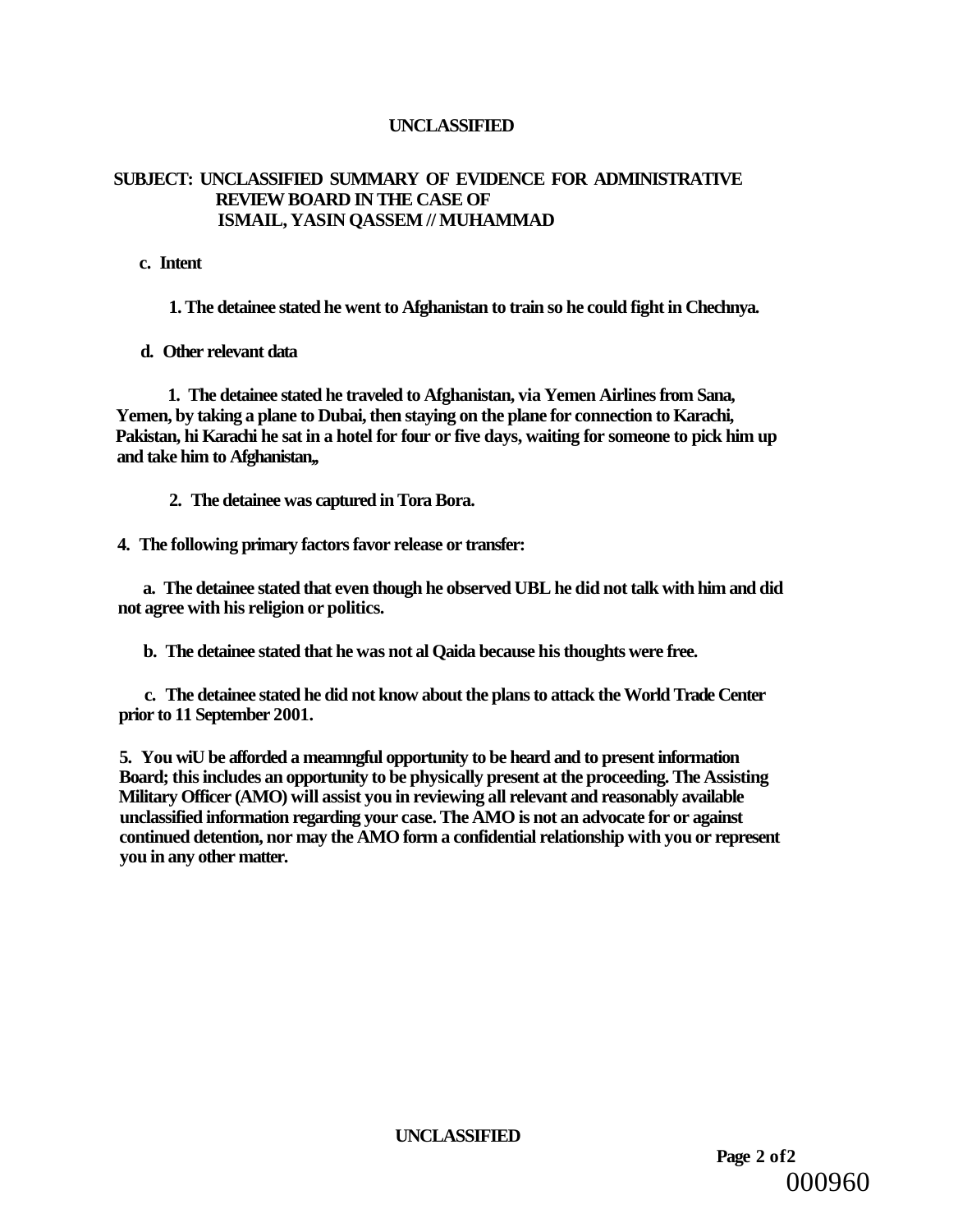### **Department of Defense Office for the Administrative Review of the Detention of Enemy Combatants at US Naval Base Guantanamo Bay, Cuba**

07 March 2005

From: Presiding Officer

To: AL QADIR, MOHAMMED ABD AL

Via: Assisting Military Officer

SUBJECT: UNCLASSIFIED SUMMARY OF EVIDENCE FOR ADMINISTRATIVE REVIEW BOARD IN THE CASE OF **AL QADIR, MOHAMMED ABD** AL *c* 

1. An Administrative Review Board will be convened to review your case to determine if your continued detention is necessary.

2. The Administrative Review Board will conduct a comprehensive review of all reasonably available and relevant information regarding your case. At the conclusion of this review the Board will make a recommendation to: (1) release you to your home state or to a third state; (2) transfer you to your home state, or a third state, with conditions agreed upon by the United States and your home state, or the third state; or (3) continue your detention under United States control.

3. The following primary factors favor continued detention:

a. Commitment

1. Originally from Algeria, the detainee stated that he entered Afghanistan in June 2001 after residing in London, United Kingdom.

2. The detainee's route of travel took him through Islamabad and Peshawar, Pakistan and then on to Jalalabad, Afghanistan.

3. The detainee fled Jalalabad, Afghanistan during the advance of the Northern Alliance.

4. The detainee entered Pakistan, was arrested by Pakistani authorities and was later transferred to the custody of U.S. forces.

5. The detainee stated Americans are the real terrorists. The detainee related the Americans are the ones responsible for the deaths of innocent people throughout the world. The detainee opined that the U.S. is hypocritical because although the United States talks about the terrorist actions of Usama Bin Laden, our actions have killed more people than all other terrorist groups combined.

### UNCLASSIFIED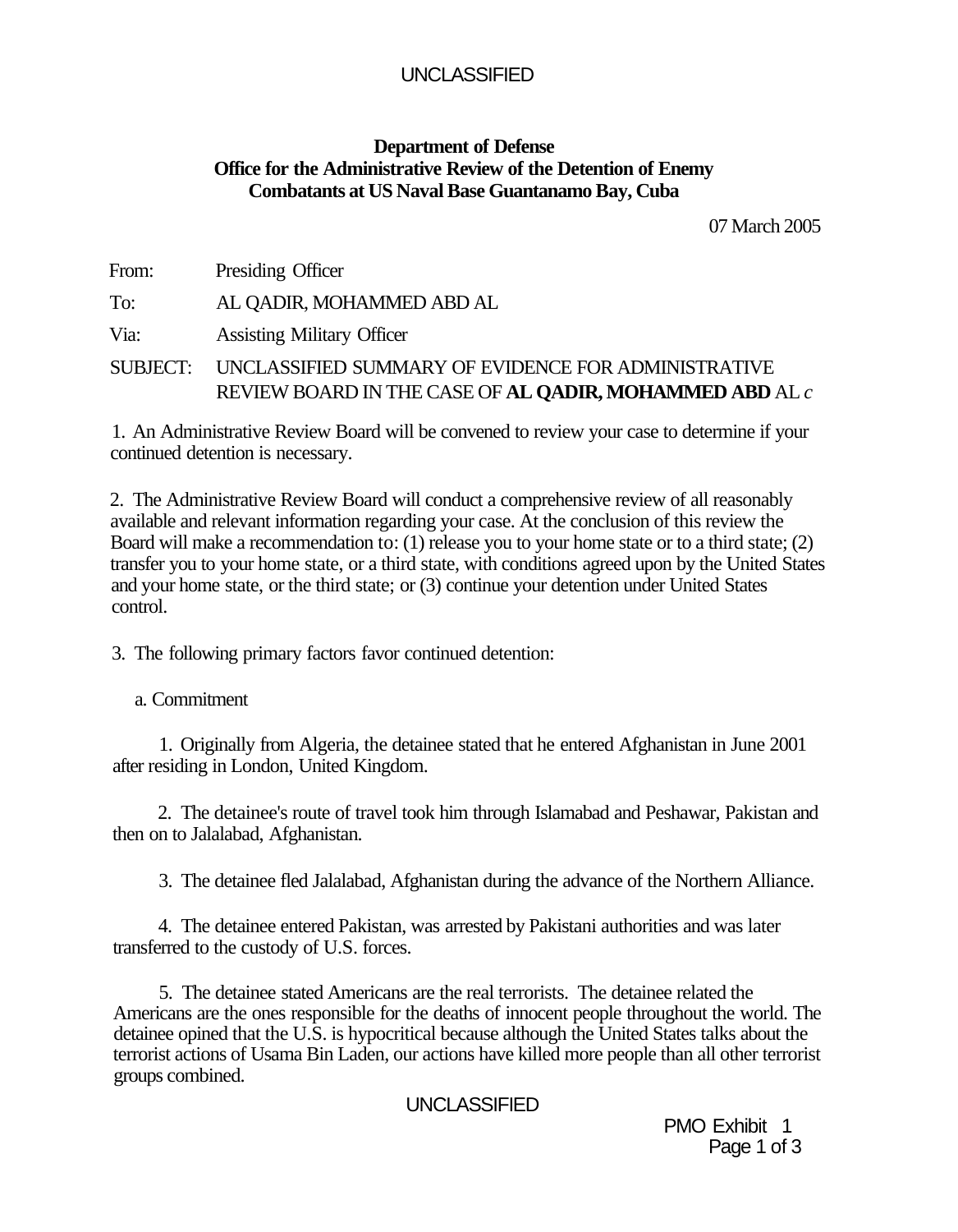### SUBJECT: UNCLASSIFIED SUMMARY OF EVIDENCE FOR ADMINISTRATIVE REVIEW BOARD IN THE CASE OF AL QADIR, MOHAMMED ABD AL

### b. Training

1. Detainee served for the Algerian military for 20 months, during this time he trained on the Kalishnikov (AK-47) and served as a mechanic.

2. The detainee was identified by a highly placed al Qaida operative as having trained at the Khalden Camp and as having resided at a guesthouse in Jalalabad, Afghanistan.

3. The detainee also admitted that he had been trained at the Khalden Camp.

4. Khalden Camp's basic military training program was an accelerated version of that given at al Faruq. The six month program included training in light weapons, heavy weapons, explosives, and topography and tactical courses

### c. Connection/Associations

1. The detainee is a member of the Jemaah Islamiah Muqatilah which is closely connected to the Salafist Group for Call and Combat.

2. The Salafist Group for Call and Combat is an Algerian terrorist group operating primarily throughout Europe, Africa and the Middle East, but with known ties to al Qaida.

3. While in England, the detainee attended the following mosques: Layton Mosque, Finsbury Park Mosque, Dar al Riaya Mosque, Brixton Mosque/Islamic Center, and White Chapel.

4. The Finsbury Park Mosque has previously been associated with an Islamic Fundamentalists gathering in which a number of semor Muslim leaders have given presentations praising Usama ((Bin Laden)) and justifying the 11 September 2001 attacks on the United States.

4. The following primary factors favor release or transfer:

a. The detainee made a sworn verbal statement as assisted by his personal representative. In his verbal statement, the detainee denied telling investigators that he was a member of al Qaida or training in the Khalden training camp.

b. The Detainee stated that he left London to immigrate to Afghanistan to find a wife, make money, and get stable somewhere.

c. When asked what type of employment he would seek if released, the detainee stated he is not sure, but opined that he may attempt to find work as a mechanic.

### UNCLASSIFIED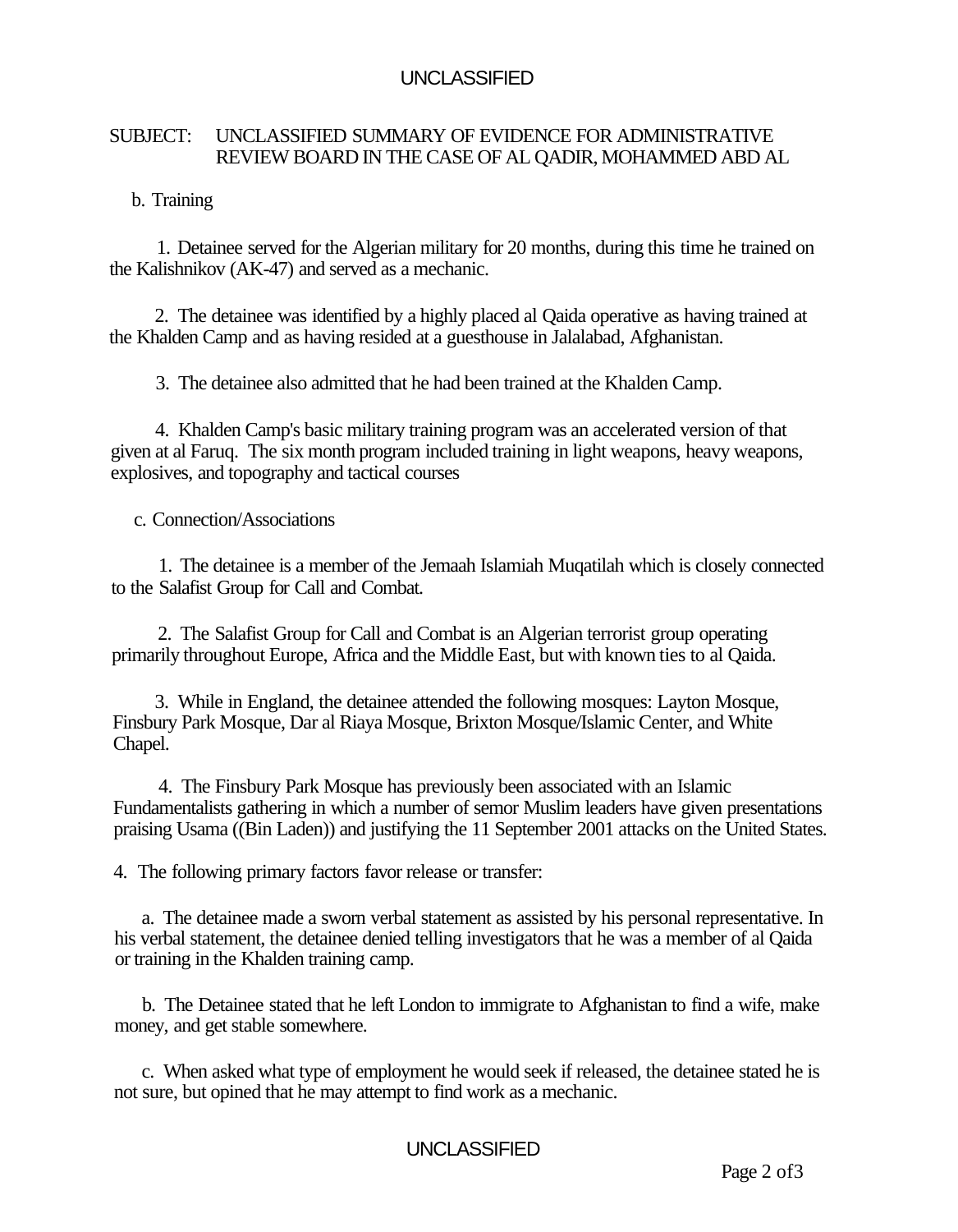### SUBJECT: UNCLASSffIED SUMMARY OF EVIDENCE FOR ADMINISTRATIVE REVIEW BOARD IN THE CASE OF AL QADIR, MOHAMMED ABD AL

5. You will be afforded a meaningful opportunity to be heard and to present information to the Board; this includes an opportunity to be physically present at the proceeding. The Assisting Military Officer (AMO) will assist you in reviewing all relevant and reasonably available unclassified information regarding your case. The AMO is not an advocate for or against continued detention, nor may the AMO form a confidential relationship with you or represent you in any other matter.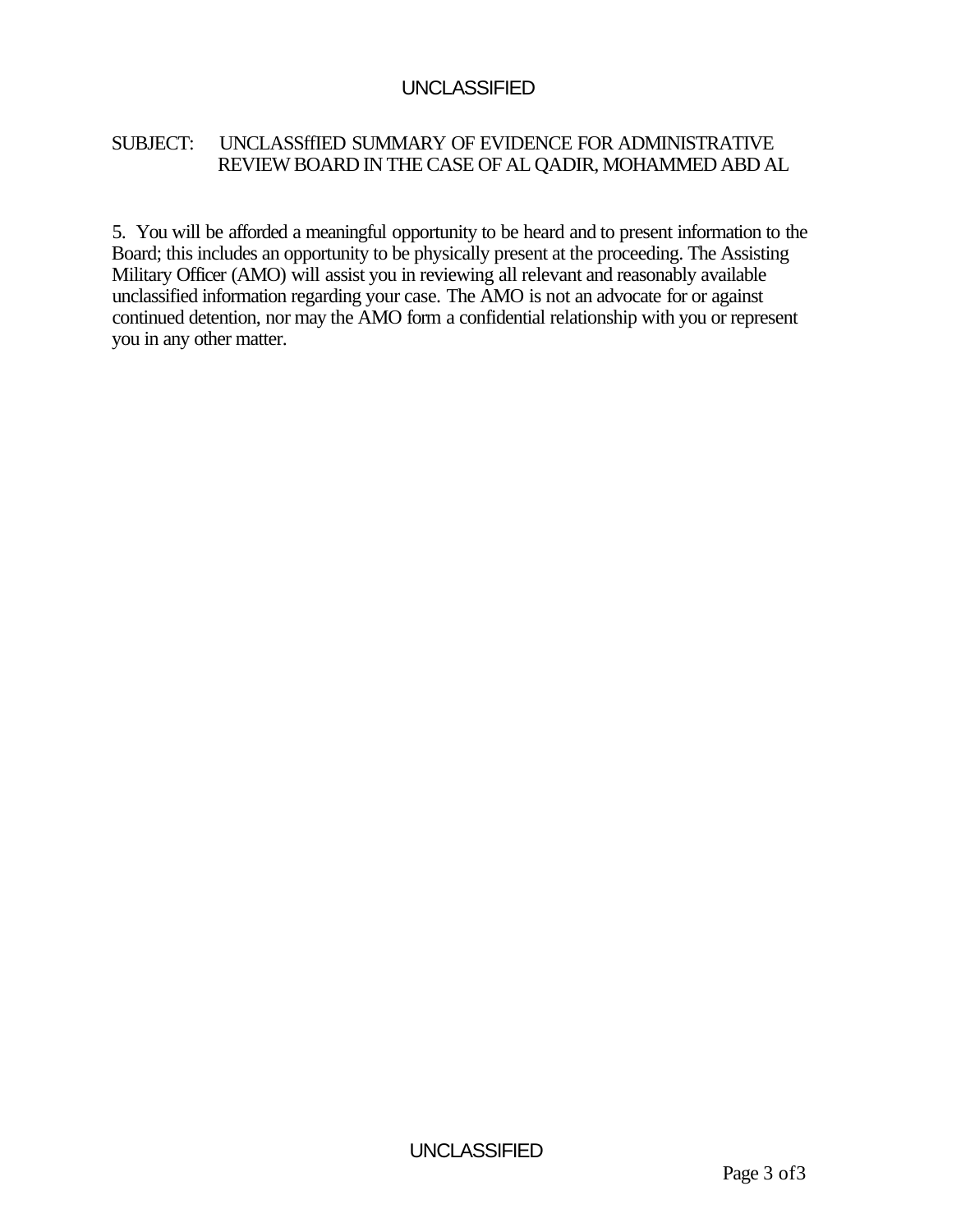### **Department of Defense Office for die Administrative Review of the Detention of Enemy Combatants at US Naval Base Guantanamo Bay, Cuba**

From: Presiding Officer 26 January 2005 To: AL DHABI, SALAH MUHAMMAD // SALIH Via: Assisting Military Officer

### SUBJECT: UNCLASSIFIED SUMMARY OF EVIDENCE FOR ADMINISTRATIVE REVIEW BOARD IN THE CASE OF AL **DHABI, SALAH MUHAMMAD//SALIH**

1. An Administrative Review Board will be convened to review your case to determine if your continued detention, is necessary.

2. The Administrative Review Board will conduct a comprehensive review of all reasonably available and relevant information regarding your case. At the conclusion of this review the Board will make a recommendation to: (1) release you to your home state or to a third state; (2) transfer you to your home state, or a third state, with conditions agreed upon by the United States and your home state, or the third state; or (3) continue your detention under United States control.

3. The foUowmg primary factors favor continued detention:

a. Commitment

1. The detainee voluntarily traveled from Yemen to Afghanistan.

2. The detainee conceded that ifa Fatwa was issued against the United States by a recognized learned religious leader he would be compelled to follow the Fatwa.

b. Training

1. The detainee admitted he trained at the Al-Sadecq training camp near Khost, Afghanistan.

2. At the Al-Sadeeq training camp, the detainee trained on the AK-47, BEKA, RPG's and physical training.

*EXHIBIT* **DM0- /** 

UNCLASSIFIED \_.\_. . / \_\_ *"*  **PAGE / OF ^**  000964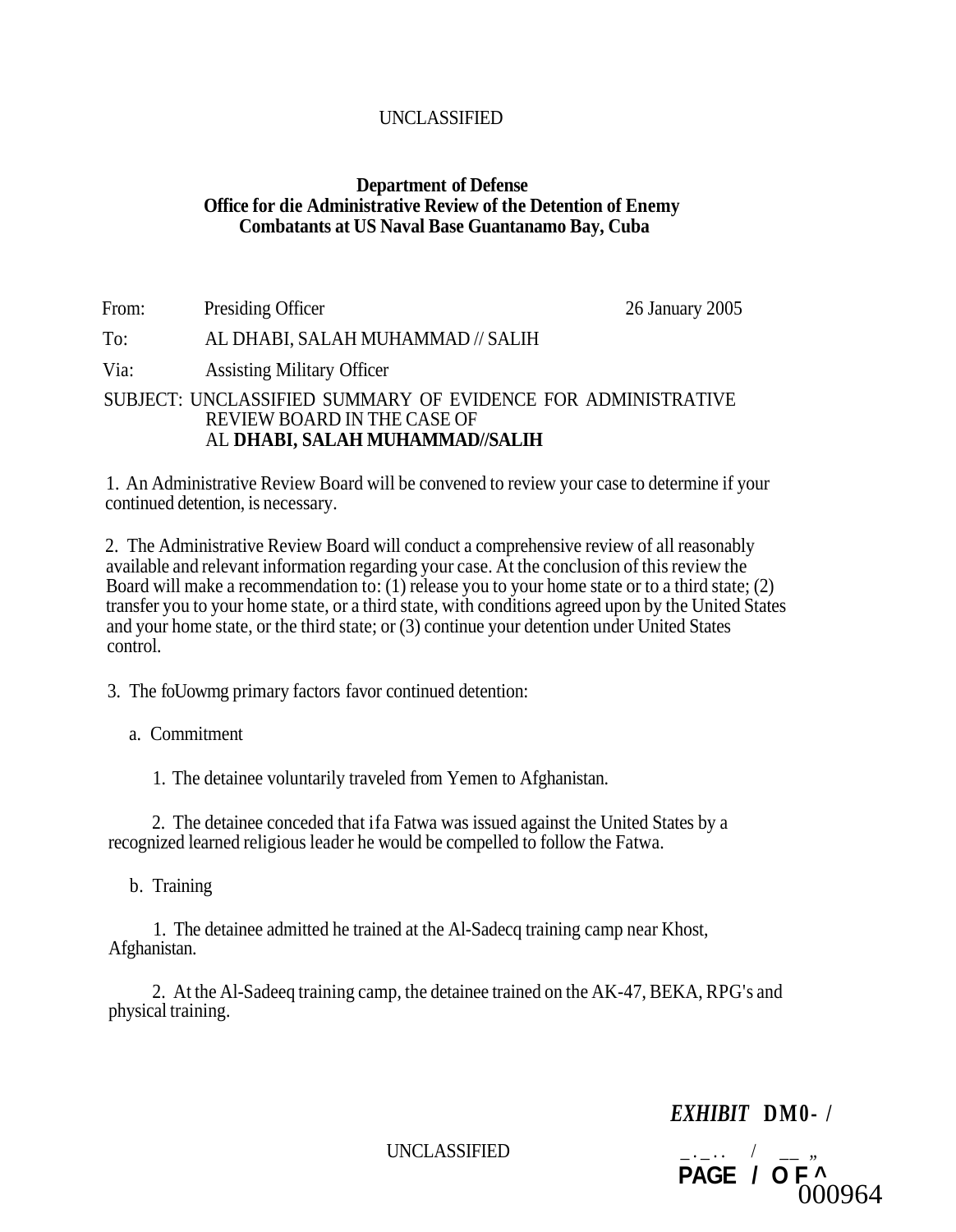### **SUBJECT: UNCLASSIFIED SUMMARY OF EVIDENCE FOR ADMINISTRATIVE REVIEW BOARD EST THE CASE OF**

### **AL DHABI, SALAH MUHAMMAD//SALIH**

**c. Connections/Associations** 

**1. While traveling to the Al-Sadeeq training camp, the detainee stayed at die Taliban-run Madafe guesthouse.** 

**2. The detainee was associated with a suspected Taliban Facilitator.** 

**d. Intent** 

**1. During the conflict following 9-11 the detainee carried an AK-47 in Afghanistan along with a magazine of ammunition.** 

**2. The detainee was smuggled out of Afghanistan into Pakistan where he was arrested by Pakistani police.** 

**4. The following primary factors favor release or transfer:** 

**a. The detainee left the training camp before completing training.** 

**b. The detainee stated mat he was not a Taliban fighter.** 

**c. The detainee stated that he did not use a weapon against the United States or any of its coalition partners in any armed conflict** 

**d. The detainee stated mat his trip to Afghanistan was done long before any events in the United States occurred.** 

**5. You will be afforded a meaningful opportunity to be heard and to present information to the Board; mis includes an opportunity to be physically present at the proceeding. The Assisting Military Officer (AMO) will assist you in reviewing all relevant and reasonably available unclassified infonnation regarding your case. The AMO is not an advocate for or against continued detention, nor may the AMO form a confidential relationship with you or represent you in any other matter.** 

> **2 UNCLASSIFIED**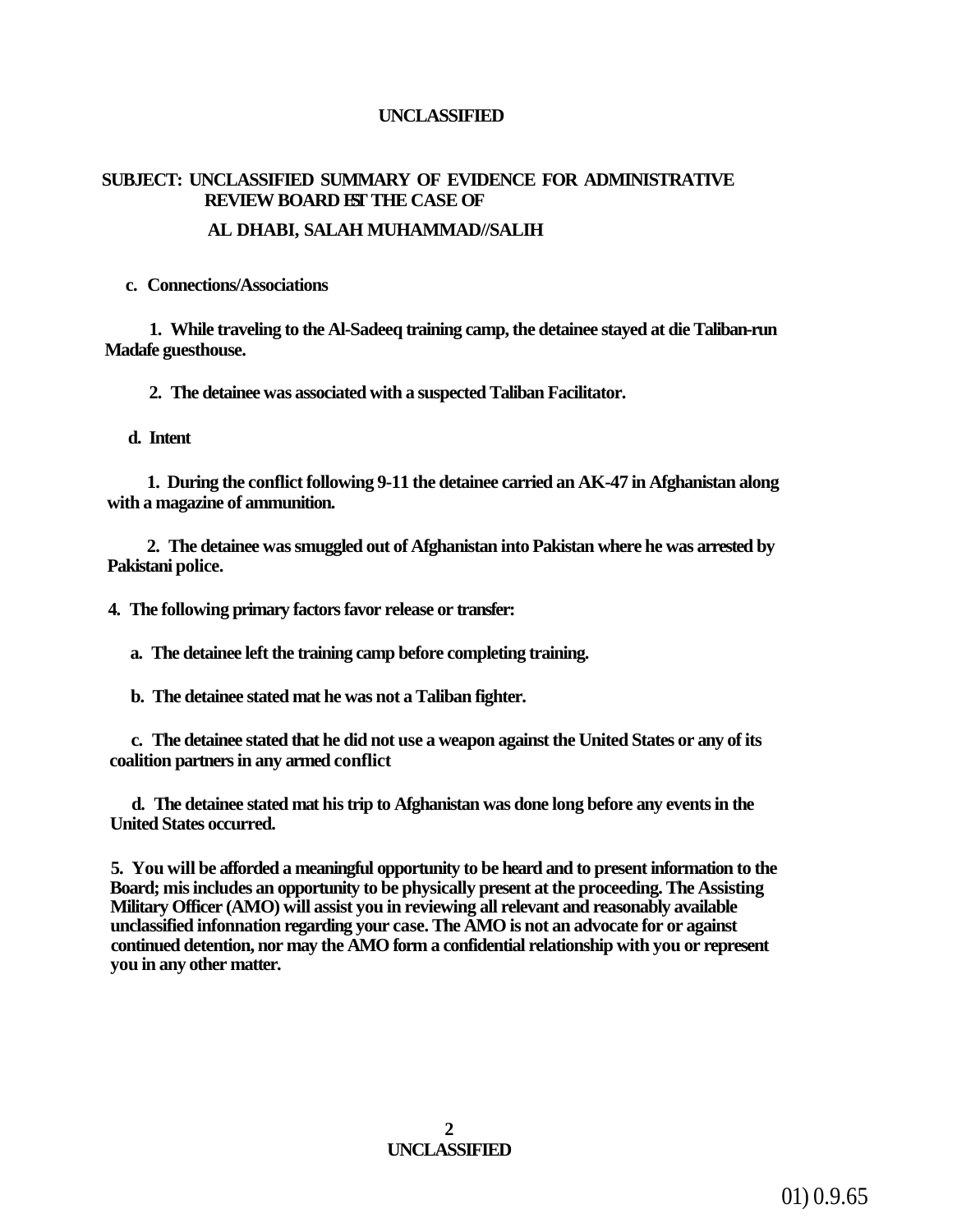### **Department of Defense Office for the Administrative Review of the Detention of Enemy Combatants at US Naval Base Guantanamo Bay, Cuba**

From: Presiding Officer

To: AL BUSAYSS, ADIL SAID AL HAJ // OBEID

Via: Assisting Military Officer

SUBJECT: UNCLASSIFIED SUMMARY OF EVIDENCE FOR ADMINISTRATIVE REVIEW BOARD IN THE CASE OF AL BUSAYSS, ADIL SAID AL HAJ // OBEID

1. An Administrative Review Board will be convened to review your case to determine if your continued detention is necessary.

2. The Administrative Review Board will conduct a comprehensive review of all reasonably available and relevant information regarding your case. At the conclusion of this review the Board will make a recommendation to: (1) release you to your home state or to **a** third state; (2) transfer you to your home state, or a third state, whh conditions agreed upon by the United States and your home state, or the third state; or (3) continue your detention under United States control.

3. The following primary factors favor continued detention:

a. Commitment

1. The detainee, a Yemeni citizen, admitted he traveled from Sanaa, Yemen through Karachi, Pakistan to Kabul, Afghanistan to attend a Taliban training camp during the beginning of Ramadan, 2000.

2. The detainee attended the training camp north of KabuL Afghanistan, for one month, during which he received training on hand grenades, Rocket-Propelled Grenades, Kalishnikov rifles, machine guns, and physical training.

3. The detainee was issued a Kalishnikov rifle and ammunition, two hand grenades, and a Pika machine gun.

4. The detainee stated that on the front line, there was no differentiation between the Taliban and al Qaida fighters; they fought along side each other.

### UNCLASSIFIED

Exhibit DMO-1 Page 1 of 3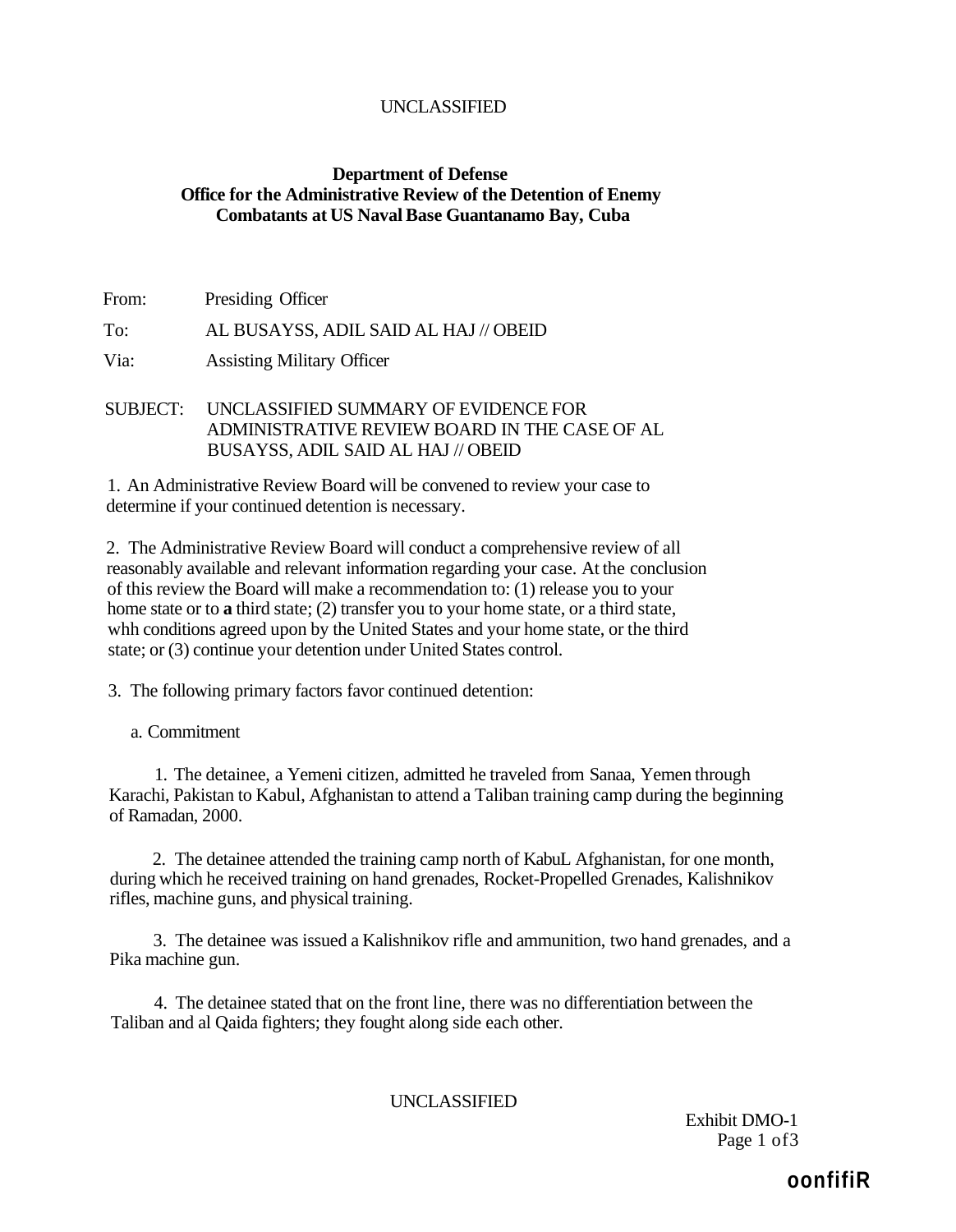### b. Intent

1. The detainee fought with the Taliban on the front line for two to three months.

2. The detainee then traveled to Pakistan where he surrendered his weapon and. was arrested by Pakistani police in December 2001.

### c. Other Relevant Data

1. The detainee stated, mat according to the Quran, if an infidel is residing within an Islamic nation, he is obligated to convert to Islam, pay jizzia, or leave the nation; if the infidel should refuse to do one of the three, he is to be killed.

2. The detainee stated that Jews and Christians are considered infidels because they refuse to accept God's message as contained within the Quran.

3. When asked what should happen to the people of a non-Islamic country that Islam eventually seizes control over, AL-BUSAYSS explained non Muslims will be given the same choices as previously mentioned. AL-BUSAYSS added that if the non-Muslim refuses to pay jizzia, leave the country, or submit to Allah, he would be killed.

4. The detainee further stated that according to the Quran, all infidels must leave the three holy cities of Islam, which he identified as being Mecca, Medina, and Jerusalem; and then stated that although he is not an Islamic scholar, he believes the infidels should be killed if they refuse to leave.

5. The detainee stated he would support a fatwa advocating attacks against infidels within his country.

6. The detainee stated mat when he was recruited as a Jihadist fighter his loyalty was to the Taliban government because they followed sharia law, stood for good Muslim values and fought for Islam..

7. The detainee stated he was willing to spend a year of his life as a Jihadist fighter even though he knew he would be in combat and might die.

8. The detainee expects to be rewarded by God when he gets to heaven for his service to Islam by fighting for jihad in Afghanistan.

9. The detainee stated that his perception of the Taliban was that it was a good Islamic government that brought peace, security and justice to the places where it was in control. He added that his opinion of the Taliban never changed.

### UNCLASSIFIED

Exhibit DMO-1 Page 2 of 3

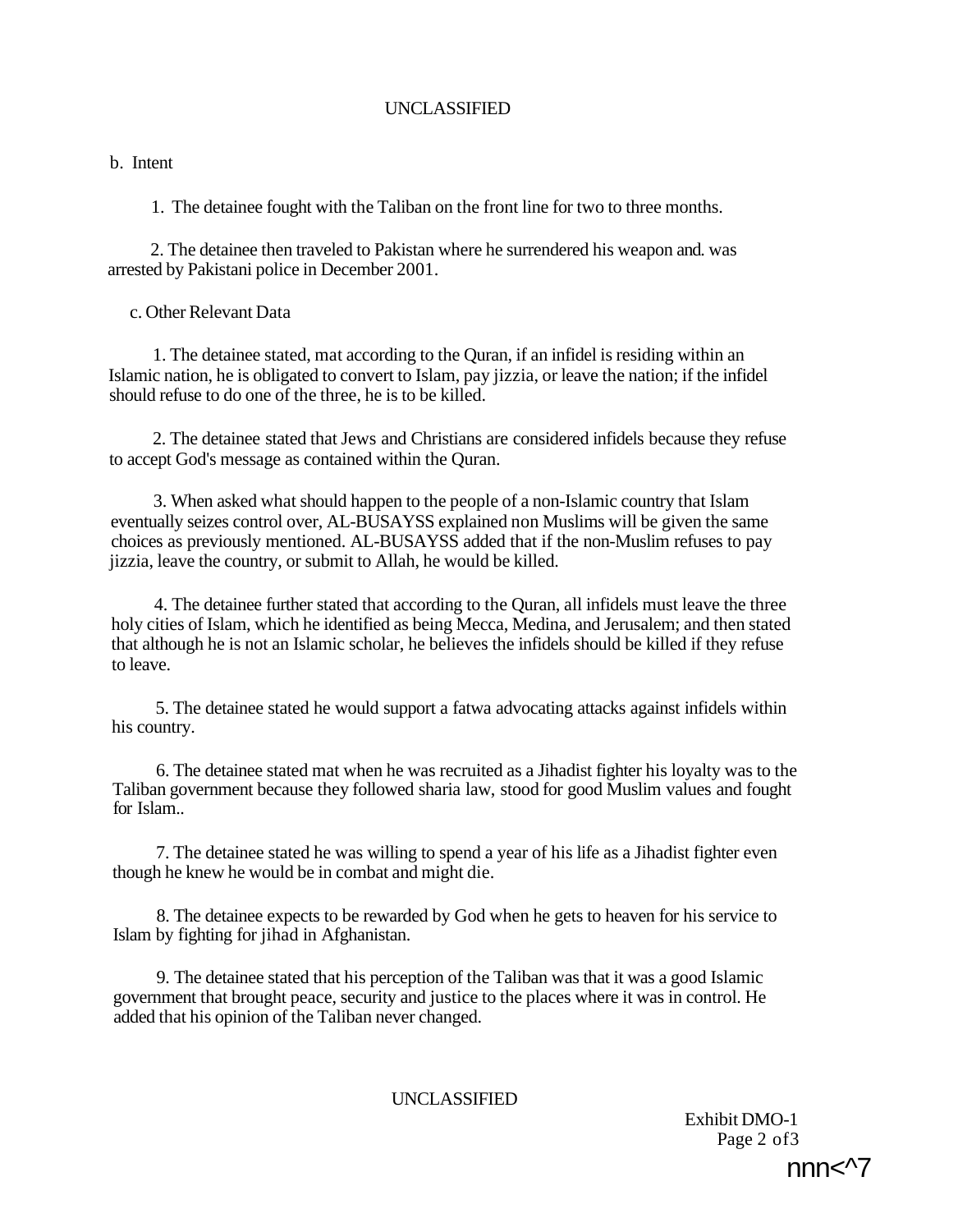**4. The following primary factors favor release or transfer:** 

**a. The detainee stated that he is not a member of al Qaida, has never met any al Qaida members and does not know the al Qaida beliefs.** 

**b. The detainee stated he has heard of al Qaida and Usama Bin Laden, but does not know anything about them and does not support them.** 

**c. The detainee stated he has asthma.** 

**d. The detainee said that he was just a regular fighterin the Taliban. The detainee said that the only benefits he ever received for being part of the Taliban were spiritual.** 

**5. You will be afforded a meaningful opportunity to be heard and to present information to the Board; mis includes an opportunity to be physically present at the proceeding. The Assisting Military Officer (AMO) will assist you in reviewing all relevant and reasonably available unclassified information regarding your case. The AMO is not an advocate for or against continued detention, nor may the AMO form a confidential relationship with you or represent you in any other matter.** 

**UNCLASSIFIED** 

**Exhibit DMO-1 Page 3 of3** 

**W19RS**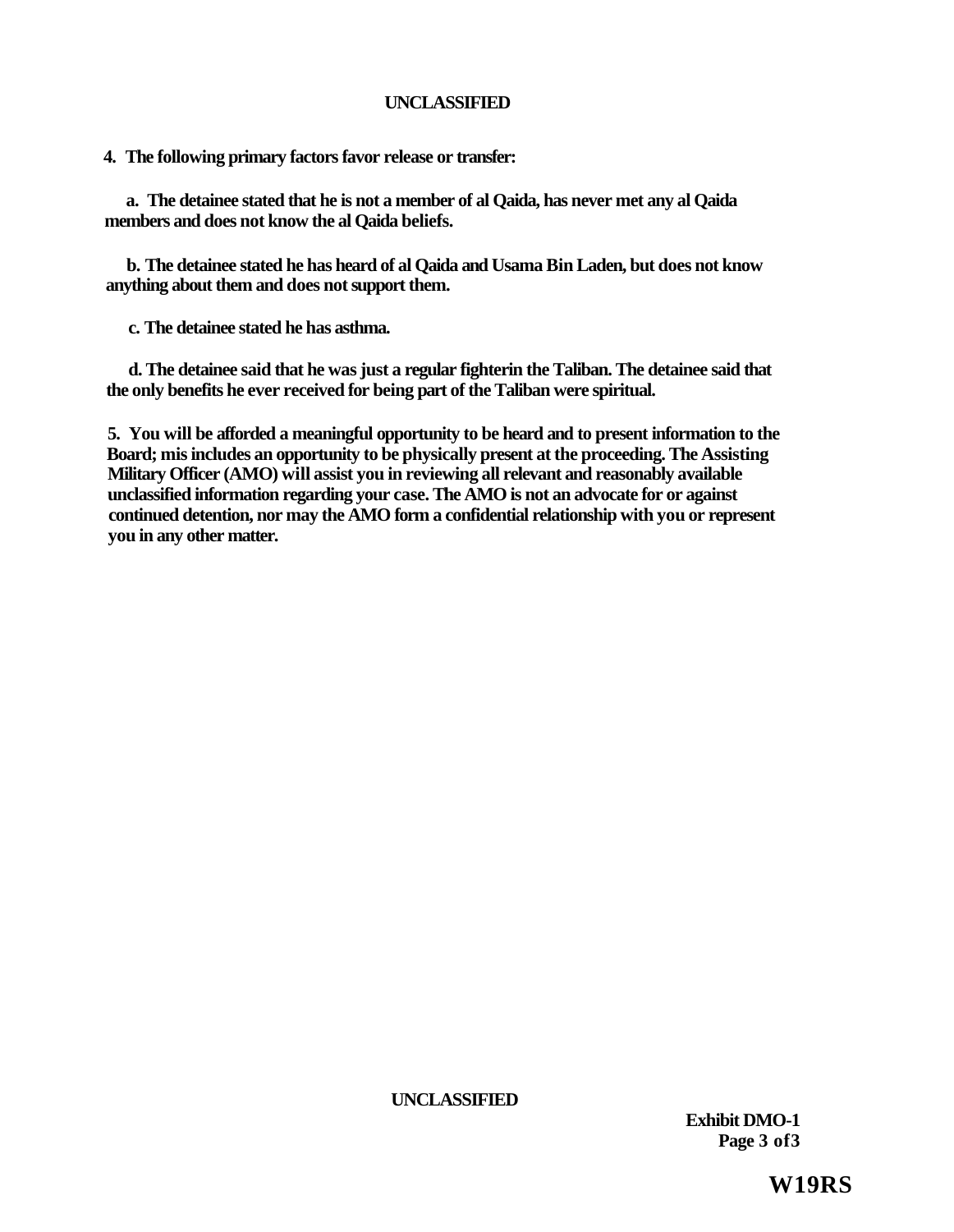### **Department of Defense Office for the Administrative Review of the Detention of Enemy Combatants at US Naval Base Guantanamo Bay, Cuba**

**9 December 2004** 

**From: Presiding Officer** 

**To: ALHABIRI, MISHALAWADSAYAF** 

**Via: Assisting Military Officer** 

### **SUBJECT: UNCLASSIFIED SUMMARY OF EVIDENCE FOR ADMINISTRATIVE . REVIEW BOARD IN THE CASE OF ALHABIRI, MISHAL AWAD SAYAF**

**1. An Administrative Review Board will be convened to review your case to determine if your continued detention is necessary.** 

**2. The Adniinistrative Review Board will conduct a comprehensive review of all reasonably available and relevant information regarding your case. At the conclusion of this review the Board will make a recommendation to: (1) release you to your home state or to a third state; (2) transfer you to your home state, or a third state, with conditions agreed upon by the United States and your home state, or the third state; or (3) continue your detention under United States control.** 

**3. The foUowing primary factors favor continued detention:** 

**a. Alhabiri is associated with the Taliban.** 

**1) AlhabmadWtshewasonfhetromlinemAfg^** 

**2) Alhabiri received weapons training at the Malik Center in Kabul and Al-Farouq in Kandahar.** 

**3) Alhabiri was captured near Marzar-e Sharif while fleeing to Pakistan with Taliban members.** 

**b. Alhabiri engaged in hostilities against the US or its coalition partners.** 

**1) Alhabiri drove a rocket launcher - mounted truck in combat against Northern Alliance forces.** 

**2) Alhabiri was injured in hostilities against Northern Alliance forces.** 

**3) Alhabiri admitted carrying a loaded Kalishnakov rifle while on the front line in Afghanistan.** 

**Exhibit ^/AO** *\* 

**UNCLASSIFIED Page 1 of 2**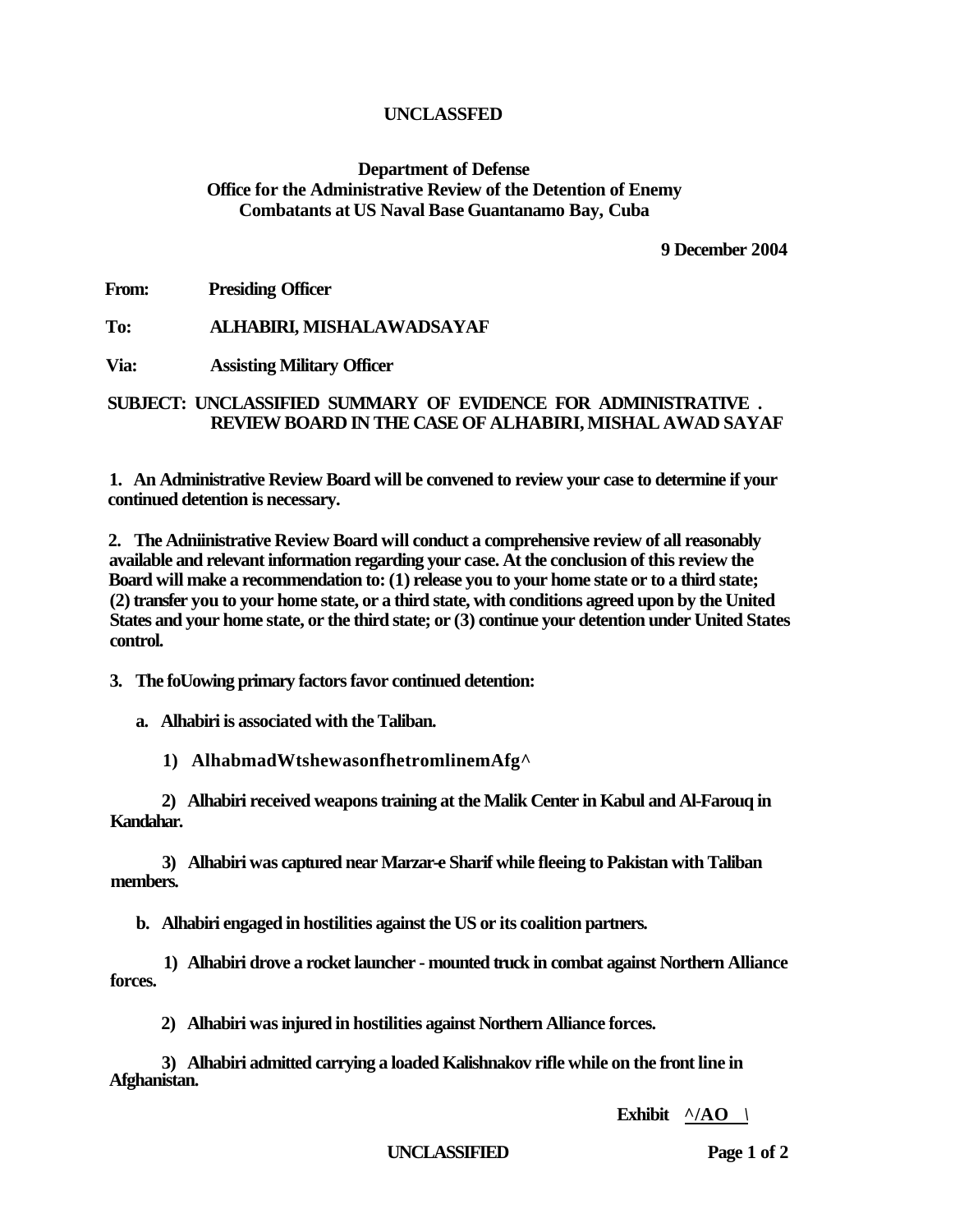**c. Alhabiri is commited to the Taliban and jihad.** 

**1) Alhabiri did say that he would pray for the Taliban to return to Afghanistan, only because it is their right to take care of their religion.** 

**2) Alhabiri stated that he went to Afghanistan to die for the sake of Allah. Alhabiri admitted that he would fight against both the Jews and Christians to defend Islam.** 

**d. Detainee's Conduct: Alhabiri's overall behavior has been non-compliant and aggressive J\S of 8 June 2004, he is still trying to commit self-harm. Alhabiri harasses, spits on and has hit members of the guard force. Alhabiri has refused meals and medications.** 

**e. Based upon a review of recommendations from U.S. and Foreign agencies and classified and unclassified documents, Alhabiri is regarded as a continued threat to the United States and its allies.** 

**4. The foUowmg primary factors firvor release or transfer** 

**a. Medical condition:** 

**1) On 16 January 2003, Alhabiri attempted suicide by hanging, this resulted in significant brain injury due to lack of oxygen.** 

**2) Alhabiri's likelihood for improvement of current impairments is low. He will need to be in some assisted-living situation, though he can follow simple, concrete directions.** 

**b. Alhabiri admits being on upfront lines in Afghanistan for 3 days. He admits receiving weapons training at Al Farouq. Alhadiri admits fighting inside Jenki Castle against the Northern Alliance, but not against the United States. Alhabiri also states mat he was driving a food supply vehicle, not a rocket launcher mounted truck in combat against the Northern Alliance.** 

### **5. YouwiUbcaffcudedameaningMopportuiM^**

**Board; this includes an opportunity to be physically present at the proceeding. The Assisting Military Officer (AMO) will assist you in reviewing all relevant and reasonably available unclassified information regarding your case. The AMO is not an advocate for or against continued detention, nor may the AMO form a confidential relationship with you or represent you in any other matter.** 

**UNCLASSIFIED Page 2 of2**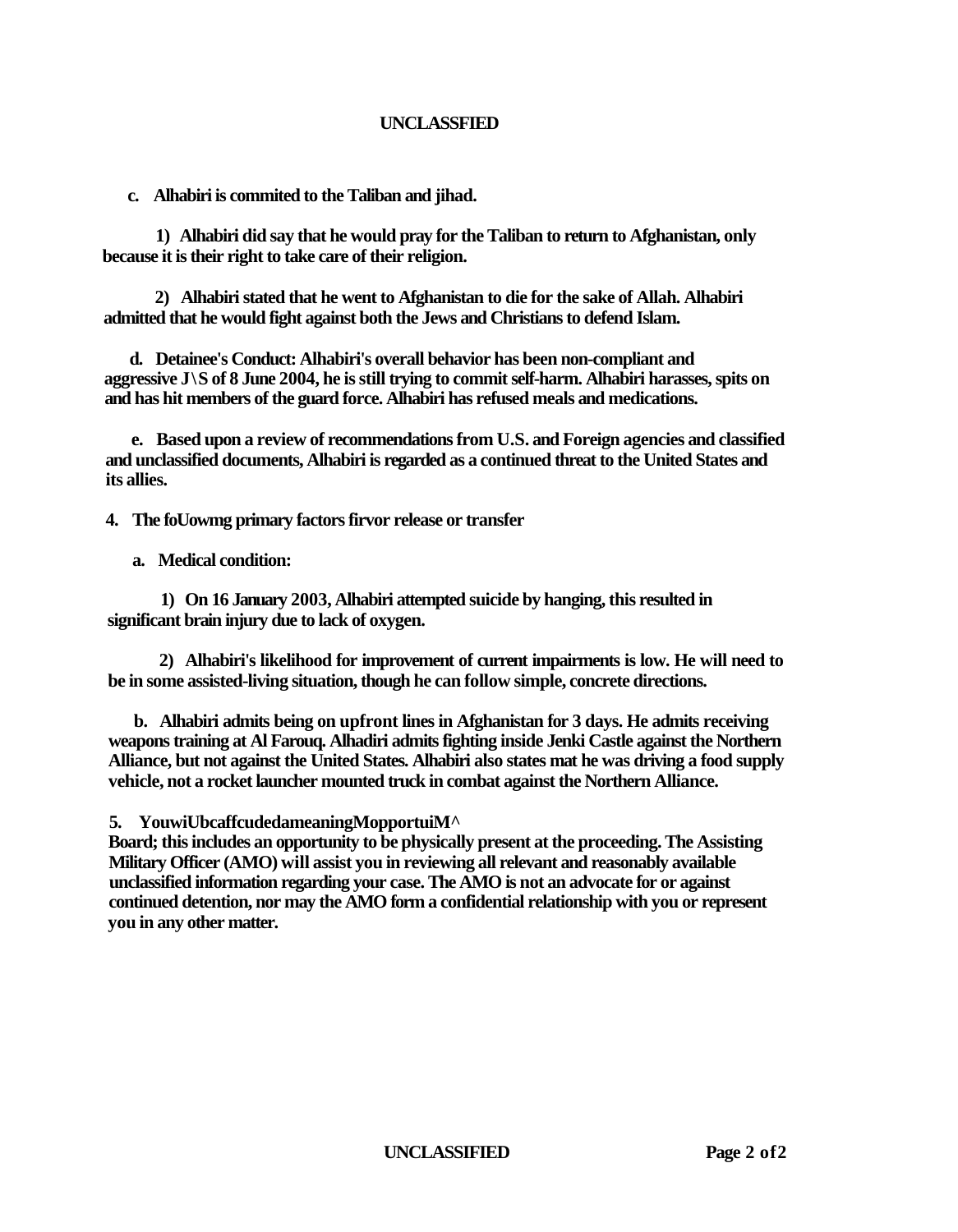### **Department of** Defense Office **for** the Administrative Review of the Detention of Enemy **Combatants at US Naval Base Guantanamo Bay, Cuba**

21 Mar 2005

From: Presiding Officer

To: FARHI,SAIID

### Via: Assisting Military Officer SUBJECT: UNCLASSIFIED SUMMARY OF EVIDENCE FOR ADMINISTRATIVE REVIEW BOARD IN THE CASE OF FARHL SAUD

1. An Administrative Review Board will be convened to review your case to determine if your continued detention is necessary.

2. The Administrative Review Board will conduct a comprehensive review of all reasonably available and relevant information regarding your case. At the conclusion of this review the Board will make **a** recommendation to: (1) release you to your home state or to a third state; (2) transfer you to your home state, or a third state, with conditions agreed upon by die United States and your home state, or the third state; or (3) continue your detention under United States control.

3. The following primary factors favor continued detention:

a. Commitment

1. Detainee left England in June 2001 to travel to Afghanistan, via Pakistan, to look for a wife.

2. Detainee's overall behavior has been non-compliant and aggressive. He has harassed the guards throughout his time at JTF GTMO. He has been involved in volatile situations, including inciting riots and trying to harm the guard force. Detainee has also failed to comply with the rules of the cellblocks and the guard force.

b. Training

The detainee received weapons training at the Bagram Front

### c. Connections/Associations

- 1. While in England, the detainee attended the Finsbury Park Mosque and Baker Street Mosque, both known extremist mosques.
- 2. The detainee stayed in an Algerian house while in Jalalabad, Afghanistan.

| Page         |  |                      | <b>DMOExWWti</b> |
|--------------|--|----------------------|------------------|
| UNCLASSIFIED |  |                      |                  |
|              |  | $\sim$ $\sim$ $\sim$ | PagaiJ—sLI       |

 $^\circ$ l $l$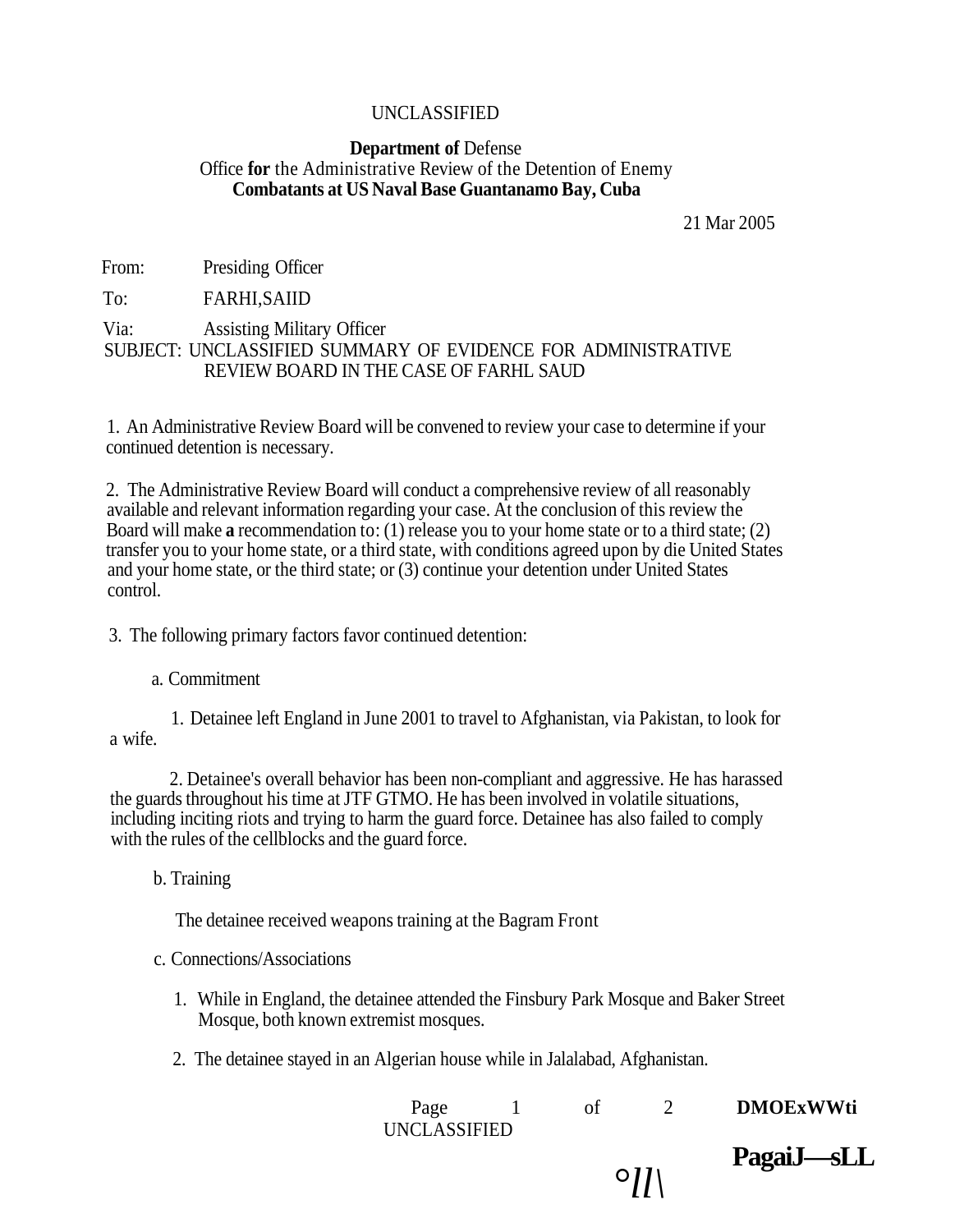### **SUBJECT: UNCLASSIFIED SUMMARY OF EVIDENCE FOR ADMINISTRATIVE REVIEW BOARD IN THE CASE OF FARHI, SAIID**

**3. While attending a funeral in Kabul shortly after September 11,2001, the detainee saw Usama Bin Laden.** 

**d. Intent** 

**1. Using a stolen French passport, the detainee traveled from France to Italy in 1997 and from Italy to England in January 2001.** 

**2. The detainee related that he believes Americans are tyrants.** 

**e. Other Relevant Data** 

**1. Pakistani authorities captured the detainee when he attempted to cross the border between Afghanistan and Pakistan.** 

**2. Detainee received injuries during a bus accident while in the custody of the Pakistani authorities.** 

**- Bus accident occurred during an escape attempt by Arab prisoners and several Pakistani guards were killed.** 

**4. The following primary factors favor release or transfer:** 

**a. The detainee stated that September 11 was not right** 

**b. The detainee stated he never heard ofal Qaida until after September 11. He described al Qaida as a platform or foundation.** 

**c. Regarding his future intentions} the detainee stated that if released, he wants to "live a good life", consisting of marriage, having children, getting a job, and living in Europe.** 

**5. You will be afforded a meaningful opportunity to be heard and to present information to the Board; this includes an opportunity to be physically present at the proceeding. The Assisting Military Officer (AMO) will assist you in reviewing all relevant and reasonably available unclassified information regarding your case. The AMO is not an advocate for or against continued detention, nor may the AMO form a confidential relationship with you or represent you in any other matter.** 

> **Page 2 of2 UNCLASSIFIED** *O0na*



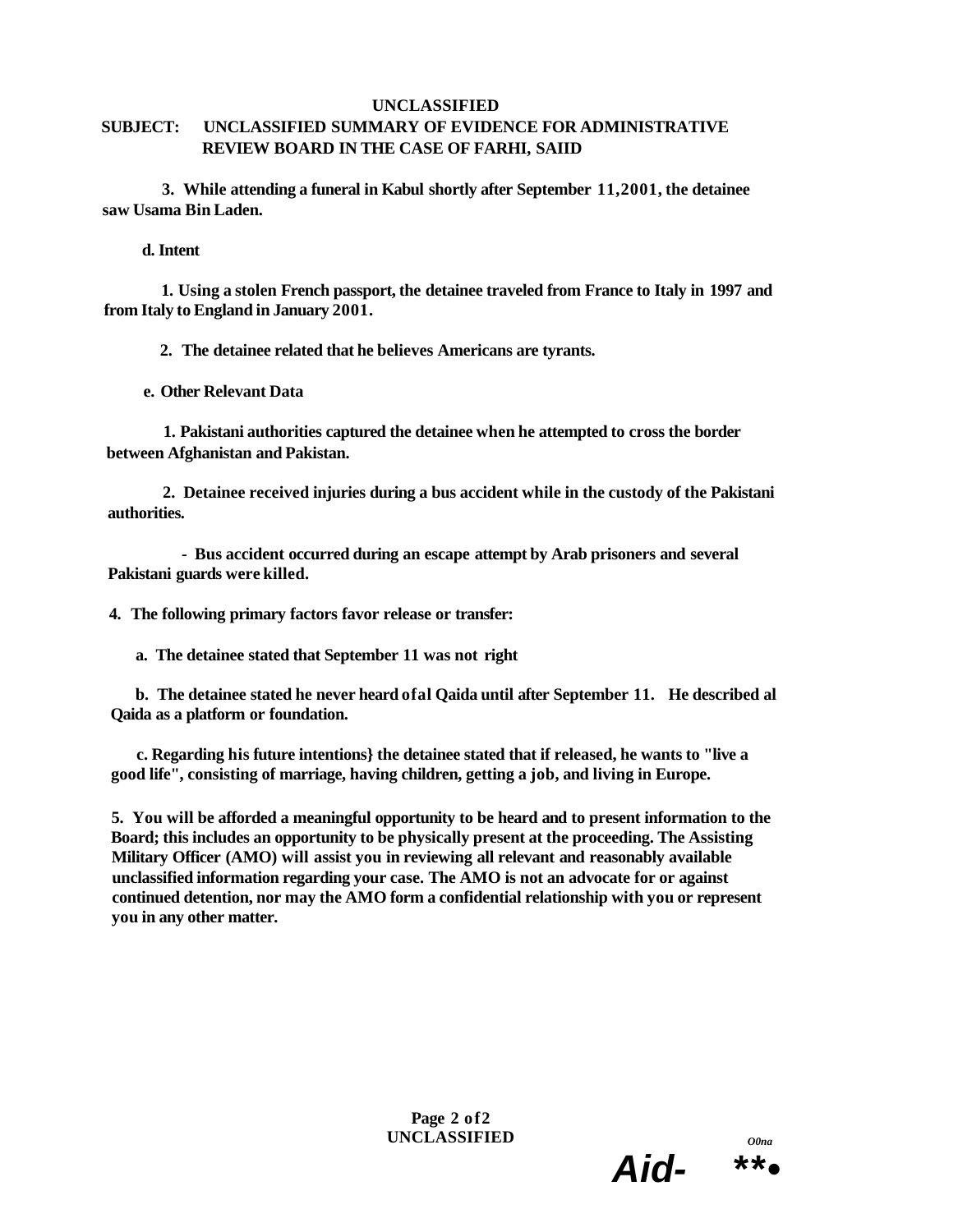### **Department of Defense Office for the Administrative Review of the Detention of Enemy Combatants at US Naval Base Guantanamo Bay, Cnba**

| From:    | Presiding Officer                                                                                               | 28 January 2005 |
|----------|-----------------------------------------------------------------------------------------------------------------|-----------------|
| To:      | ISMAIL, SADEQ MUHAMMAD SA ID                                                                                    |                 |
| Via:     | <b>Assisting Military Officer</b>                                                                               |                 |
| SUBJECT: | UNCLASSIFIED SUMMARY OF EVIDENCE FOR ADMINISTRATIVE<br>REVIEW BOARD IN THE CASE OF ISMAIL, SADEO MUHAMMAD SA ID |                 |

1. An Administrative Review Board will be convened to review your case to determine if your continued detention is necessary.

2. The Administrative Review Board will conduct a comprehensive review of all reasonably available and relevant information regarding your case. At the conclusion of this review the Board will make a recommendation to: (1) release you to your home state or to a third state; (2) transfer you to your home state, or a third state, with conditions agreed upon by the United States and your home state, or the third state; or (3) continue your detention under United States control.

3. The foUovWng primary factors fevor continued detention:

a. Commitment

1. The detainee admitted he traveled from Yemen to Afghanistan via Pakistan in May 2001 to receive combat arms training.

2. The detainee stated that he went to Afghanistan in August 2001 to kiU communists and Jews.

3. The detainee stated that Palestine and Afghanistan are the same "...once Islam overthrows, they rule everything."

b. Training

1. The detainee was identified as a Yemeni mujahid who trained at al-Farouq training camp and was captured at Tora Bora, Afghanistan.

## **UNCLASSIFIED ^EXHIBIT DM0-I**

**PAGE! 0F^**  000973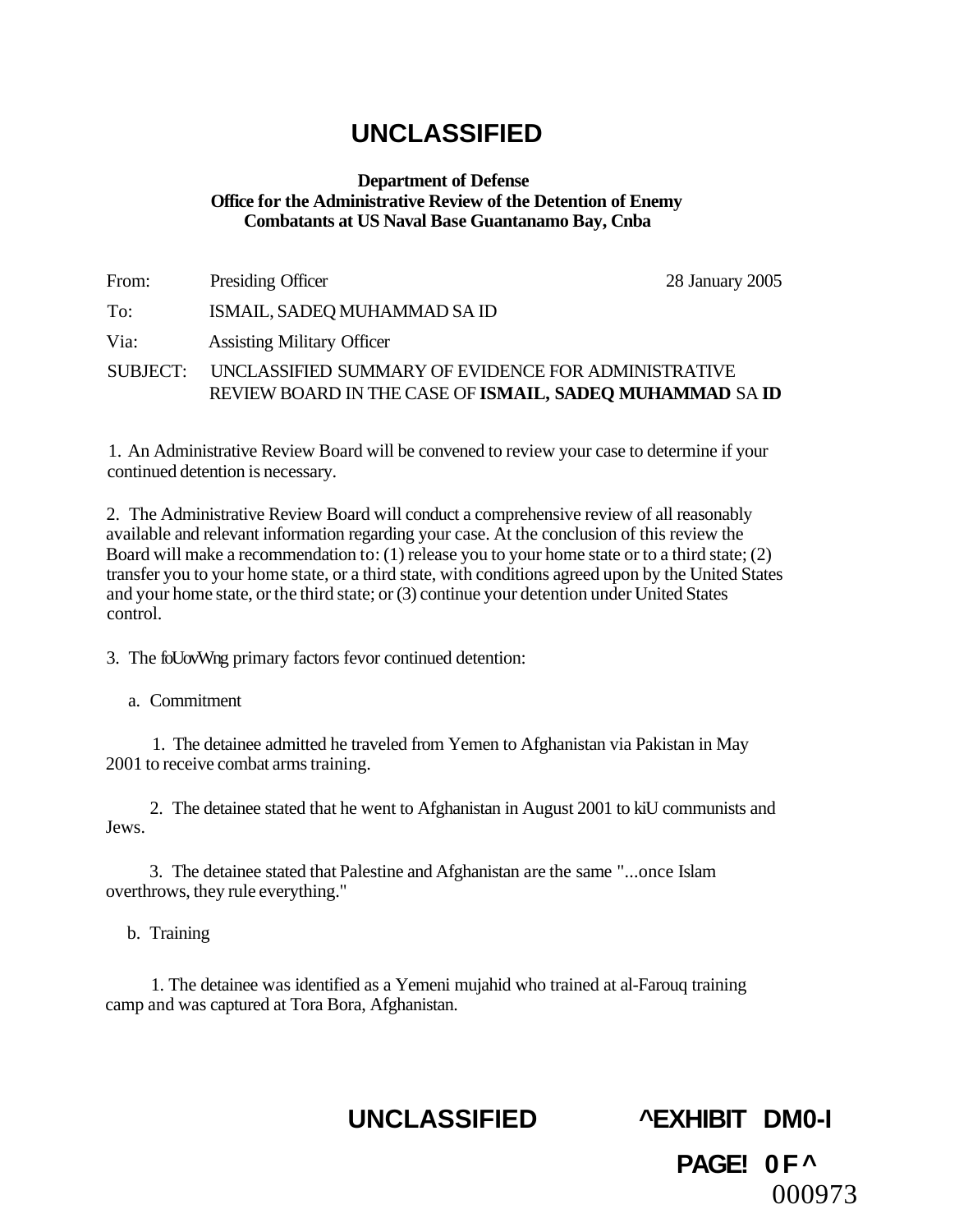### SUBJECT: UNCLASSIFIED SUMMARY OF EVIDENCE FOR ADMINISTRATIVE REVIEW BOARD IN THE CASE OF **ISMAIL, SADEQ MUHAMMAD SA ID**

c. Connections/Associations

1. Upon entering Afghanistan, detainee sought out Taliban members.

2. The detainee was present at an Arab guesthouse in Kandahar, Afghanistan.

d. Intent

1. The detainee served as a courier for a Taliban member, making approximately ten trips between Kabul and Kandahar during a three-month period.

2. Detainee was present in Kabul during the United States air campaign,

3. Detainee was injured in an aerial bombing attack near Khowst, Afghanistan.

e. CSRT

1. The detainee stated that he was trained on me Kalashnikov.

f. Other Relevant Data

1. The detainee has made threatening gestures to United States military personnel.

4. The foUowing primary factors favor release or transfer:

a. The detainee stated he felt he needed to go to Afghanistan to complete training in order to protect himself in Yemen.

5. You will be afforded a meaningful oppoitunity to be heard and to present information to the Board; this includes an opportunity to be physically present at the proceeding. The Assisting Military Officer (AMO) will assist you in reviewing all relevant and reasonably available unclassified information regarding your case. The AMO is not an advocate for or against continued detention, nor may the AMO form a confidential relationship with you or represent you in any other matter.

> **2 UNCLASSIFIED**

**PAGE £ OF ^ 000974**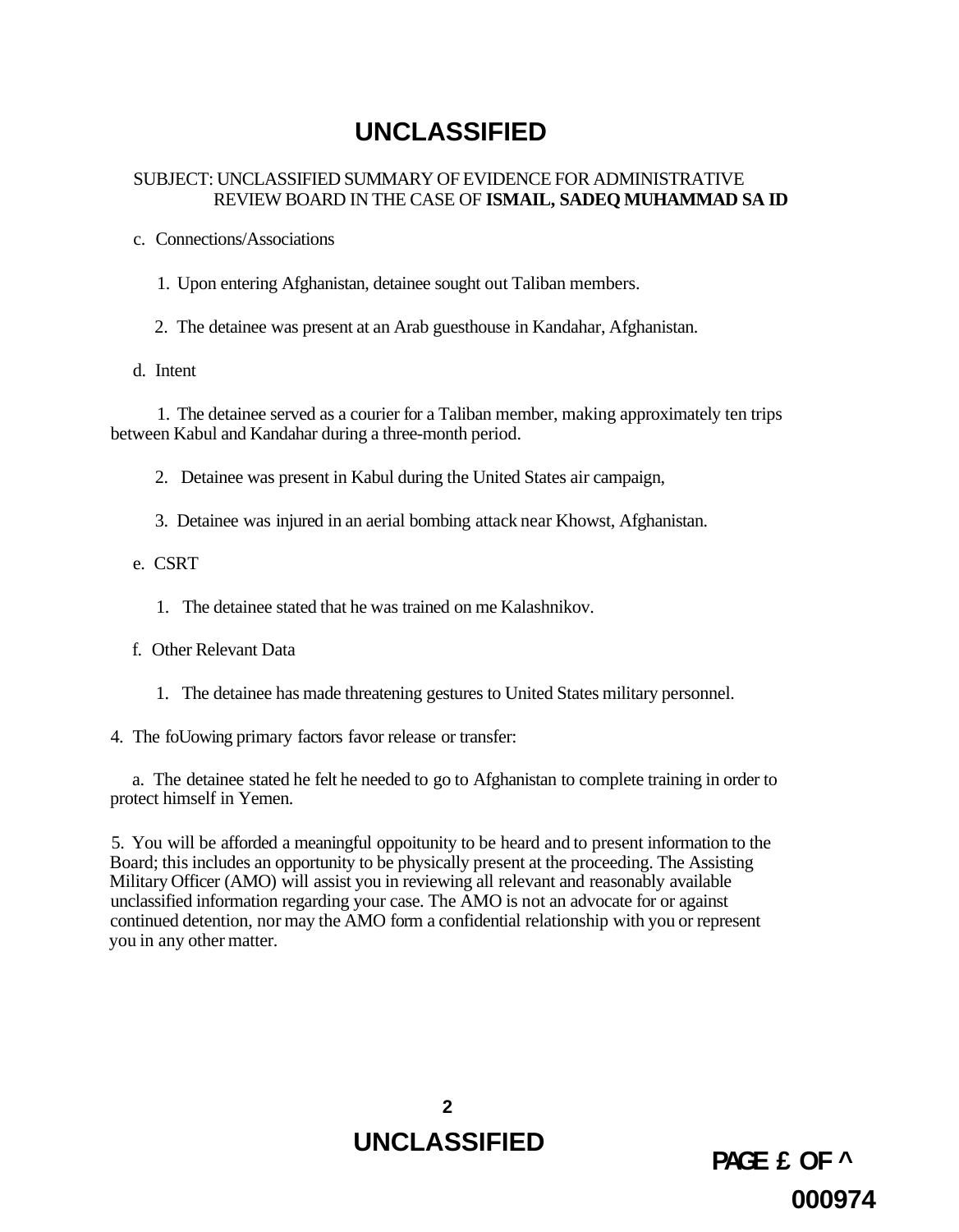### **Department of Defense Office for die Administrative Review of the Detention of Enemy Combatants at US Naval Base Guantanamo Bay, Cuba**

| From:    | Presiding Officer                                                                                       | 26 January 2005 |
|----------|---------------------------------------------------------------------------------------------------------|-----------------|
| To:      | <b>QASIM.KHALED</b>                                                                                     |                 |
| Via:     | <b>Assisting Military</b>                                                                               |                 |
| SUBJECT: | UNCLASSIFIED SUMMARY OF EVIDENCE FOR ADMINISTRATIVE<br>REVIEW BOARD IN THE CASE OF <b>QASIM, KHALED</b> |                 |

1. An Administrative Review Board will be convened to review your case to determine if your continued detention is necessary.

2. The Administrative Review Board will conduct a comprehensive review of all reasonably available and relevant information regarding your case. At the conclusion of this review the Board will make a recommendation to: (I) release you to your home state or to a third state; (2) transfer you to your home state, or a third state, with conditions agreed upon by the United States and your home state, or the third state; or (3) continue your detention under United States control.

3. The following primary factors favor continued detention:

a. Commitment

1. The detainee approached a Taliban representative and requested to join the Taliban.

2. The detainee was present in Tora Bora with al Qaida fighters during Ramadan, 2001.

3. The detainee stated that he saw Usama Bin Laden (UBL) one time at the Abdul Aziz Center in Tora Bora on the tenth day of Ramadan 2001. The detainee indicated UBL spoke to a group of 10 people for approximately five minutes.

4. The detainee traveled to the front lines of Afghanistan to fight against the Northern Alliance prior to September 11,2001.

5. The detainee traveled to Afghanistan in response to a fatwa,

6. The detainee stated he is willing to fight for jihad, or the struggle. He believes one should fight against those who invade one's homeland or fight against those who oppose Islam.

b. Training

**EXHIBIT DM0-/ PAGE / OF 3-** UNCLASSIFIED 000975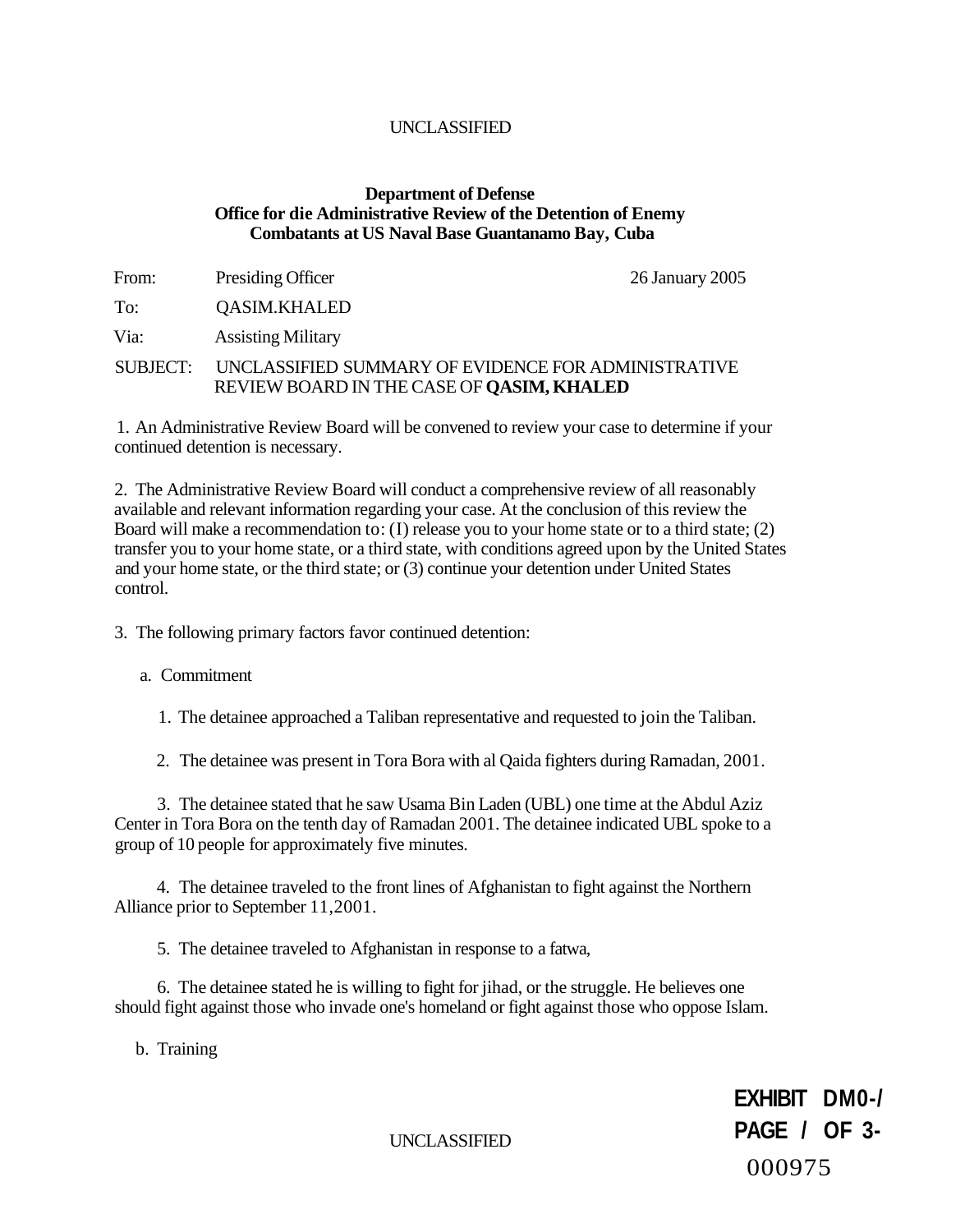### SUBJECT: UNCLASSIFIED SUMMARY OF EVIDENCE FOR ADMINISTRATIVE REVIEW BOARD IN THE CASE OF QASIM, KHALED

1. The detainee twice trained at the al Farouq training camp.

2. At al Farouq, the detainee received training on the Kalishnakov rifle; M-l 6; PK machine gun; RPO; hand grenades; explosives and advanced tactical training.

c. Connections/Associations

1, The detainee's brother was apprehended by Yemeni authorities in connection with the bombing of me USS Cole (DDO 67).

2. The detainee's passport was recovered daring a raid on an al Qaida safehouse.

d. Intent

1. The detainee stated that since he does not feel that the US is fair and because of his detention, he has decided to side with UBL.

2. The detainee attempted to convince his reporting agent to convert to Islam.

4. The following primary factors favor release or transfer:

a. Other Relevant Data

1. In the detainee's unsworn statement, the detainee told the Personal Representative that he was tortured and mistreated after capture by Afghanistan forces and was shown a picture of al Farouq and was told to tell the Americans the story he told earlier during interrogations or he would be returned to them in Afghanistan and be tortured.

2. The detainee stated that he did not actually carry a weapon or participate in a battle. The detainee admitted he told other interviewers that he had, but now said these statements were made just to satisfy the interviewer.

3. The detainee explained his, "standing guard at Tora Bora" telling agents he was watching for animals, not people.

5. You will be afforded a meaningful opportunity to be heard and to present information to the Board; this includes an opportunity to be physically present at the proceeding. The Assisting Military Officer (AMO) will assist you in reviewing all relevant and reasonably available unclassified information regarding your case. The AMO is not an advocate for or against continued detention, nor may me AMO form a confidential relationship with you or represent you in any other matter.

UNCLASSIFIED *PAGE X* 0F<2-

00097R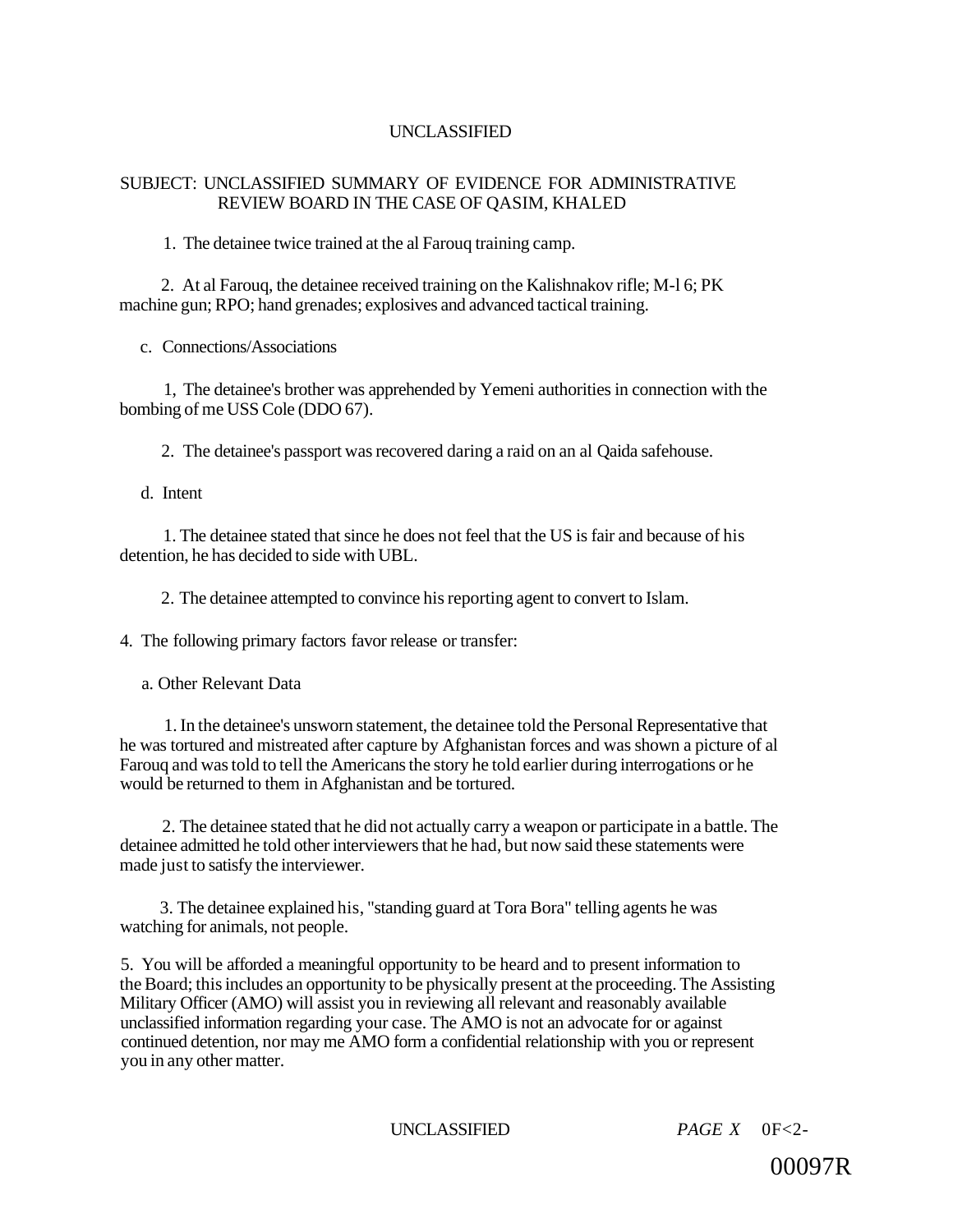### **Department of Defense Office for the Administrative Review of the Detention of Enemy Combatants at US Naval Base Guantanamo Bay, Cuba**

From: Presiding Officer

### To: AL RADAL RIYAD ATIQ ALIABDU AL HAJ

- Via: Assisting Military Officer
- SUBJECT: UNCLASSIFIED SUMMARY OF EVIDENCE FOR ADMINISTRATIVE REVIEW BOARD IN THE CASE OF AL RADAI, RIYAD ATIQ ALI ABDU ALHAJ

1. An Administrative Review Board will be convened to review your case to determine if your continued detention is necessary.

2. The Administrative Review Board will conduct a comprehensive review of all reasonably available and relevant information regarding your case. At the conclusion of this review the Board will make a recommendation to: (1) release you to your home state or to a third state; (2) transfer you to your home state, or **a** third state, with conditions agreed upon by the United States and your home state, or the third state; or (3) continue your detention under United States control.

3. The following primary factors favor continued detention:

A. Al Haj is a Taliban supporter

1. Al Haj voluntarily traveled from Yemen to Afghanistan.

2. When Al Haj arrived in AF, the detainee was picked up in a car by **a** group of Taliban and driven to Kandahar.

3. Once in Kandahar, Al Haj stayed at a Taliban guesthouse for 2 to 3 weeks.

4. Upon arriving in Kabul, Al Haj stayed in another Taliban guesthouse, known as Kabul House, for a week.

5. Al Haj admitted he agreed to serve the Taliban.

B. Al Haj participated in military operations against the coalition.

1. Al Haj was posted on me front line inBagarah for a month, where he carrieda Kalashnikov.

UNCLASSIFIED

Exhibit DMO-1 Page 1 of2 000977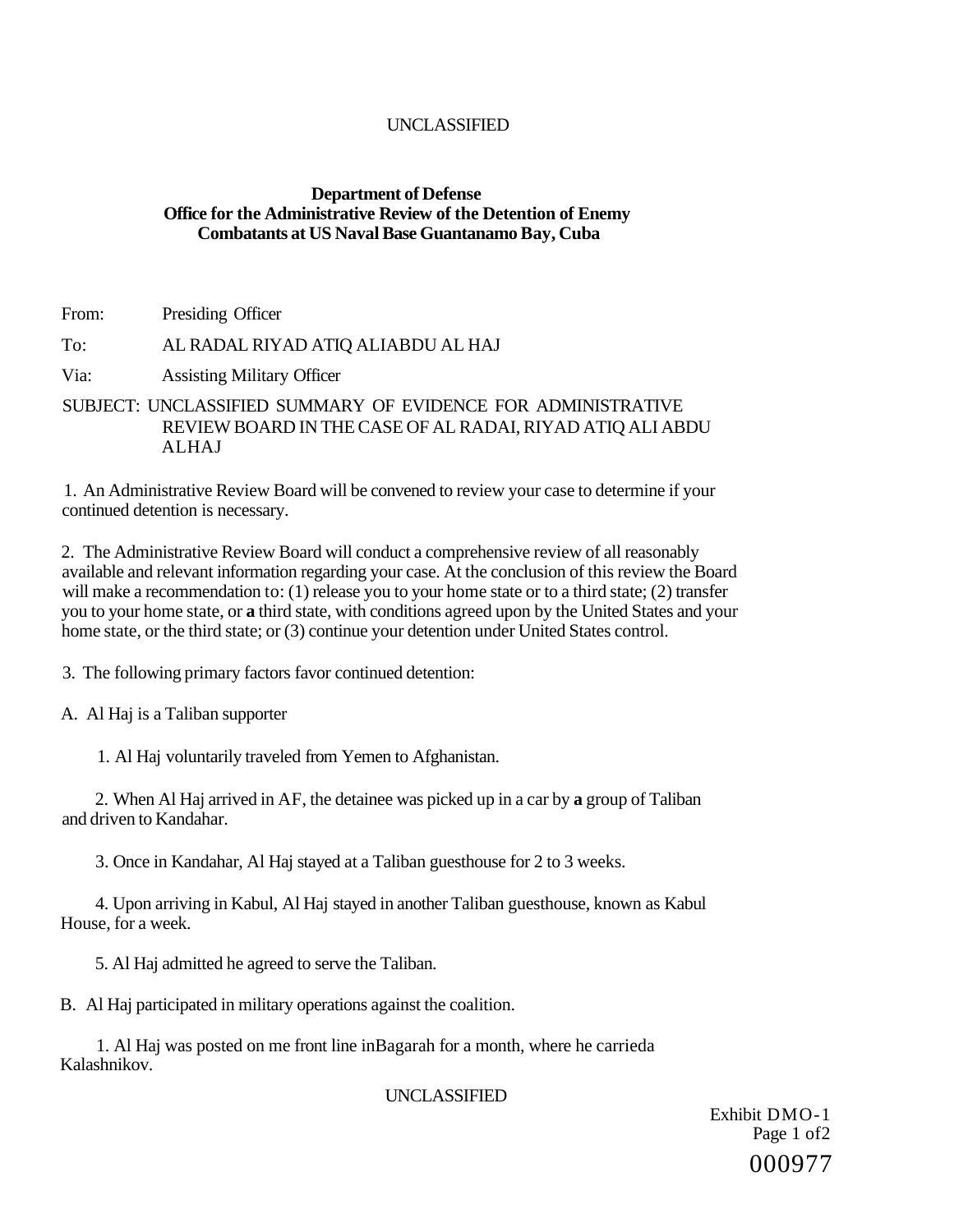### **C. Al Haj is an Al Qaida member.**

**1. Al Haj is a suspected courier and recruiter for Al Qaida. Al Haj went home to Yemen often (every 5 or 6 months).** 

**2. Al Haj's name was found on a document listing Arabic names recovered from an Al Qaida safe house in Karachi, Pakistan.** 

**3. A foreign government listed Al Haj as an Al Qaida member whom they believe to be in Afghanistan as of 15 December 2001.** 

**D. Based upon a review of recommendations from U.S. agencies and classified and unclassified documents, Al Haj is regarded as a continued threat to the United States and its Allies.** 

**4. The following primary factors favor release or transfer:** 

**A. Detainee's Conduct AL HAJ's overall behavior has been generally compliant and non-aggressive. Detainee has been found with extra food in his cell. On one occasion, he had to be removed from his cell and escorted to the interrogation room, on 21 February 2004. There have been no significant violations since.** 

**5. You will be afforded a meaningful opportunityt0 be heard and to present information to the Board; this includes an opportunity to be physically present at the proceeding. The Assisting Military Officer (AMO) will assist you in reviewing all relevant and reasonably available unclassified information regarding your case. The AMO is not an advocate for or against continued detention, nor may the AMO form a confidential relationship with you or represent you in any other matter.** 

**UNCLASSIFIED**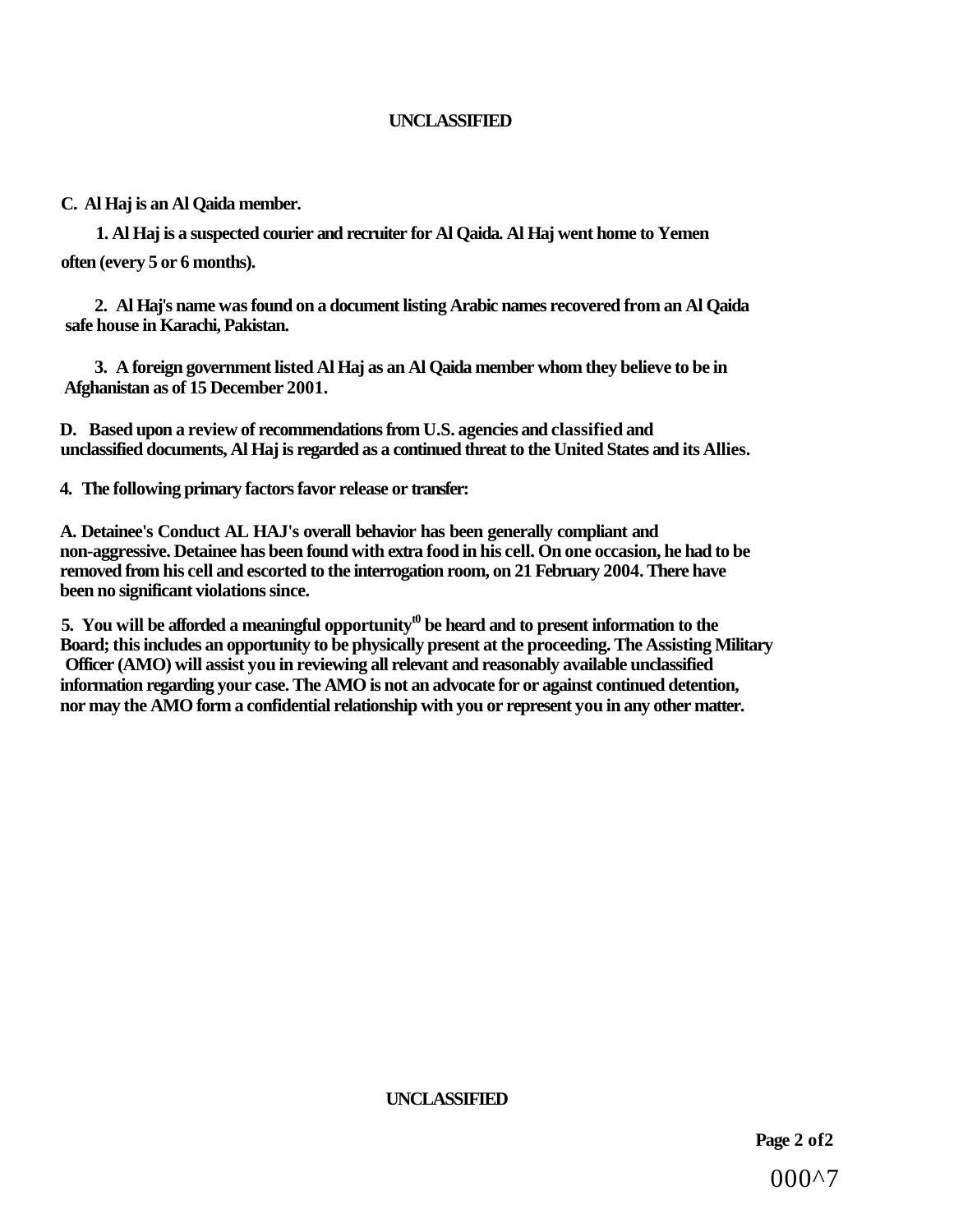### **Department of Defense Office for the Administrative Review of die Detention of Enemy Combatants at US Naval Base Guantanamo Bay, Cuba**

| From:    | 31 January 2005<br>Presiding Officer                                                                      |  |
|----------|-----------------------------------------------------------------------------------------------------------|--|
| Th:      | RASOUL, ABDULLAH GULAM                                                                                    |  |
| Via:     | <b>Assisting Military Officer</b>                                                                         |  |
| SUBJECT: | UNCLASSIFIED SUMMARY OF EVIDENCE FOR ADMINISTRATIVE<br>REVIEW BOARD IN THE CASE OF RASOUL, ABDULLAH GULAM |  |

1. An Administrative Review Board will be convened to review your case to determine if your continued detention is necessary.

2. The Administrative Review Board will conduct a comprehensive review of all reasonably available and relevant information regarding your case. At the conclusion of this review the Board will make a recommendation to: (1) release you to your home state or to a third state; (2) transfer you to your home state, or a third state, with conditions agreed upon by the United States and your home state, or the third state; or (3) continue your detention under United States control.

3. The following primary factors favor continued detention:

a. Commitment

1. The detainee advised that he was called to fight Jihad in approximately 1997; he then went to Kabul to join the Taliban.

2. The detainee stated that he felt it would be fine to wage Jihad against Americans, Jews, or Israelis if they were invading his country.

3. The detainee was seriously wounded in a bombing shortly after joining the Taliban, and returned home to recuperate. In 1999, the detainee went to Kandahar to join up with the Taliban once again.

4. m approximately September of 2001, the detainee went to Konduz to join up with his Taliban comrades to fight the Northern Alliance.

b. Intent

1. He was given a Kalishnikov rifle by the Taliban.

### **rXHIBJT DM0-**

UNCLASSJPJED

Page 1 of2 000979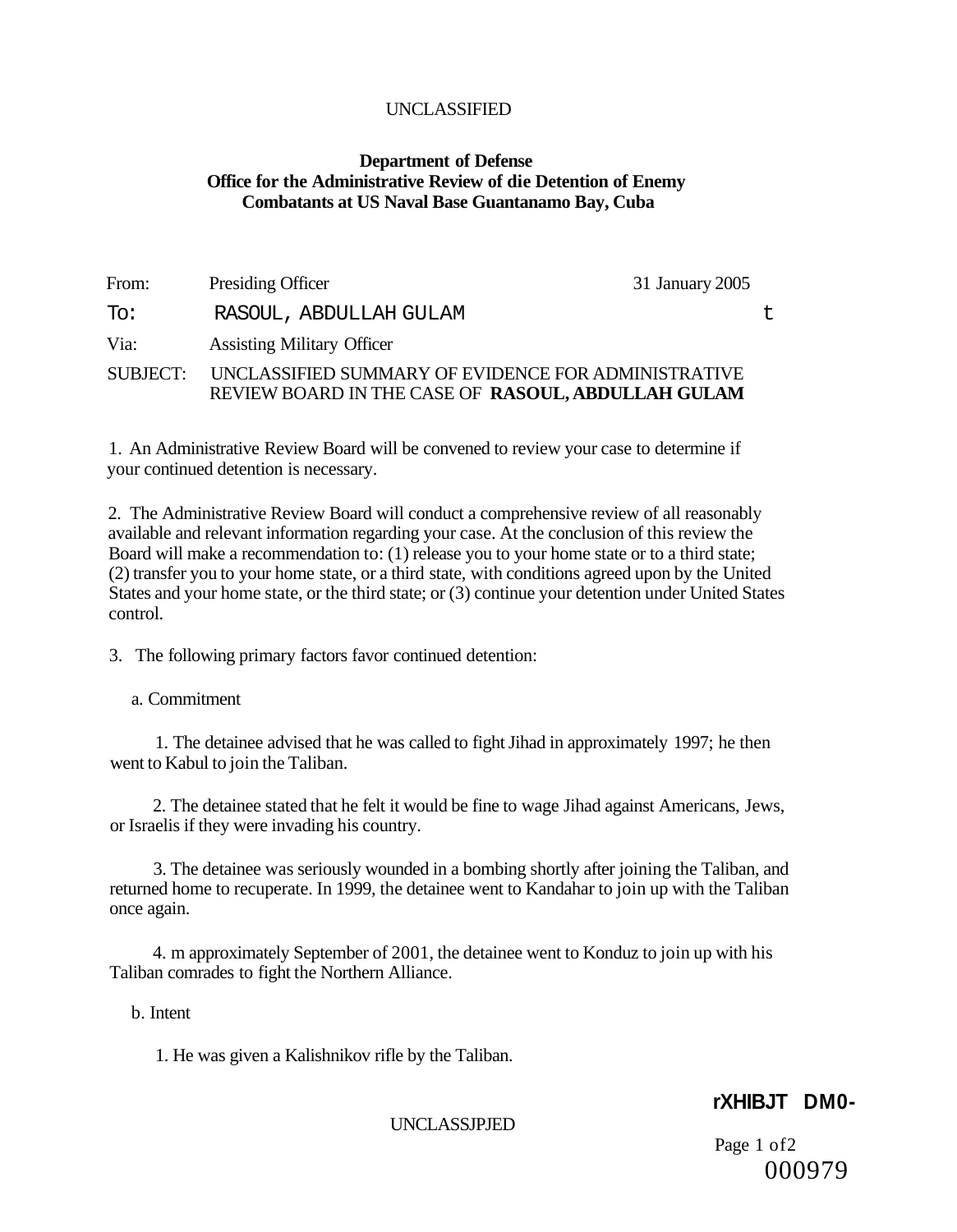#### SUBJECT: UNCLASSIFIED SUMMARY OF EVIDENCE FOR ADMINISTRATIVE REVIEW BOARD IN THE CASE OF **RASOUL, ABDULLAH GULAM**

2. Detainee knew Americans were bombing Afghanistan when he went to Konduz to fight the Northern Alliance.

3. Detainee was captured while riding in a car with a Taliban Leader named Mohammad.

## 4. The following primary factors favor release or transfer:

a. Detainee was conscripted into the Taliban in 1995.

b. Detainee rejoined the Taliban in 1998-1999 to gain better medical attention.

c. The detainee had not heard of al Qaida or Usama bin Laden until after his capture.

d. The detainee never attended any training camps.

5. You will be afforded a meaningful opportunity to be heard and to present information to the Board; mis includes an opportunity to be physically present at the proceeding. The Assisting Military Officer (AMO) will assist you in reviewing all relevant and reasonably available unclassified information regarding your case. The AMO is not an advocate for or against continued detention, nor may the AMO form a confidential relationship with you or represent you in any other matter.

UNCLASSIFIED

Page 2 of2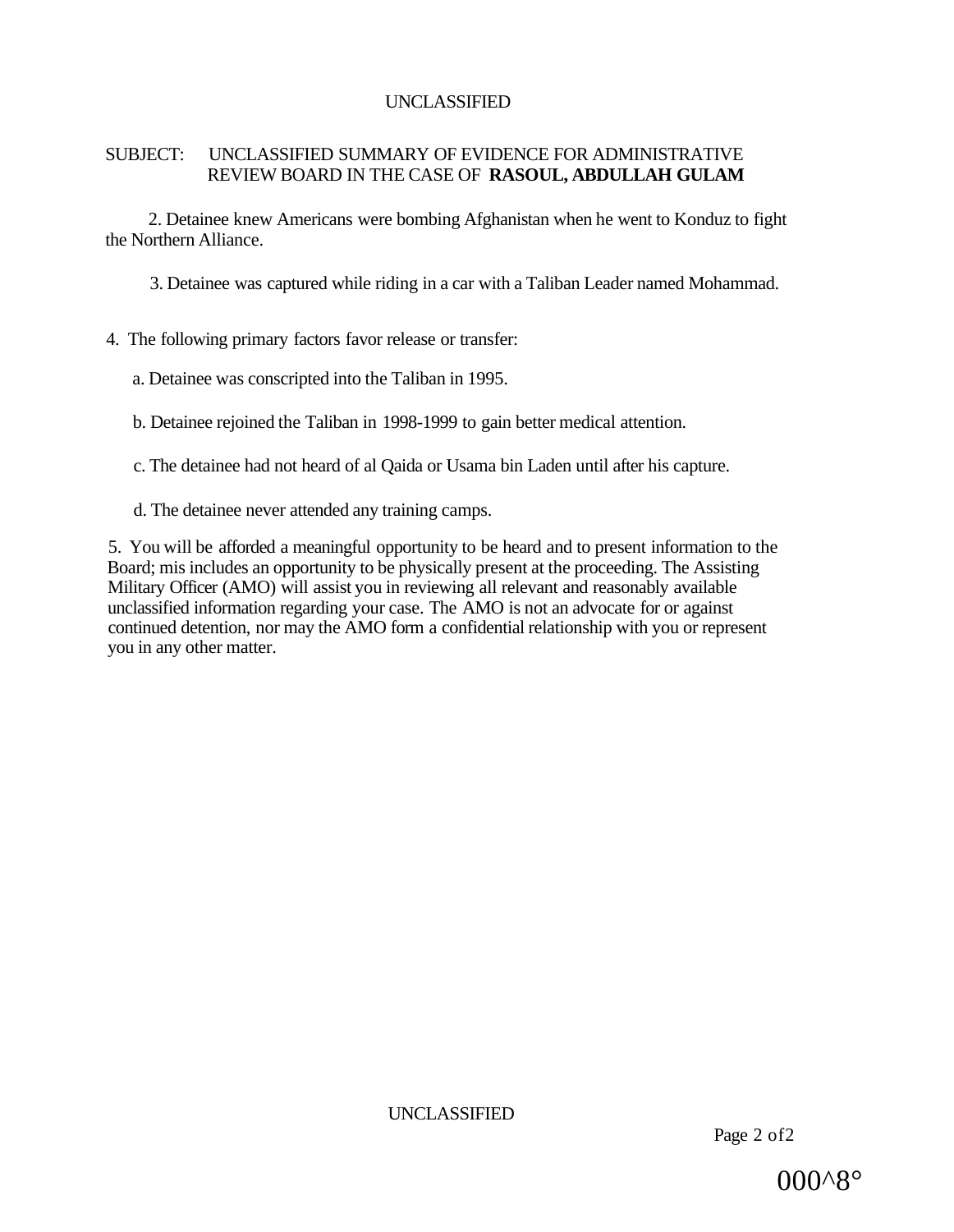#### **Department of Defense Office for the Administrative Review of the Detention of Enemy Combatants at US Naval Base Guantanamo Bay, Cuba**

| From:    | Presiding Officer                                                                                       | 31 January 2005 |
|----------|---------------------------------------------------------------------------------------------------------|-----------------|
| To:      | AL RAHIZLALI AHMAD MUHAMMAD                                                                             |                 |
| Via:     | <b>Assisting Military Officer</b>                                                                       |                 |
| SUBJECT: | UNCLASSIFIED SUMMARY OF EVIDENCE FOR ADMINISTRATIVE<br>REVIEW BOARD IN THE CASE OF AL RAHIZI, ALI AHMAD |                 |

1. An Administrative Review Board will be convened to review your case to determine if your continued detention is necessary.

2. The Administrative Review Board will conduct a comprehensive review of all reasonably available and relevant information regarding your case. At the conclusion of this review the Board will make a recommendation to: (1) release you to your home state or to a third state; (2) transfer you to your home state, or a third state, with conditions agreed upon by the United States and your home state, or the third state; or (3) continue your detention under United States control.

3. The following primary factors favor continued detention:

a. Commitment

1. The detainee was the Amir at the "small mudafah in Kandahar."

2. The mudafah in Kandahar billeted fighters pending further training or operational assignment

3. The mudafah was operated by the Operations and Logistics elements of al Qaida.

4. The detainee met Ali al Adeni in a discussion group held at the Jama al Dawa mosque in Taaz, Yemen.

5. Ali al Adeni was known for spreading support for jihad.

6. The detainee gave his passport to Ali al Adeni, who returned his same passport to the detainee along with a Pakistani visa.

7. The detainee is a Sunni Muslim and agrees with the Taliban government where the Islamic law codes are enforced.

**n o n M 81** 

UNCLASSIFIED **DCHIBIT DMP- I**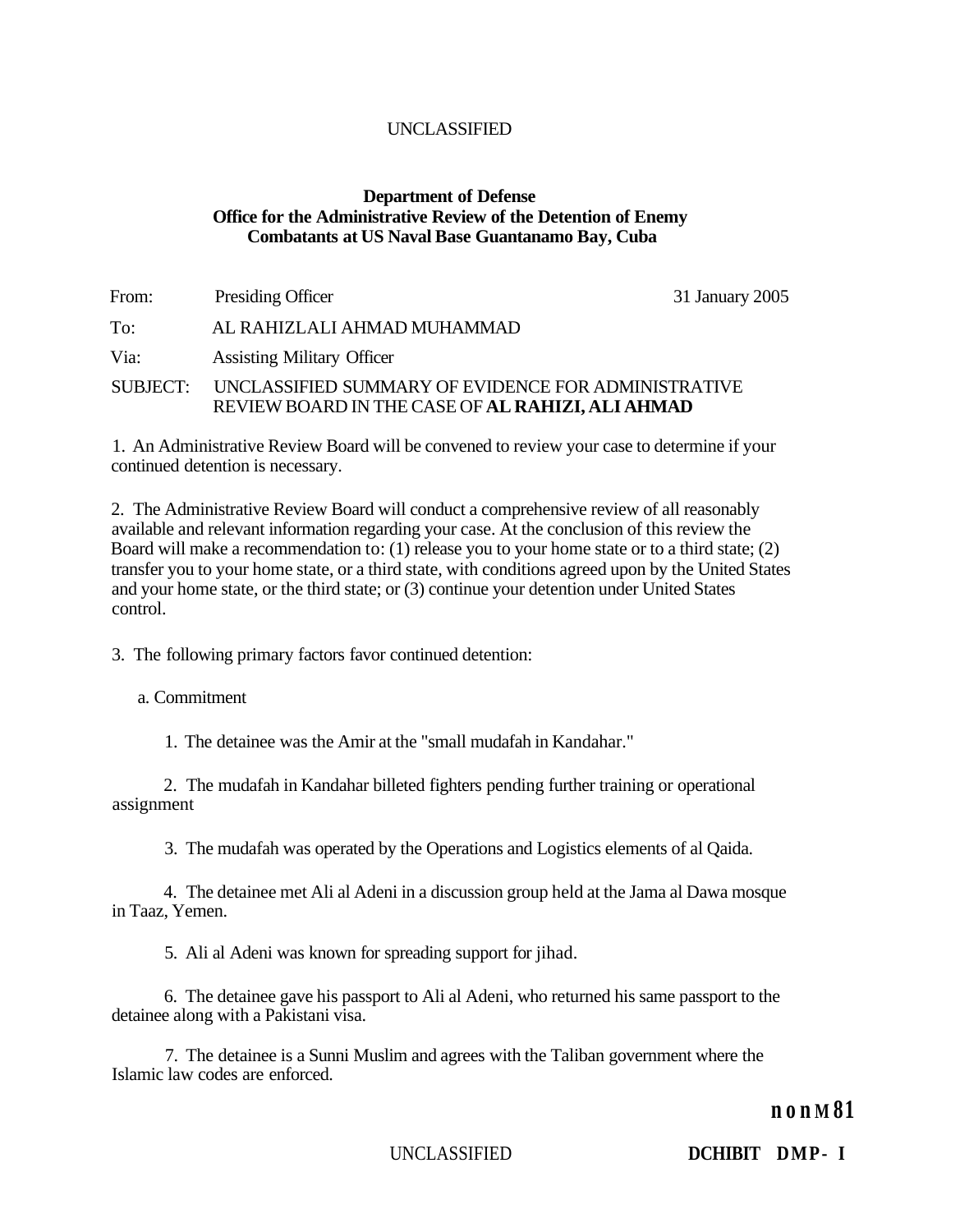#### SUBJECT: UNCLASSIFIED SUMMARY OF EVIDENCE FOR ADMINISTRATIVE REVIEW BOARD IN THE CASE OF **AL RAHIZI, ALI AHMAD**

**8.** The detainee was captured on 15 December 2001, with thirty suspected al Qaida members.

b. Training

1. The detainee was identified at al Farouq in May 2000; he was in the Teknek group led by Hamza al Zubair.

2. Hamza al Zubair was the primary Uason between KJidid Shaykh Muhammad and Hasan ba Attash al-Dini.

c. Connections/Associations

I. The detainee has been identified as a bodyguard for Usama Bin Laden.

4. The following primary factors favor release or transfer:

a. The detainee claims to have been in Afghanistan as a religious missionary.

b. The detainee stated he was unaware of any Taliban activity in the village of Showradab, Afghanistan where he taught the Koran to 18 people.

c. The detainee denied staying at a guesthouse in Kandahar, Afghanistan.

d. The detainee denied having any knowledge of the attacks in the United States prior to thenexecution on September 11,2001.

e. The detainee denied knowledge of any rumors or plans of future attacks on the United States or United States interests.

f. The detainee denied knowledge of the planning of internal uprisings at the Guantanamo detention facility.

g. The detainee stated he did not know Usama bin Laden.

h. The detainee believes the investigators have him mixed up with someone else.

5. You will be afforded a meaningful opportunity to be heard and to present information to the Board; this includes an opportunity to be physically present at the proceeding. The Assisting Military Officer (AMO) will assist you in reviewing all relevant and reasonably available unclassified information regarding your case. The AMO is not an advocate for or against continued detention, nor may the AMO form a confidential relationship with you or represent

# UNCLASSIFIED **p**  $\uparrow$  **J**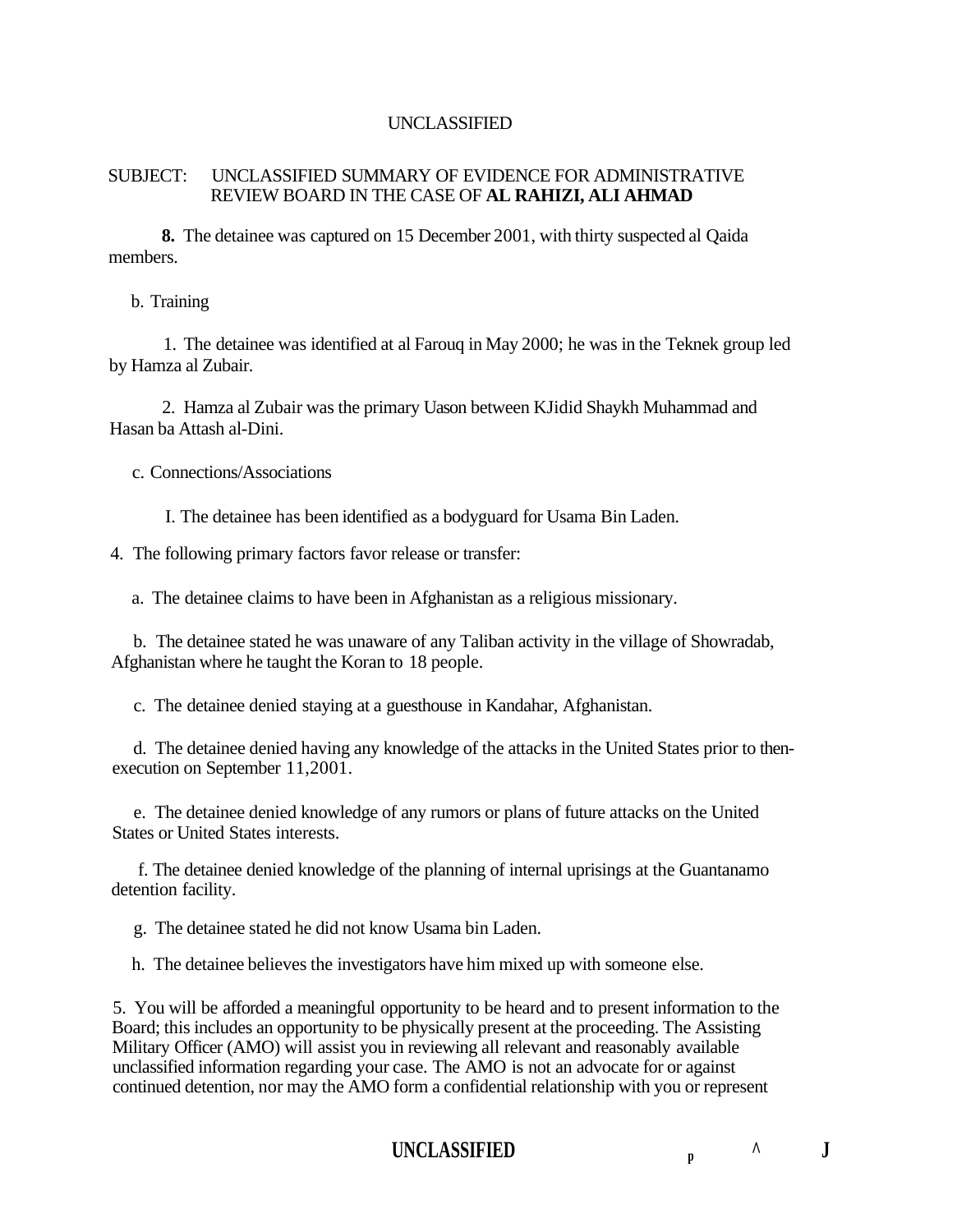**you in any other matter.** 

**A**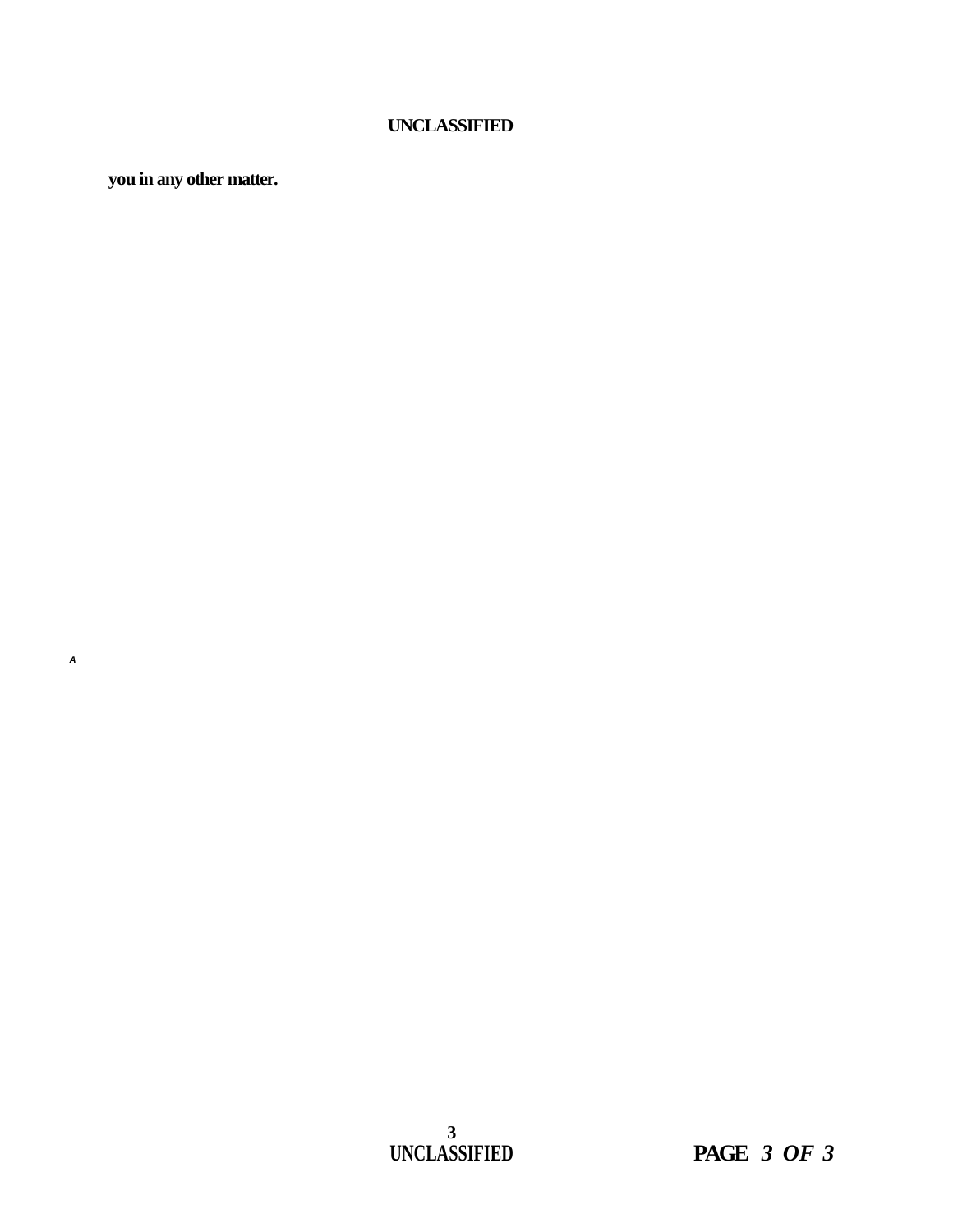#### **Department** of **Defense Office for the Administrative Review of die Detention of Enemy Combatants at US Naval Base Guantanamo Bay, Cuba**

23 February 2005

| From: | Presiding Officer                                                                                             |
|-------|---------------------------------------------------------------------------------------------------------------|
| To:   | ALHAMDU,ABDULAH                                                                                               |
| Via:  | <b>Assisting Military Officer</b>                                                                             |
|       | SUBJECT: UNCLASSIFIED SUMMARY OF EVIDENCE FOR ADMINISTRATIVE<br>REVIEW BOARD IN THE CASE OF ALHAMIRI, ABDULAH |

1. An Administrative Review Board will be convened to review your case to determine if your continued detention is necessary.

2. The Administrative Review Board will conduct a comprehensive review of all reasonably available and relevant information regarding your case. At the conclusion of this review the **Board** will make **a** recommendation to: (1) release you to your home state or to a third state; (2) transfer you to your home state, or a third state, with conditions agreed upon by the United States and your home state, or the third state; or (3) continue your detention under United States control.

3. The following primary factors favor continued detention:

a. Commitment

1. Approximately two weeks after September 11,2001, detainee was taken to the front lines in Kabul, where he manned an observation post and constructed defensive positions.

2. The detainee stated that he does not like the American Government

3. The detainee stated that Jihad is the duty of all Muslims and that if an Imam orders it then he would fight

4. The detainee made it very clear that he would kill Americans if they came against Islam.

b. Training

Detainee received small arms training at a camp in Omarsaif and served as an interpreter for the camp physician.



# 000984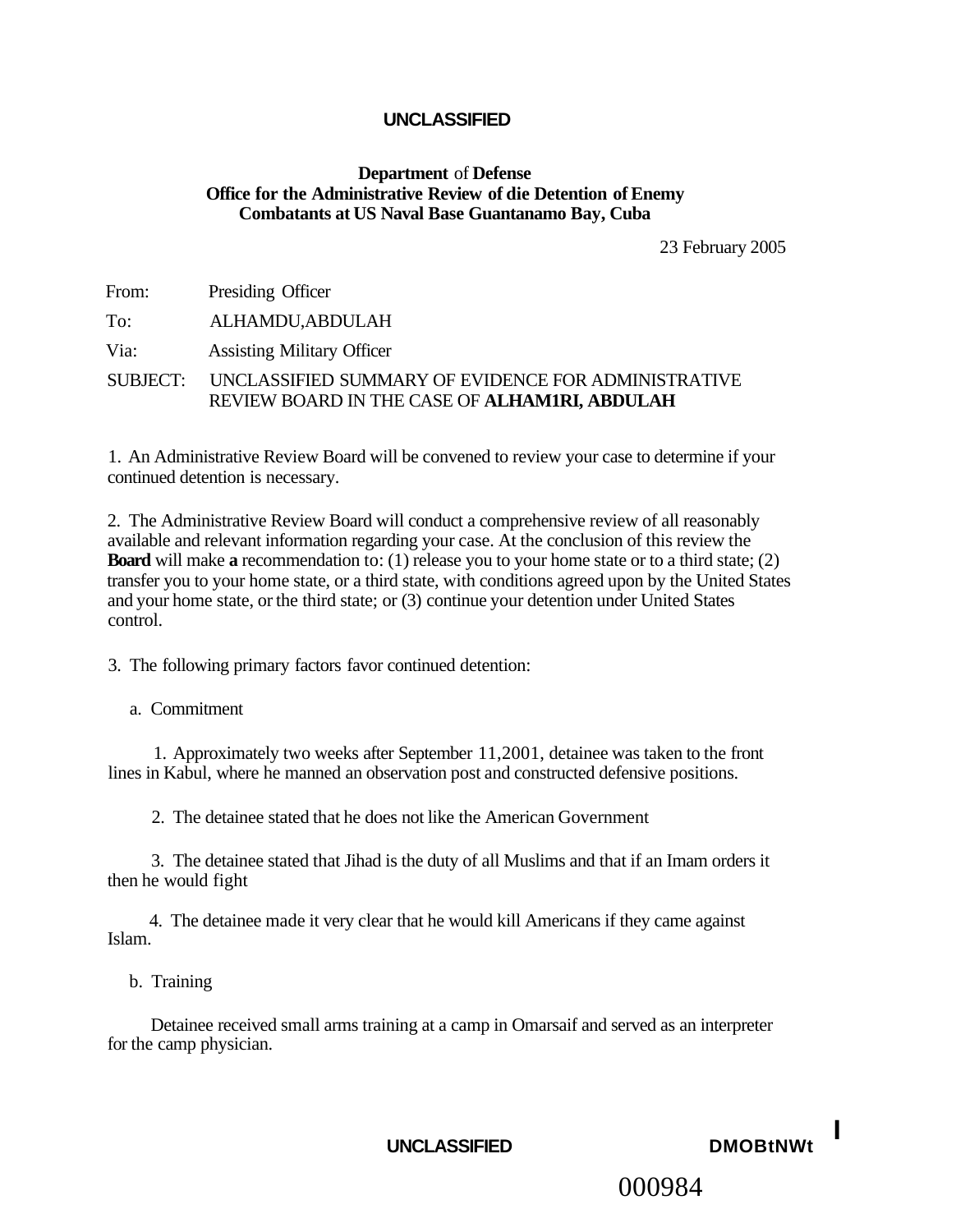## SUBJECT: UNCLASSIFIED SUMMARY OF EVIDENCE FOR ADMINISTRATIVE REVIEW BOARD IN THE CASE OF ALHAMIRL ABDULAH

## c. Connections and Associations

The detainee was linked to various individuals suspected of being members of al Qaida.

#### d. Intent

1. The detainee stated that any Muslim who allies himself with an American forfeits Islam and paradise.

2. In June of 2001 the detainee left the United Arab Emirates (UAE) and traveled to Afghanistan to conduct his personal Jihad.

e. Other Relevant Data

Detainee was a student at Portland State University and left the United States to help the Taliban build an Islamic State in Afghanistan.

4. The following primary factors favor release or transfer

## N/A

5. You will be afforded a meaningful opportunity to be heard and to present information to the Board; this includes an opportunity to be physically present at the proceeding. The Assisting Military Officer (AMO) will assist you in reviewing all relevant and reasonably available unclassified information regarding your case. The AMO is not an advocate for or against continued detention, nor may the AMO form a confidential relationship with you or represent you in any other matter.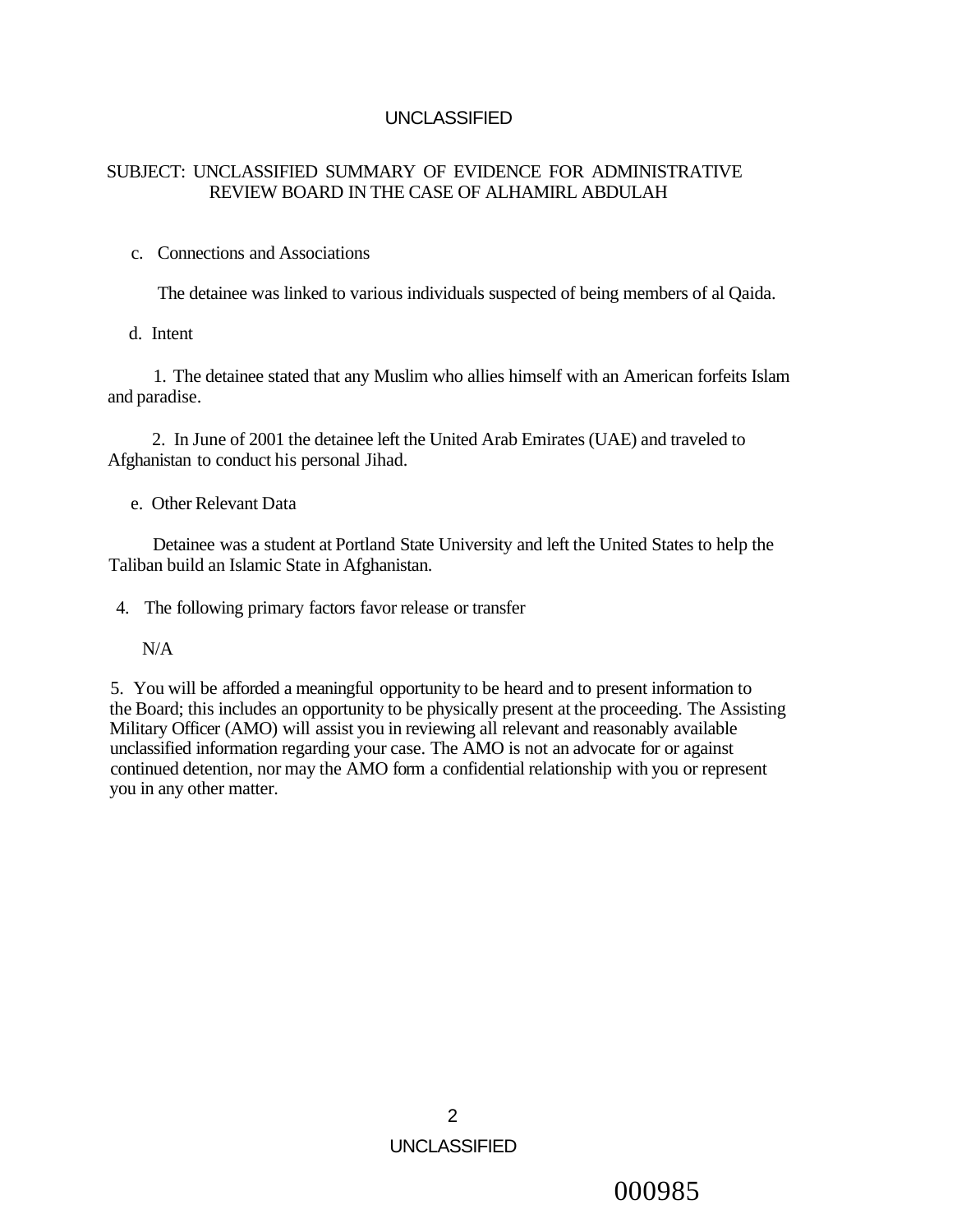#### **; . Department of Defense Office for the Administrative Review of the Detention of Enemy Combatants at US Naval Base Guantanamo Bay, Cuba**

| From: | Presiding Officer                                            |
|-------|--------------------------------------------------------------|
| To:   | <b>HADERBACHE, SOFIANE</b>                                   |
| Via:  | <b>Assisting Military Officer</b>                            |
|       | SUBJECT: UNCLASSIFIED SUMMARY OF EVIDENCE FOR ADMINISTRATIVE |
|       | REVIEW BOARD IN THE CASE OF HADERBACHE, SOFIANE              |

1. An Administrative Review Board will be convened to review your case to determine if your continued detention is necessary.

*2.* The Administrative Review Board will conduct a comprehensive review of all reasonably available and relevant information regarding your case. At the conclusion of this review the Board will make a recommendation to: (1) release you to your home state or to a third state; (2) transfer you to your home state, or a third state, with conditions agreed upon by the United States and your home state, or the third state; or (3) continue your detention under United States control

3. The following primary factors favor continued detention:

a. The detainee was a member of AJ-Qaida.

1. The detainee's travels from France to Afghanistan were facilitated by Al-Qaida members.

2. The detainee trained at the Malik training camp in Afghanistan.

3. The detainee received training in small arms, RPGs and combat tactics.

b. The detainee engaged in hostilities against US Forces.

1. The detainee was captured on his way to the hospital after being injured when a comrade accidentally detonated a grenade.

2. The detainee stated he would kill Americans if released.

3. The detainee sustained significant combat related injuries.

UNCLASSIFIED

EXHffilTJ^rjQQd-

000988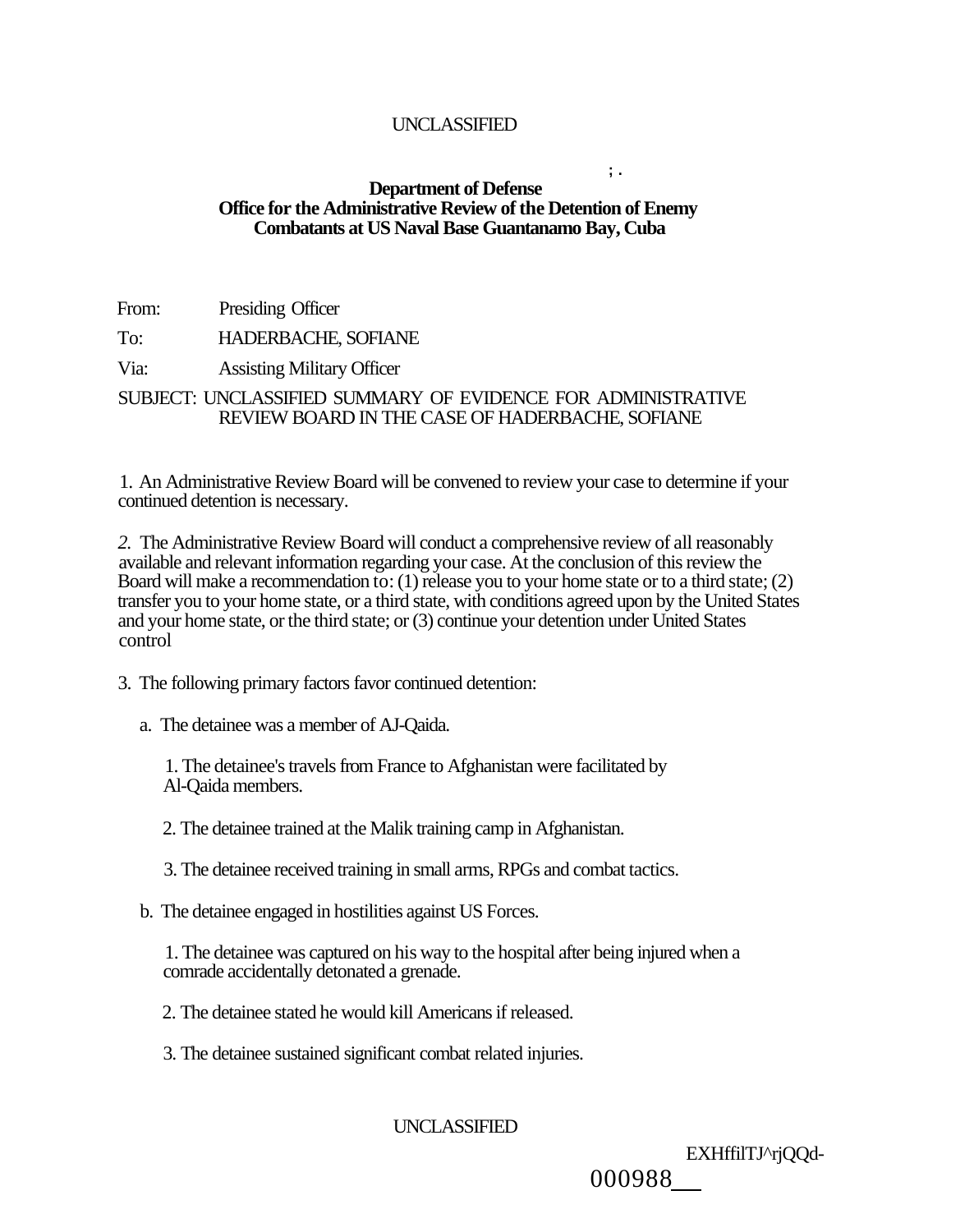4. Based upon a-review of recommendations from US Government agencies and classified and unclassified documents, detainee is regarded as a continued threat to United States and its Allies.

5. Detainee's Conduct: Overall behavior has been generally non-compliant and aggressive. Detainee has failed to comply with guards' instructions on a number of occasions. He has been informed to keep his clothes on and has repeatedly disregarded those orders and has stood in his cell naked.

*6.* Detainee states that he supports the Taliban belief in a true and complete Islamic state that enforces Islamic law. Detainee adds that his incarceration has not deterred him and should he be released, and given the opportunity, he would still fight jihad with the Taliban. He believes that America is an enemy to Islam.

4. The following primary factors fevor release or transfer:

a. Medical Condition: Detainee's recorded behaviors, medication history, and utilization pattern of psychiatric services suggest this detainee is regressing.

b. In his own oral testimony, detainee has repeatedly denied membership to any terrorist group and claimed he did not participate in any fighting and would not kill Americans.

5. You will be afforded a meaningful opportunity to be heard and to present information to the Board; this includes an opportunity to be physically present at the proceeding. The Assisting Military Officer (AMO) will assist you in reviewing all relevant and reasonably available unclassified information regarding your case. The AMO is not an advocate for or against continued detention, nor may the AMO form a coniidentiai relationship with you or represent you in any other matter.

000987

UNCLASSIFIED " *~* 

Page  $Q$ . of  $qL$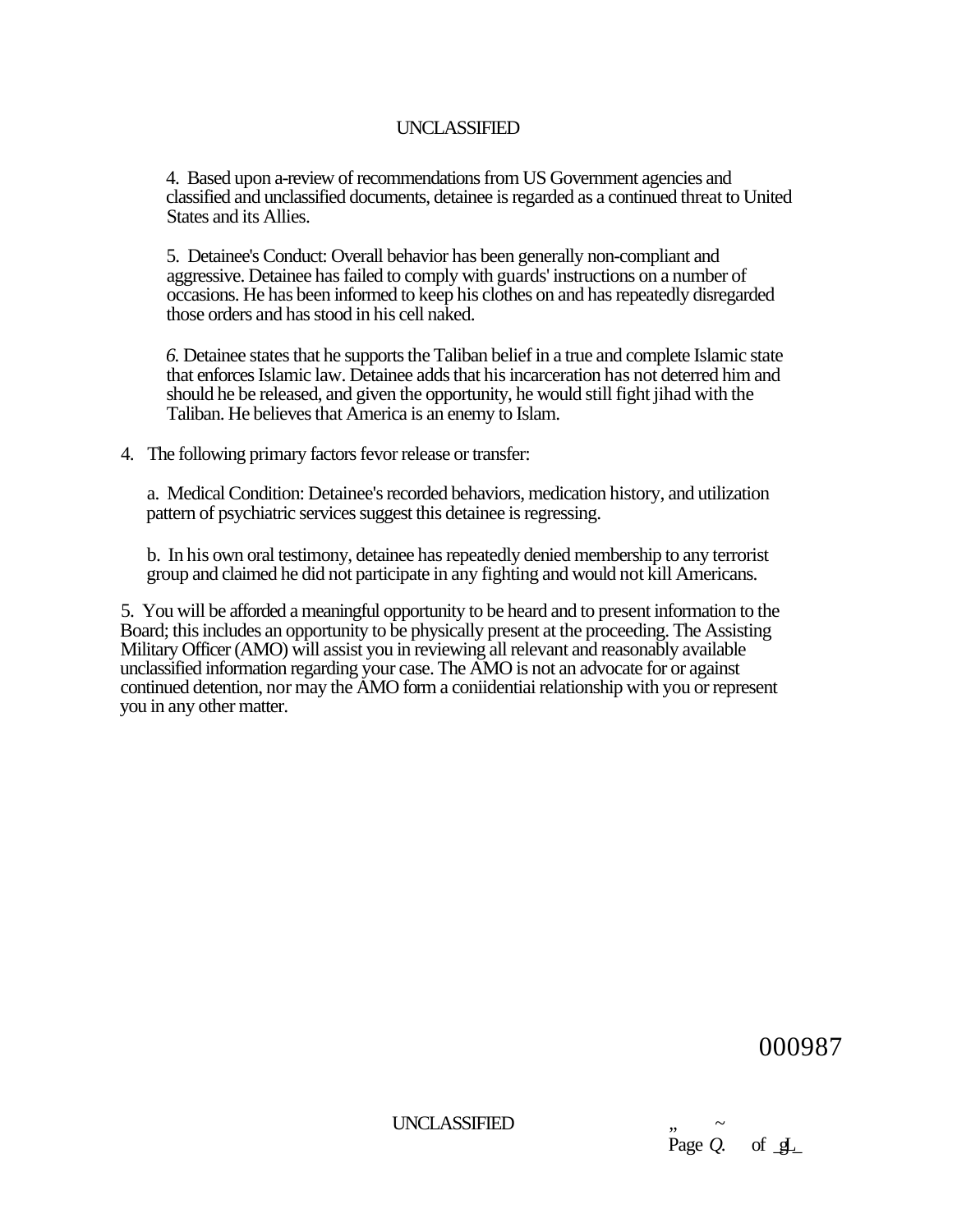#### **Department of Defense Office for the Administrative Review of the Detention of Enemy Combatants at US Naval Base Guantanamo Bay, Cuba**

| From: | Presiding Officer                                                                                            |
|-------|--------------------------------------------------------------------------------------------------------------|
| To:   | ALHARAZLFAHED                                                                                                |
| Via:  | <b>Assisting Military Officer</b>                                                                            |
|       | SUBJECT: UNCLASSIFIED SUMMARY OF EVIDENCE FOR ADMINISTRATIVE<br>REVIEW BOARD IN THE CASE OF AL HARAZI, FAHED |

1 An Administrative Review Board will be convened to review your case to determine if your continued detention is necessary.

2. The Administrative Review Board will conduct a comprehensive review of all reasonably available and relevant information regarding your case. At the conclusion of this review the Board will make a recommendation to: (1) release you to your home state or to a third state; (2) transfer you to your home state, or a third state, with conditions agreed upon by the United States and your home state, or the third state; or (3) continue your detention under United States control.

3. The following primary factors favor continued detention:

A. The Enemy Combatant is an Al-Qaida fighter

1. In or about March 2001, the Detainee traveled to Afghanistan to fight the Jihad.

2. The Enemy Combatant attended an Al-Qaida affiliated training camp in Afghanistan.

B. The detainee participated in military operations against the coalition.

1. The Enemy Combatant was on the front lines of the fight against the Northern Alliance armed with a Kalishnikov rifle.

2. The Enemy Combatant was captured in Mazir-E-Sharif.

3. The Enemy Combatant was present during in Mazir-E-Sharif during a prison uprising and was wounded there.

000988

UNCLASSIFIED

EXHIBIT ilD£ri\_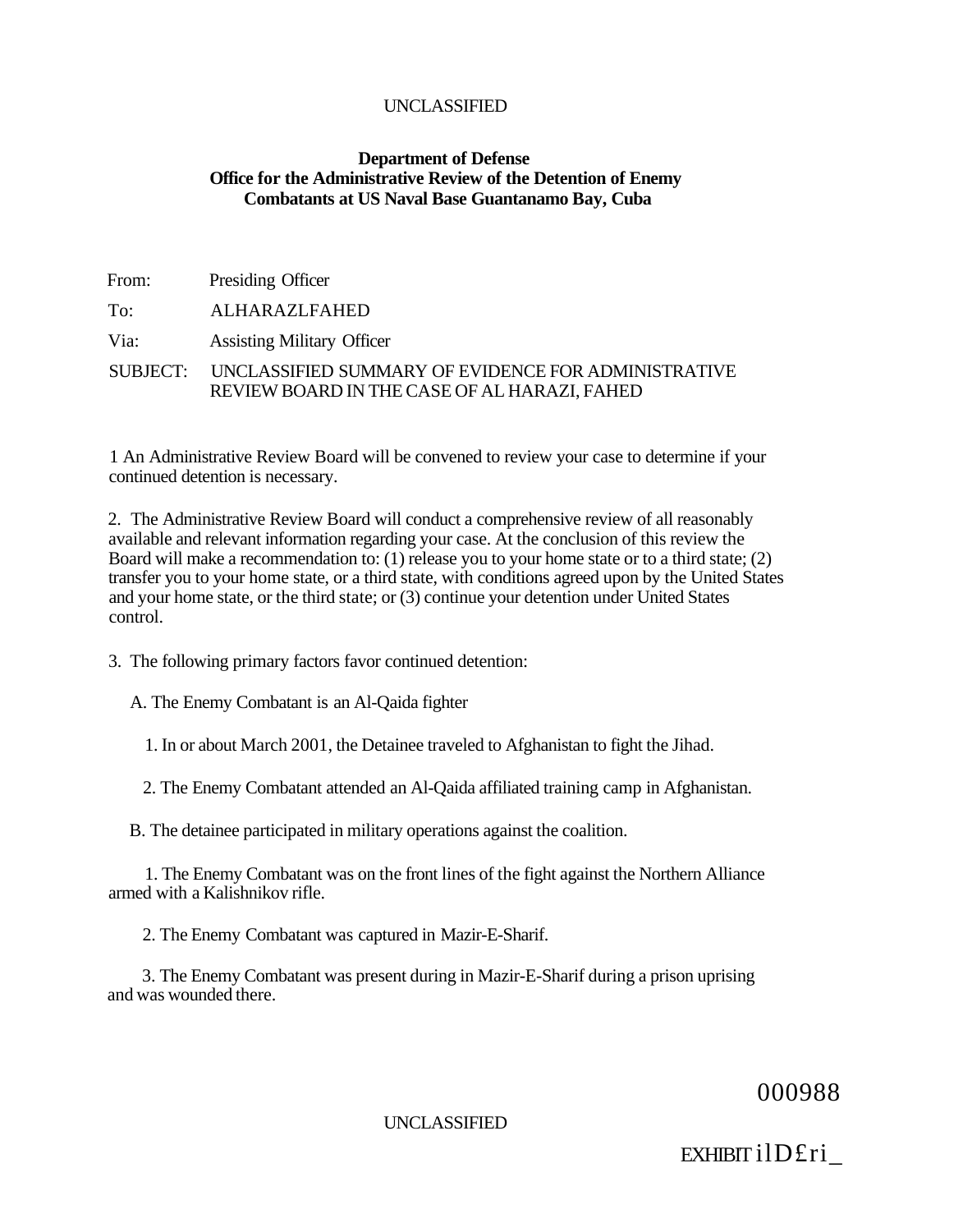**C. Based upon a review of recommendations from US Government agencies and classified and unclassified documents, Enemy Combatant is regarded as a threat to United States and it's Allies** 

**1. This detainee has a past history of passive-aggressive and aggressive behavior. The detainee has a mixture of both assaults and non-compliant behavior in his disciplinary record.** 

**2. Detainees name was found on a roster of the Military Committee Al-Mujahidin Affairs Office, outlining a by-name list of nominees for the Al Qaida Trainers Preparation Course.** 

**3. Detainee was a trainer in Al Faruq Camp.** 

**4. The following primary factors favor release or transfer:** 

**No information available.** 

**5. You will be afforded a meaningful opportunity to be heard and to present information to the Board; this includes an opportunity to be physically present at the proceeding. The Assisting Military Officer (AMO) will assist you in reviewing all relevant and reasonably available unclassified information regarding your case. The AMO is not an advocate for or against continued detention, nor may the AMO form a confidential relationship with you or represent you in any other matter.**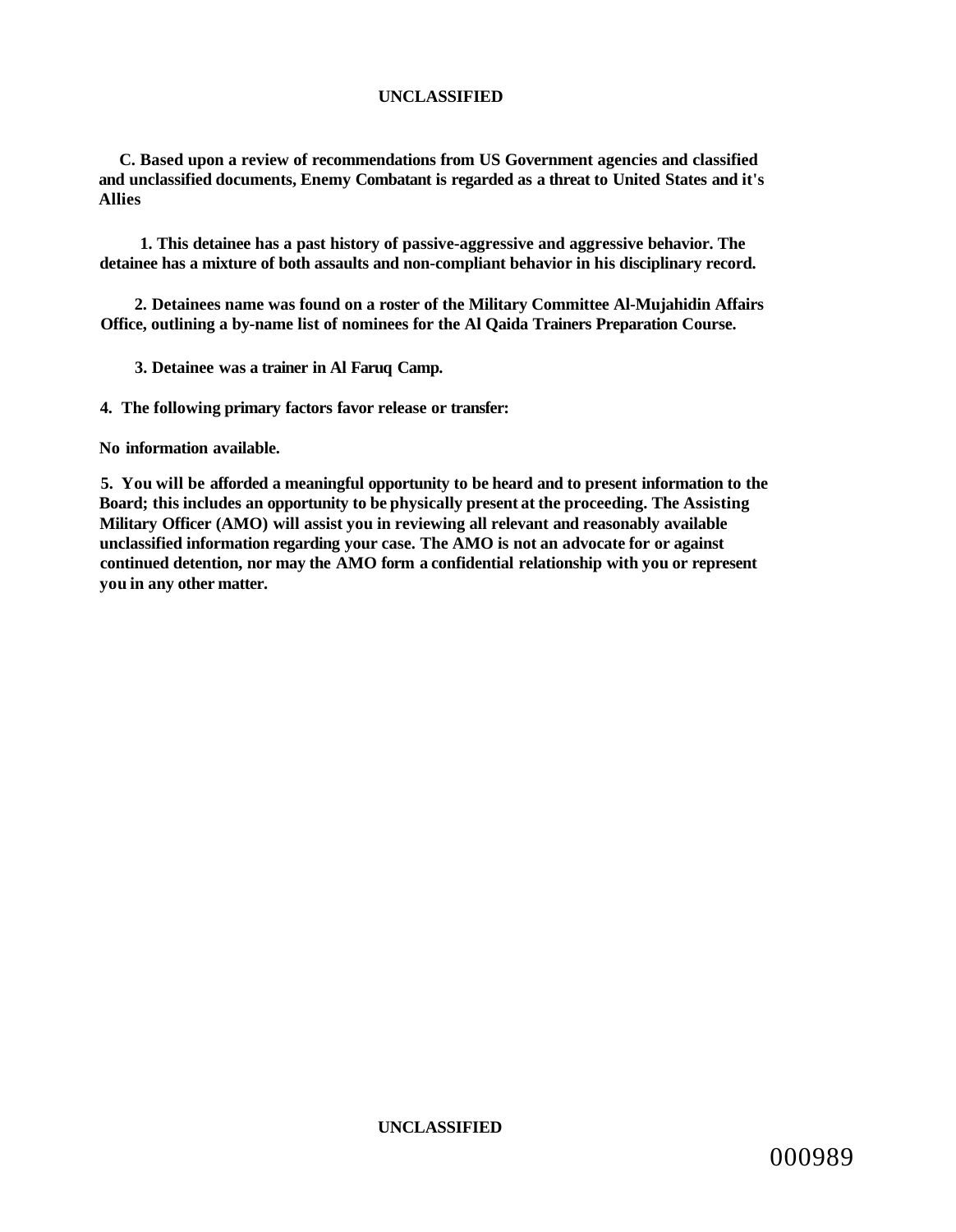#### **Department of Defense Office for the Administrative Review of the Detention of Enemy Combatants at US Naval Base Guantanamo Bay, Cuba**

| From: | Presiding                                                                                                     |
|-------|---------------------------------------------------------------------------------------------------------------|
| To:   | ALIZA, ABDUL RAUF                                                                                             |
| Via:  | <b>Assisting Military</b>                                                                                     |
|       | SUBJECT: UNCLASSIFIED SUMMARY OF EVIDENCE FOR ADMINISTRATIVE<br>REVIEW BOARD IN THE CASE OF ALIZA, ABDUL RAUF |

1. An Administrative Review Board will be convened to review your case to determine if your continued detention is necessary.

2. The Administrative Review Board will conduct a comprehensive review of all reasonably available and relevant information regarding your case. At the conclusion of this review die Board will make a recommendation to: (1) release you to your home state or to a third state; (2) transfer you to your home state, or a third state, with conditions agreed upon by the United States and your home state, or the third state; or (3) continue your detention under United States control.

3. The following primary factors favor continued detention:

a. Commitment

1. In Kabul, the Detainee stayed at a Taliban guesthouse for an unknown length of time.

2. The Detainee, along with other Taliban soldiers, traveled to Yonganack where they surrendered to Dostum's Northern Alliance troops.

b. Training

The Detainee spent about 1 month in Kandahar where he received basic informal courses on the Kalishnikov rifle.

c. Other Relevant Data

1. The Detainee was identified as Mullah Abdul Rauf, a Taliban troop commander.

2. The Detainee stated that he was one of about twelve other conscripted

UNCLASSIFIED Page I of d DMO-1

000990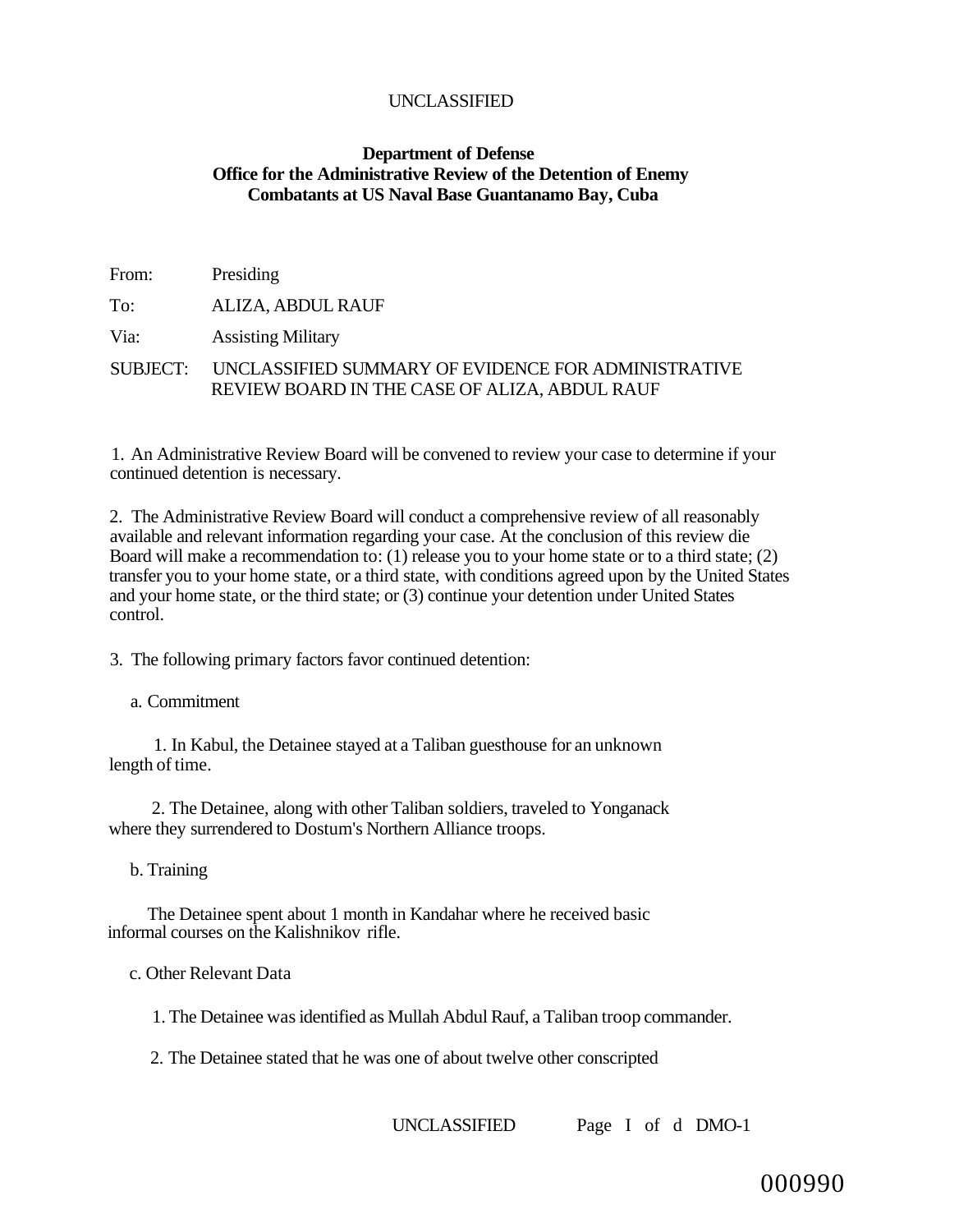people who were guarding the communication building called Sadarat in Konduz.

3. The Detainee and other Taliban soldiers would monitor the radio and receive updates on various fighting ongoing in the area by local Taliban soldiers.

4. The following primary factors favor release or transfer:

a. The Detainee stated he did not want to join the Taliban, but had no choice.

b. The Detainee stated he worked for the Taliban military delivering bread from a bakery to the troops because his handicap precluded his service as a regular soldier.

c. The Detainee was not in charge of the radio nor did he receive any training on the radio.

d. The Detainee related he has never traveled outside of Afghanistan prior to his transport to Camp X-Ray. The Detainee does not own a passport.

5. You will be afforded a meaningful opportunity to be heard and to present information to the Board; this includes an opportunity to be physically present at the proceeding. The Assisting Military Officer (AMO) will assist you in reviewing all relevant and reasonably available unclassified information regarding your case. The AMO is not an advocate for or against continued detention, nor may the AMO form a confidential relationship with you or represent you in any other matter.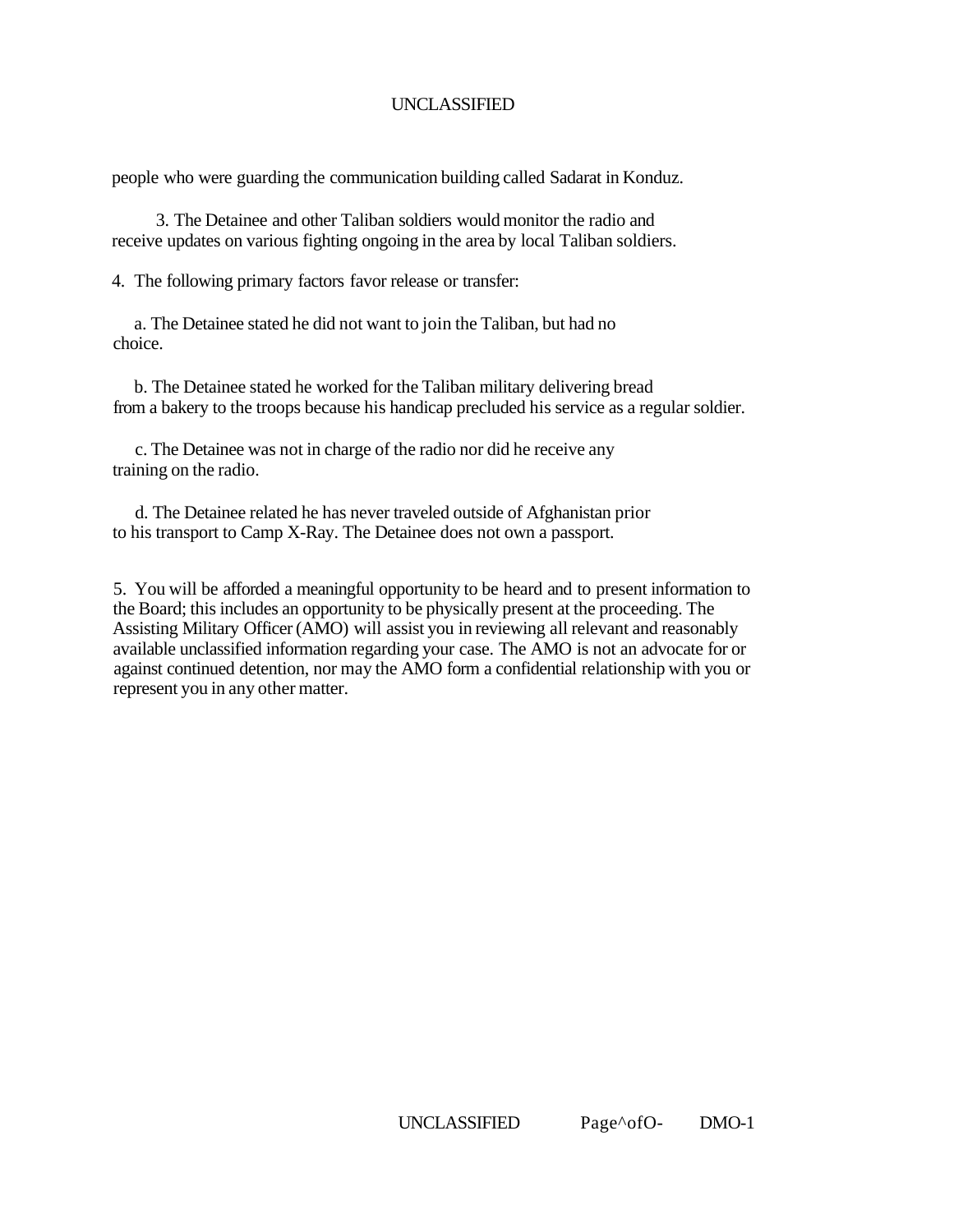#### **Department of Defense Office for the Administrative Review of the Detention of Enemy Combatants at US Naval Base Guantanamo Bay, Cuba**

From: Presiding Officer (24 January 2005)

To: RASOOL, HABIB

Via: Assisting Military Officer

SUBJECT: UNCLASSIFIED SUMMARY OF EVIDENCE FOR ADMINISTRATIVE REVIEW BOARD IN THE CASE OF RASOOL, HABIB

1. An Administrative Review Board will be convened to review your case to determine if your continued detention is necessary.

2. The Administrative Review Board will conduct a comprehensive review of all reasonably available and relevant information regarding your case. At the conclusion of this review the Board will make a recommendation to: (1) release you to your home state or to a third state; (2) transfer you to your home state, or a third state, with conditions agreed upon by die United States and your home state, or the third state; or (3) continue your detention under United States control.

3. The following primary factors favor continued detention:

A. Commitment

1. The detainee voluntarily traveled from Pakistan to Afghanistan in October 2001.

2. The detainee admitted he was conscripted by the Taliban, then traveled with diem from Khost, AF to Konduz, AF, where he lived in a Taliban house with other Taliban conscripts.

B. Connection

1. Armed Taliban members guarded the house where the detainee stayed.

2. After living in the Taliban house for several weeks, the detainee surrendered to Northern Alliance forces near Yerghanek, AF.

C. Other

1. The detainee forced an MP into the cell door while the guards were attempting\*)

**SfllB/T DMC~** 

#### UNCLASSIFIED

Page 1 of2

000992

**i**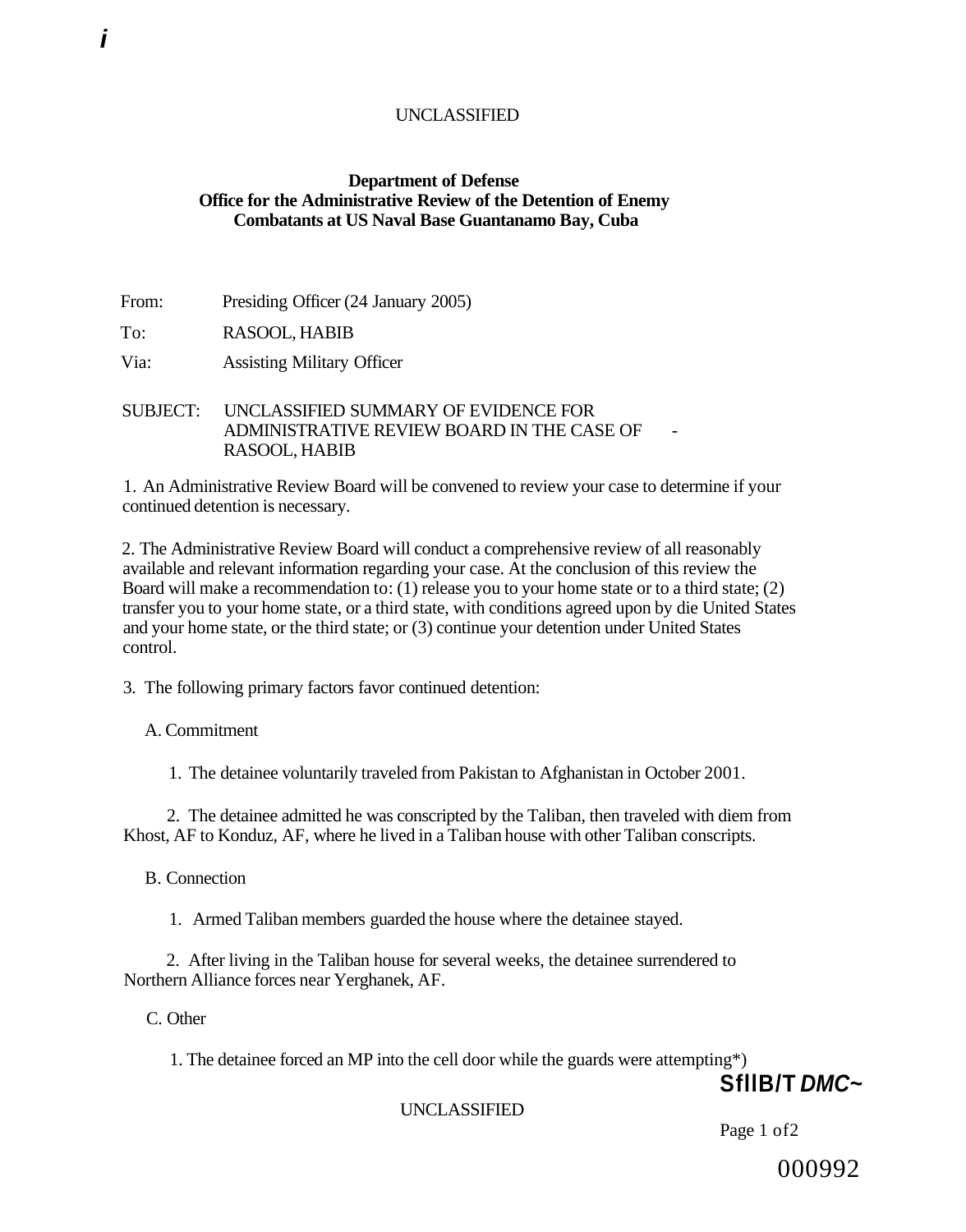#### SUBJECT: UNCLASSIFIED SUMMARY OF EVIDENCE FOR ADMINISTRATIVE REVIEW BOARD IN THE CASE OF RASOOL, HABIB

remove detainee's restraints. This was listed as simple assault and resulted in minor bruising on the top portion of the guard's arm.

4. The following primary factors favor release or transfer:

A. The detainee was conscripted against his will to join the Taliban.

B. The detainee never received any weapons training or carried a weapon.

C. The detainee used alias Habib Rasool, a name that sounds more Afghani, because he was afraid the Uzbek soldiers would kill him if they knew he were Pakistani.

D. The detainee traveled to Khost, Afghanistan to fix up an old house that he inherited from his ancestors. He was there four to five months and then was conscripted by the Taliban.

E. While in Khost, Afghanistan, the detainee was not aware of the problems of the Taliban and the Northern Alliance. He also did not know about the attacks on New York City. He stated he did not have a relationship with the Taliban.

F. The detainee stated mat he would advise his sons to stay and work for the family and not participate in any jihad.

G. The detainee claimed to not know what the term al Qaida meant.

5. You will be afforded a meaningful opportunity to be heard and to present information to the Board; this includes an opportunity to be physically present at the proceeding. The Assisting Military Officer (AMO) will assist you in reviewing all relevant and reasonably available unclassified information regarding your case. The AMO is not an advocate for or against continued detention, nor may the AMO form a confidential relationship with you or represent you in any other matter.

Page 2 of2

UNCLASSIFIED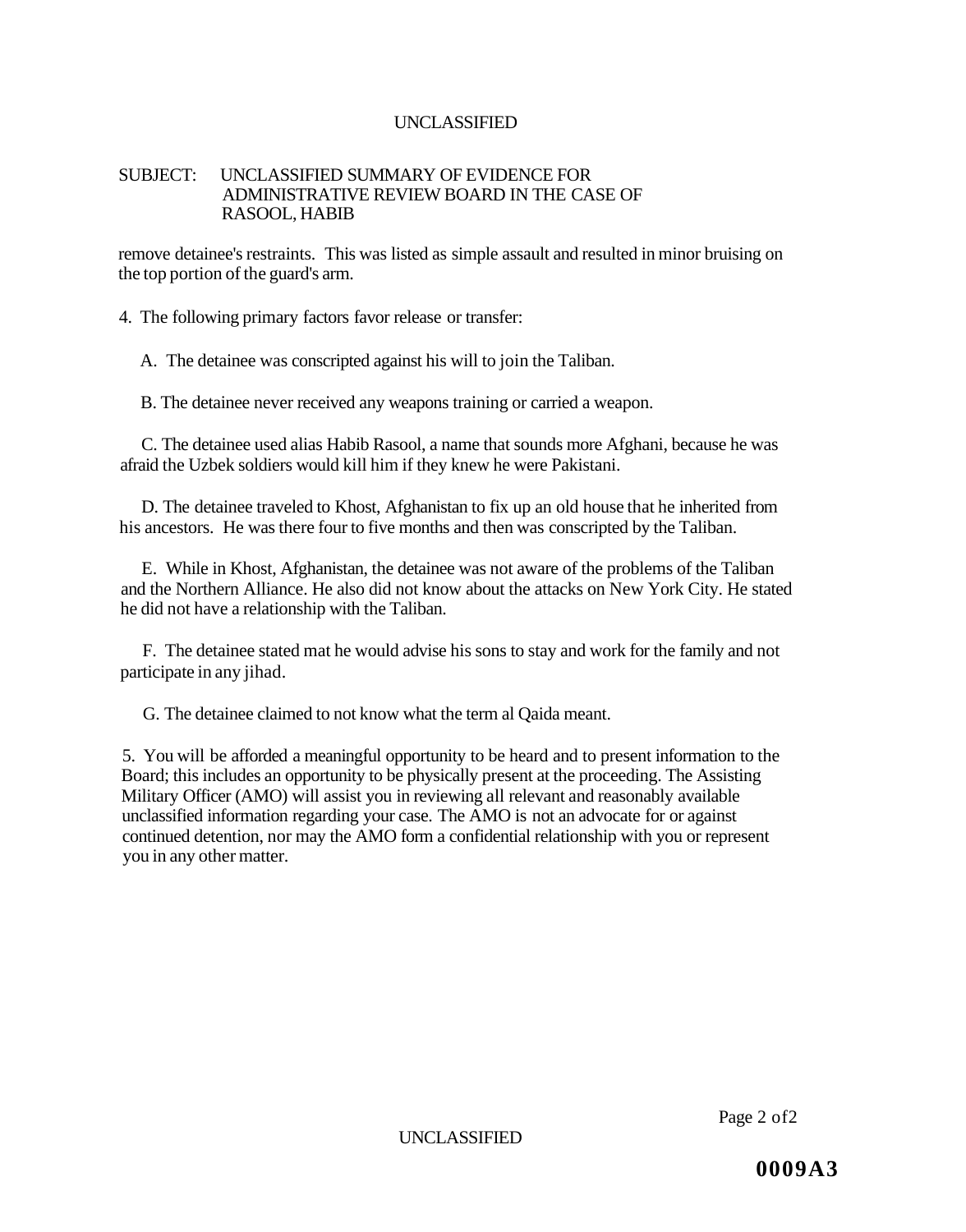## UNCLASSEFED

## **Department of Defense Office for the Administrative Review** of **the Detention of Enemy Combatants at US Naval Base Guantanamo Bay, Cuba**

From: Presiding Officer

To: AL ATABLBHADTHIF ALLAH

Via: Assisting Military Officer

SUBJECT: UNCLASSIFIED SUMMARY OF EVIDENCE FOR ADMINISTRATIVE REVIEW BOARD IN THE CASE OF AL ATABI, BUAD THIF ALLAH

1 An Administrative Review Board will be convened to review your case to determine if your continued detention is necessary.

2. The Administrative Review Board will conduct a comprehensive review of all reasonably available and relevant information regarding your case. At the conclusion of mis review the Board will make a recommendation to: (1) release you to your home state or to a third state; (2) transfer you to your home state, or a third state, with conditions agreed upon by the United States and your home state, or the third state; or (3) continue your detention under United States control.

3. The following primary factors favor continued detention:

A. The detainee is a Taliban fighter:

1. The detainee voluntarily traveled from Pakistan to Afghanistan to fight with the Taliban.

2. The detainee lived at a Taliban guesthouse in AF before going to a training camp near Kabul, where he trained with an AK-47 and grenades.

B. The detainee participated in military operations against the coalition.

1. The detainee fought on the front lines with the Taliban.

2. The detainee fought on the front lines until the Taliban order him to surrender to General Dostum's Northern Alliance forces at Mazar-e-Sharif.

UNCLASSIFIED

EXHIBIT *VSft)0-(* 

nnrwu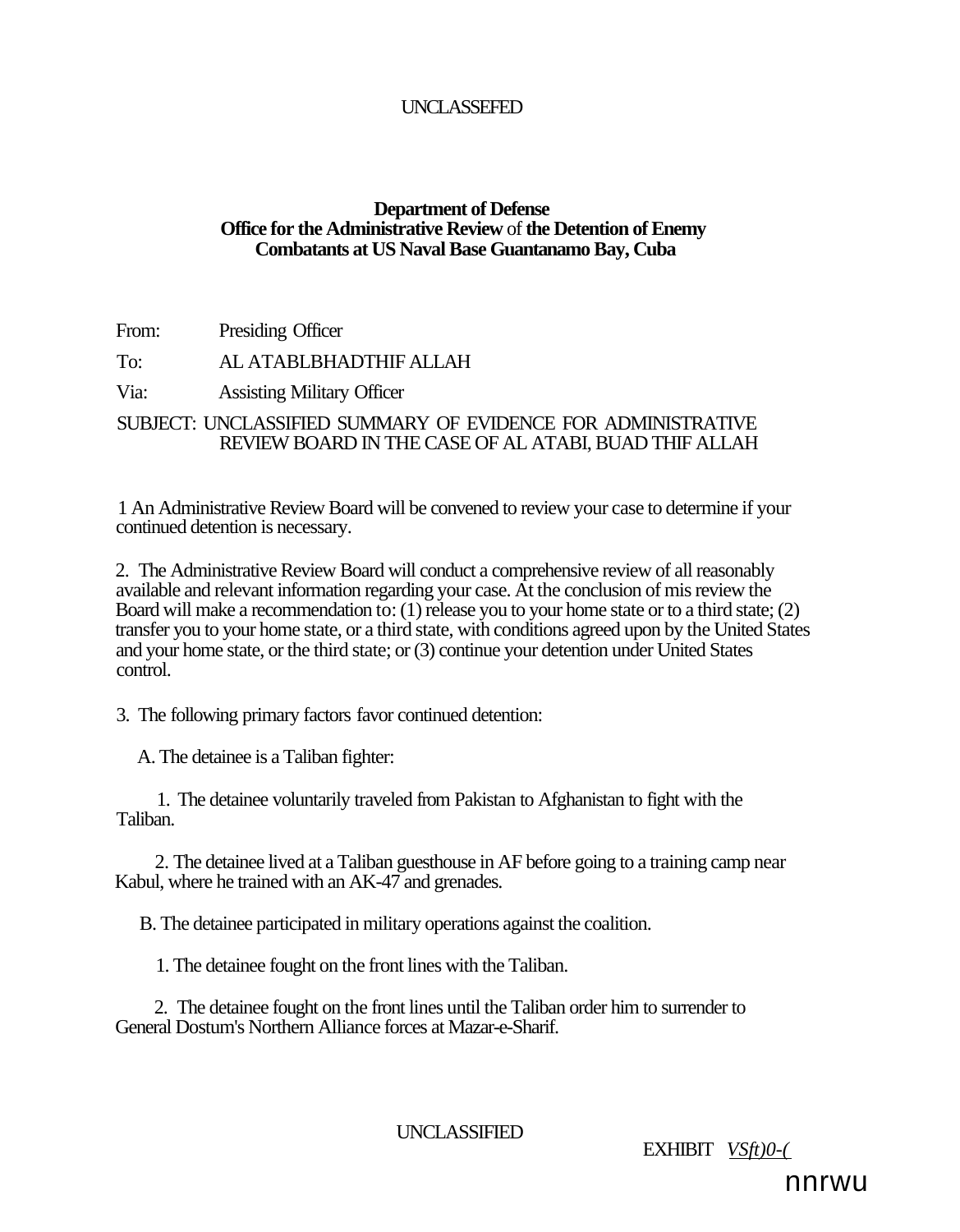C. Based upon a review of recommendations from US Government agencies and classified and unclassified documents, Enemy Combatant is regarded as a threat to United States and it's Allies.

1. Detainee's Conduct: Detainee has a past history of aggressive behavior. The detainee has multiple reports of assaults and fails to comply with rules

2. Commander (('ABD AL-HADI)) AL-IRAQL 'ABD AL-HADI IS is one of Usama ((BIN LADEN))'S closest commanders and the person in charge of Al-Qaida fighters in the Afghani Northern Front

3. Detainee knew Al-Iraqi very well

4. Detainee was the assistant commander to (Abu Turab) in the Arab Brigade

5. Usama Bin ((Laden)XUBL) could be considered the commander-in-chief of the Arab Brigade.

- 4. The following primary factors favor release or transfer:
	- A. Testimony of Enemy Combatant has provided the only information lending evidence favoring his release.

5. You will be afforded a meaningful opportunity to be heard and to present information to the Board; this includes an opportunity to be physically present at the proceeding. The Assisting Military Officer (AMO) will assist you in reviewing all relevant and reasonably available unclassified information regarding your case. The AMO is not an advocate for or against continued detention, nor may the AMO form a confidential relationship with you or represent you in any other matter.

UNCLASSIFIED

Page *9L* of *CL*  nnn<sup>f</sup>w5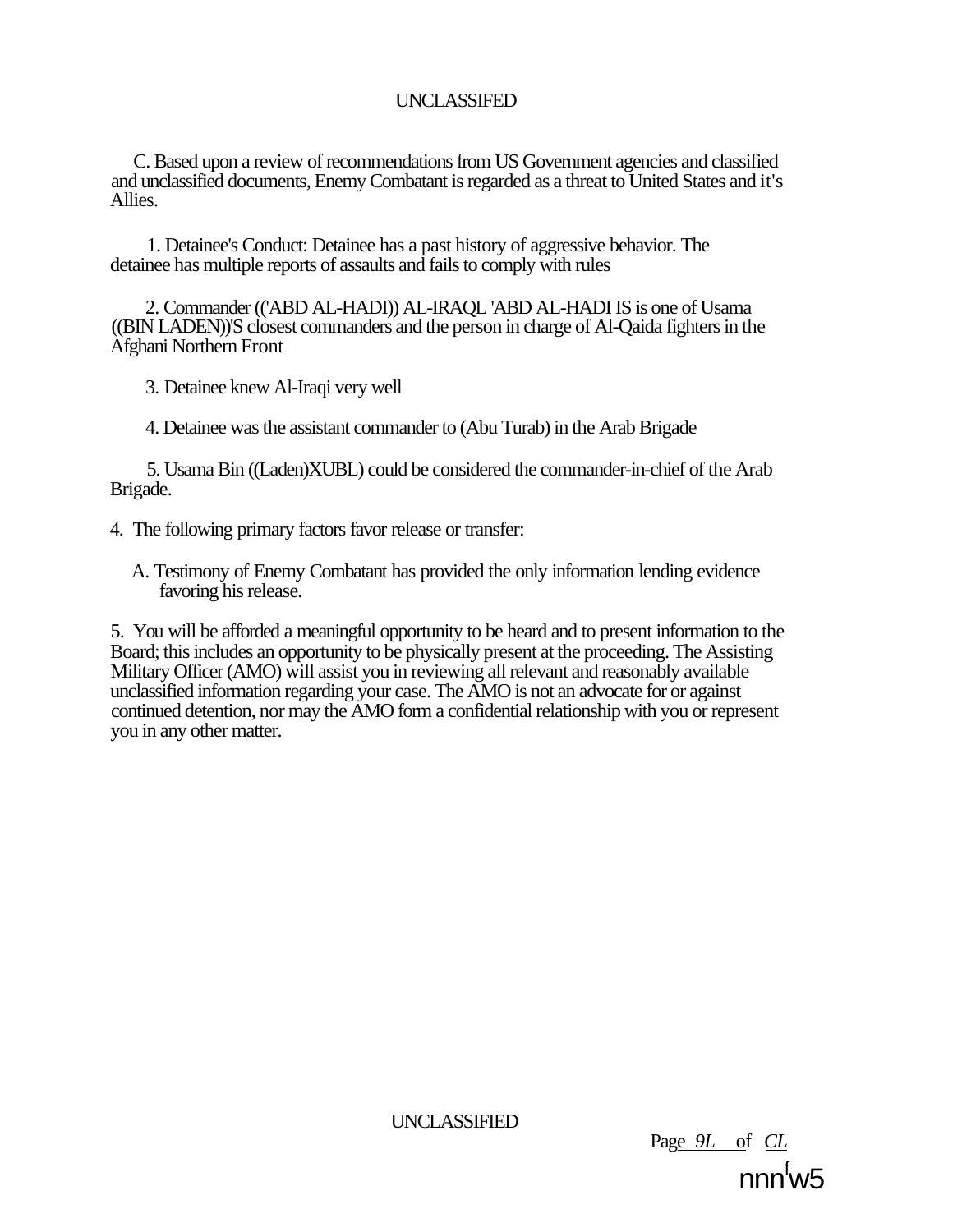## **Department of Defense Office for the Administrative Review of the Detention of Enemy Combatants at US Naval Base Guantanamo Bay, Cuba**

From: Presiding

## To: AL JABRL BANDAR AHMAD // MUBARAK

Via: Assisting Military Officer

SUBJECT: UNCLASSIFIED SUMMARY OF EVIDENCE FOR ADMINISTRATIVE REVIEW BOARD IN THE CASE OF AL JABRL BANDAR AHMAD // MUBARAK

1. An Administrative Review Board will be convened to review your case to determine if your continued detention is necessary.

2. The Administrative Review Board will conduct a comprehensive review of all reasonably available and relevant information regarding your case. At the conclusion of tibis review the Board will make a recommendation to: (1) release you to your home state or to a mird state; (2) transfer you to your home state, or a third state, with conditions agreed upon by the United States and your home state, or the mird state; or (3) continue your detention under United States control.

3. The following primary factors favor continued detention:

a. Commitment to Jihad and Extremism.

1. Detainee traveled to Afghanistan (AF) to receive military training.

2. Thedetainee stated that he wanted to get all the training in order to fight in Chechnya.

3. Detainee went to AF because he was advised mat a Muslim has an obligation to get training and fight.

4. Detainee withdrew from the university and did not take his exams because he left for AF.

5. Detainee went to fight, to guarantee mat he would go to paradise, after watching a video featuring two sheiks discussing Chechnya.



UNCLASSIFIED EXHIBIT frwvp I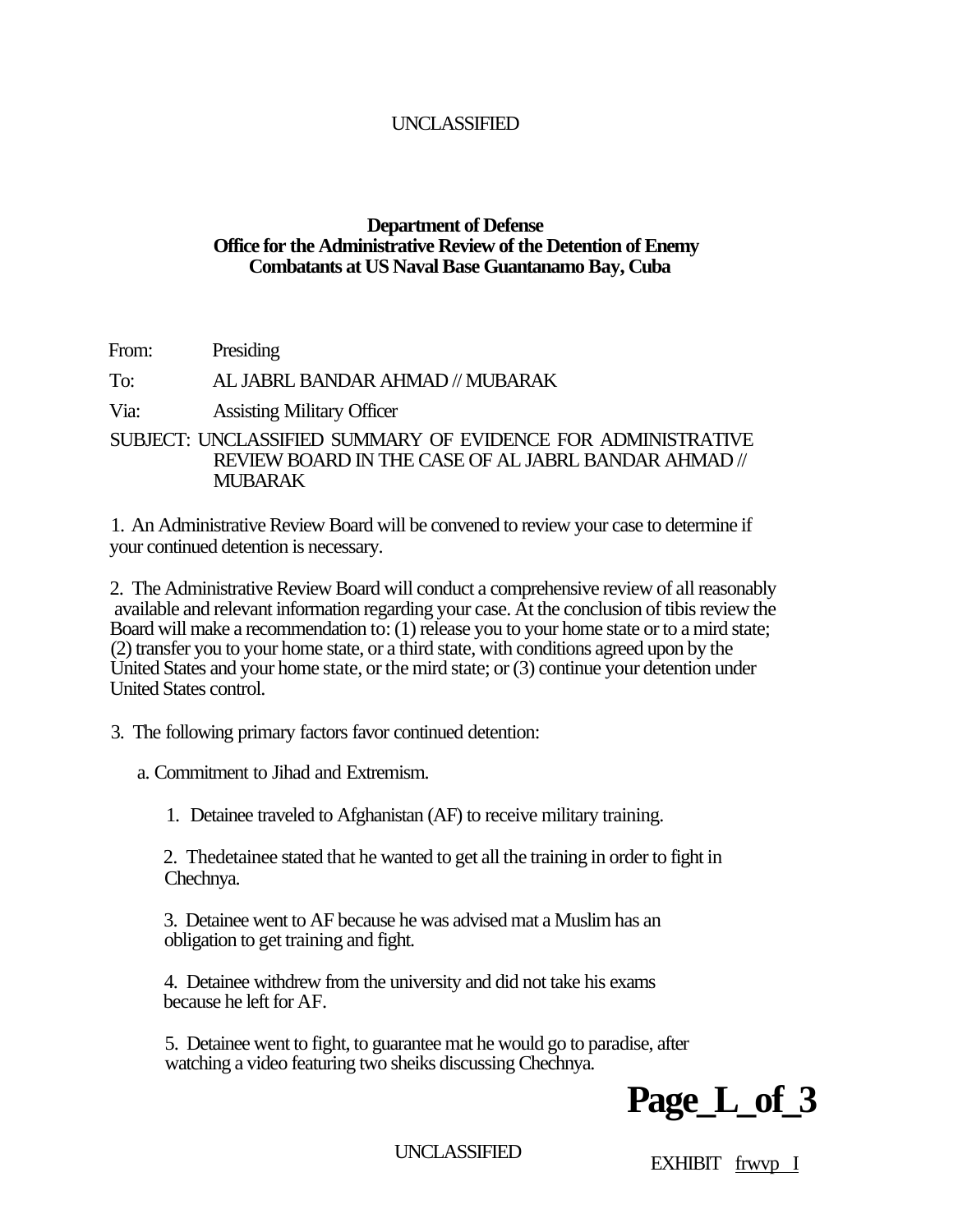6. Detainee stated he wanted to go to Jihad in Chechnya, while he was in AF.

b. Location and Type of Training.

1. Detainee was trained on the AK-47, RPG, hand grenades, PK machine guns and 82mm mortar guns.

2. Detainee was trained on the Kalashnikov rifle, BK rifle, pistols, rocket propelled grenades, hand grenades, land navigation, low crawling, and physical training.

3. Detainee was trained in the Northern part of AF on the 40mm anti-aircraft guns.

c. Connections to Organizations.

1. Detainee admits to being affiliated and allied with the Taliban.

d. Intent to Attack or Engage American Interests.

1. Detainee and other detainees sang about the 9/11 attacks and sang songs that encouraged resistance to the JTF mission and praised Usama Bin Laden.

4. The following primary factors favor release or transfer:

a. The detainee stated that he did not admit to being a member of the Taliban.

b. The detainee stated that he did not fight against the United States and Taliban.

c. The detainee stated that he did not want to help or enroll in the Taliban army.

d. The detainee stated that he was retaming to Saudi Arabia to be with his sick mother.

e. The detainee stated that he did not give any assistance to the Taliban.

f. JTF GTMO assessed detainee's conduct as generally, non-aggressive and compliant.

g. The detainee stated since he has been in Cuba, he sees that he made mistakes and will not repeat them in the future. The detainee said he wants to return to Saudi Arabia and go on with his life. The detainee states he has no bad feeling towards Americans and has never seen a reason to kill Americans. The detainee stated he does not believe in "payback" for being detained by the Americans and therefore will not retaliate if released.

h. The detainee did not graduate from the training camp. He had to stop training because he was experiencing asthma attacks.

**UNCLASSIFIED Pfrflfl ^ Of 3>**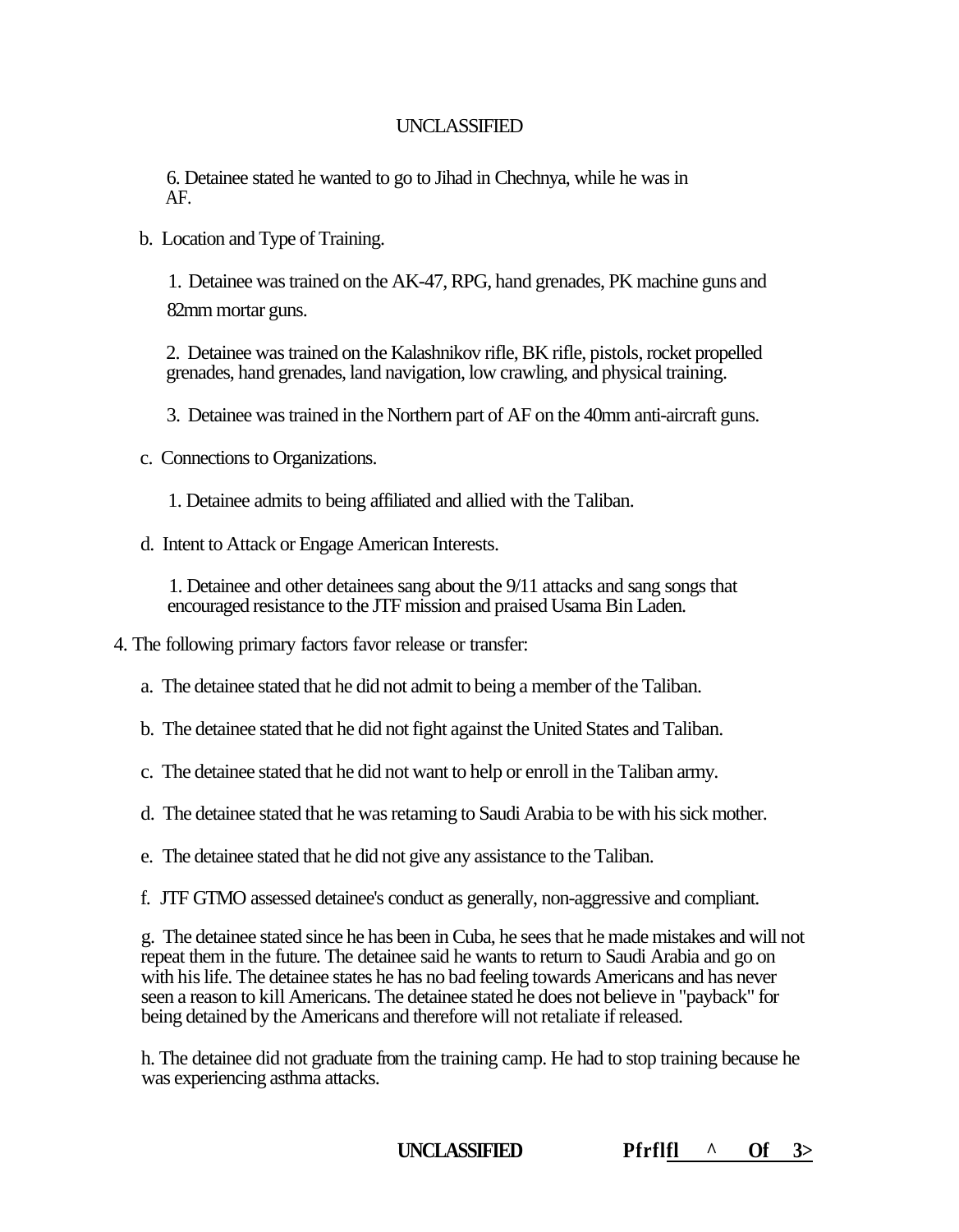L The detainee denied receiving any training regarding chemical and or nuclear weapons. He denied any knowledge of camps that taught chemical or nuclear weaponry. The detainee advised that he believes that chemical weapons are too dangerous.

j. The detainee heard another detainee on his cellblock at Camp Delta shout out the U.S. would suffer a more serious attack than the one in New York. The detainee could not identify this individual because he was at the other end of the cellblock. The detainee stated he would report all information he heard about future attacks to interrogators.

k. The detainee did not carry or shoot a weapon other than at the Asil training camp and at the bunker. The detainee said he was not a member of the Taliban or al Qaida, and would not go back to AF if given the opportunity.

5. You will be afforded a meaningful opportunity to be heard and to present information to the Board; this includes an opportunity to be physically present at the proceeding. The Assisting Military Officer (AMO) will assist you in reviewing all relevant and reasonably available unclassified information regarding your case. The AMO is not an advocate for or against continued detention, nor may the AMO form a confidential relationship with you or represent you in any other matter.

UNCLASSIFIED **PaO6**  $\land$  flf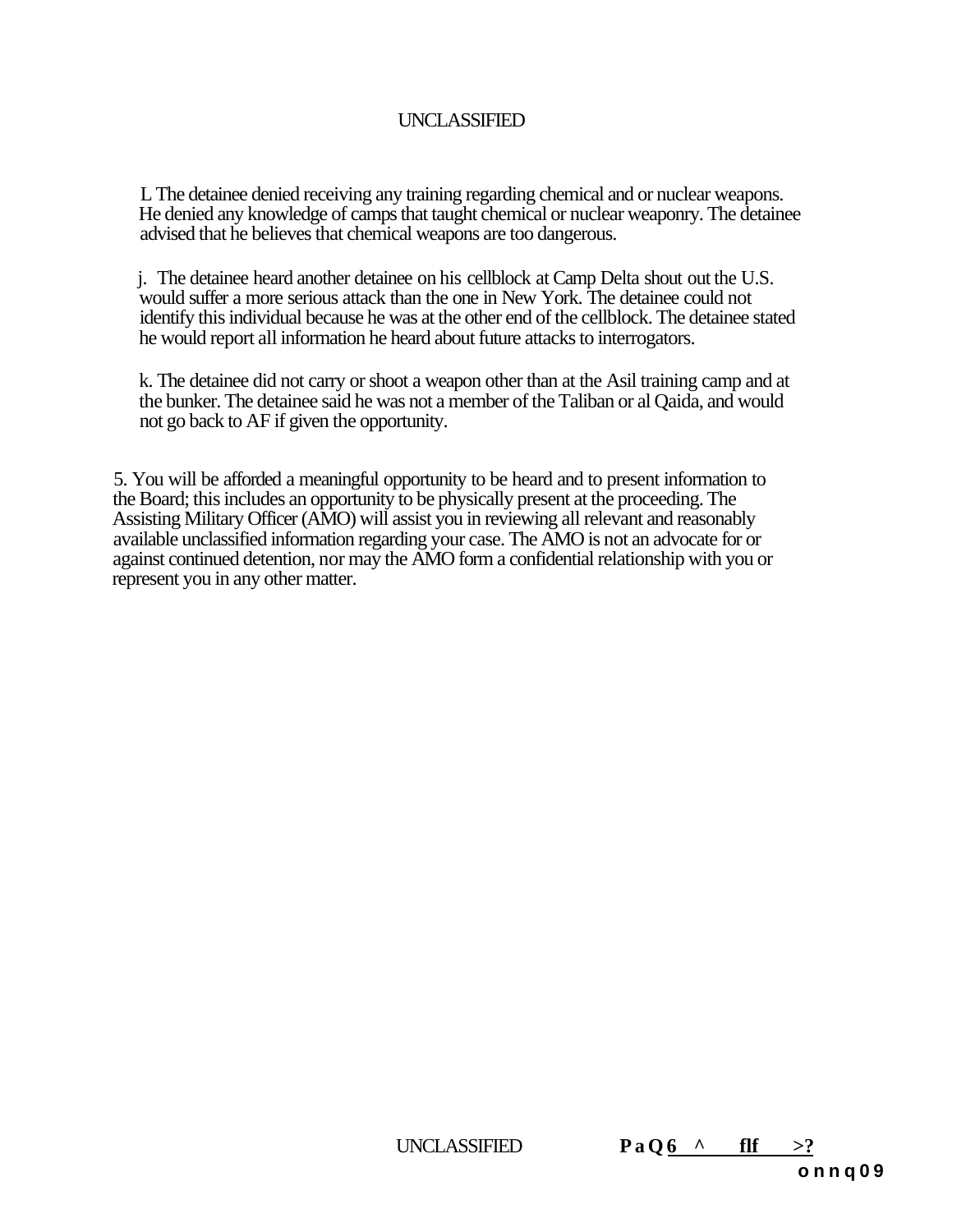## **Department of Defense Office for the Administrative Review of the Detention of Enemy Combatants at US Naval Base Guantanamo Bay, Cuba**

From: Presiding Officer

To: MAQRAM>MURTADAALISA1D

Via: Assisting Military Officer -

SUBJECT: UNCLASSIFIED SUMMARY OF EVIDENCE FOR ADMINISTRATIVE REVIEW BOARD IN THE CASE OF MAQRAM, MURTADA ALI SAID

1 An Administrative Review Board will be convened to review your case to determine if your continued detention *is* necessary.

2. The Administrative Review Board will conduct a comprehensive review of all reasonably available and relevant information regarding your case. At the conclusion of this review the Board will make a recommendation to; (1) release you to your home state or to a third state; (2) transfer you to your home state, or a third state, with conditions agreed upon by the United States and your home state, or the third state; or (3) continue your detention under United States control.

3. The following primary factors favor continued detention;

A. The detainee is an al-Qaida/Taliban fighter:

1. The detainee voluntarily traveled from Saudi Arabia to Afghanistan to fight in the Jihad.

2. While traveling through Qandahar, AF, the detainee stayed at a Taliban guesthouse.

3. The detainee received training on the AK-47 assault rifle while in AF.

B. The detainee participated in military operations against the coalition.

1. While fighting in the Jihad in Afghanistan, the detainee spent seven (7) months on a secondary line approximately 30 kilometers from 1ne front line,

2. After seven (7) months, the detainee then spent two (2) months on another secondary line at Bagram Hill, approximately 13 kilometers from the front line.

3. When the Northern Alliance attacked the front line, the detainee went to the front line on the Bagram side of the mountain.

000993

UNCLASSIFIED  $_{\text{WTT}}$ , , , K, , ,

EXHIBIT D/AQ 1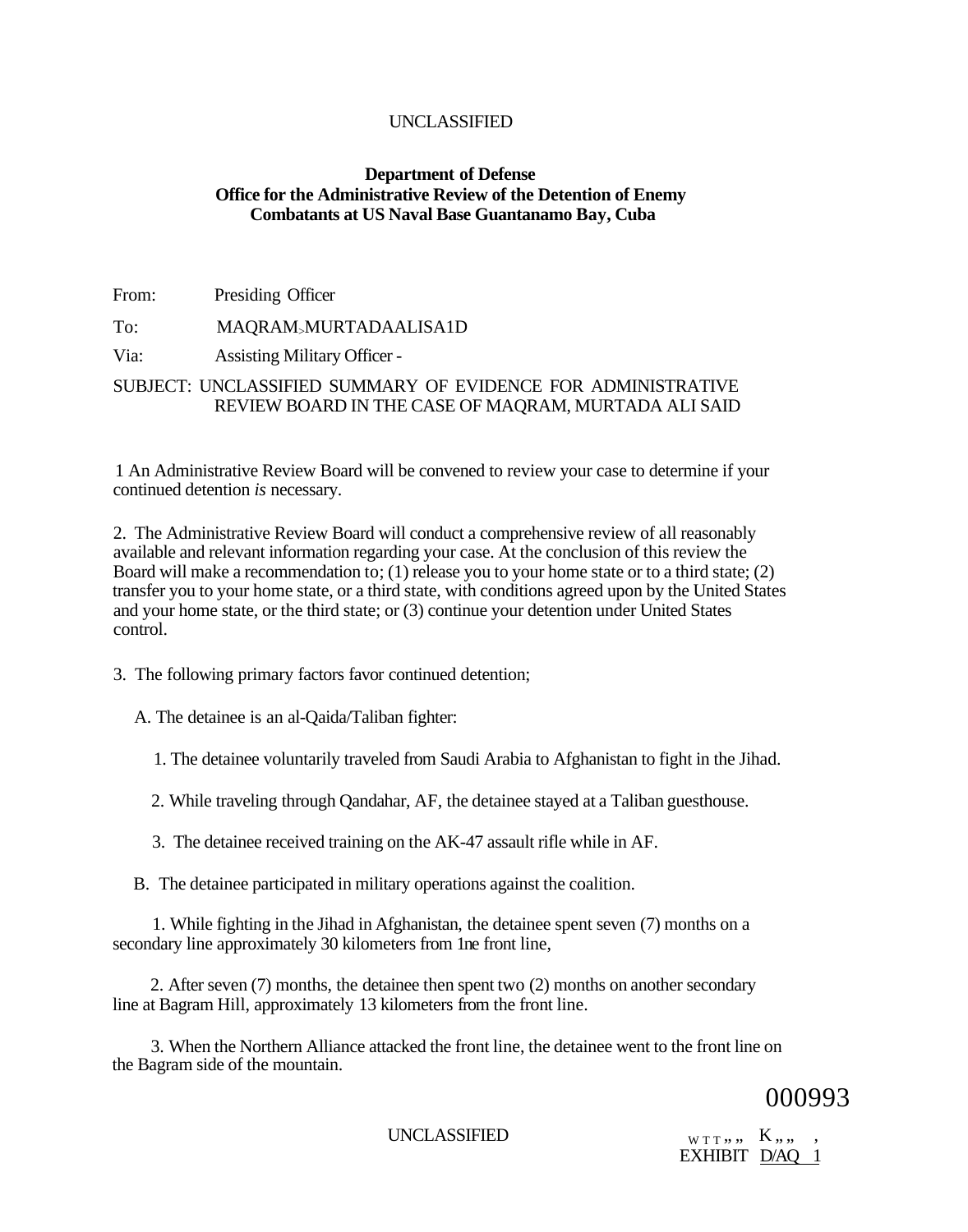4. The detainee then retreated to the Tora Bora region, and subsequently fled to Pakistan where he was captured

C. Based upon a review of recommendations from US Government agencies and classified and unclassified documents, Enemy Combatant is regarded as a threat to United States and its Allies.

1. In the last year, the detainee has thrown food at guards four (4) times, spit on them twice and set off the sprinkler in his cell. The most extreme conduct occurred on 12 October 2004 when he grabbed an MP through the "beanhole" in his cell and pulled him towards the door.

2. A list of contact points and telephone numbers for Al Qaida Mujahadin (the detainee's name was included on the list) who were scheduled to fight in Afghanistan but who were arrested by the Pakistani authorities was recovered from a computer hard drive in an Al Qaida safehouse.

3. Detainee related it did not matter whether the Taliban won or lost the war but that he fought for the glory of God. Detainee stated he wanted to be a martyr for the cause.

4. The following primary factors favor release or transfer:

A. No information available.

5. You will be afforded a meaningful opportunity to be heard and to present information to the Board; this includes an opportunity to be physically present at the proceeding. The Assisting Military Officer (AMO) will assist you in reviewing all relevant and reasonably available unclassified information regarding your case. The AMO is not an advocate for or against continued detention, nor may the AMO form a confidential relationship with you or represent you in any other matter.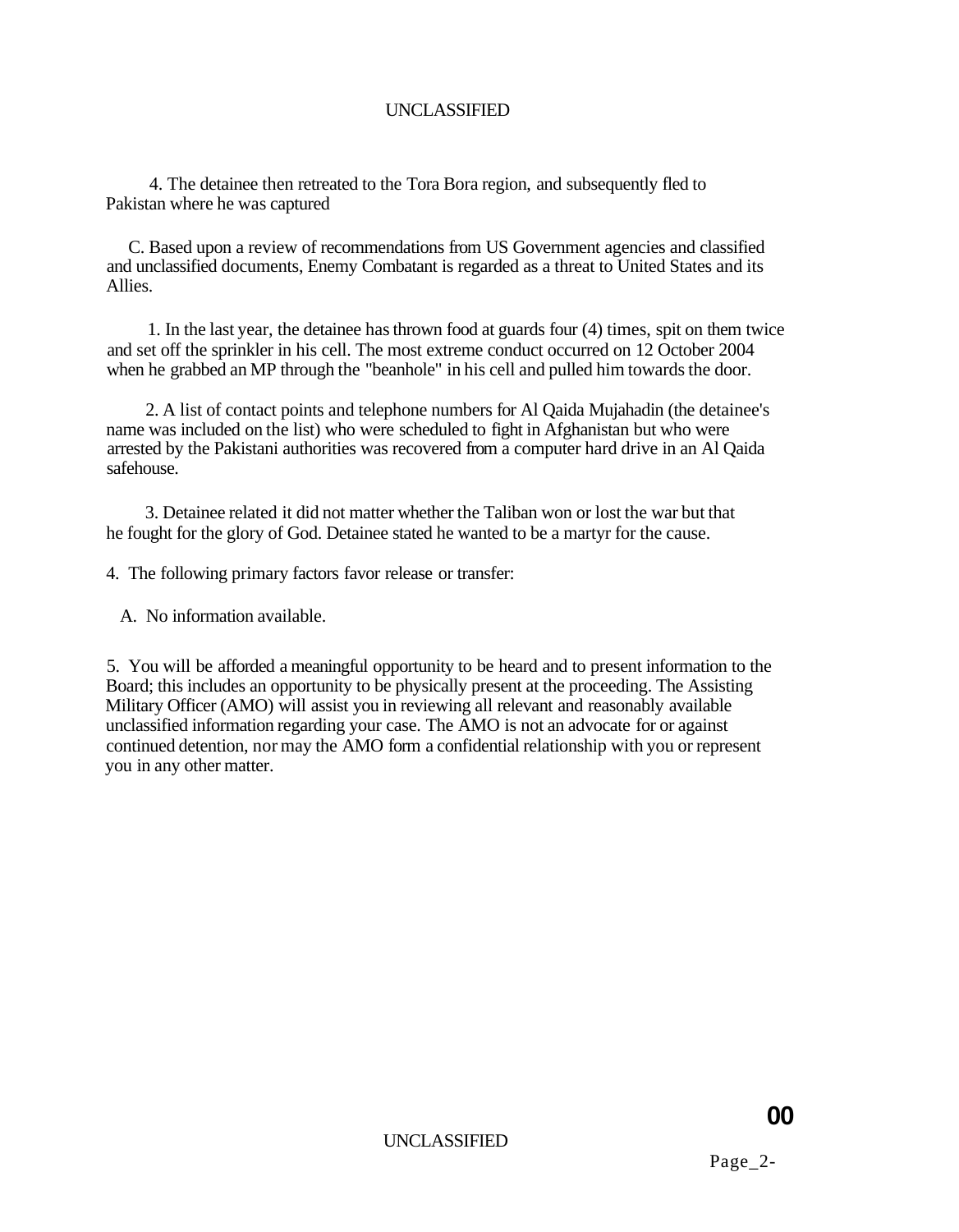# **Department of Defense Office for the Administrative Review of the Detention of Enemy Combatants at US Naval Base Guantanamo Bay, Cuba**

**#** 

**8 December 2004** 

**From: Presiding Officer To: ARBAYSH, D3RAHIMJ SULAYMAN MUHAMMAD Via: Assisting Military Officer SUBJECT: UNCLASSIFIED SUMMARY OF EVIDENCE FOR ADMINISTRATIVE REVIEW BOARD IN THE CASE OF ARBAYSH, IBRAHIMJ SULAYMAN MUHAMMAD** 

**1. An Administrative Review Board will be convened to review your case to determine if your continued detention is necessary.** 

**2. The Administrative Review Board will conduct a comprehensive review of all reasonably available and relevant information regarding your case. At the conclusion of wis review the Board will make a recommendation to: (1) release you to your home state or to a third state; (2) transfer you to your home stats, or a third state, with conditions agreed upon by the United States and your home state, or the third state; or (3) continue your detention under United States control.** 

- **3. The following primary factors favor continued detention:** 
	- **a. Arbaysh was a Taliban fighter and Al Qaida member.** 
		- **1. Arbaysh traveled to Afghanistan to train for jihad,**
		- **2. Arbaysh trained at the Al Farouq; a known Al Qaida training camp.**
		- **3. Arbaysh trained with a Kalishnakov rifle and received physical training at Al Farouq.**

**b. Arbaysh engaged in hostilities against the United States or its coalition partners.** 

- **1. Arbaysh traveled the front lines in Tora Bora in order to fight the Northern Alliance.**
- **c. Arbaysh is an Al Qaida/Taliban member.**

#### **UNCLASSIFIED**

**DMO-1**  ooioiff \*"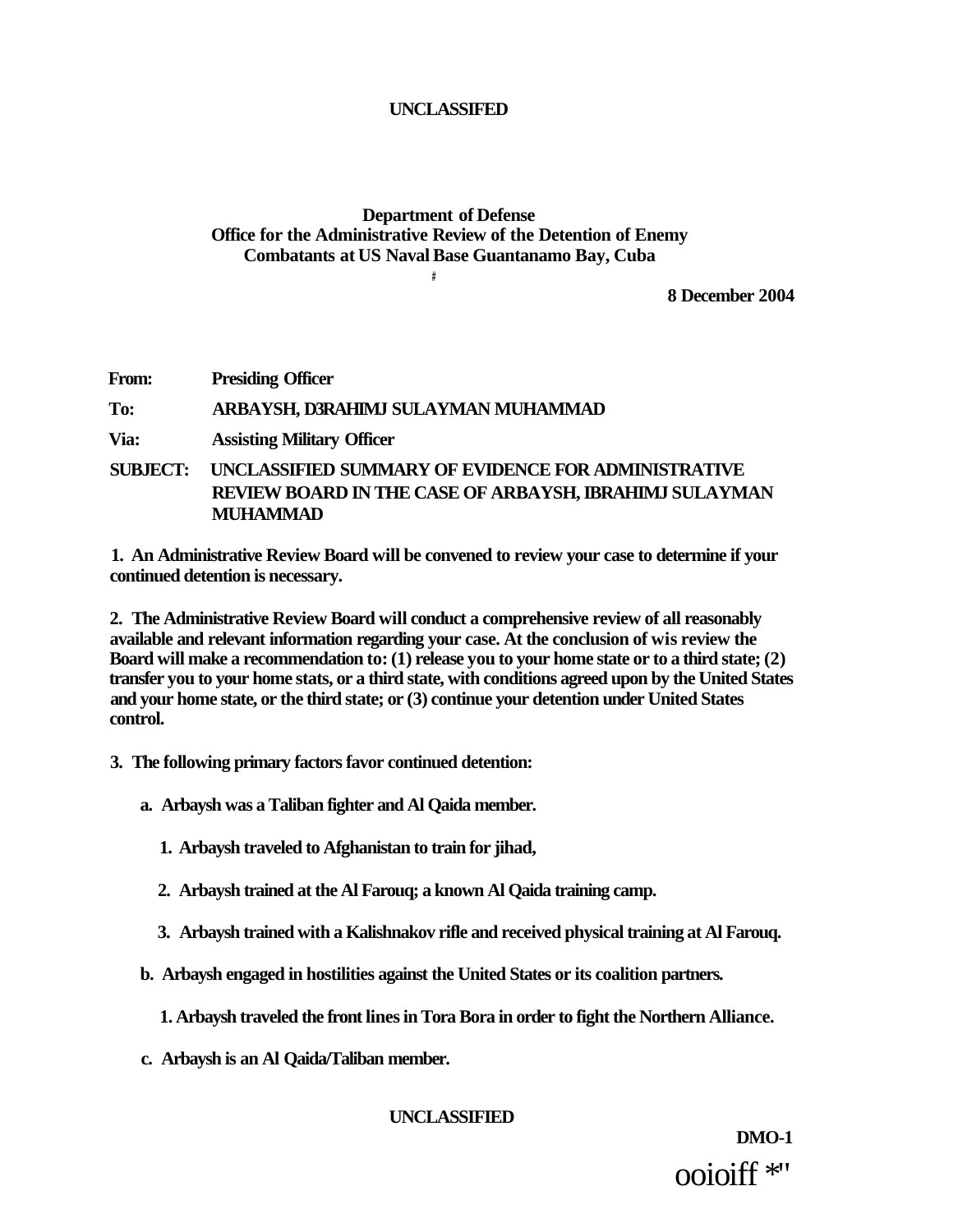1. Arbaysh's name was found listed on a document found on the ALNEDA-intemet site on 20 July 2002. It contained information regarding the capture of Taliban and Al Qaida fighters who had crossed the border in Nangarhar providence after the 11 September 2001 retaliation.

2. Arbaysh's name was found on a list of incarcerated Arabs on a file found on a computer hard drive recovered by allied personnel in a suspected Al Qaidia safe house in Islamabad, Pakistan.

D. Detainee's Conduct: Arbaysh has a past history of passive aggressive behavior. The detainee has failed to comply with requirements to exit the cell and mild force was required. Other than the two forced cell extractions the detainee has only assaulted guards on two other occasions. (FN3)

E. Based upon a review of recommendations from U.S. agencies and classified and unclassified documents, Arbaysh is regarded as a continued threat to the United States and its Allies.

4. The following primary factors favor release or transfer:

No information available.

5. You will be afforded a meaningful opportunity to be heard and to present information to the Board; this includes an opportunity to be physically present at the proceeding. The Assisting **Military** 

Officer (AMO) will assist you in reviewing all relevant and reasonably available unclassified information regarding your case. The AMO is not an advocate for or against continued detention, nor may the AMO form a confidential relationship with you or represent you in any other matter.

UNCLASSIFIED

DMO-1

001002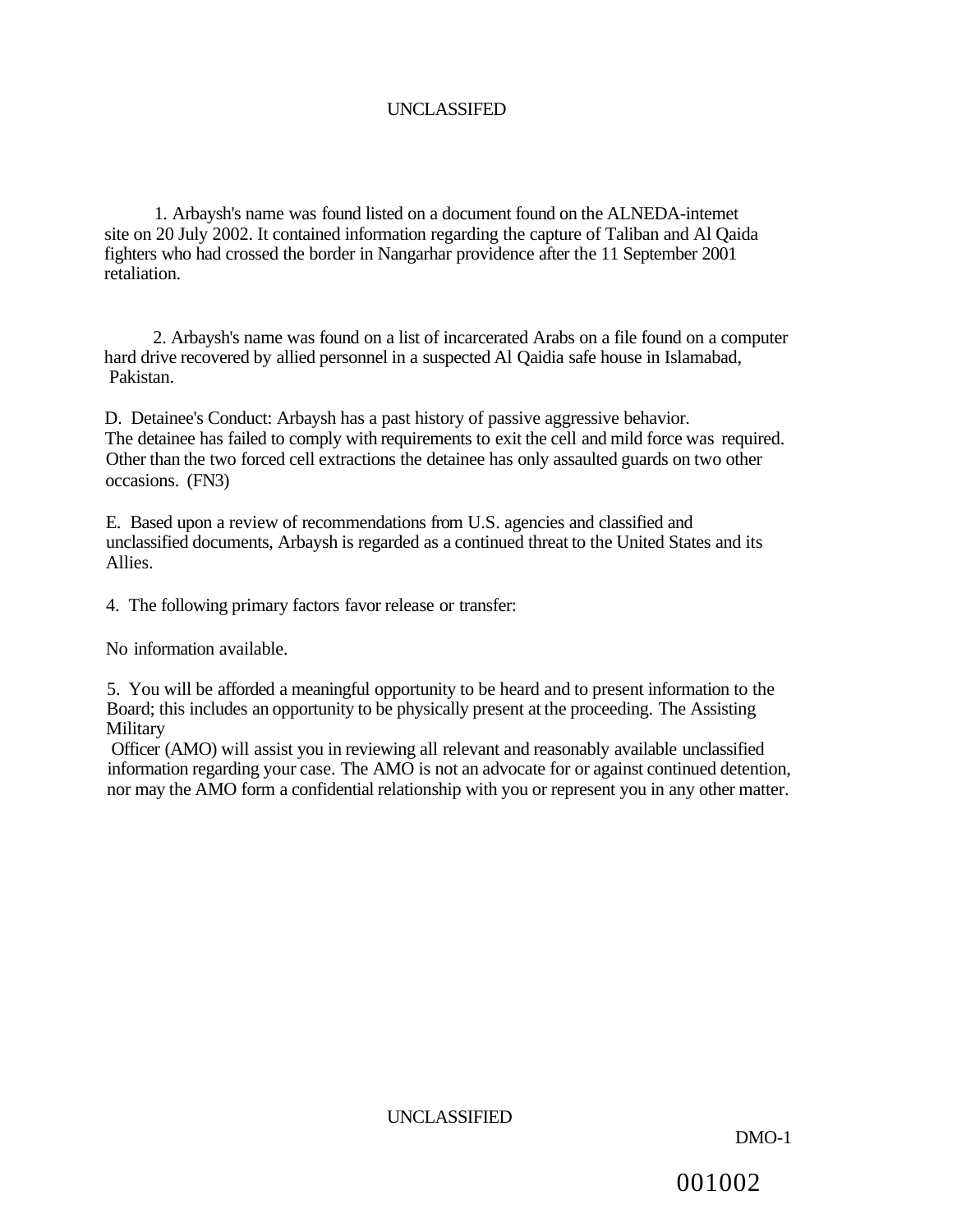## **Department of Defense Office for the Administrative Review of the Detention of Enemy Combatants at US Naval Base Guantanamo Bay, Cuba**

From: Presiding Officer

## To: JARABH, SAEED AHMED // MOHAMMED ABDULLAH SAREM

Via: Assisting Military Officer

### SUBJECT: UNCLASSIFIED SUMMARY OF EVIDENCE FOR ADMINISTRATIVE REVIEW BOARD IN THE CASE OF JARABH, SAEED AHMED // MOHAMMED ABDULLAH SAREM

1. An Administrative Review Board will he convened to review your case to determine if your continued detention is necessary.

2. The Administrative Review Board will conduct a comprehensive review of all reasonably available and relevant information regarding your case. At the conclusion of this review the Board will make **a** recommendation to: (1) release you to your home state or to a third state; (2) transfer you to your home state, or a third state, with conditions agreed upon by the United States and your home state, or the third state; or (3) continue your detention under United States control.

3. The following primary factors favor continued detention:

a. Commitment

1. The detainee was influenced by another Yemeni at a mosque to go to Afghanistan.

2. The detainee was once captured in Turkey en route to Chechnya.

3. The detainee agreed that the Koran states that killing non-Muslims who refuse to pay Jizzia, and also refuse to leave the Islamic state, is acceptable.

4. The detainee stated that he believed America was at war with Islam.

5. The detainee indicated that he "cannot promise" he would not attack American citizens in the future.

b. Training

**EXHIBIT DM0- I**  UNCLASSIFIED **PAGE • OF 3** 

**001003**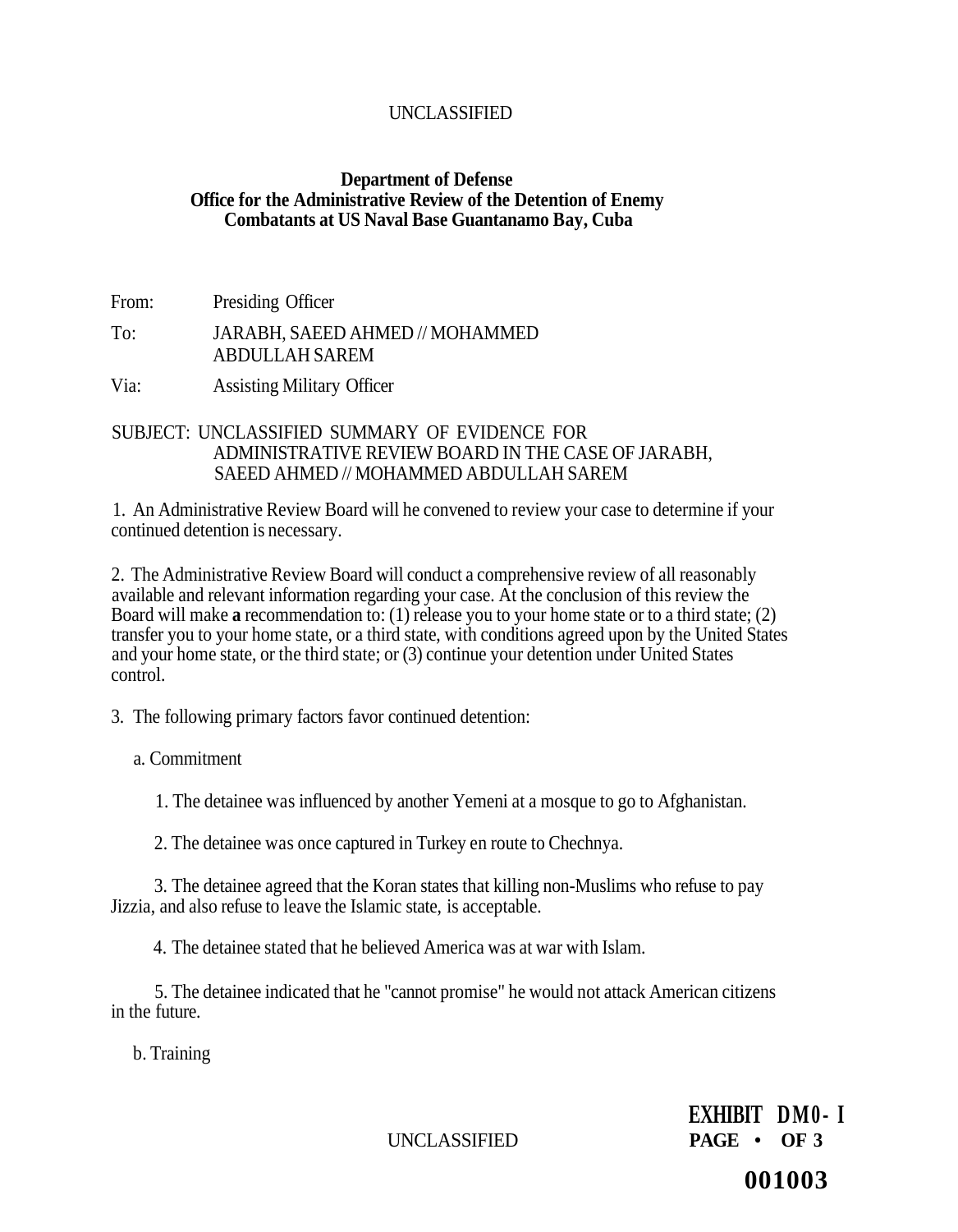**1. The detainee possesses information on the Abu Obeida Training Camp.** 

**2. The detainee attended training for approximately one week at the Abu Obeida training camp near Jalalabad, Afghanistan.** 

**3. The detainee received weapons training on the Kalishnikov rifle while at the Abu Obeida training camp.** 

**4. The detainee attended the al-Farouq training camp in Afghanistan.** 

**c. Connections** 

**1. The detainee has associated with members of al Qaida.** 

**2. The detainee has direct ties to several established al Qaida members.** 

**3. Despite the knowledge of the detainee's al Qaida links, he has continued to deny knowledge of these al Qaida associates.** 

**4. The detainee's alias appeared on a list of al Qaida mujahidin recovered during a raid against al Qaida associated safe houses in Pakistan.** 

**d. Intent** 

**1. The detainee was a machine gunner at ToraBora.** 

**2. The detainee was in possession of a watch type that has been used in bombings linked to radical terrorist improvised explosive devices.** 

**3. The detainee threatened to kill a guard.** 

**e. Other Relevant Data** 

**1. The detainee falsely reported mat his family was killed in a bombing raid.** 

**2. The detainee's country of origin is Yemen.** 

**3. Yemen is not a nation supporting the Global War on Terrorism.** 

**4. The detainee was captured by Pakistani Boarder Guards in mid-December 2001.** 

**4. The following primary factors favor release or transfer:** 

**a. Detainee statements** 

**UNCLASSIFIED** PAGE 2 OF? 001004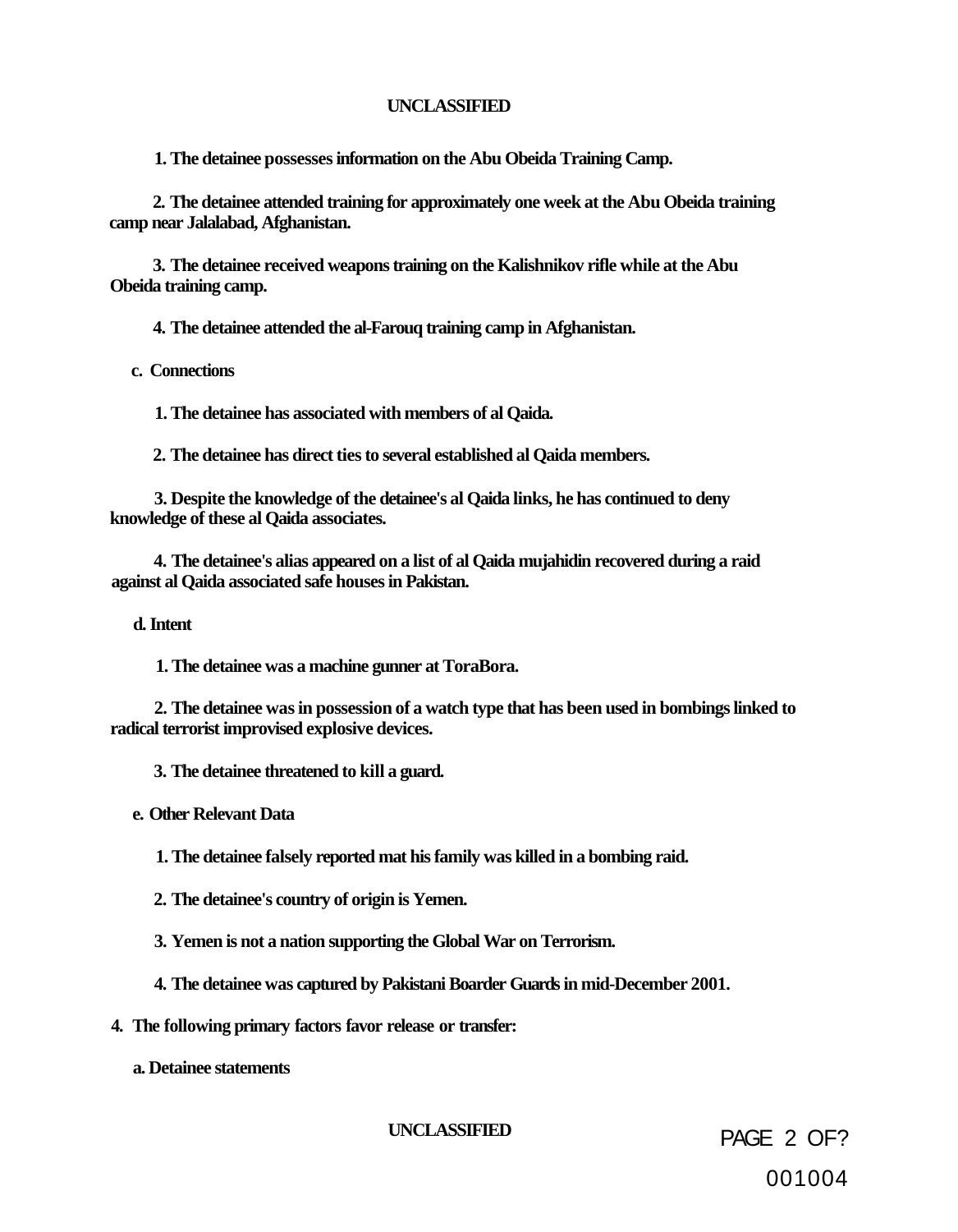**1. The detainee stated that he has nothing to hide.** 

**2. The detainee stated that he traveled to Afghanistan to teach the Koran.** 

**3. The detainee stated mat in his previous statement in which he said he could not promise interrogators that we would not attack the United States, he did not mean to imply he harbored any animosity towards the United States.** 

**4. The detainee stated mat he believes the attacks of September 11th were wrong.** 

**5. The detainee denied associations with al Qaida members.** 

**b. Mitigating circumstances surrounding participation in the war in Afghanistan.** 

**1. The detainee denies gaining knowledge of future attacks against the United States during bis training in Afghanistan.** 

**2. The detainee stated that he never had any intention of joining al Qaida.** 

**c. Other relevant information** 

**1. The detainee is a 26 year-old male born in 1978, Jeddah, Saudi Arabia.** 

**2. The detainee went to elementary school in Saudi Arabia and to high school in Yemen.** 

**3. The detainee began working part-time in his father's gold and silver business while in high school and worked full-time after graduating high school.** 

**5. You will be afforded a meaningful opportunity to be heard and to present information to the Board; this includes an opportunity to be physically present at the proceeding. The Assisting Military Officer (AMO) will assist you in reviewing all relevant and reasonably available unclassified information regarding your case. The AMO** *is* **not an advocate for or against continued detention, nor may the AMO form a confidential relationship with you or represent you in any other matter.** 

**UNCLASSIFIED**  $p_A Q £ 3 OF 3$ 

001005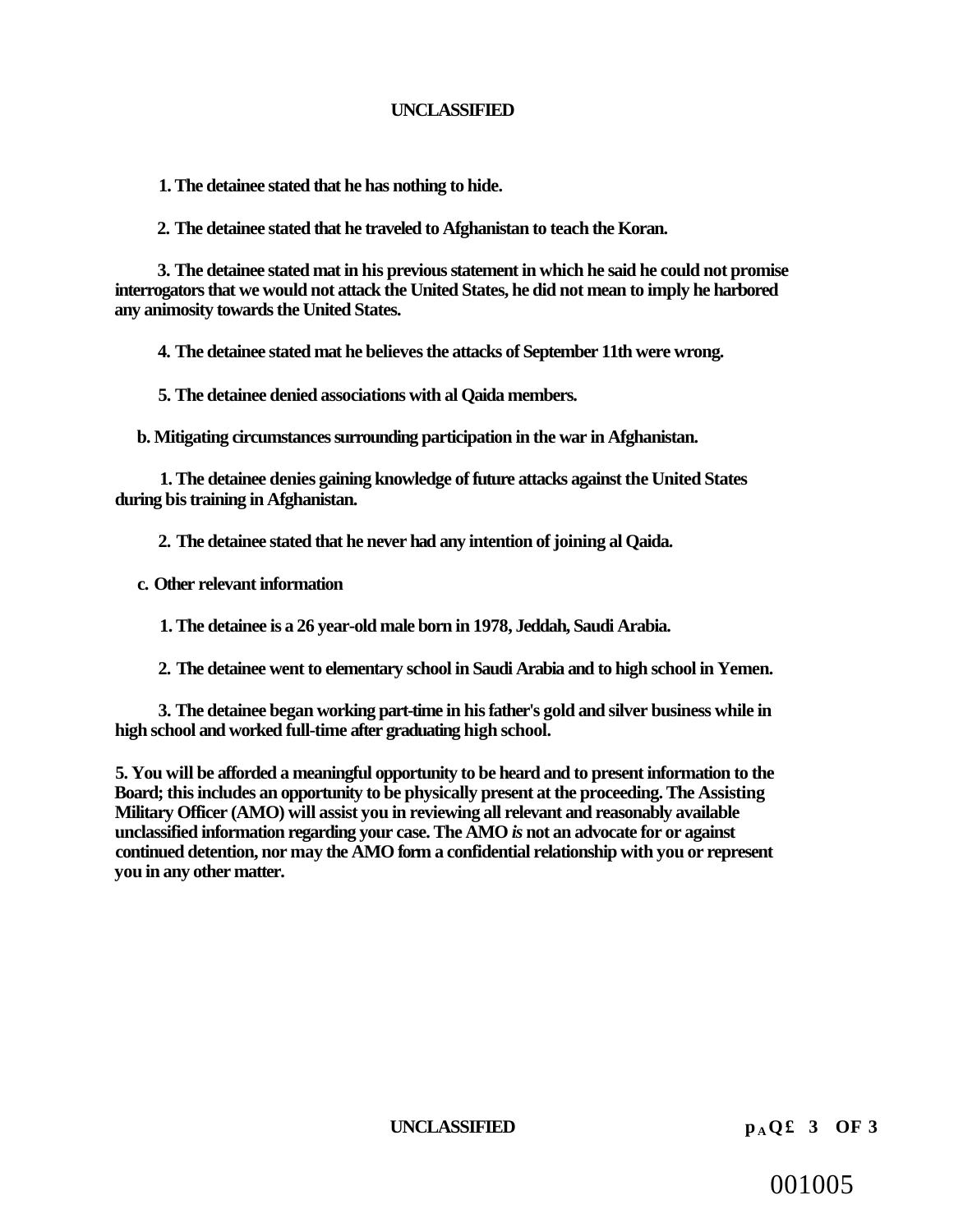#### **Department of Defense Office for the Administrative Review of the Detention** of **Enemy Combatants at US Naval Base Guantanamo Bay, Cuba**

25 February 2005

| From: | Presiding Officer |  |
|-------|-------------------|--|
|       |                   |  |

To: QYATI, ABDUL RAHMAN UMR AL

Via: Assisting Military Officer *\* 

## SUBJECT: UNCLASSIFIED SUMMARY OF EVIDENCE FOR ADMINISTRATIVE REVIEW BOARD IN THE CASE OF **QYATI, ABDUL RAHMAN UMIR AL**

1. An Administrative Review Board will be convened to review your case to determine if your continued detention is necessary.

2. The Administrative Review Board will conduct a comprehensive review of all reasonably available and relevant information regarding your case. At the conclusion of this review the Board will make a recommendation to: (1) release you to your home state or to a third state; (2) transfer you to your home state, or a third state, with conditions agreed upon by the United States and your home state, or the third state; or (3) continue your detention under United States control.

3. The following primary factors favor continued detention:

a. Commitment

1. The detainee traveled to Afghanistan during Ramadan 2001, for Jihad.

2. The detainee was trained on the Kalashnikov and Seminov rifles while at al Farouq training camp.

3. The detainee carried a Kalashnikov rifle while on guard duty at the airport

4. The detainee was captured by Anti-Taliban Forces at the Kandahar airport.

b. Connections and Associations

1. The detainee stayed at two Taliban safe houses during his travel to Afghanistan.

2. The detainee arrived at al Farouq training camp in the beginning of May 2001.

3. After training at the al Farouq camp, the detainee traveled extensively with his unit from Qandahar throughout eastern Afghanistan.

UNCLASSIFIED UW\*/B « I « \* — Page 1 of2

# 00100B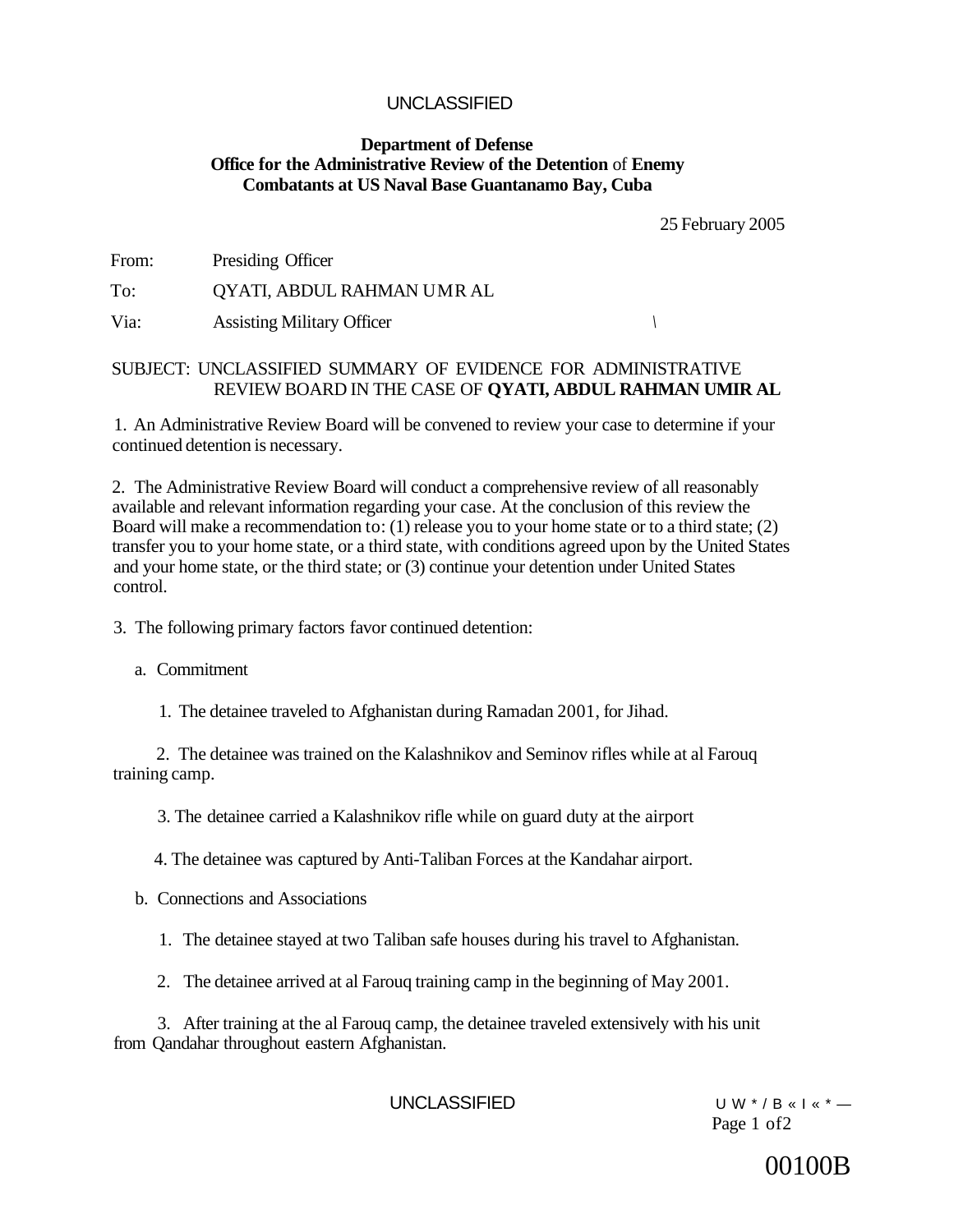#### UNCLASSIFIED SUBJECT: UNCLASSIFIED SUMMARY OF EVIDENCE FOR ADMINISTRATIVE REVIEW BOARD IN THE CASE OF QYATI, ABDUL RAHMAN UMIR AL

4. The detainee served as a guard at the Qandahar airport for 39 high-level Taliban personnel.

c. Intent

1. The detainee holds the United States in disdain, admitting that if another call for Jihad were issued he would comply even if it meant killing Americans and destroying U.S. interests.

2. The detainee stated that in Jihad one must choose the right side to join; in a Jihad it *is* a Muslim's duty to convert the opposing army in the midst of the struggle.

3. Poetry with jihad references was found in the detainee's cell.

d. Other Relevant Data

1. The detainee stated that he had provided all of the information he was going to provide. The detainee said he did not care if he was ever allowed to go home.

2. The detainee has called military police at different times: "stupid donkey" and "jack ass". The detainee called one military police officer "a stupid black girl, nigger". The detainee also told a military police officer to "shut up" and proceeded to communicate insults in a different language to the officer.

e. Intelligence Value

1. The detainee may be able to provide specific information on the type of training and personalities involved with the administration of training at the al Farouq camp.

2. The detainee may be able to provide specific info on the recruitment of Saudi Arabians to the Taliban in AF.

4. The following primary factors favor release or transfer

a. The detainee denied having any knowledge of the attacks in the United States prior to their execution on September 11th, 2001, and also denied knowledge of any rumors or plans of future attacks on the U.S. or U.S. interests.

5. You will be afforded a meaningful opportunity to be heard and to present information to the Board; this includes an opportunity to be physically present at the proceeding. The Assisting Military Officer (AMO) will assist you in reviewing all relevant and reasonably available unclassified information regarding your case. The AMO is not an advocate for or against continued detention, nor may the AMO form a confidential relationship with you or represent you in any other matter.

## UNCLASSIFIED

Page 2 of2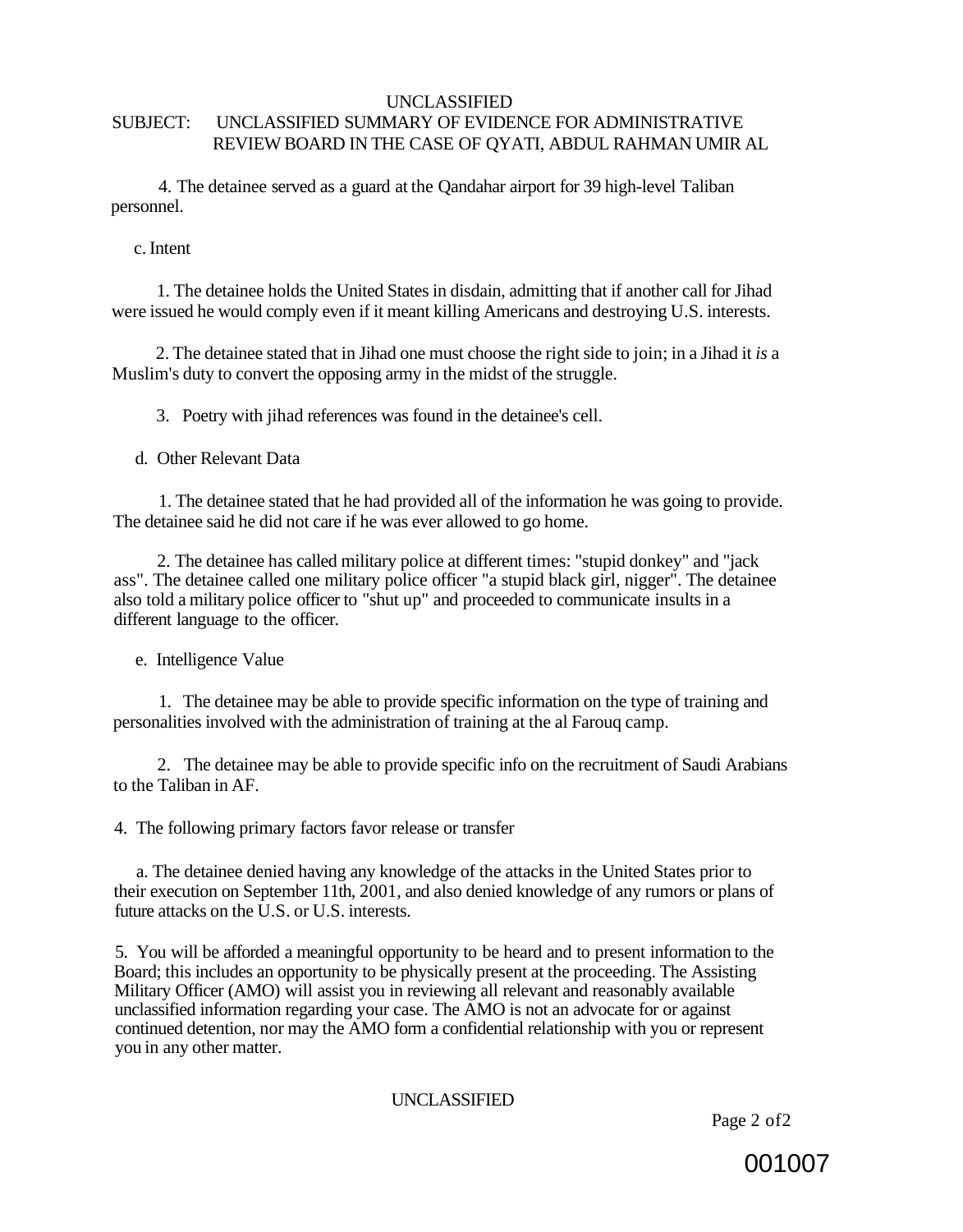#### **Department of Defense Office for the Administrative Review of the Detention of Enemy Combatants at** US **Naval Base Guantanamo Bay, Cuba**

| Presiding Officer                                                                         | 28 January 2005                       |
|-------------------------------------------------------------------------------------------|---------------------------------------|
| RABEH, SALMAN YAHYA HASSAN // MOHAMMED                                                    |                                       |
| <b>Assisting Military Officer</b>                                                         |                                       |
| UNCLASSIFIED SUMMARY OF EVIDENCE FOR ADMINISTRATIVE<br><b>REVIEW BOARD IN THE CASE OF</b> |                                       |
|                                                                                           | RABEH, SALMAN YAHYA HASSAN //MOHAMMED |

1. An Administrative Review Board will be convened to review your case to determine if your continued detention is necessary.

2. The Administrative Review Board will conduct a comprehensive review of all reasonably available and relevant information regarding your case. At the conclusion of mis review the Board will make a recommendation to: (1) release you to your home state or to a third state; (2) transfer you to your home state, or a third state, with conditions agreed upon by the United States and your home state, or the third state; or (3) continue your detention under United States control.

3. The following primary factors favor continued detention:

a. Commitment

1. The detainee voluntarily traveled from Sanaa, Yemen to Afghanistan.

2. The detainee was captured with other members of his training squad from the al Farouq training camp.

b. Training

1. The detainee attended the al Farouq training camp in August 2001.

2. The detainee attended the Malik training camp, commonly used for advanced military training.

c. Connection / Association

1. The detainee's name was found on a computer hard drive belonging to a high level al Qaida operative listing captured mujahidin.

UNCLASSIFIED

**rxHIBlT DM0- \ PAQE ) OF i\***  001008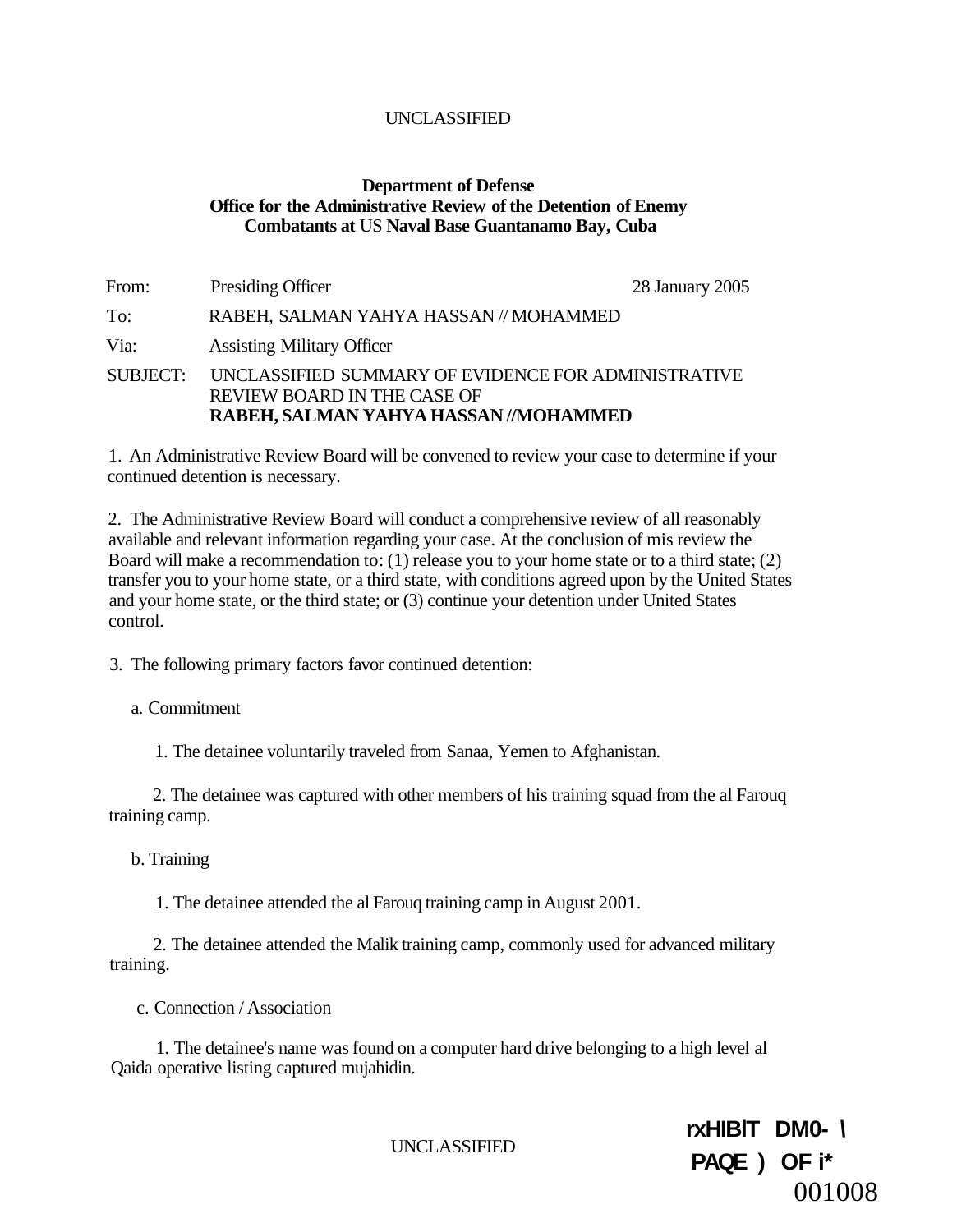#### **SUBJECT: UNCLASSIFIED SUMMARY OF EVIDENCE FORADMINISTRATIVE REVIEW BOARD IN THE CASE OF RABEII, SALMAN YAHYA HASSAN //MOHAMMED**

**2. The detainee's name was found on a document listing 324 Arabic names, aliases, and nationalities recovered from safe house raids associated with suspected al Qaida in Karachi, Pakistan.** 

#### **d Intent**

**1. If released, the detainee advised that he should be considered a threat to the United States.** 

**2. In 2002, the detainee described at length how much he hated America. He also threatened the interviewing agent with bodily harm.** 

**4. The following primary factors favor release or transfer** 

**a. "I am not associated with al Qaida."** 

**b. "I never attended any training at the al Farouq training camp in August. I was in Afghanistan, but not at that training camp."** 

**c. "I never said such a thing as I would harm or threaten the United States."** 

**d. The detainee noted that his motivation to travel revolved around his interest in earning money. He explained that he could make more money in handouts from al Qaida in Pakistan and Afghanistan than he could trying to earn an honest wage in his home country.** 

**e. The detainee intended to travel to Afghanistan and undergo training "for kicks", and then return to Yemen with whatever money he might save from "handouts".** 

**5. You will be afforded a meaningful opportunity to be heard and to present information to the Board; this includes an opportunity to be physically present at the proceeding. The Assisting Military Officer (AMO) will assist you in reviewing all relevant and reasonably available unclassified information regarding your case. The AMO is not an advocate for or against continued detention, nor may the AMO form a confidential relationship with you or represent you in any other matter.** 

**PAGE 1-0 PL**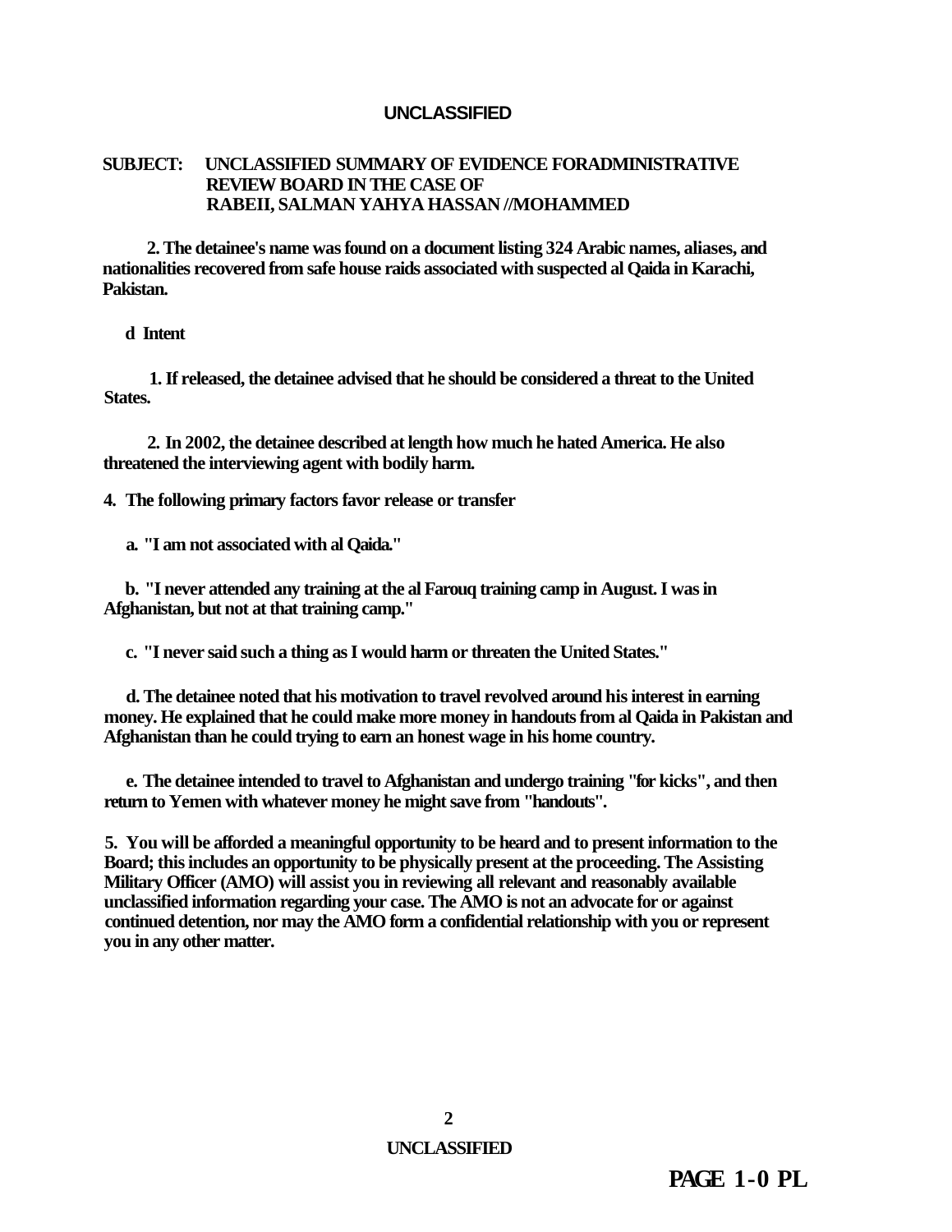#### **Department of Defense Office for the Administrative Review of the Detention of Enemy Combatants at US Naval Base Guantanamo Bay, Cuba**

22 February 2005

| From: | Presiding Officer                                                                                        |
|-------|----------------------------------------------------------------------------------------------------------|
| To:   | HAFIZ, ABDUL                                                                                             |
| Via:  | <b>Assisting Military Officer</b>                                                                        |
|       | SUBJECT: UNCLASSIFIED SUMMARY OF EVIDENCE FOR ADMINISTRATIVE<br>REVIEW BOARD IN THE CASE OF HAFIZ, ABDUL |

1. An Administrative Review Board will be convened to review your case to determine if your continued detention is necessary.

2. The Administrative Review Board will conduct a comprehensive review of all reasonably available and relevant information regarding your case. At the conclusion of this review the Board will make a recommendation to: (1) release you to your home state or to a third state; (2) transfer you to your home state, or a third state, with conditions agreed upon by the United States and your home state, or the third state; or (3) continue your detention under United States control.

3. The following primary factors favor continued detention:

a. Commitment

1. Detainee was affiliated with the death of two individuals in Kabul, Afghanistan, and worked for the Taliban 40-Man Militia group under a known Taliban commander.

2. On 22 April 2003, the detainee, a suspect in the murder of an International Red Cross worker in Afghanistan was seized along with his personal phonebook and a Thuraya Satellite phone. All but one phone number listed in the memory of the phone is listed in the personal phonebook found on the detainee.

b. Connection/Associations

1. When captured, the detainee was attempting to call an al Qaida member who is linked to the murder of an International Committee of the Red Cross (ICRC) worker.

2. Detainee's satellite phone has been linked to the ICRC murder.

**UNCLASSIFIED DMOBdTtoit '** 

0UI0I0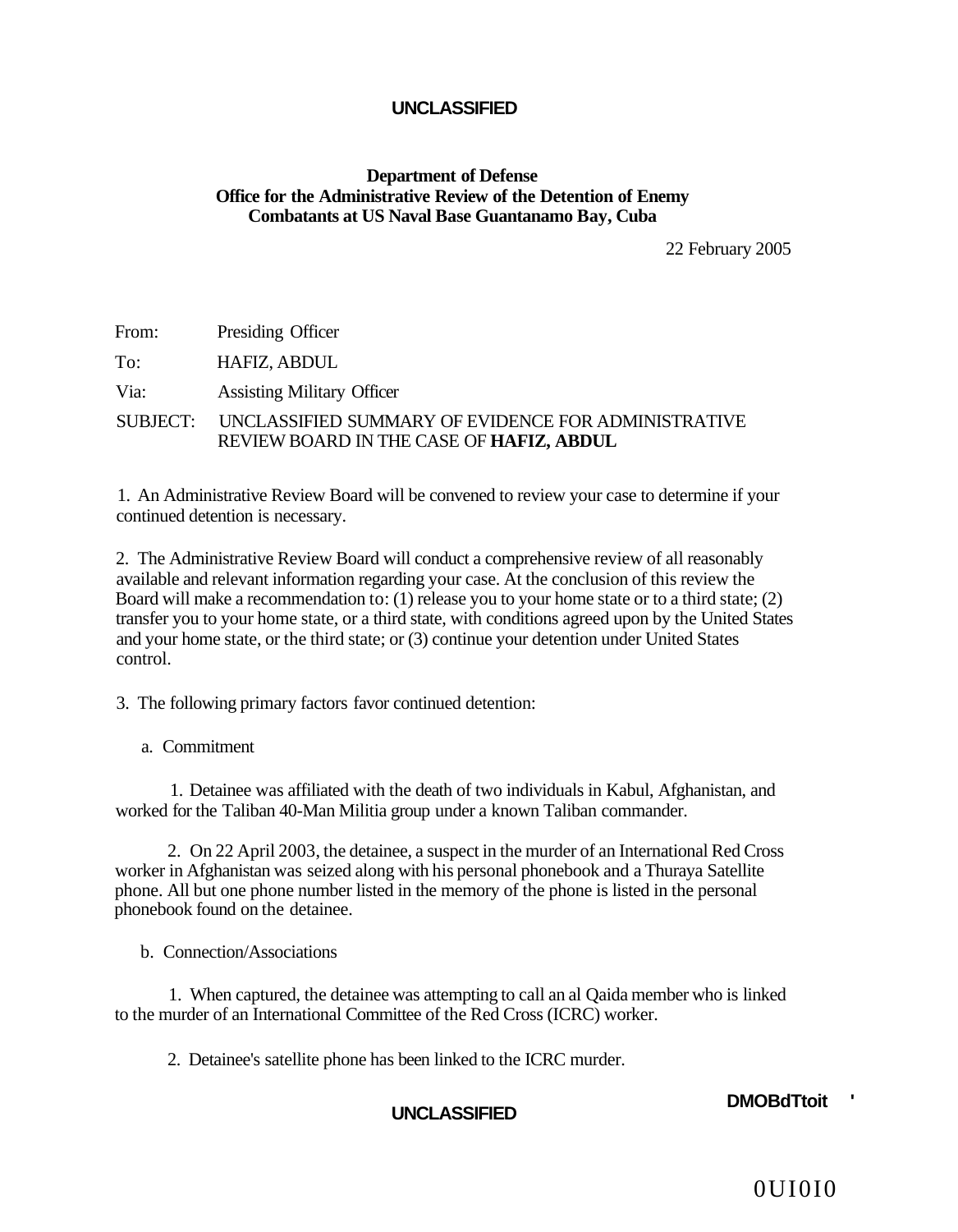#### SUBJECT: UNCLASSIFIED SUMMARY OF EVIDENCE FOR ADMINISTRATIVE REVIEW BOARD IN THE CASE OF HAFIZ, ABDUL

3. When detainee was queried regarding his knowledge of the ICRC murder he stated he did not know where "he" was killed. Detainee was then advised that he was not provided information regarding the ICRC's gender.

4. The detainee was identified as having been present at the Taliban Military Headquarters in Kandahar.

5. The detainee participated in a paramilitary band related to Taliban Hezb-e~Islami (HIG).

6. HIG has long established ties with Bin Ladin and is listed in the DHS Terrorist Organization Reference Guide.

c. latent

1. Detainee admitted he knew that the phone in his possession contained telephone numbers of individuals who were enemies of the United States.

4. The following primary factors favor release or transfer:

a. The detainee denied knowing about al Qaida, working for the Taliban, and any association with the murder of the ICRC.

b. The detainee stated he did not use or know how to use the satellite telephone.

c. The detainee denied all knowledge regarding the murder of the Red Cross worker. He advised mat if the U.S. Government had proof that he was involved in the murder, then he should be shown mat proof The detainee said that he should otherwise be sent back to Afghanistan.

5. You will be afforded a meaningful opportunity to be heard and to present information to the Board; this includes an opportunity to be physically present at the proceeding. The Assisting Military Officer (AMO) will assist you in reviewing all relevant and reasonably available unclassified information regarding your case. The AMO is not an advocate for or against continued detention, nor may the AMO form a confidential relationship with you or represent you in any other matter.

> 2 UNCLASSIFIED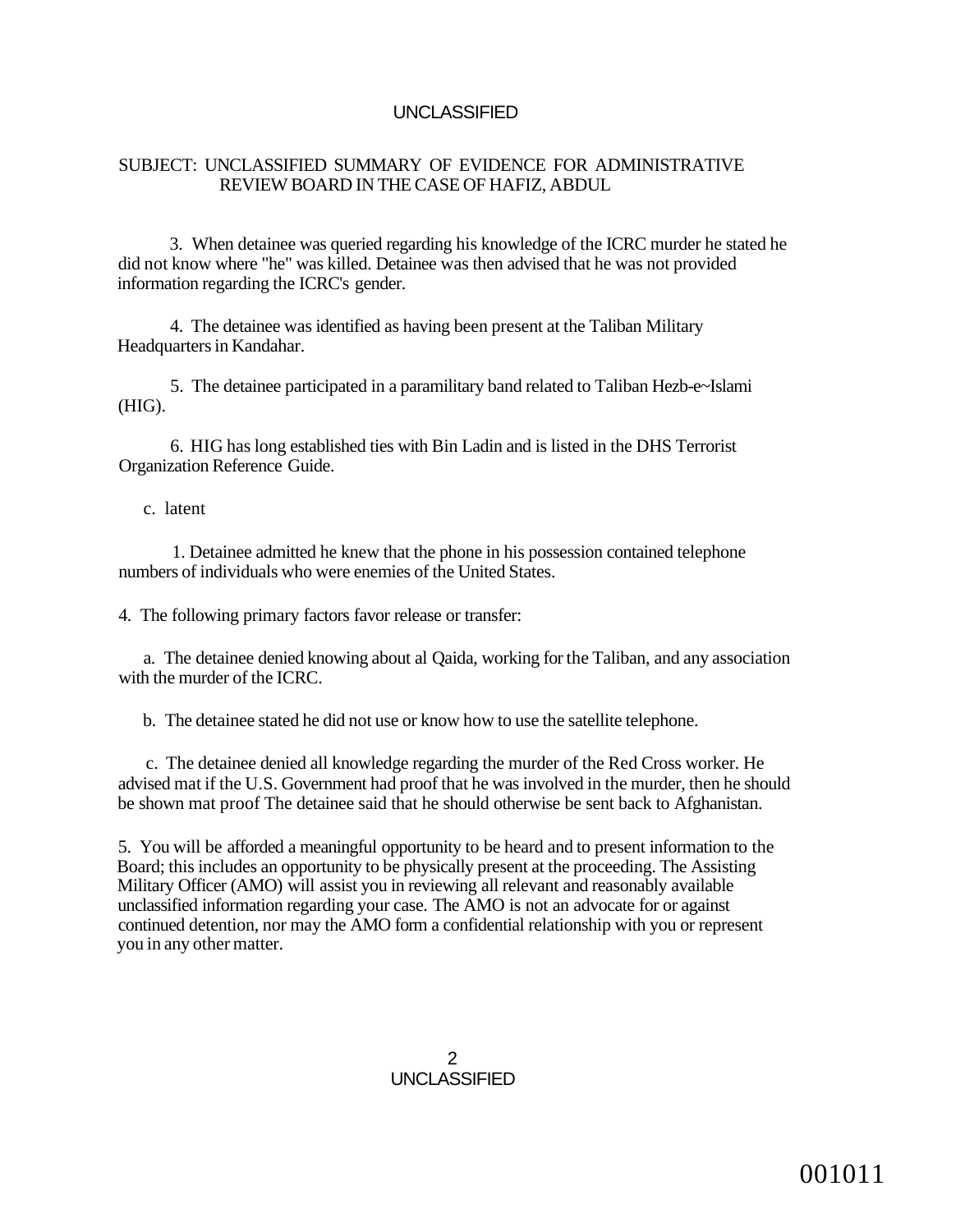#### ~ **Department of Defense Office for die Administrative Review of the Detention of Enemy Combatants at US Naval Base Guantanamo Bay, Cuba**

| From: | Presiding Officer                     | 25 January 2005 |
|-------|---------------------------------------|-----------------|
| To:   | AL HAML RAFIQ BIN BASHIR BIN // JALUD |                 |
| Via:  | <b>Assisting Military Officer</b>     |                 |

#### SUBJECT: UNCLASSIFIED SUMMARY OF EVIDENCE FOR ADMINISTRATIVE REVIEW BOARD IN THE CASE OF **AL HAMI, RAFIQ BIN BASHIR BIN//JALUD**

1. An Administrative Review Board will be convened to review your case to determine if your continued detention is necessary.

2. the Administrative Review Board will conduct a comprehensive review of all reasonably available and relevant information regarding your case. At the conclusion of this review the Board will make a recommendation to: (1) release you to your home state or to a third state; (2) transfer you to your home state, or a third state, with conditions agreed upon by the United States and your home state, or the third state; or (3) continue your detention under United States control.

3. The following primary factors favor continued detention:

a. Commitment

1. Detainee sees jihad as necessary only when non-Muslims attack Muslims, and/or for defending a Muslim country from assault on their religion.

2. The detainee continues to be noncompliant and routinely troublesome to JTF-GTMO camp guards.

3. The detainee acquired and traveled on a false Italian passport with a Pakistani Visa, for the sum of 200 Deutche Marks.

b. Training

1. Detainee admitted he voluntarily attended the Khalden training camp in Afghanistan.

2. At the Khalden training camp, detainee was trained on the Kalashnikov, heavy artillery and antiaircraft weapons.

# **EXHIBIT DM0-I**

UNCLASSIFIED

Page 1 of2

001012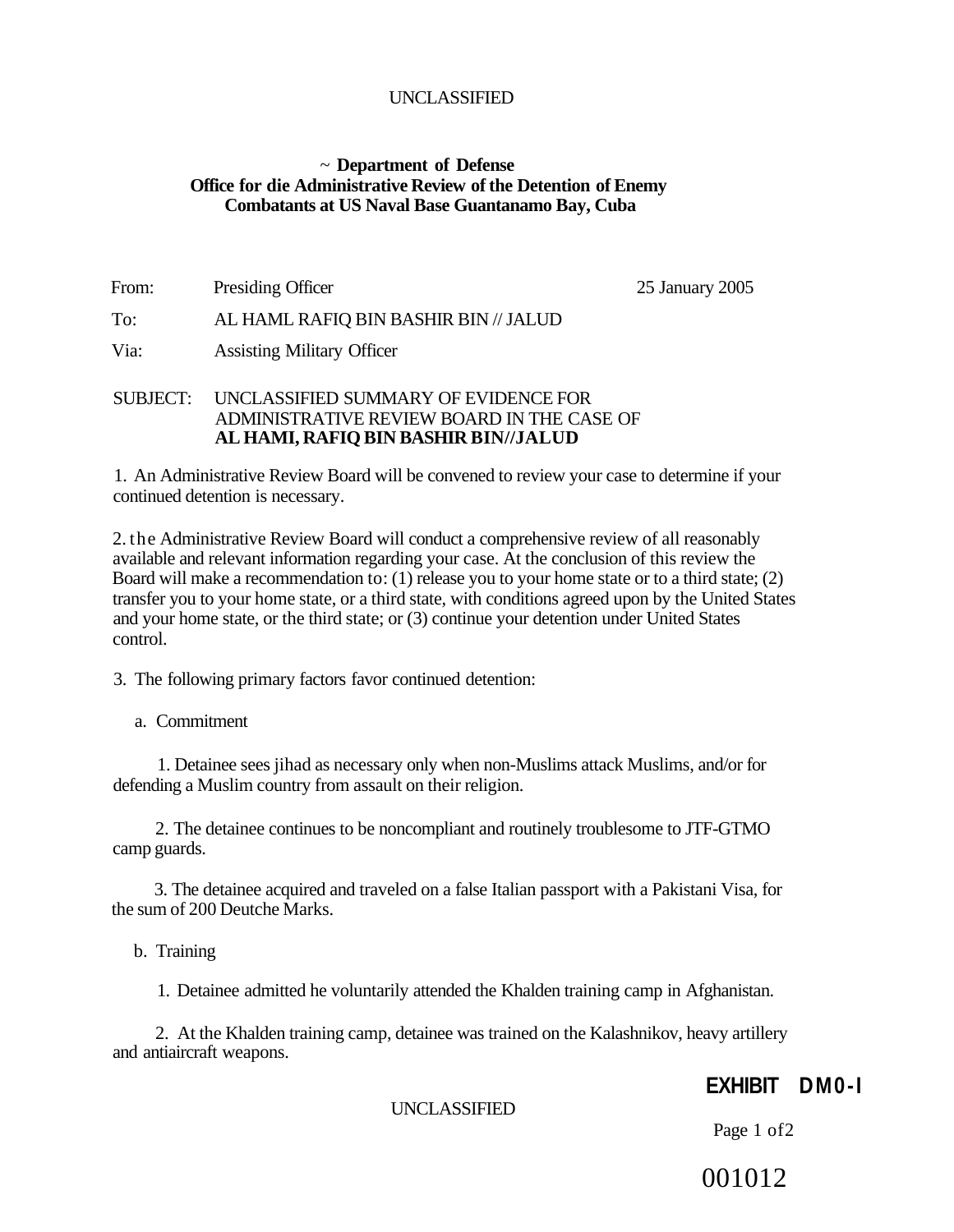#### SUBJECT: UNCLASSIFIED SUMMARY OF EVIDENCE FOR ADMINISTRATIVE REVIEW BOARD IN THE CASE OF **AL HAMI, RAFIQ BIN** BASHTK **BIN** // JALUD

3. When the detainee entered the Khalden Camp in December 2000, it was under the command of an Usama Bin Ladin Lieutenant.

c. Connections/Association '

1. Detainee admits to being affiliated/friends with Izz Al Din, a known al Qaida member.

2. The detainee was recruited by Izz Al Din, who convinced him to travel to Pakistan and onward to Afghanistan to join the Jihad.

3. Detainee traveled to Lahore Pakistan, around November 2001, where he joined Lashkar-Al-Tayibah (LT).

4. U.S. Dept of Homeland Security designated LT as a "Foreign Terrorist Organization" for its association with al Qaida and Usama bin Laden.

4. The following primary factors favor release or transfer:

a. Detainee stated he did not fight or train on weapons in Afghanistan.

b. Detainee stated he is not a member of al Qaida or the Taliban.

c. Detainee has never thought about harming the United States or its citizens, and stated that he never would.

d. Detainee recanted attendance/training at Khalden camp. Detainee stated he was tortured and beaten daily, and that the translator told detainee mat he would be killed if he did not confess to attendance at the camp. Detainee stated he confessed to stop the beatings and save his life.

e. Detainee stated his hand is only 35% functional and mat he could not have trained.

f. Detainee does not believe in a sixth pillar of Islam and does not believe that jihad is a 6th pillar of Islam.

5. You will be afforded a meaningful opportunity to be heard and to present information to the Board; this includes an opportunity to be physically present at the proceeding. The Assisting Military Officer (AMO) will assist you in reviewing all relevant and reasonably available unclassified information regarding your case. The AMO is not an advocate for or against continued detention, nor may the AMO form a confidential relationship with you or represent you in any other matter.

## UNCLASSIFIED

Page 2 of2 001013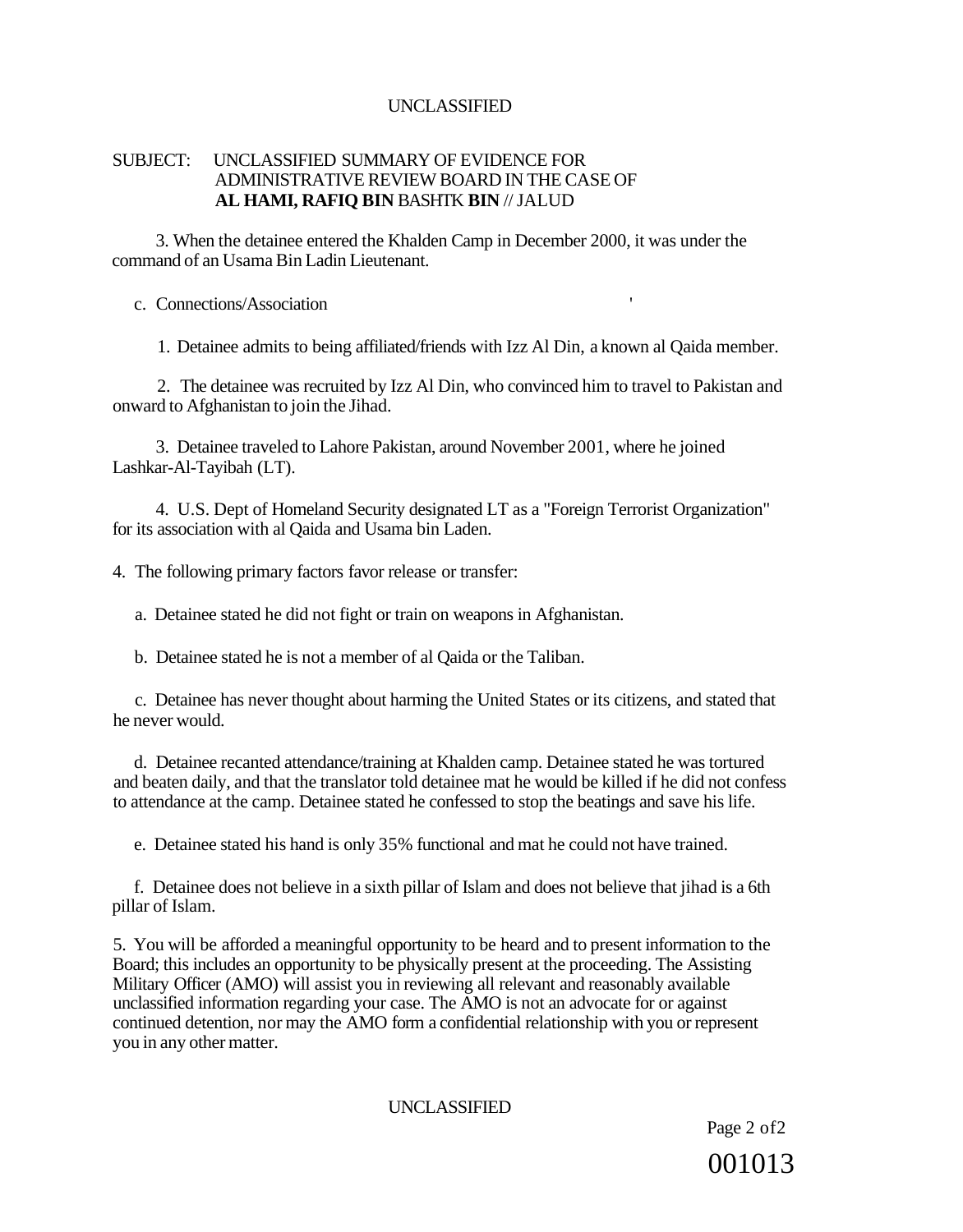#### **Department of Defense Office for the Administrative Review of the Detention of Enemy Combatants at US Naval Base Guantanamo Bay, Cuba**

From: Presiding Officer

To: NAJL AZIZ ABDUL

Via: Assisting Military Officer

## SUBJECT: UNCLASSIFIED SUMMARY OF EVIDENCE FOR ADMINISTRATIVE REVIEW BOARD IN THE CASE OF NAJI, AZIZ **ABDUL**

1. An Administrative Review Board will be convened to review your case to determine if your continued detention is necessary.

2. The Administrative Review Board will conduct a comprehensive review of all reasonably available and relevant information regarding your case. At the conclusion of this review the Board will make a recommendation to: (I) release you to your home state or to a third state; (2) transfer you to your home state, or a third state, with conditions agreed upon by the United States and your home state, or the third state; or (3) continue your detention under United States control.

3. The following primary factors favor continued detention:

a. Commitment

1. The detainee traveled from Algeria, to Saudi Arabia, and then to Pakistan to fight the Jihad.

2. While in Mecca, Saudi Arabia, the detainee confided in one individual his desire to fight a Jihad.

3. His priority was to fight in Chechnya but learned that the borders were well guarded; instead he decided to volunteer to fight the Jihad in Kashmir.

b. Training

The detainee received light weapons training to include the Kalishnikov (rifle) and demining training at a Lashgar-E-Taiba (LET) training camp.

UNCLASSIFIED Exhibit *\>/\*o I* 

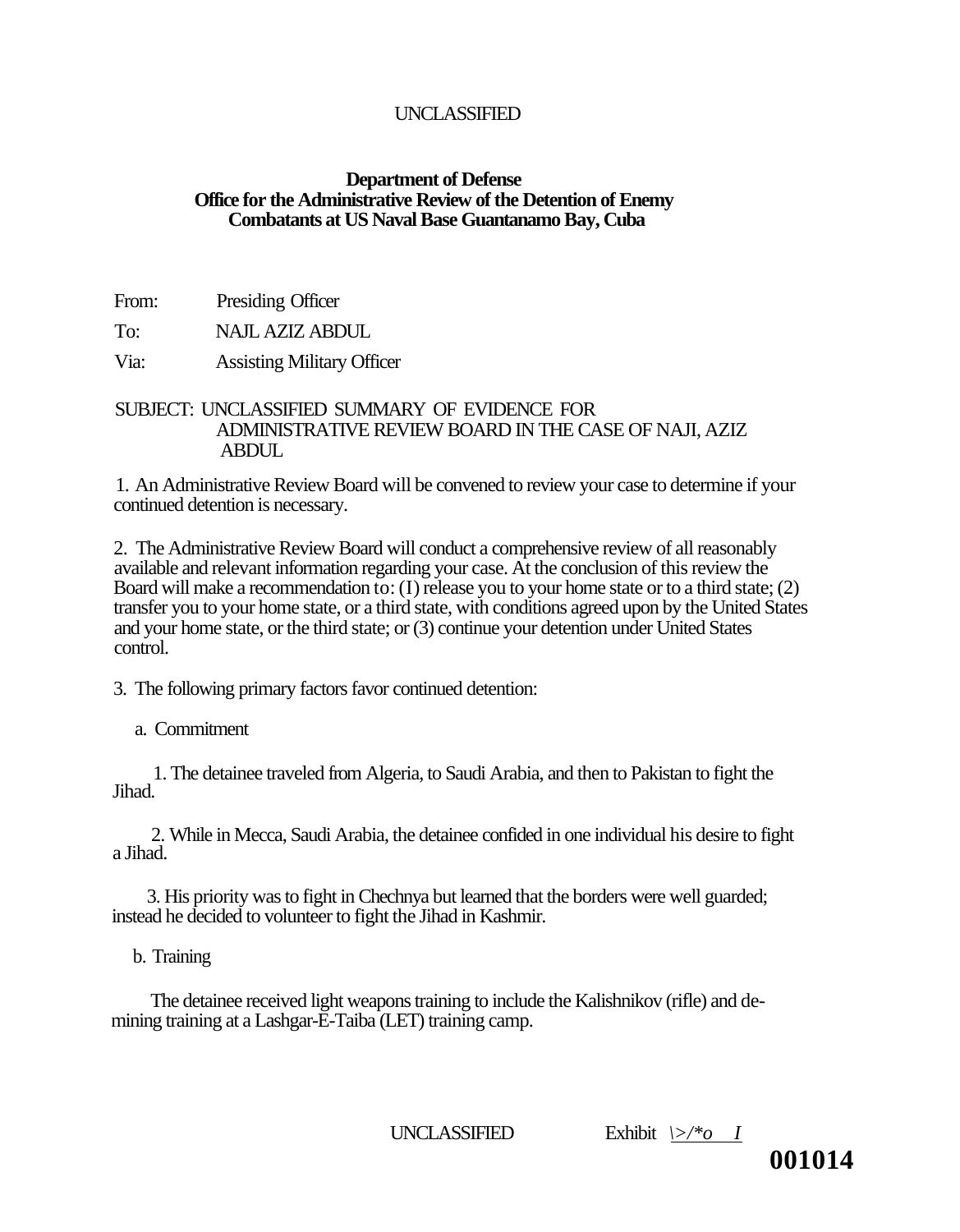#### c. Connection

1. The detainee advised he was a member of Lashgar-E-Taiba (LET) for a total of one year and seven months.

2. The Lashgar-E-Taiba is the al Qaida affiliated armed wing of a Sunni anti-US missionary organization, which operates primarily in Kashmir but also facilitates the movement of senior al Qaida members.

3. The Lashgar-E-Taiba supported the detainee while he recovered from wounds sustained trying to enter Kashmir.

## d. Intent

The detainee said, "that America and Cuba are  $\text{No Good}^1$  and that shooting Americans is good. He then raised his arms and pretended to shoot the MPs working the block."

4. The following primary factors favor release or transfer:

a. Thedetainee stated that he is not a terrorist He stated mathe fought terrorists in 1995. The detainee stated that the interviewers could contact the Algerian Government and they would verify his story.

b. The detainee stated that he would take a polygraph. Prior to becoming a detainee, the detainee stated that he had never met or fought an American. The only Americans that he ever saw were in the movies.

c. The detainee denied ever beingin Afghanistan. He stated before he was arrested he never thought about the United States. He stated now he has no words to describe how he feels. He related if he wanted to fight the United States, he would go back to Algeria and fight the Americans mere. He went on to say mat with his disability, *it* would be impossible for him to actually fight He did say that he would only fight against those who fight against Islam, using Russia and Indonesia as an example. He did make the comment mat it seems me United States is fighting against Islam and not terrorism.

5. You will be afforded a meaningful opportunity to be heard and to present information to the Board; this includes an opportunity to be physically present at the proceeding. The Assisting Military Officer (AMO) will assist you in reviewing all relevant and reasonably available unclassified information regarding your case. The AMO *is* not an advocate for or against continued detention, nor may the AMO form a confidential relationship with you or represent you in any other matter.

UNCLASSIFIED Rflflfl *% (ft l^*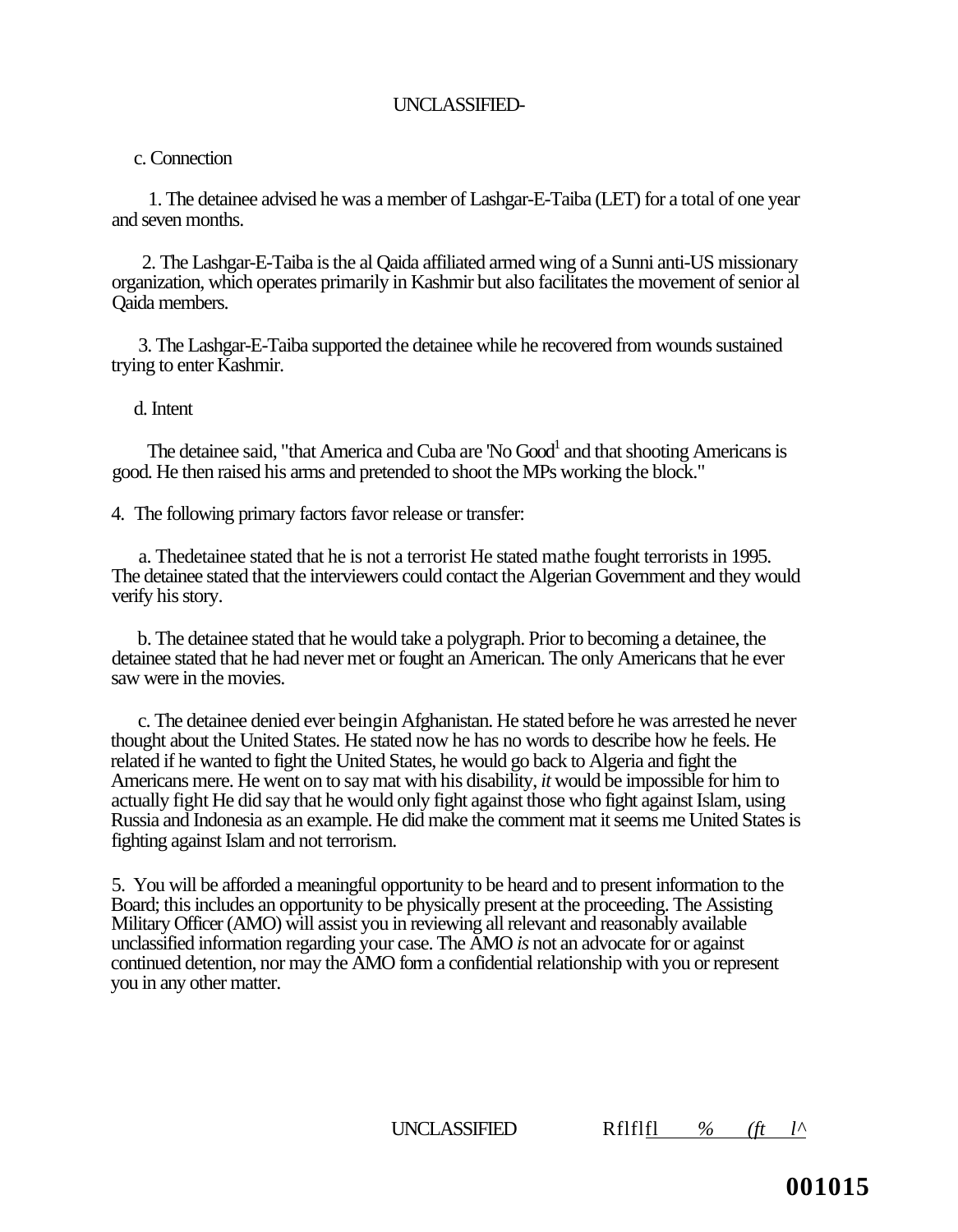# **Department of Defense Office for the Administrative Review** of **the Detention of Enemy Combatants at US Naval Base Guantanamo Bay, Cuba**

| From:    | Presiding Officer                                                                                        | 31 January 2005 |
|----------|----------------------------------------------------------------------------------------------------------|-----------------|
| To:      | AHMED, FAHMI ABDULLAH                                                                                    |                 |
| Via:     | <b>Assisting Military Officer</b>                                                                        |                 |
| SUBJECT: | UNCLASSIFIED SUMMARY OF EVIDENCE FOR ADMINISTRATIVE<br>REVIEW BOARD IN THE CASE OF AHMED, FAHMI ABDULLAH |                 |

1. An Administrative Review Board will be convened to review your case to determine if your continued detention is necessary.

2. The Administrative Review Board will conduct a comprehensive review of all reasonably available and relevant information regarding your case. At the conclusion of this review the Board will make a recommendation to: (1) release you to your home state or to a third state; (2) transfer you to your home state, or a third state, with conditions agreed upon by the United States and your home state, or the third state; or (3) continue your detention under United States control.

3. The following primary factors favor continued detention:

a. Commitment

1. The detainee traveled from Yemen to Karachi, Pakistan and men on to Faisalabad, Pakistan.

b. Connection

1. The detainee was identified by a senior al Qaida operational planner as having been a resident at a safehouse located in Kandahar, Afghanistan in 2001.

2. The detainee was identified by a senior al Qaida facilitator as having been a resident at a safehouse located in Kandahar, Afghanistan in 2000. This individual also saw the detainee at a safehouse located in Faisalabad, Pakistan in February 2002 with a group of Yemenis who had fled Afghanistan.

# **DMOBdttJ-**

UNCLASSIFIED Phy  $\left[\begin{array}{cc} \wedge & \mathsf{Z} \end{array}\right]$ 

**001016**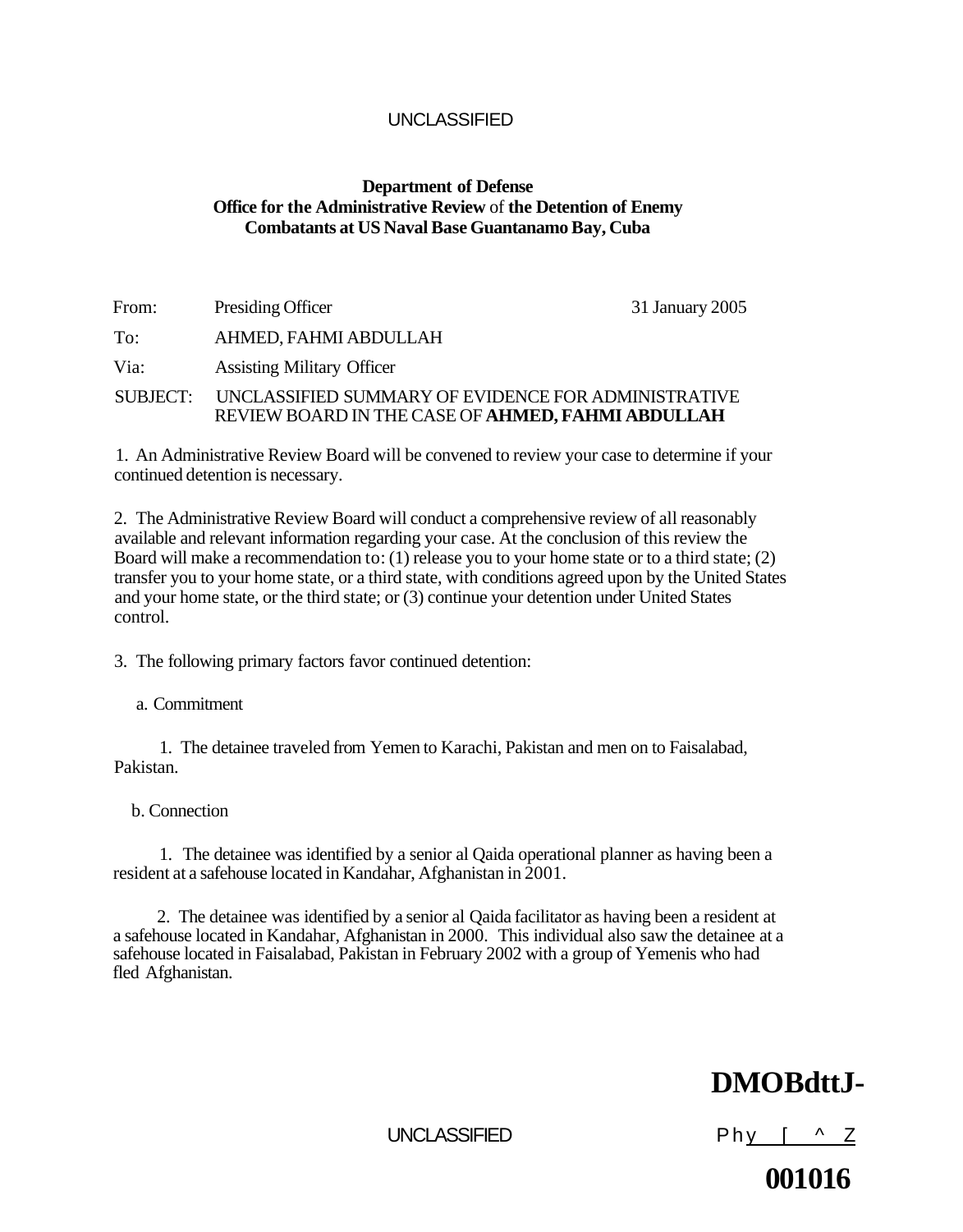# SUBJECT: UNCLASSIFIED SUMMARY OF EVIDENCE FOR ADMINISTRATIVE REVIEW BOARD IN THE CASE OF **AHMED, FAHMI ABDULLAH**

c. Intent

1. The detainee was present on the front lines in Bagram, Afghanistan.

2. Detainee has been identified as helping to transport equipment and wounded near the front lines.

4. The following primary factors favor release or transfer:

a. Detainee denied ever going to Afghanistan.

b. Detainee stated that he got \$3500.00 from his mother to travel to Pakistan and open a fabric store.

c. Detainee stated that he worked for a year and a half as a security guard in Karachi, Pakistan.

5. You will be afforded a meaningful opportunity to be heard and to present information to the Board; this includes an opportunity to be physically present at the proceeding. The Assisting Military Officer (AMO) will assist you in reviewing all relevant and reasonably available unclassified information regarding your case. The AMO is not an advocate for or against continued detention, nor may the AMO form a confidential relationship with you or represent you in any other matter.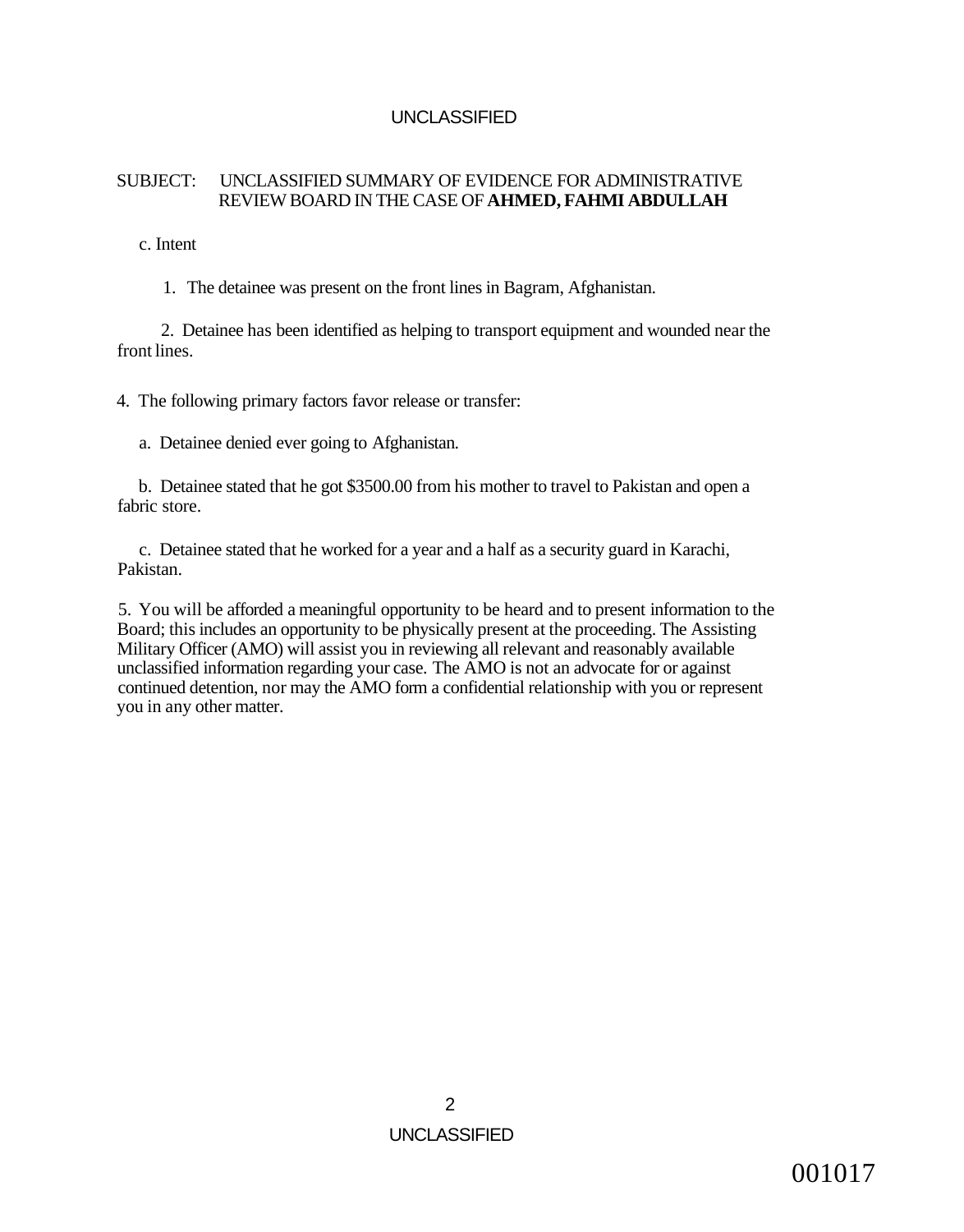# **Department of Defense Office for the Administrative Review of the Detention of Enemy Combatants at US Naval Base Guantanamo Bay, Cuba**

11 February 2005

| From: | Presiding Officer                                            |
|-------|--------------------------------------------------------------|
| To:   | KURD, MOHAMED ANWAR                                          |
| Via:  | <b>Assisting Military Officer</b>                            |
|       | SUBJECT: UNCLASSIFIED SUMMARY OF EVIDENCE FOR ADMINISTRATIVE |
|       | REVIEW BOARD IN THE CASE OF KURD, MOHAMED ANWAR              |

1. An Administrative Review Board will be convened to review your case to determine if your continued detention is necessary.

2. The Administrative Review Board will conduct a comprehensive review of all reasonably available and relevant information regarding your case. At the conclusion of this review the Board will make a recommendation to: (1) release you to your home state or to a third state; (2) transfer you to your home state, or a third state, with conditions agreed upon by the United States and your home state, or the third state; or (3) continue your detention under United States control.

3. The following primary factors favor continued detention:

a. Training

1. In October 2001, the detainee traveled into Afghanistan and received AK-47 training at the Taliban's Qulio Urdo training camp in Kandahar, Afghanistan.

b. Connections/Associations

1. During the few months the detainee was in Afghanistan, he stayed in at least three Taliban guesthouses in Kabul, Taloqan, and Konduz.

c. Intent

1. The detainee is a Suimi Muslim who planned to assassinate two key Shia leaders in Zahaden, Iran.

2. The detainee traveled from Iran to Afghanistan approximately one week before hostilities began.

**EXHIBIT DM0- 1**   $P_{AQ}E$  | Qf £

—001018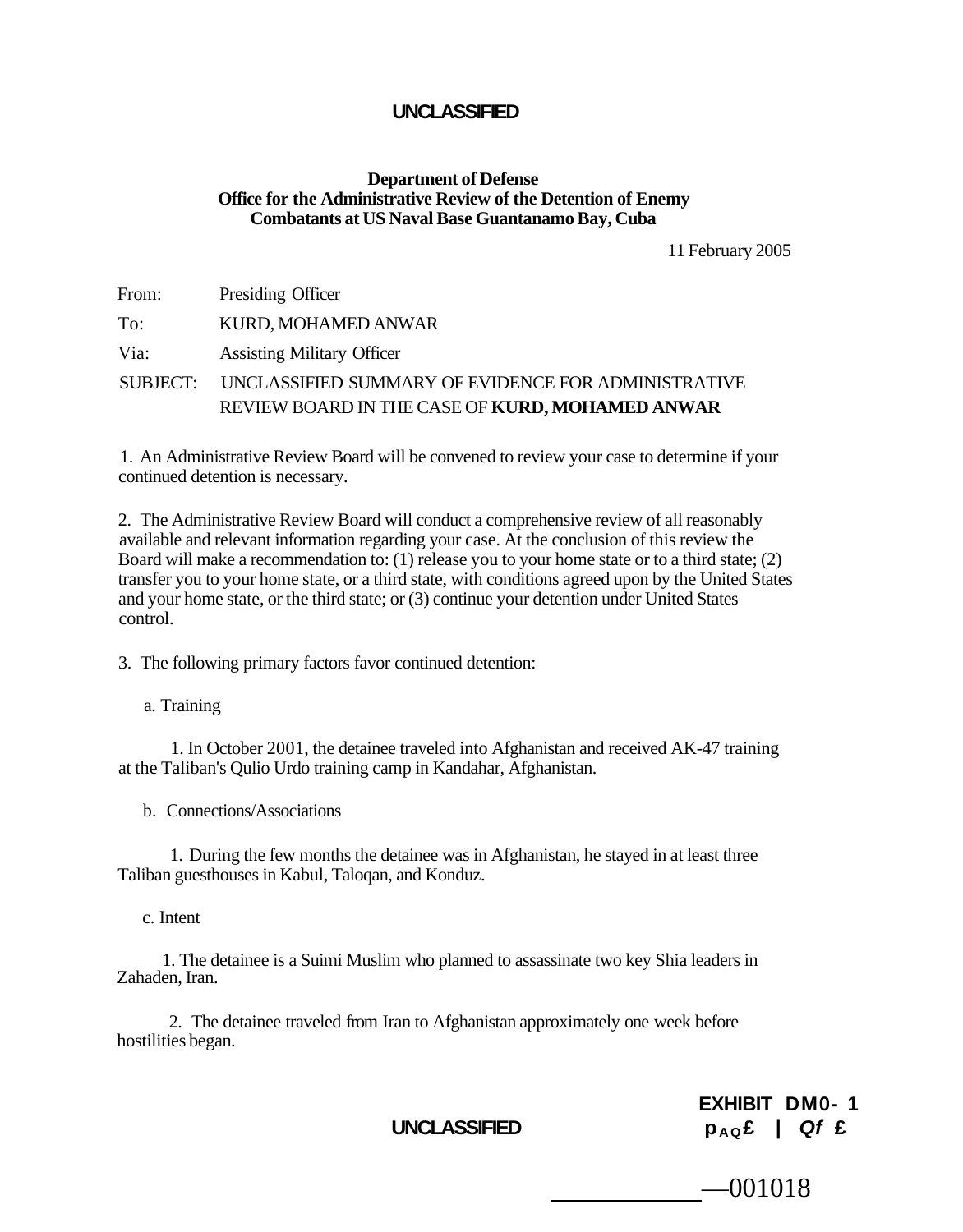# **SUBJECT: UNCLASSIFIED SUMMARY OF EVIDENCE FOR ADMINISTRATIVE REVIEW BOARD IN THE CASE OF KURD, MOHAMED ANWAR**

**3. The detainee went to Afghanistan to buy a pistol in order to kill the three individuals responsible for destroying his mosque.** 

**d. Other Relevant Data** 

**1. The detainee is familiar with smuggling routes between Iran and Afghanistan, though he claims this is because he has family in the area and has seen smugglers go through the area.** 

**2. The detainee was arrested by Northern Alliance forces in Afghanistan.** 

**4. The following primary factors favor release or transfer:** 

**a. The detainee stated mat he traveled into Afghanistan to purchase electronic equipment for his brother because it is cheaper in Afghanistan than in Iran and can be resold for a profit** 

**b. The detainee was conscripted by the Taliban after he was caught in Afghanistan. When he was stopped, he did not want to tell them that he was from Iran as be had heard that they had killed Iranian diplomats. The Taliban seized the money that he had with him to purchase electronics.** 

**c. The detainee denied having any knowledge of the attacks in the U.S. prior to their execution on September 11th, and also denied knowledge of any rumors or plans of future attacks on the U.S. or U.S. interests.** 

**5. You will be afforded a meaningful opportunity to be heard and to present information to the Board; this includes an opportunity to be physically present at the proceeding. The Assisting Military Officer (AMO) will assist you in reviewing all relevant and reasonably available unclassified information regarding your case. The AMO is not an advocate for or against continued detention, nor may the AMO form a confidential relationship with you or represent you in any other matter.** 

> 2 UNCLASSIFIED

**PAGE Z OF 2** 

• 001019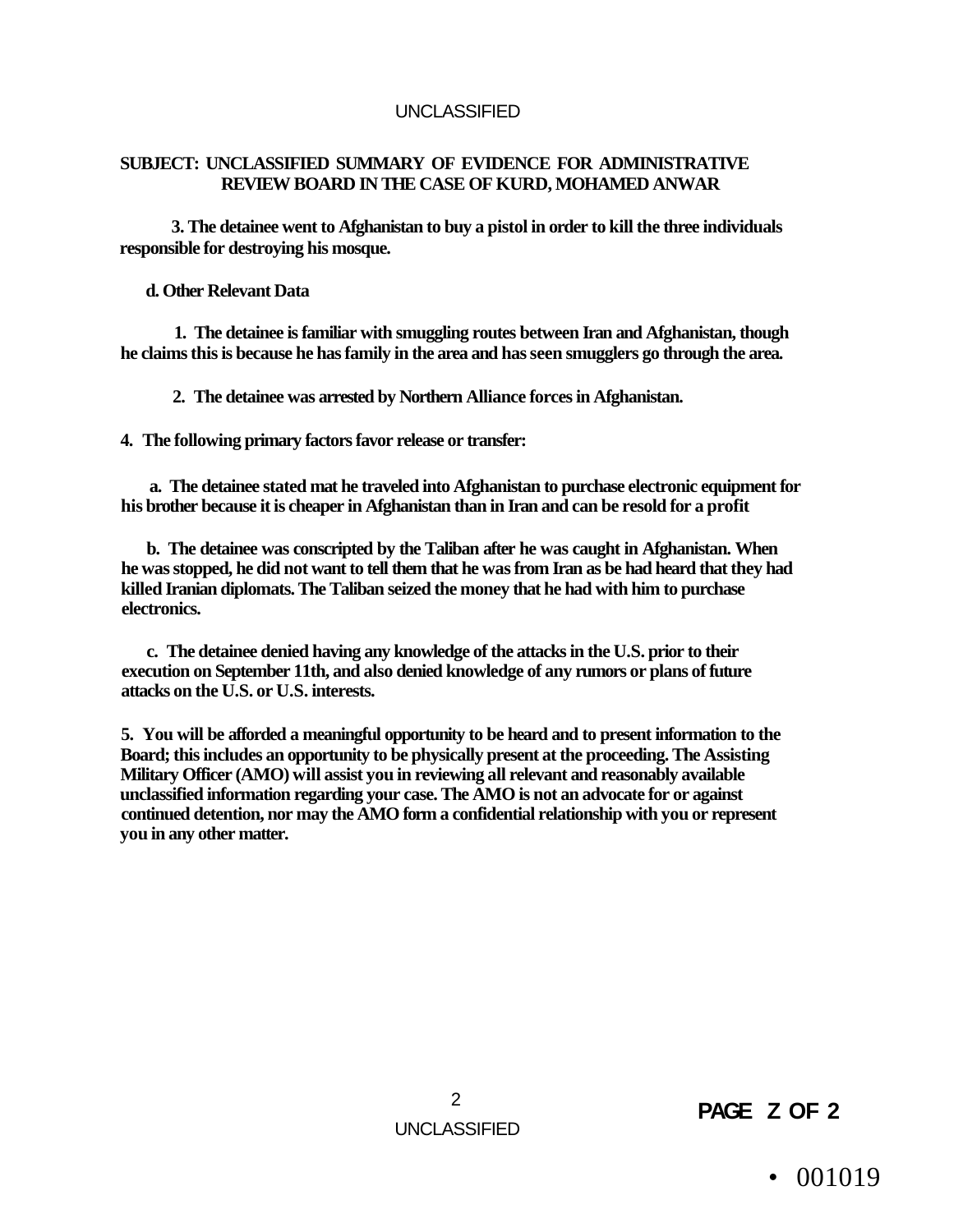# **Department of Defense Office for the Administrative Review of the Detention of Enemy Combatants at US Naval Base Guantanamo Bay, Cuba**

From: Presiding Officer 24 January 2005

**I** 

To: ESMHATULLA, QARI

Via: Assisting Military Officer

# SUBJECT: UNCLASSIFIED SUMMARY OF EVIDENCE FOR ADMINISTRATIVE REVIEW BOARD IN THE CASE OF **ESMHATULLA, QARI**

**1**. An Administrative Review Board will be convened to review your case to determine if your continued detention is necessary.

2. The Administrative Review Board will conduct a comprehensive review of all reasonably available and relevant information regarding your case. At the conclusion of this review the Board will make a recommendation to: (1) release you to your home state or to a third state; (2) transfer you to your home state, or a third state, with conditions agreed upon by the United States and your home state, or the third state; or (3) continue your detention under United States control.

3. The following primary factors favor continued detention:

a. Commitment

1. The detainee admitted he agreed to join the Taliban and to participate in the Jihad in Afghanistan.

2. The detainee was aware mat he would be joining with and supporting the Taliban forces, albeit for both religious reasons and in responding to a challenge as to why the detainee was remaining at home while others were fighting the United States and the Northern Alliance forces.

3. The detainee was captured by the Afghans and turned over to the United States forces during Operation Anaconda.

b. Training

1. The detainee admitted he traveled to Shahi-Kwowt to join the Taliban military.

c. Connections/Associations

# **USD**

**EXHIBIT DM0-1 PAGE/ 0F ^**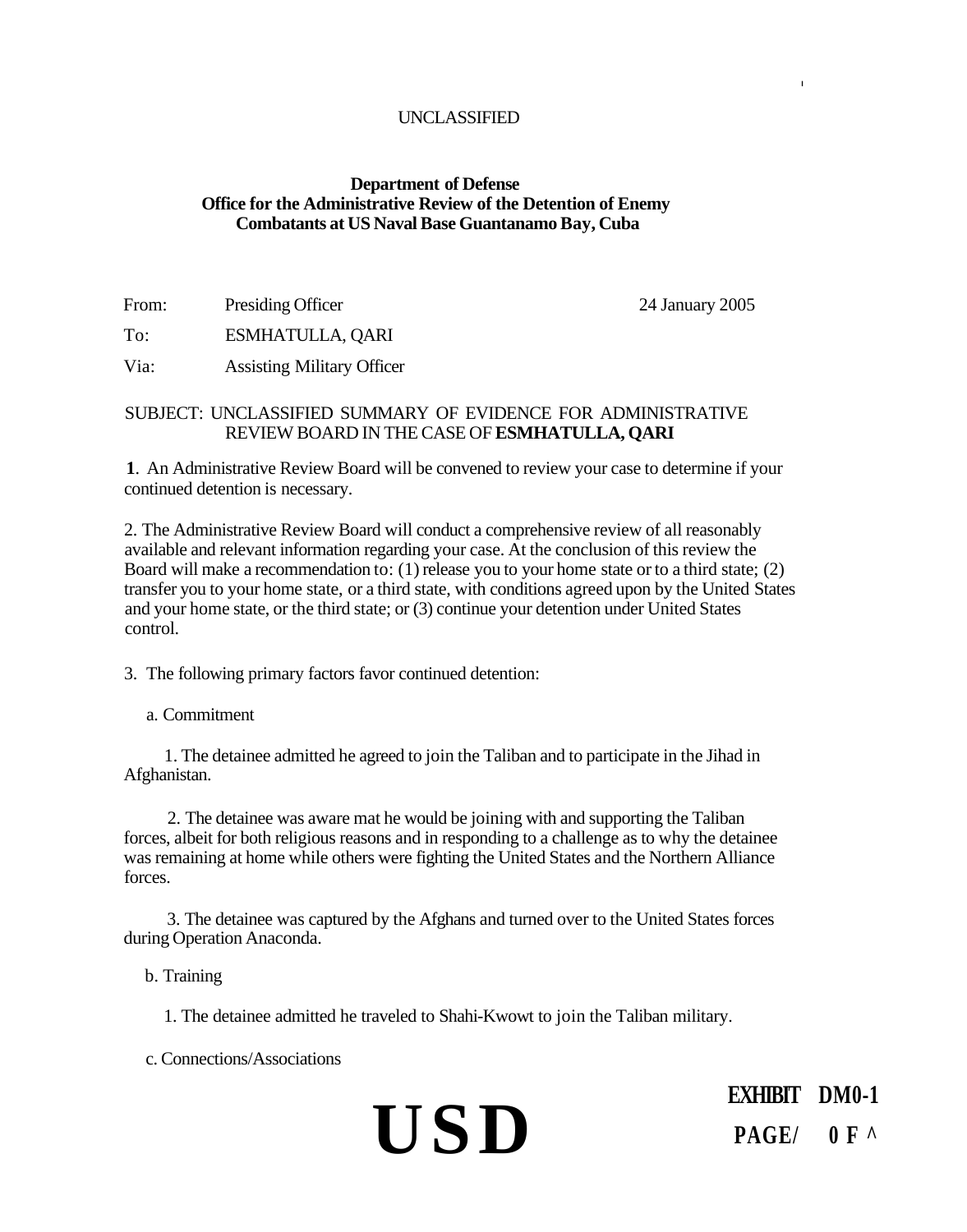# SUBJECT: UNCLASSIFIED SUMMARY OF EVIDENCE FOR ADMINISTRATIVE REVIEW BOARD IN THE CASE OF ESMHATULLA, QARI

1. The detainee advised that his brother was forced into fighting for the Taliban and died fighting the Northern Alliance.

d. Intent

1. The detainee demonstrated his intent to attack or maliciously engage the United States or its Allied interests by admitting he went to help the Taliban in their fight against the Northern Alliance.

2. The detainee admitted he was carrying a radio and grenades while he was traveling to the Taliban forces to support them.

4. The following primary factors favor release or transfer

a. Exculpatory data:

1. The detainee was challenged as to why he was not helping the Taliban, The detainee stated that in his culture, Pashtu culture, it is a bad thing if you do not accept a challenge.

2. The detainee denies engaging in any military action against the United States or the Northern Alliance.

3. The detainee's position is mat he did not fight against Americans, rather his intent was to fight against Farsi speaking people who have differences with the Pashtu speaking people like himself.

4. The detainee intends to return to his village, help his father with the farm, and continue his religious studies.

5. The detainee holds no animosity toward the United States government for its current involvement in Afghanistan or his incarceration.

6. The detainee stated he did not believe his brother who was forced into fighting for the Taliban and subsequently died fighting the Northern Alliance was a martyr.

5. You will be afforded a meaningful opportunity to be heard and to present information to the Board; mis includes an opportunity to be physically present at the proceeding. The Assisting Military Officer (AMO) will assist you in reviewing all relevant and reasonably available unclassified information regarding your case. The AMO is not an advocate for or against continued detention, nor may the AMO form a confidential relationship with you or represent you in any other matter.

2

UNCLASSIFIED **PA6£i 0FZ 001021**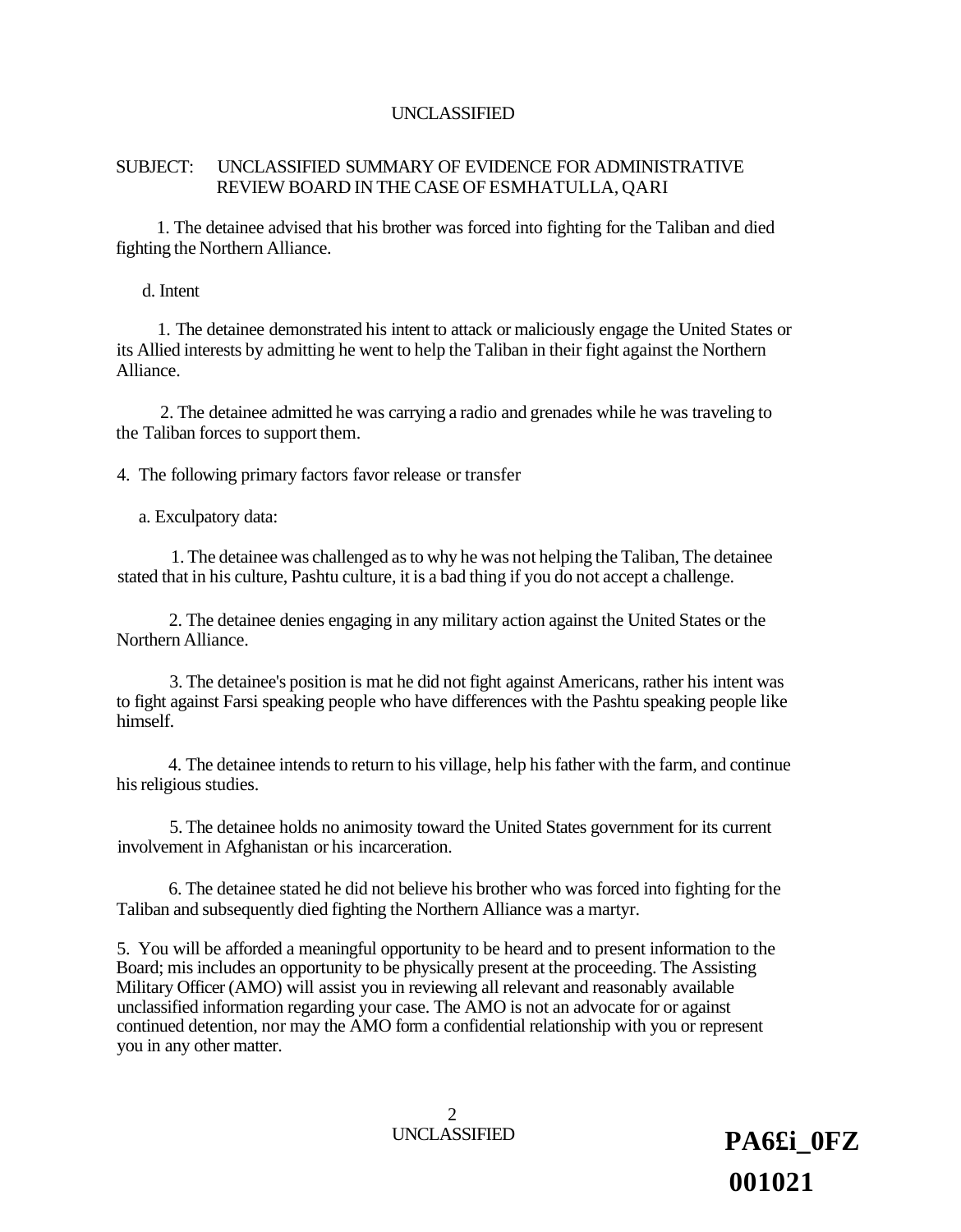# **Department of Defense Office for the Administrative Review of tine Detention of Enemy Combatants at US Naval Base Guantanamo Bay, Cuba**

| <b>From:</b>    | <b>Presiding Officer</b>                                                                                          | 7 February 2005 |
|-----------------|-------------------------------------------------------------------------------------------------------------------|-----------------|
| To:             | AWAD, JALAL SALAM AWAD                                                                                            |                 |
| Via:            | <b>Assisting Military Officer</b>                                                                                 |                 |
| <b>SUBJECT:</b> | UNCLASSIFIED SUMMARY OF EVIDENCE FOR ADMINISTRATIVE<br><b>REVIEW BOARD IST THE CASE OF AWAD, JALAL SALAM AWAD</b> |                 |

**1. An Administrative Review Board will be convened to review your case to determine if your continued detention is necessary.** 

**2. The Administrative Review Board will conduct a comprehensive review of all reasonably available and relevant information regarding your case. At the conclusion of this review the Board will make a recommendation to: (1) release you to your home state or to a third state; (2) transfer you to your home state, or a third state, with conditions agreed upon by the United States and your home state, or the third state; or (3) continue your detention under United States control.** 

**3. The following primary factors favor continued detention:** 

**a. Commitment** 

- **1. The detainee was found to be properly classified as an enemy combatant**
- **2. The detainee is a Yemeni National who traveled from Yemen to Afghanistan.**
- **b. Training** 
	- **1. The detainee trained at the Libyan Camp Annex in the vicinity of Kabul, Afghanistan.**

**2. The detainee received training on the AK-47 assault rifle, rocket-propelled grenade launcher, PK-machine gun, and other weapons.** 

**c. Connections/Associations** 

**1. The detainee fled Afghanistan after the tall of the Taliban, using an escape network mat helped fleeing Arabs and Afghans evade arrest by Pakistani Authorities.** 

**2. The detainee was arrested at a safe house in Karachi, Pakistan.** 

 $. 0010 - 2$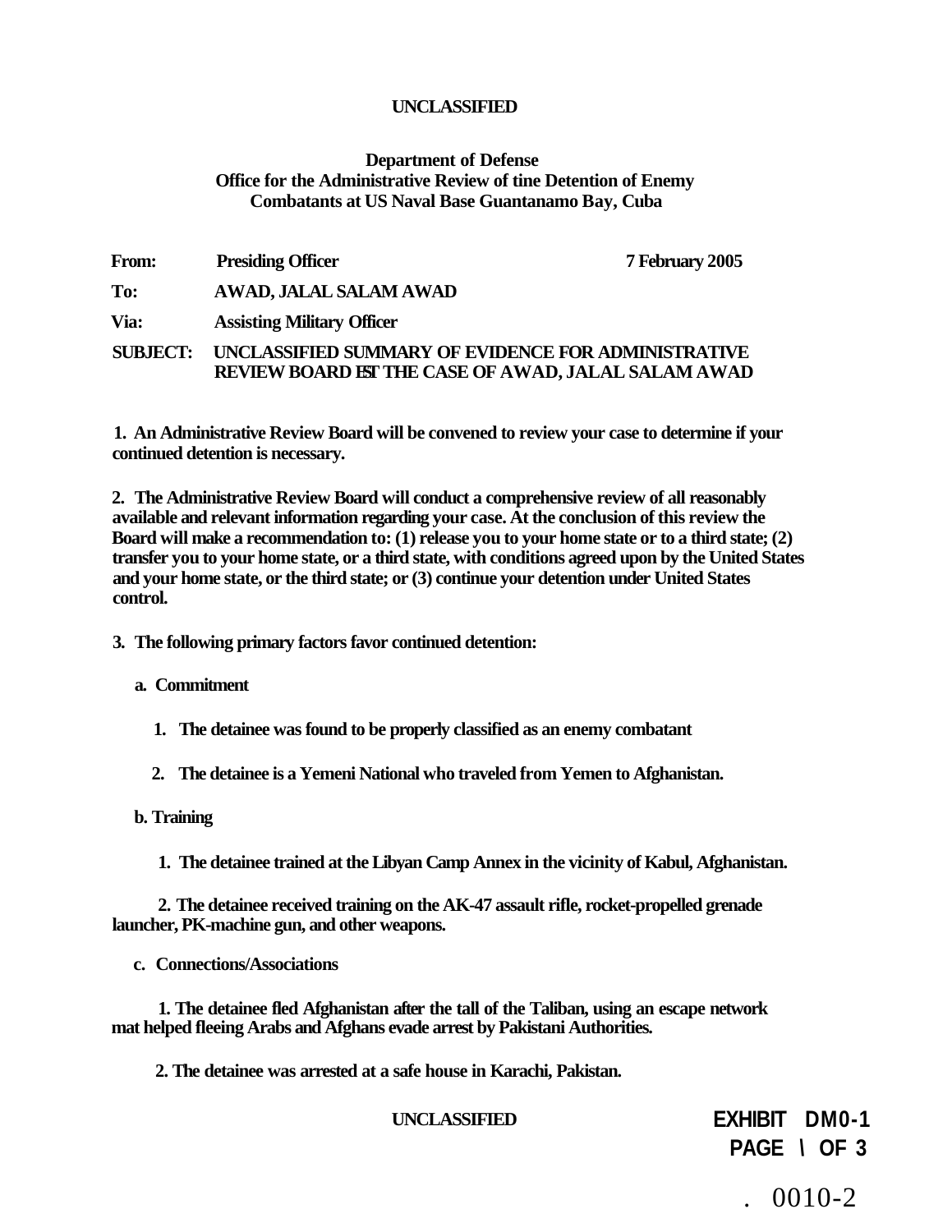# SUBJECT: UNCLASSIFIED SUMMARY OF EVIDENCE FOR ADMINISTRATIVE REVIEW BOARD IN THE CASE OF **AWAD, JALAL SALAM AWAD** ,

3. The detainee was caught in the house of Aziz (aka Riyadh the Facilitator).

4. "Riyadh the Facilitator" has been identified as an al Qaida operative.

d. Other relevant data

1. Libyan training camp annex, outside of Kabul: A Libyan military training camp, known only as "the Libyan camp", is located in Kabul, Afghanistan. There is an annex to the camp also used for military training. It is an unknown distance from the main camp. The annex has an average of 10 to 12 students at a time and one trainer. (FN9)

2. Behavior while incarcerated:

3/8/03 Tried to incite a disturbance at GTMO

3/17/03 Verbally abusive to interpreter

3/19/03 Spat on interpreter

3/27/03 Threw toilet water on guards

4/7/03 Practices martial arts (one of approx 10 times he was caught over the duration of his incarceration)

6724/03 Verbally abusive to guards

1/23/04 Took part in block riot

10/10/04 Failure to comply with MP instructions (a common occurrence with mis detainee)

12/17/04 Speaking what appeared to be fluent Russian with other detainees

4. The following primary factors favor release or transfer:

a. In an affidavit from the detainee's brother, the detainee's brother stated, "My brother used to practice religion, but he was far from a religious fanatic - he just used to perform the basic requirements of our faith."

b. In an affidavit from the detainee's brother, the detainee's brother stated, "My brother, because he liked to travel, was probably as interested in seeing new places and meeting people from different cultures as he was in the ministry."

c. In an affidavit from the detainee's brother, the detainee's brother stated, "After September 11,2001, and after the attack on Afghanistan, my brother called and told us that he would be home and would see us soon."

d. Detainee admitted he went to train because Muslims have a religious duty to do so. However, he still maintains that he originally came to Afghanistan to immigrate and not for training.

2

# UNCLASSIFIED

# **PAGE 1 OF 3**

001023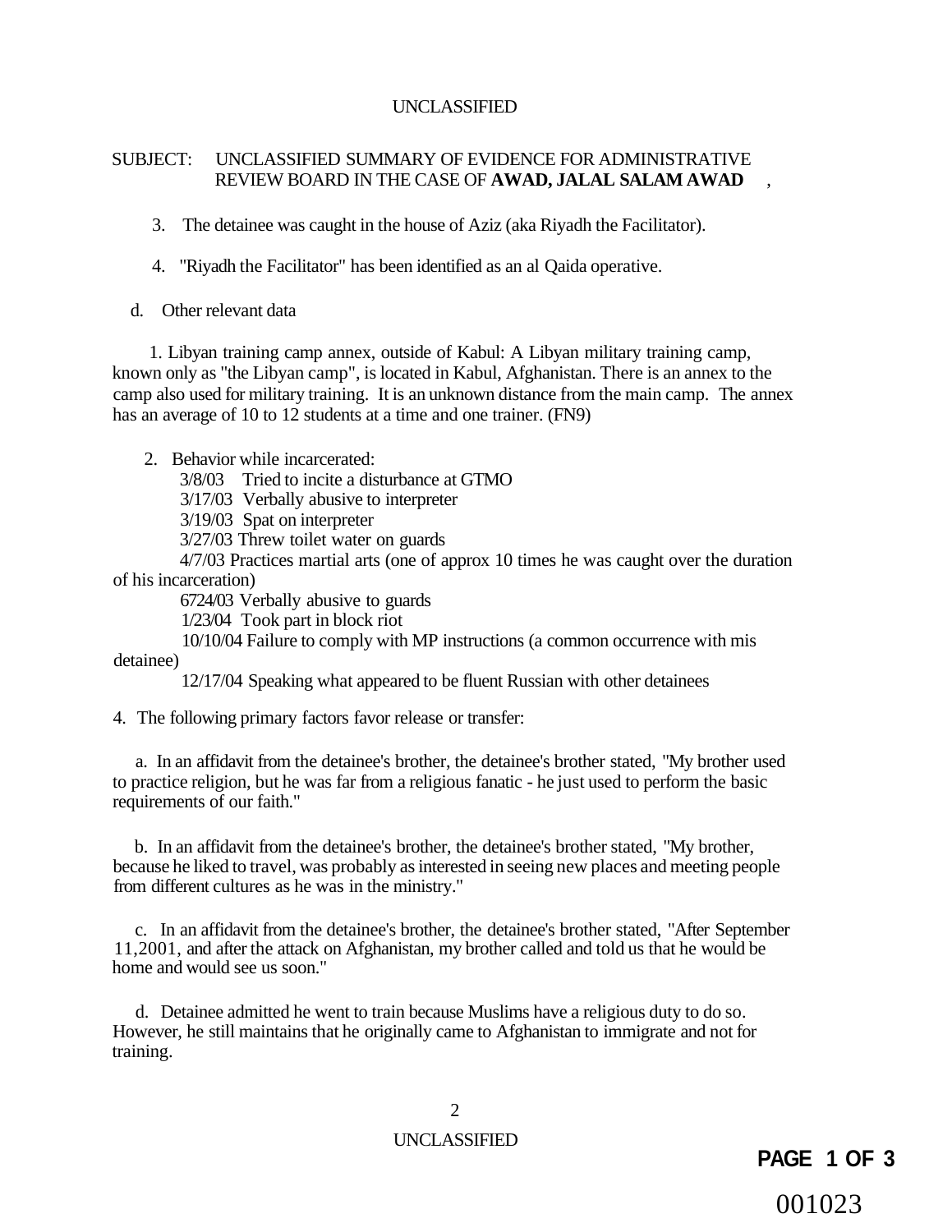# SUBJECT: UNCLASSIFIED SUMMARY OF EVIDENCE FOR ADMINISTRATIVE REVIEW BOARD IN THE CASE OF **AWAD, JALAL SALAM AWAD**

5. You will be afforded a meaningful opportunity to be heard and to present information to the Board; this includes an opportunity to be physically present at the proceeding. The Assisting Military Officer (AMO) will assist you in reviewing all relevant and reasonably available unclassified information regarding your case. The AMO is not an advocate for or against continued detention, nor may the AMO form a confidential relationship with you or represent you in any other matter.

UNCLASSIFIED **PAGE ? OF 3** 

- 001024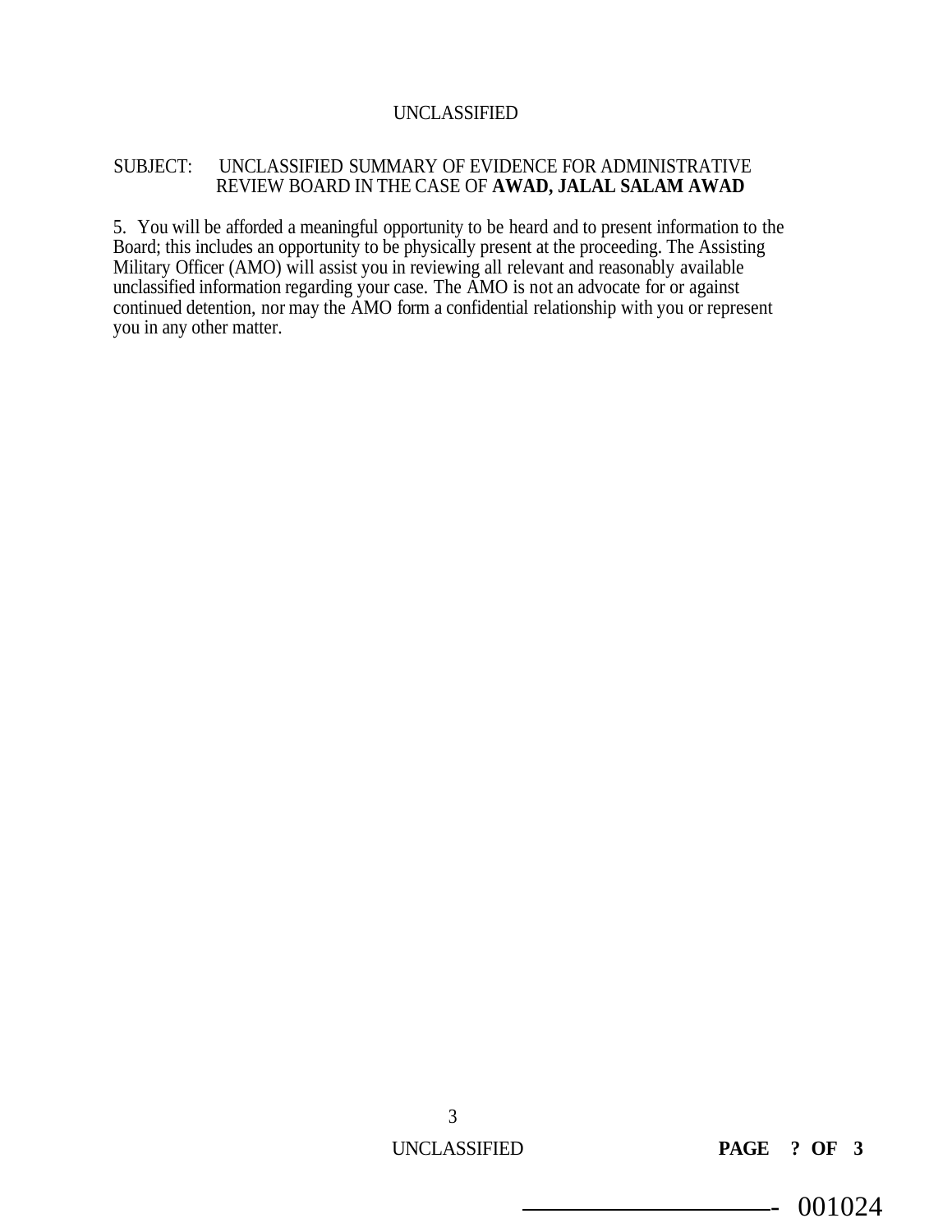# **Department of Defense Office for the Administrative Review of the Detention of Enemv Combatants at US Naval Base Guantanamo Bay, Cuba**

| From:    | Presiding Officer                                                                                  | 27 January 2005 |
|----------|----------------------------------------------------------------------------------------------------|-----------------|
| To:      | MUHIBULLAH,FNU                                                                                     |                 |
| Via:     | <b>Assisting Military Officer</b>                                                                  |                 |
| SUBJECT: | UNCLASSIFIED SUMMARY OF EVIDENCE FOR ADMINISTRATIVE<br>REVIEW BOARD IN THE CASE OF MUHTBULLAH, FNU |                 |

1. An Administrative Review Board will be convened to review your case to determine if your continued detention is necessary.

2. The Administrative Review Board will conduct a comprehensive review of all reasonably available and relevant information regarding your case. At the conclusion of this review the Board will make a recommendation to: (1) release you to your home state or to a third state; (2) transfer you to your home state, or a third state, with conditions agreed upon by the United States and your home state, or the third state; or (3) continue your detention under United States control.

3. The following primary factors favor continued detention:

a. Connections/Associations

1. The detainee worked for the Taliban Governor of Shebreghan and claims to have been the Acting Governor for a period of time. When the Taliban fell, he heeded instructions heard over the radio to surrender. The detainee turned himself in to forces under Ismail Khan. At the time of his surrender he was in possession of six Kalashnikov rifles.

2. The detainee had a relationship with the Taliban, in that he served for them as a night watchman in Kabul over a two year period, and as a dispute mediator in Shebreghan.

b. Training

1. The detainee admitted to receiving instruction in the use of the AK-47 and the RPG from his uncle.

UNCLASSIFIED

**EXHIBIT 0MO- 1** 

**PAGE i orz>**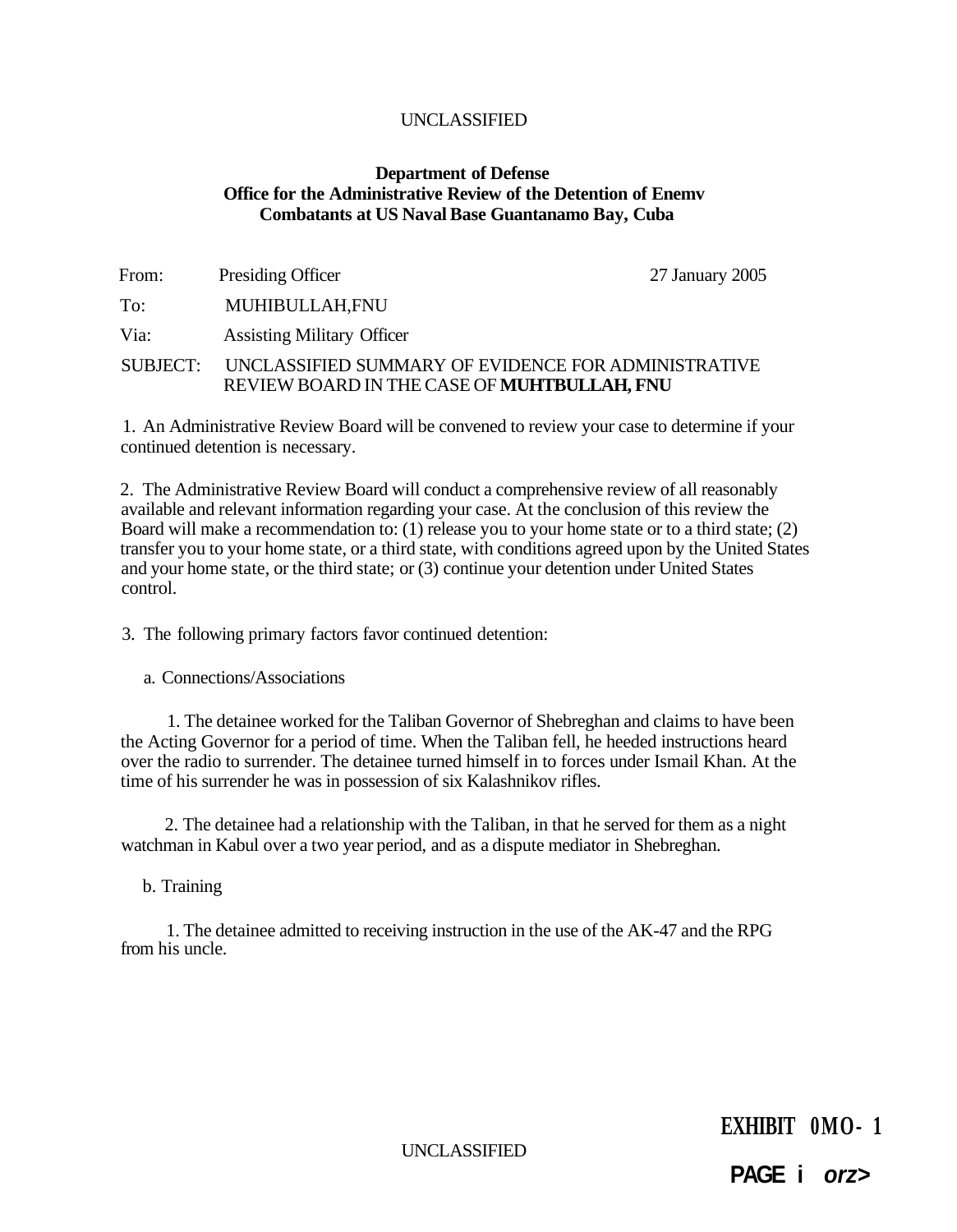#### **c. Intent**

**1. The detainee admitted to carrying an AK-47 in conjunction with his duties as a guard for the Taliban.** 

**4. The following primary factors favor release or transfer:** 

## **a. Other Relevant Data**

**1. The detainee claimed he was forced into service with the Taliban and had no choice in the matter.** 

**5. You will be afforded a meaningful opportunity to be heard and to present information to the Board; this includes an opportunity to be physically present at the proceeding. The Assisting Military Officer (AMO) will assist you in reviewing all relevant and reasonably available unclassified information regarding your case. The AMO is not an advocate for or against continued detention, nor may the AMO form a confidential relationship with you or represent you in any other matter.** 

# *MWll*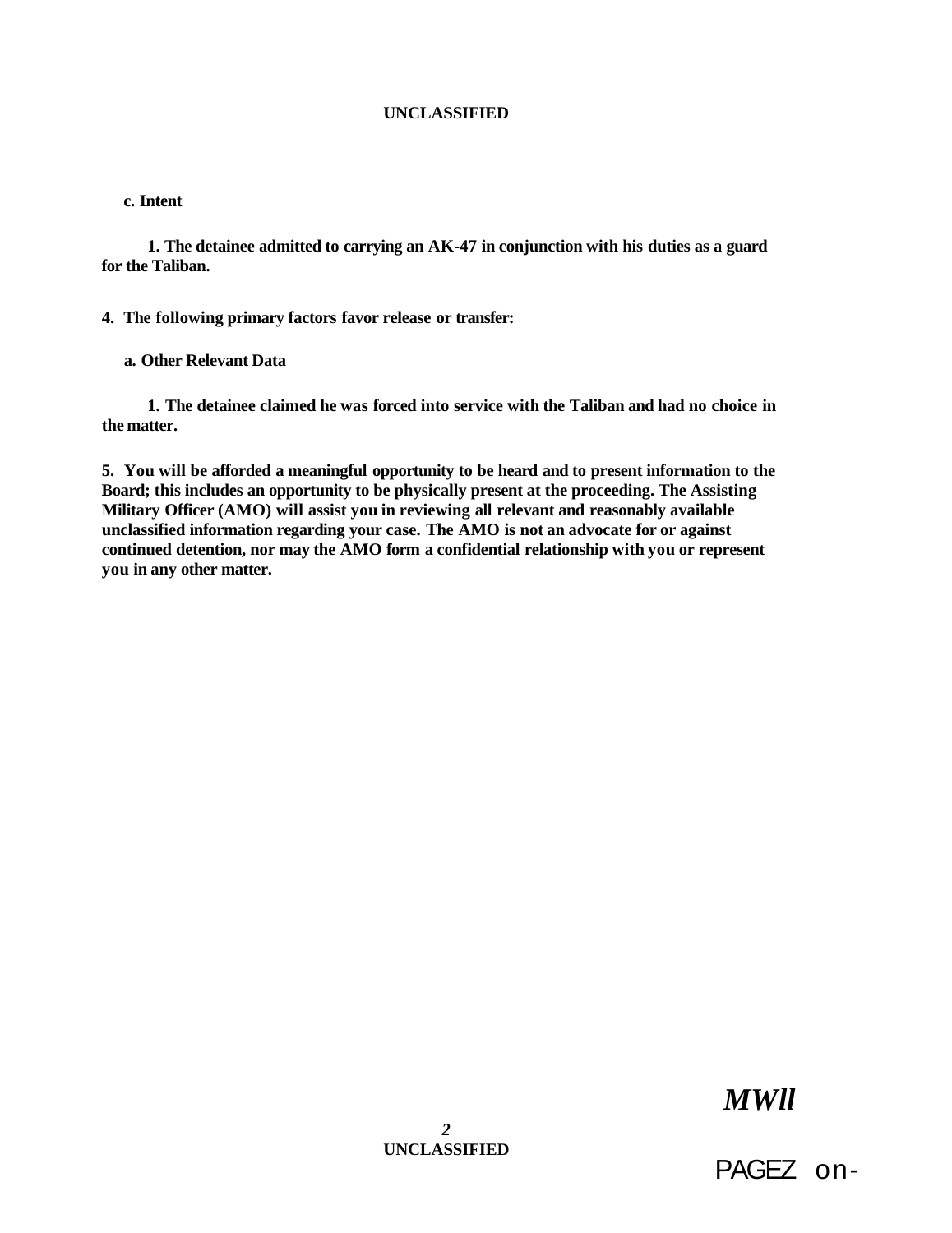# **Department of Defense Office for the Administrative Review of the Detention of Enemy Combatants at US Naval Base Guantanamo Bay, Cuba**

From: Presiding Officer

To: AL ZUB A, S ALEH MOHAMED

Via: Assisting Military Officer

SUBJECT: UNCLASSIFIED SUMMARY OF EVIDENCE FOR ADMINISTRATIVE REVIEW BOARD IN THE CASE OF AL ZUBA, SALEH MOHAMED

1. An Administrative Review Board will be convened to review your case to determine if your continued detention is necessary.

2. The Administrative Review Board will conduct a comprehensive review of all reasonably available and relevant information regarding your case. At the conclusion of this review the Board will make a recommendation to: (1) release you to your home state or to a third state; (2) transfer you to your home state, or **a** third state, with conditions agreed upon by the United States and your home state, or the third state; or (3) continue your detention under United States control.

3. The foUowmgpimiaTy factors favor continued detention:

A. Al Zuba is associated with Al Qaida.

1. Al Zuba admits to being in Tora Bora while Usama Bin Laden (UBL) was present

2. Al Zuba admits being at Al Farouq training camp.

3. Al Zuba was present at a speech by Usama Bin Laden on 14 November 2001, in a camp near Jalalabad, Afghanistan.

B. Al Zuba engaged in hostilities against the US or its coalition partners.

1. Al Zuba participated in the battle for Tora Bora.

2. Al Zuba was captured while in possession of an AK-47.

C. Detainee is connected with Al Qaida.

1. Detainee's name or alias was listed on a chart of captured Mujahidin found on a hard drive associated<br>KhalidShavkhMuhammad. withKhalidShaykhMuhammad. ^ i n *)i* 

UNCLASSIFIED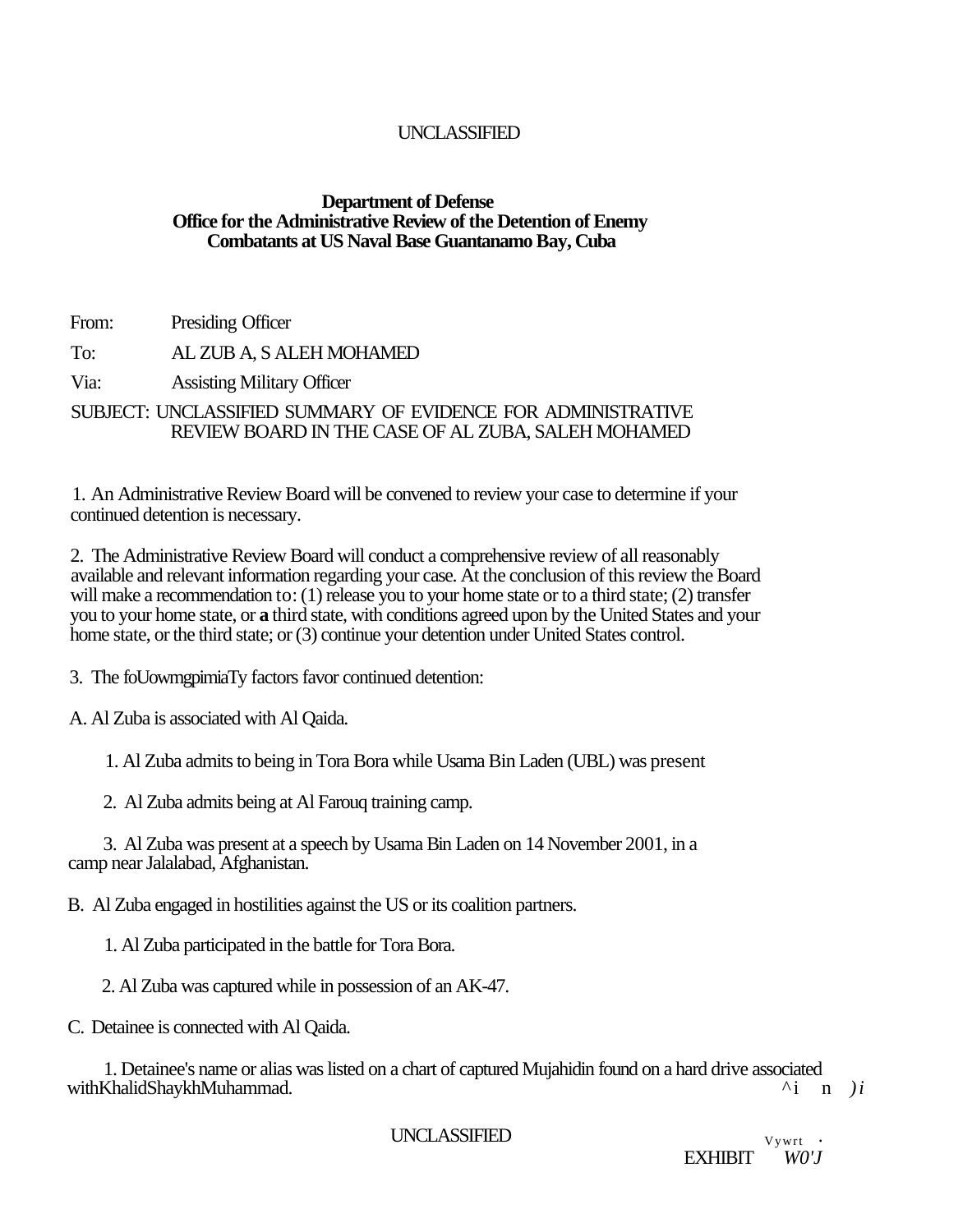**D. Detainee's Conduct: Al Zuba has a history of noncompliance. Although Al Zuba's reported occurrences have typically been refusal of meds and meals, he has also had incidents requiring physical restraint by guards and appears to be a leader on the blocks.** 

**E. Based upon a review of recommendations from U.S. agencies and classified and unclassified documents, Al Zuba is regarded as a continued threat to the United States and its Allies.** 

**4. The following primary factors favor release or transfer:** 

# **A. Medical Status:**

**1. Doctor DAIF ALLAH JAYEED, in Sept 2001, informed Al Zuba that he should travel to Karachi, Pakistan in order to have a procedure performed which would clean out his arteries thus allowing more blood to flow to his heart JAYEED informed Al Zuba that the medical procedure was cheaper to have done in Pakistan and would have a greater chance of success than if it was done in Yemen.** 

**2. Al Zuba was told that he did not have enough money for the operation, but that he could either return to Yemen or travel to Afghanistan to obtain additional money from a charity foundation to cover the cost of the operation.** 

**3. Al Zuba has known coronary artery disease with symptoms for 8-10 years. He had a catheterization in Yemen, but "not successful'\*. He had stents place in two vessels in March 2003; he had an occluded, non-operable right coronary artery. Since then has had some episodes of chest pain, but no myocardial infarction. Al Zuba has a history of hypercholesterolemia and hypertension, also with H. pylori and history of epigastric pain.** 

**5. You will be afforded a meaningful opportunity to be heard and to present information to the Board; this includes an opportunity to be physically present at the proceeding. The Assisting Military Officer (AMO) will assist you in reviewing all relevant and reasonably available unclassified information regarding your case. The AMO is not an advocate for or against continued detention, nor may the AMO form a confidential relationship with you or represent you in any other matter.** 

**UNCLASSIFIED**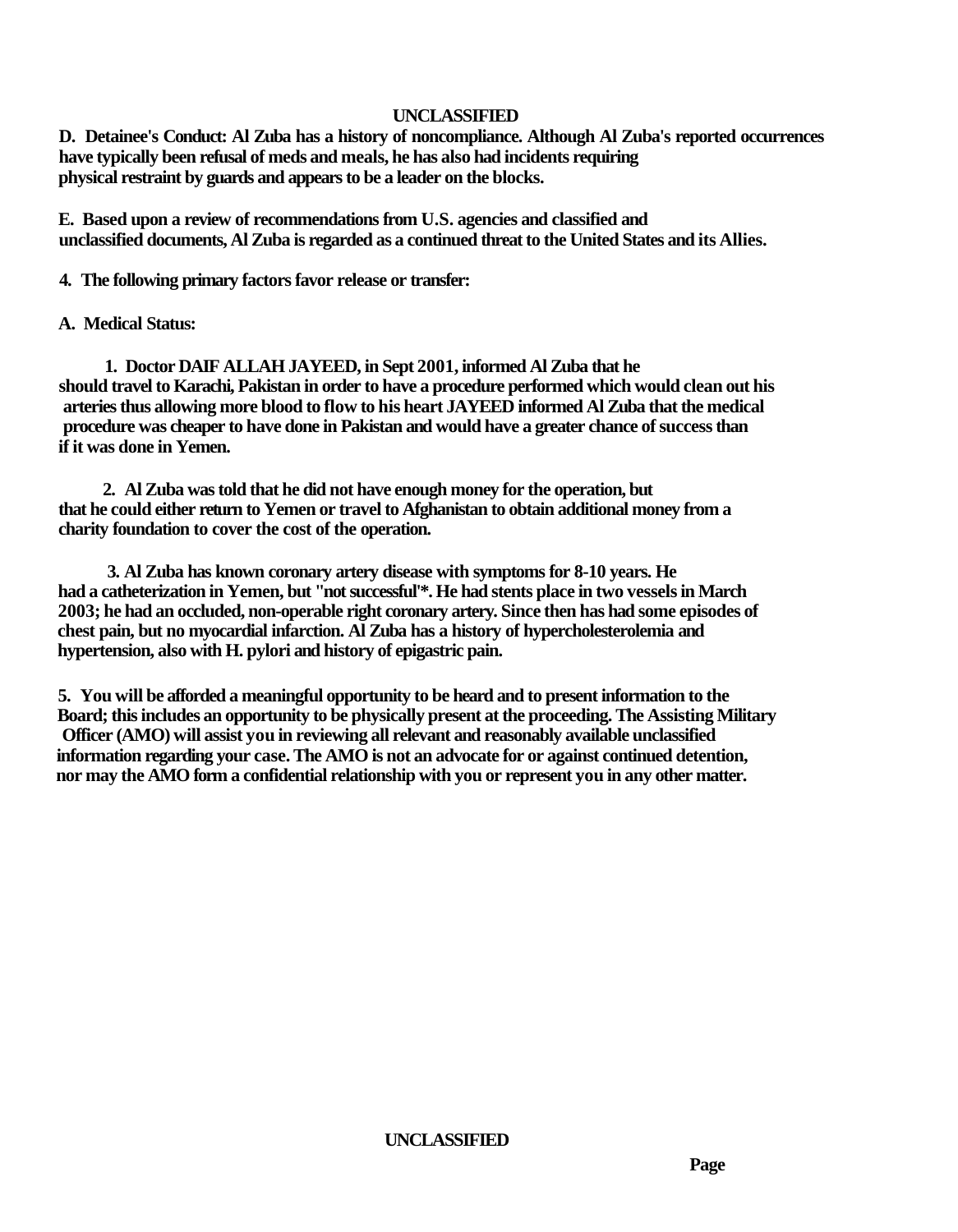# **Department of Defense Office for the Administrative Review of the Detention of Enemy Combatants at US Naval Base Guantanamo Bay, Cuba**

11 February 2005

From: Presiding Officer

To: AL OTABL NAWAF FAHAD

Via: Assisting Military Officer

# SUBJECT: UNCLASSIFIED SUMMARY OF EVIDENCE FOR ADMINISTRATIVE REVIEW BOARD IN THE CASE OF **AL OTAIBI, NAWAF FAHAD**

1. An Administrative Review Board will be convened to review your case to determine if your continued detention is necessary.

2. The Administrative Review Board will conduct a comprehensive review of all reasonably available and relevant information regarding your case. At the conclusion of this review the Board will make a recommendation to: (1) release you to your home state or to a third state; (2) trans&r you to your home state, or a third state, with conditions agreed upon by the United States and your home state, or the third state; or (3) continue your detention under United States control.

3. The following primary factors fever continued detention:

a. Training

- 1. The detainee traveled to Afghanistan to train at a Libyan camp.
- b. Connection/Associations
	- 1. The detainee stayed at a Talibanhouse while in route to Afghanistan.
	- 2. The detainee was identified as being captured in Tora Bora.
	- 3. The detainee's name was listed on a file seized from an al Qaida safehouse.
- c. Intent
	- 1. The detainee traveled from his home in Saudi Arabia to Afghanistan in June 2001.

**DMOExhfcft**  $\mathbf{F}$  **K** 

UNCLASSIFIED  $p^{\wedge}$  / gf V 001029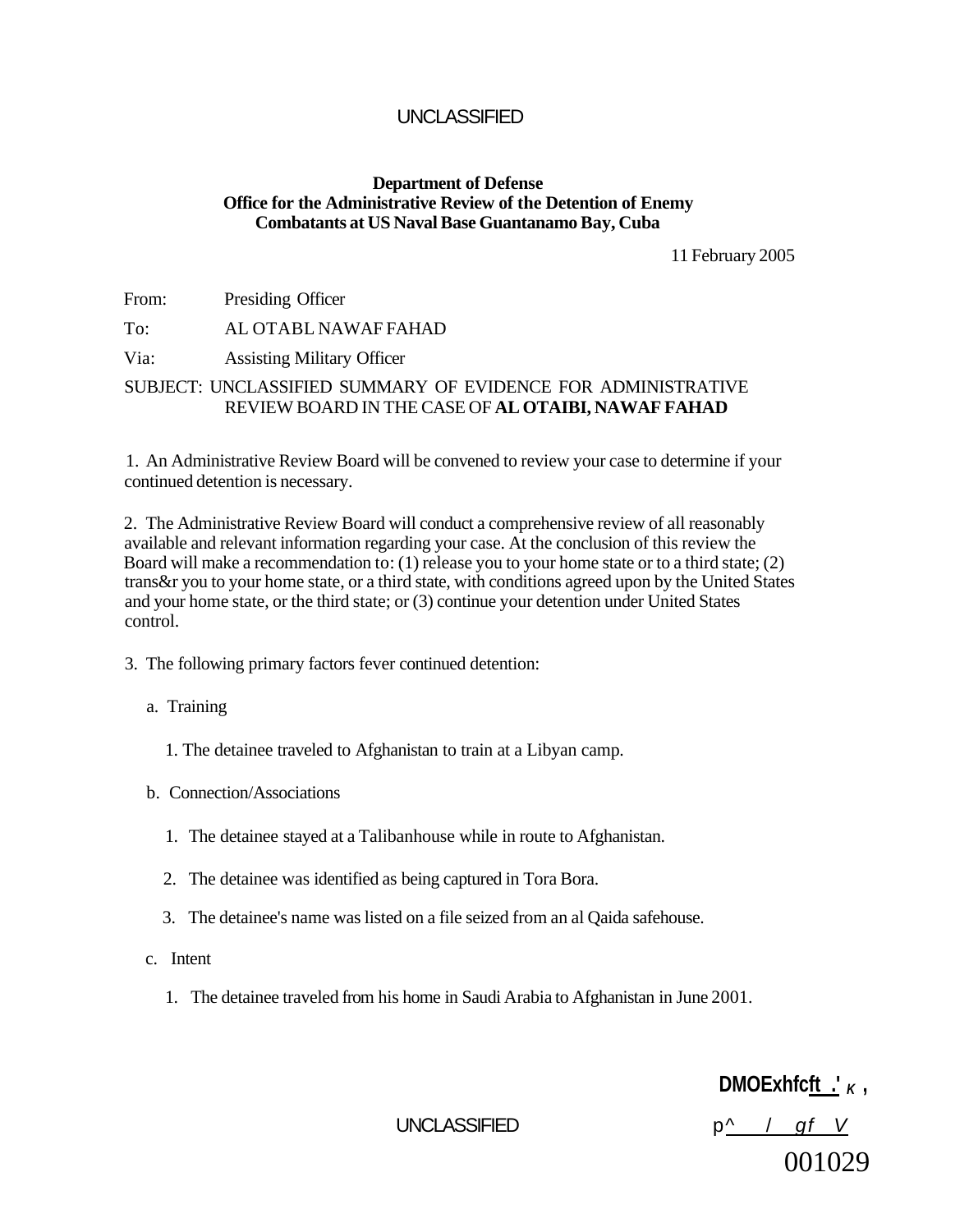# **SUBJECT: UNCLASSIFIED SUMMARY OF EVIDENCE FOR ADMINISTRATIVE REVIEW BOARD IN THE CASE OF AL OTAIBI, NAWAF FAHAD**

#### **4. The following primary factors favor release or transfer:**

**a. The detainee stated that if given the opportunity he would return to Saudi Arabia to reside with his family members and seek employment as a school teacher.** 

**b. The detainee stated mat while he was in Afghanistan, he did not receive any training and never possessed a weapon.** 

**5. You will be afforded a meaningful opportunity to be heard and to present information to the Board; mis includes an opportunity to be physically present at the proceeding. The Assisting Military Officer (AMO) will assist you in reviewing all relevant and reasonably available unclassified information regarding your case. The AMO is not an advocate for or against continued detention, nor may the AMO form a confidential relationship with you or represent you in any other matter.**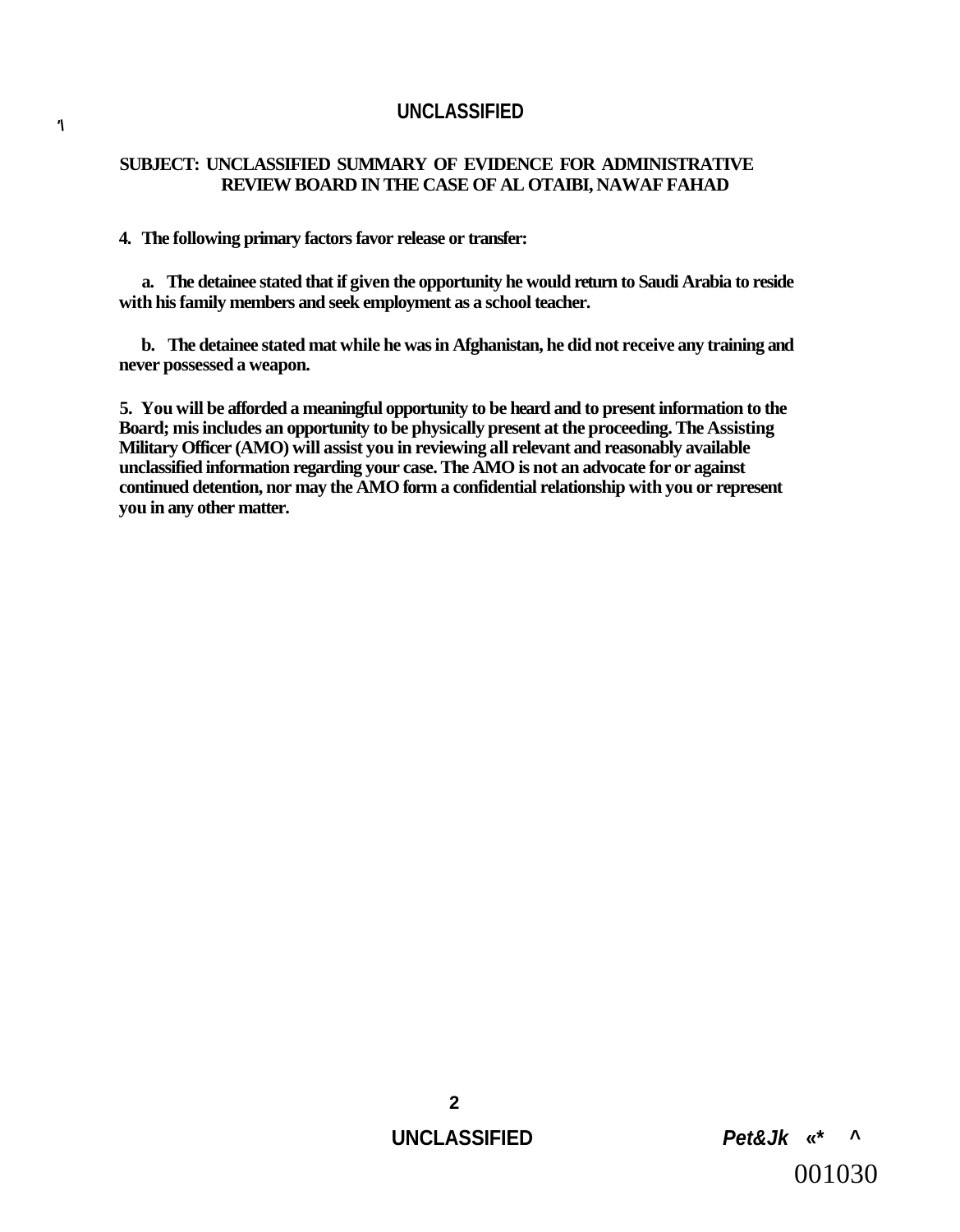# **Department of Defense Office for the Administrative Review of the Detention of Enemy Combatants at US Naval Base Guantanamo Bay, Cuba**

From: Presiding Officer

To: AL RAIMI, ALIYAHYA MAHDI

Via: Assisting Military Officer

SUBJECT: UNCLASSIFIED SUMMARY OF EVIDENCE FOR ADMINISTRATIVE REVIEW BOARD IN THE CASE OF AL RAIMI, ALI YAHYA MAHDI

1. An Administrative Review Board will be convened to review your case to determine if your continued detention is necessary.

2. The Administrative Review Board will conduct a comprehensive review of all reasonably available and relevant information regarding your case. At the conclusion of this review the Board will make a recommendation to: (1) release you to your home state or to a third state; (2) transfer you to your home state, or a third state, with conditions agreed upon by the United States and your home state, or the third state; or (3) continue your detention under United States control.

3. The following primary factors favor continued detention:

# a. Commitment

1. The detainee is a member of al Qaida.

2. The detainee stated he traveled to Tora Bora Mountains in late 2001.

3. The detainee stated he was arrested by Pakistani Army soldiers and was sent to Peshawar prison prior to being taken to prison in Kandahar by United States forces.

b. Training

The detainee stated he attended the al Farouq training camp in late August 2001.

c. Intent

001031

The detainee admitted he traveled from Yemen to Afghanistan to help fight in the war

Exhibit DMQ- I

UNCLASSIFIED **pjflg** 1 flf  $\land$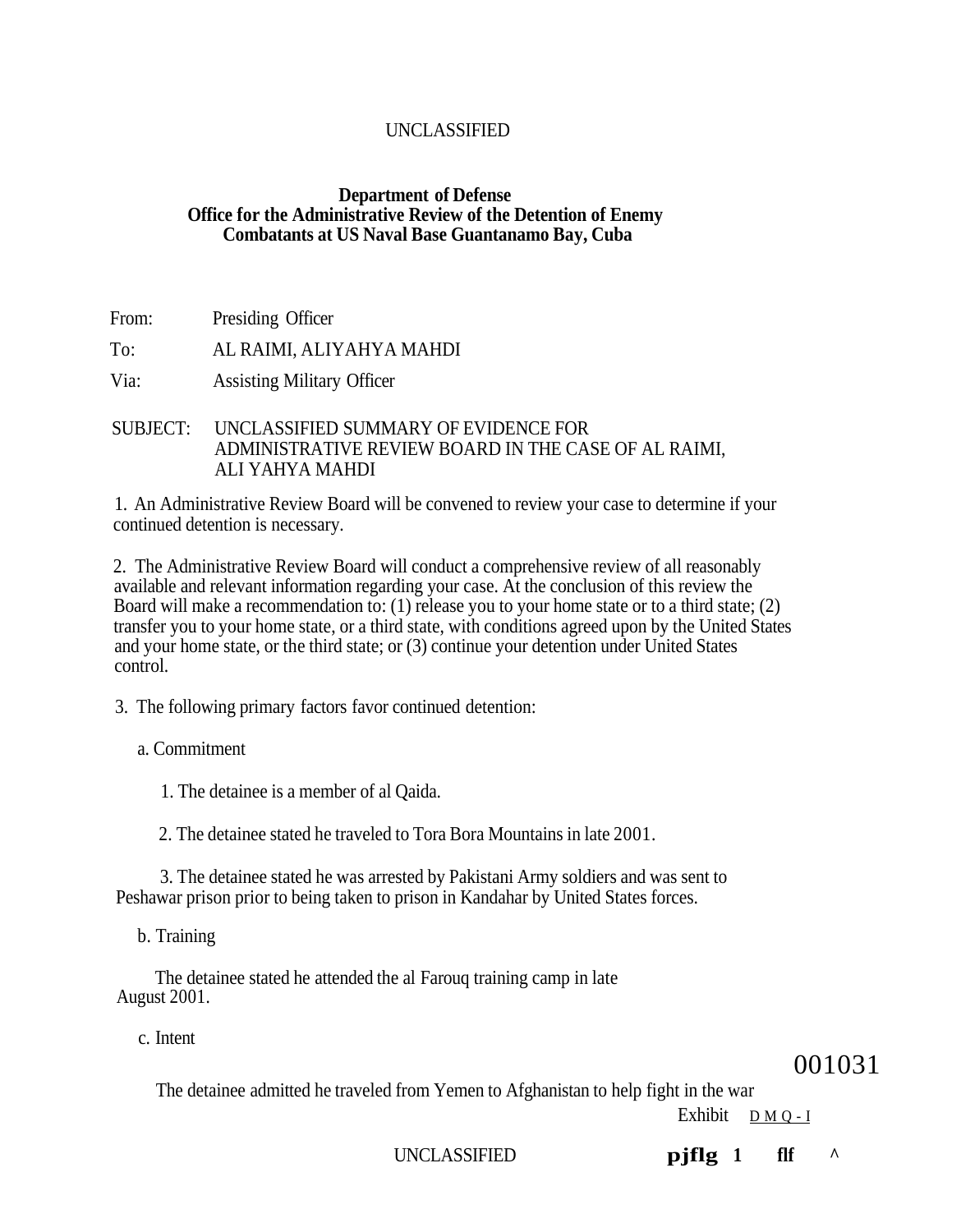during the middle of 2001.

cL Combatant Status Review Tribunal

The CSRT concluded the detainee's intention to travel to Afghanistan was to participate in weapons training at al Farouq, a known al Qaida training facility.

e. Other Relevant Data

The detainee's country of origin does not participate in joint enforcement of the global war on terrorism.

4. The following primary factors favor release or transfer

a. The detainee, in his oral statement, denied being a member of al Qaida and denied the veracity of most allegations made against him in the unclassified summary.

b. The detainee related he went to Afghanistan reluctantly.

5. You will be afforded a meaningful opportunity to be heard and to present information to the Board; this includes an opportunity to be physically present at the proceeding. The Assisting Military Officer (AMO) will assist you in reviewing all relevant and reasonably available unclassified information regarding your case. The AMO is not an advocate for or against continued detention, nor may the AMO form a confidential relationship with you or represent you in any other matter.

UNCLASSIFIED

001032 PSfgj. \_ Of •>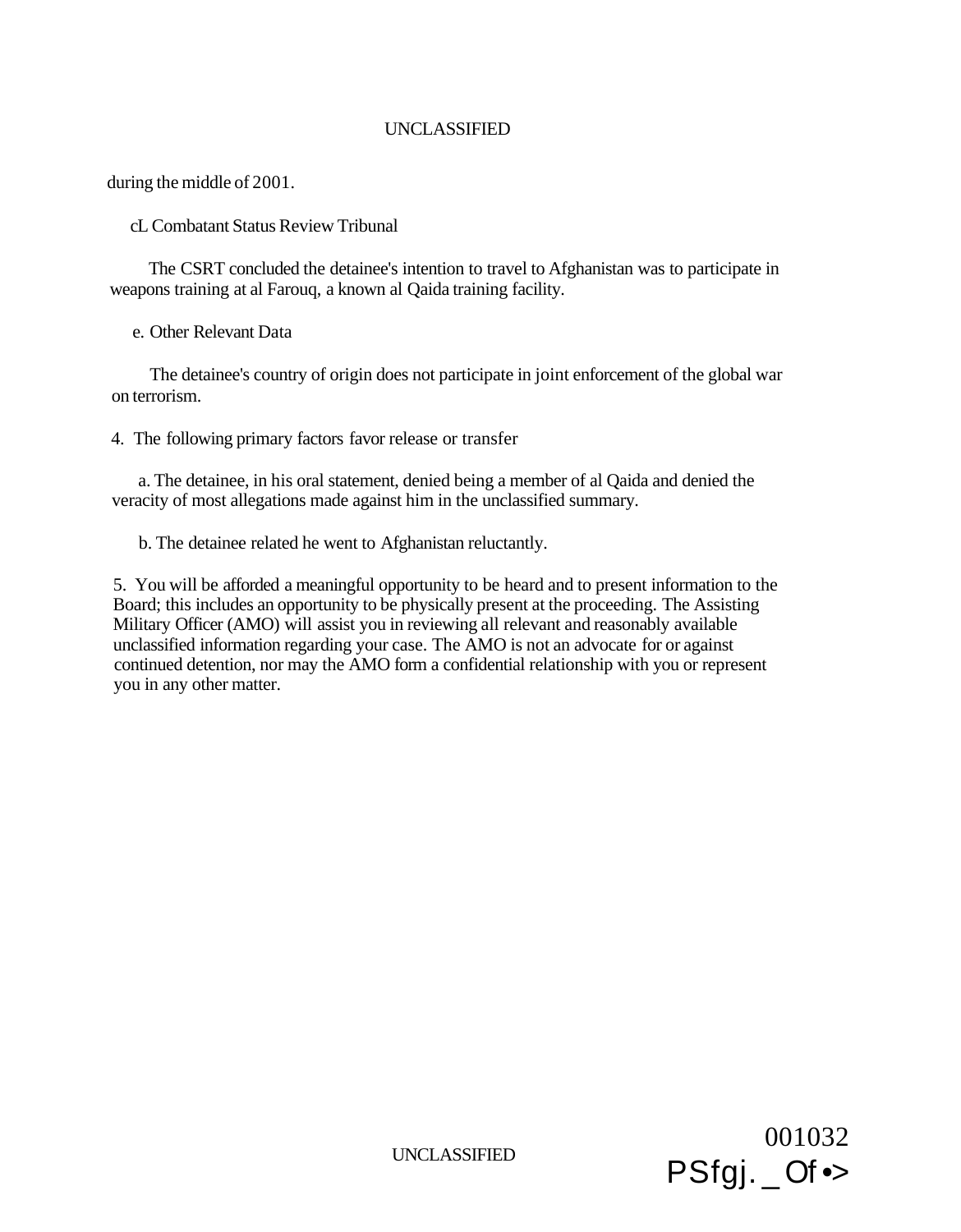# **Department of Defense Office for the Administrative Review of the Detention of Enemy Combatants at** US **Naval Base Guantanamo Bay, Cuba**

2 April 2005

From: Presiding Officer To: ALHUSAYN.ZAIDMUHAMAMDSA//AD Via: Assisting Military Officer **I** SUBJECT: UNCLASSIFIED SUMMARY OF EVIDENCE FOR ADMINISTRATIVE REVIEW BOARD IN THE CASE OF AL HUSAYN, ZAID MUHAMAMD SA // AD

1. An Administrative Review Board will be convened to review your case to determine if your continued detention is necessary.

2. The Administrative Review Board will conduct a comprehensive review of all reasonably available and relevant information regarding your case. At the conclusion of mis review the Board will make a recommendation to: (1) release you to your home state or to a third state; (2) transfer you to your home state, or a third state, with conditions agreed upon by the United States and your home state, or the third state; or (3) continue your detention under United States control.

3. The following primary factors favor continued detention:

a. Commitment

1. The detainee left Saudi Arabia in July 2001 after being inspired by a posted flyer from a missionary group called The Al Haramain Al Sharifier Organization.

2. Executive Order 13224, which blocks property and prohibits transactions with persons who commit, threaten to commit, or support terrorism, designates al Haramayn as a global terrorist entity.

3. The detainee used his savings of approximately \$7,000 U.S. dollars to travel to Afghanistan from Saudi Arabia via Bahrain; Karachi, Pakistan, Quetta, Pakistan; then to Kabul, Afghanistan.

b. Connections/Associations

1. The detainee is a member of the NGO al Wafa.

2. Al Wafa has been designated a terrorist organization.

3. The detainee admits meeting a man named "Suhaib" in Kabul. Suhaib identified himself

Page 1 of3 UNCLASSIFIED

**DMO Exhibit.** 

**001033 P&geJ\_oe**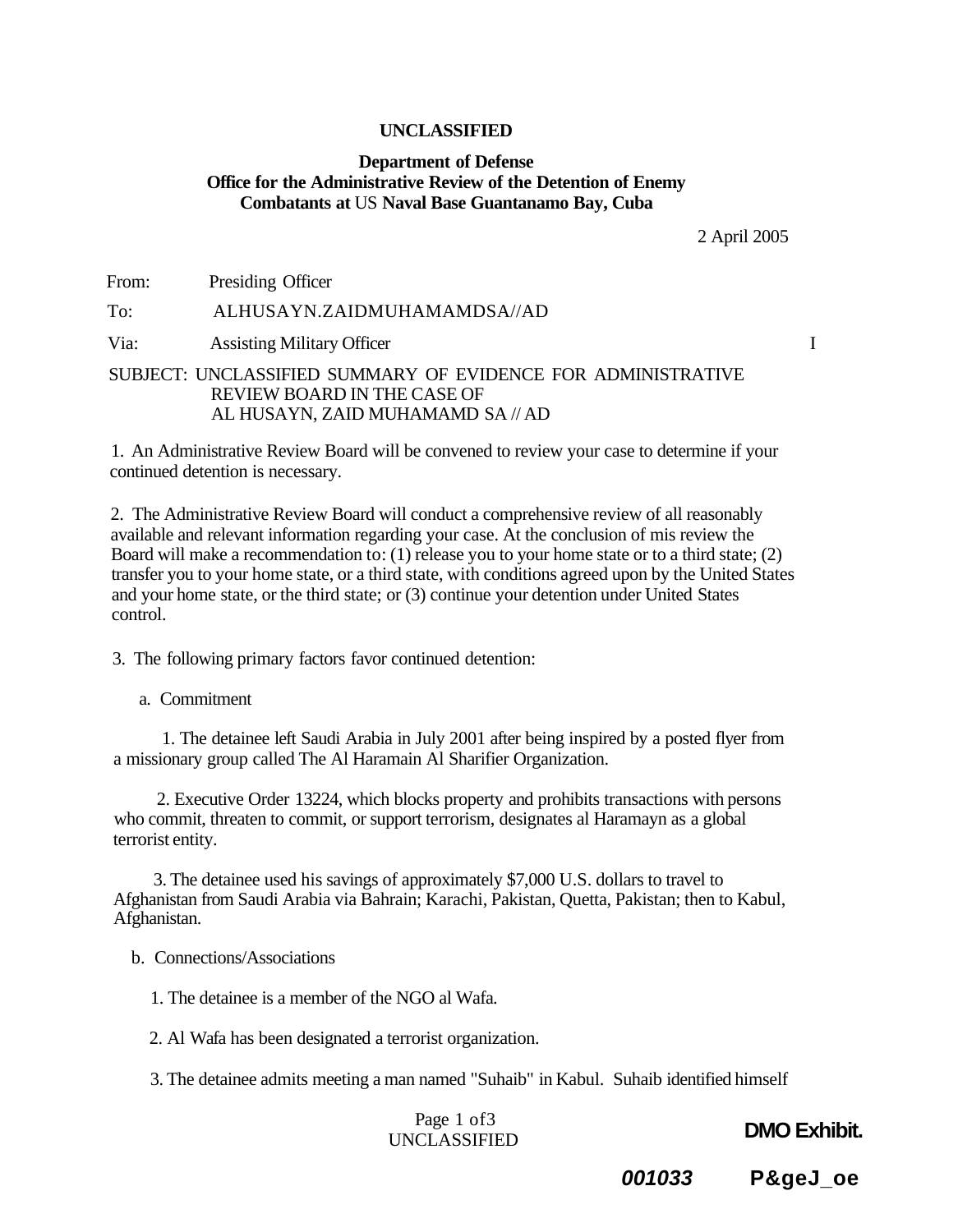# UNCLASSIFIED SUBJECT: UNCLASSIFIED SUMMARY OF EVIDENCE FOR ADMINISTRATIVE REVIEW BOARD IN THE CASE OF AL HUSAYN, ZAID MUHAMAMD SA // AD

as being from Saudi Arabia and a member of Al Wafa. Suhaib assisted the detainee with a money exchange.

4. Executive Order 13224, which blocks property and prohibits transactions with persons who commit, threaten to commit, or support terrorism, designates al Wafa as a global terrorist entity.

c. Intent

1. Upon arriving in Kabul, the detainee asked about the location of the Taliban Headquarters.

2. The detainee lived in Afghanistan for approximately five to six months. During mis time, the detainee traveled with a convoy of Taliban troops and slept in Taliban facilities.

3. The detainee carried a weapon in Afghanistan.

4. The detainee went to the Taliban frontlines in the Takhar region.

5. The detainee was identified as a fighter and occasional leader of approximately thirty men on the frontlines in the Talaquan, Afghanistan region.

6. The detainee was present and wounded during military operations at Khowst, Afghanistan on or about 5 Dec 2001.

d. Other Relevant Data

1. hi June 2003, the detainee stated he was very angry and wanted to kill the translator and the interviewers.

2. The detainee stated he was not a soldier or a fighter for the Taliban, since that was not the Fatwah he answered. However, if he were, he would be proud of it and admit it and be a martyr for that cause.

4. The following primary factors favor release or transfer:

a. The detainee claimed to have been involved only in humanitarian work in Afghanistan and has no affiliation with al Qaida. He claimed he was not involved with any armed forces. He did admit to having frequent contact with Taliban forces while in Afghanistan, but claimed to have had such contact solely for protection purposes.

b. The detainee denied meeting any al Qaida members or having attended any training camps.

c. The detainee claimed he was approached by an Afghan named "Issac" and was asked to

Page 2 of 3 UNCLASSIFIED  $001034$ 

 $p^{\wedge}$   $z$   $\wedge$  3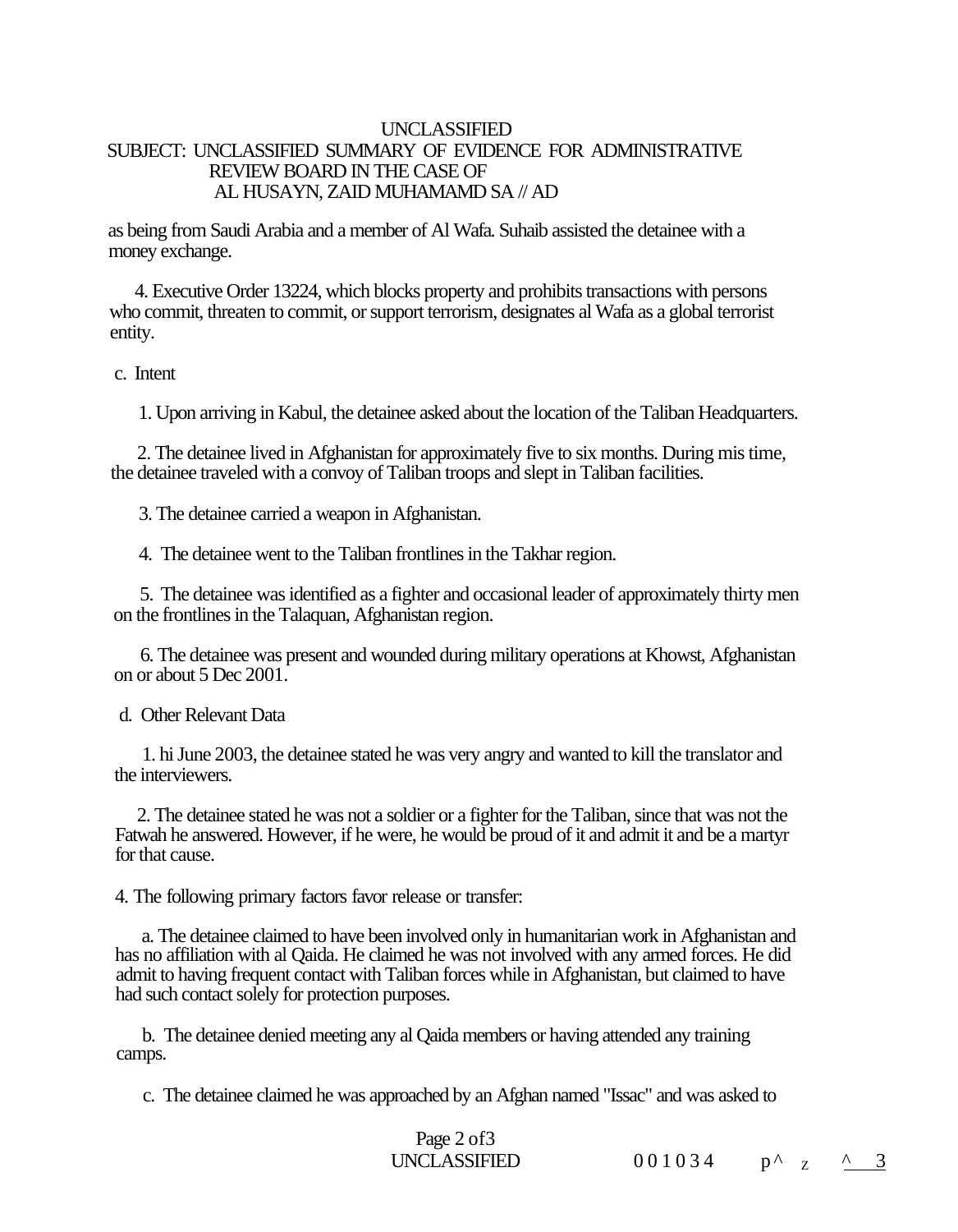# **UNCLASSIFIED SUBJECT: UNCLASSIFIED SUMMARY OF EVIDENCE FOR ADMINISTRATIVE REVIEW BOARD IN THE CASE OF AL HUSAYN, ZAflD MUHAMAMD SA // AD**

**participate in the Jihad, which he refused.** 

**5. You will be afforded a meaningful opportunity to be heard and to present information to the Board; mis includes an opportunity to be physically present at the proceeding. The Assisting Military Officer (AMO) will assist you in reviewing all relevant and reasonably available unclassified information regarding your case. The AMO is not an advocate for or against continued detention, nor may the AMO form a confidential relationship with you or represent you in any other matter.**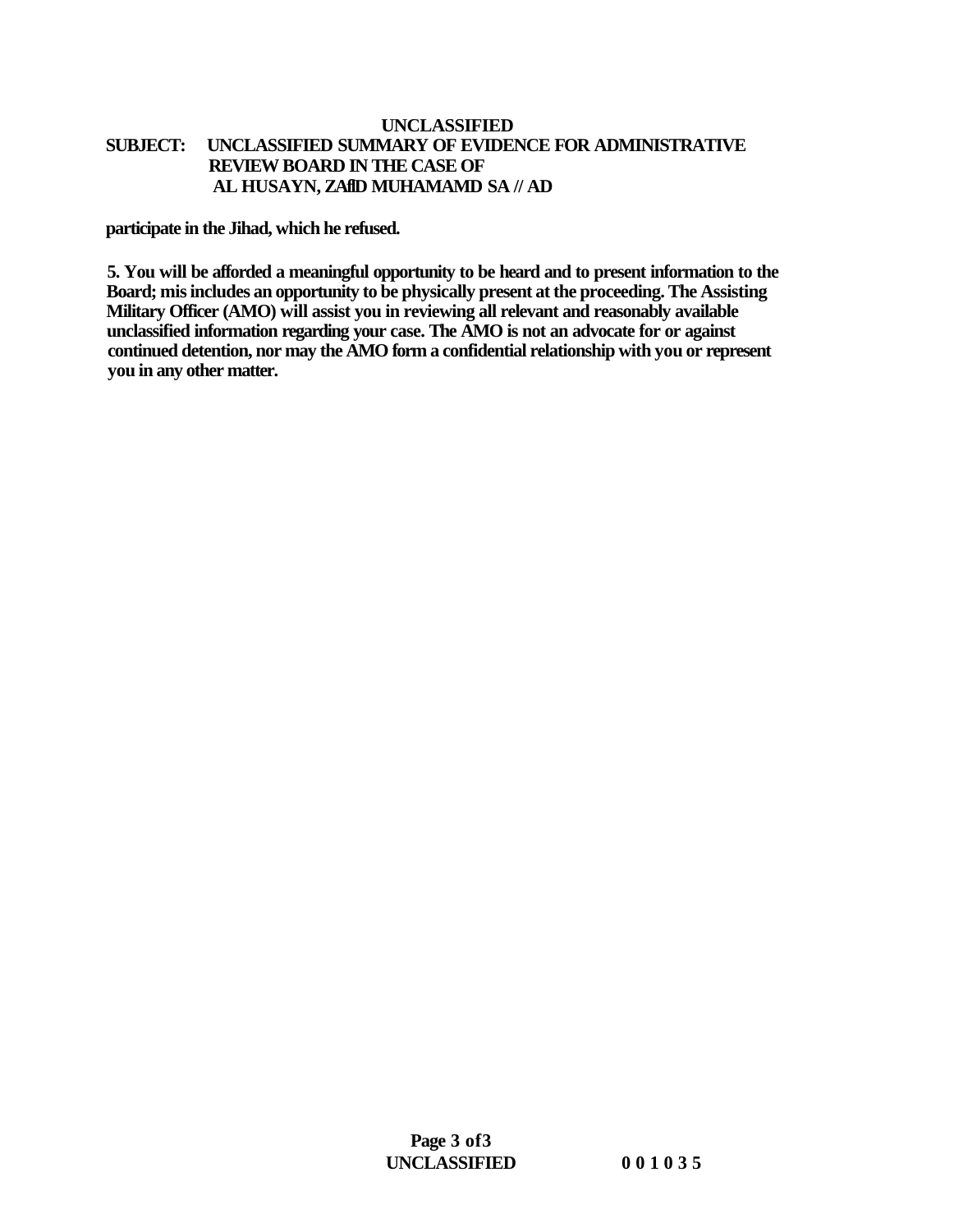# **Department of Defense Office for the Administrative Review of the Detention of Enemy Combatants at US Naval Base Guantanamo Bay, Cuba**

- From: Presiding Officer To: AL AASMI, ASSEM MATRUQ // MOHAMMAD Via: Assisting Military Officer
- SUBJECT: UNCLASSIFIED SUMMARY OF EVIDENCE FOR ADMINISTRATIVE REVIEW BOARD IN THE CASE OF AL AASMI, ASSEM MATRUQ // MOHAMMAD

1 An Administrative Review Board will be convened to review your case to determine if your continued detention is necessary.

2. The Administrative Review Board will conduct a comprehensive review of all reasonably available and relevant information regarding your case. At the conclusion of this review the Board will make a recommendation to: (1) release you to your home state or to a third state; (2) transfer you to your home state, or a third state, with conditions agreed upon by the United States and your home state, or the third state; or (3) continue your detention under United States control.

3. The following primary factors favor continued detention:

a. Commitment

1. The detainee admitted he traveled from Palestine to Afghanistan (AF) in the summer of 2001.

2. The purpose of the detainee's travel to AF was to participate in the Jihad.

3. The detainee admitted that he was convinced to go to Afghanistan by an individual who might be a recruiter for al Qaida.

b. Training

1. When the detainee arrived in AF, he attended the al Farouq training camp.

001036

UNCLASSIFIED

EXHIBIT *htf)<>"l*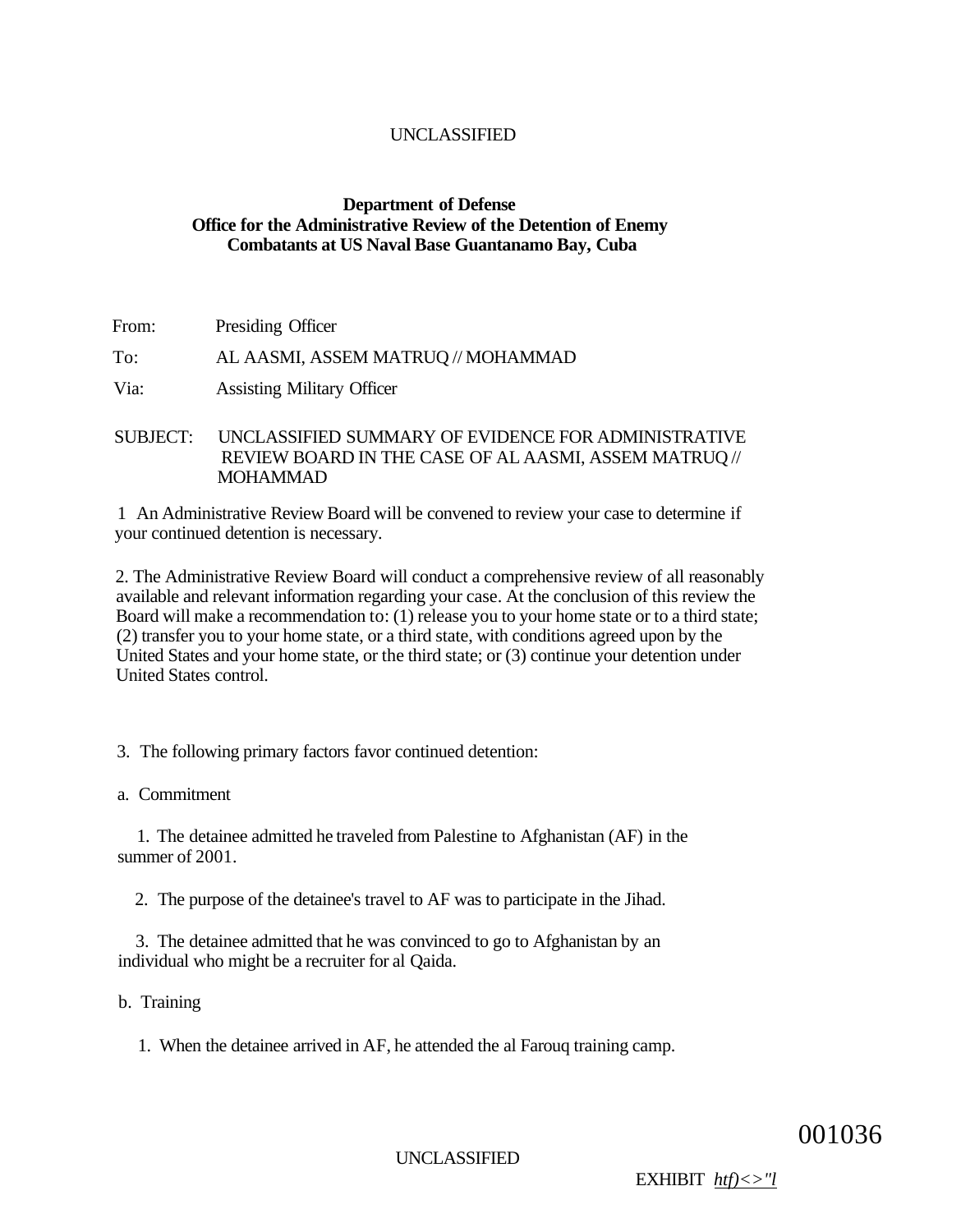2. At the al Farouq training camp, the detainee learned how to use the Kalishnikov rifle, a rocket propelled grenade (RPG), a handgun and a "Biki" rifle.

c. Intent

1. The detainee admits that he supports the actions of Usama Bin Ladin and others who commit acts of terrorism.

2. The detainee stated that he moderately supports the beliefs and actions of the Taliban.

3. The detainee admitted that he has lied on previous interviews with interrogators.

4. The following primary factors favor release or transfer:

Detainee stated during his CSRT that he "was not an Enemy Combatant to Americans." He alleges that he never went from Pakistan to Saudi Arabia and to Afghanistan for Jihad; his intention was not for fighting. He went on to say that "My faith does not allow me to go all the way to Afghanistan to do Jihad before doing my duty in my home country".

5. You will be afforded a meaningful opportunity to be heard and to present information to the Board; this includes an opportunity to be physically present at the proceeding. The Assisting Military Officer (AMO) will assist you in reviewing all relevant and reasonably available unclassified information regarding your case. The AMO is not an advocate for or against continued detention, nor may the AMO form a confidential relationship with you or represent you in any other matter.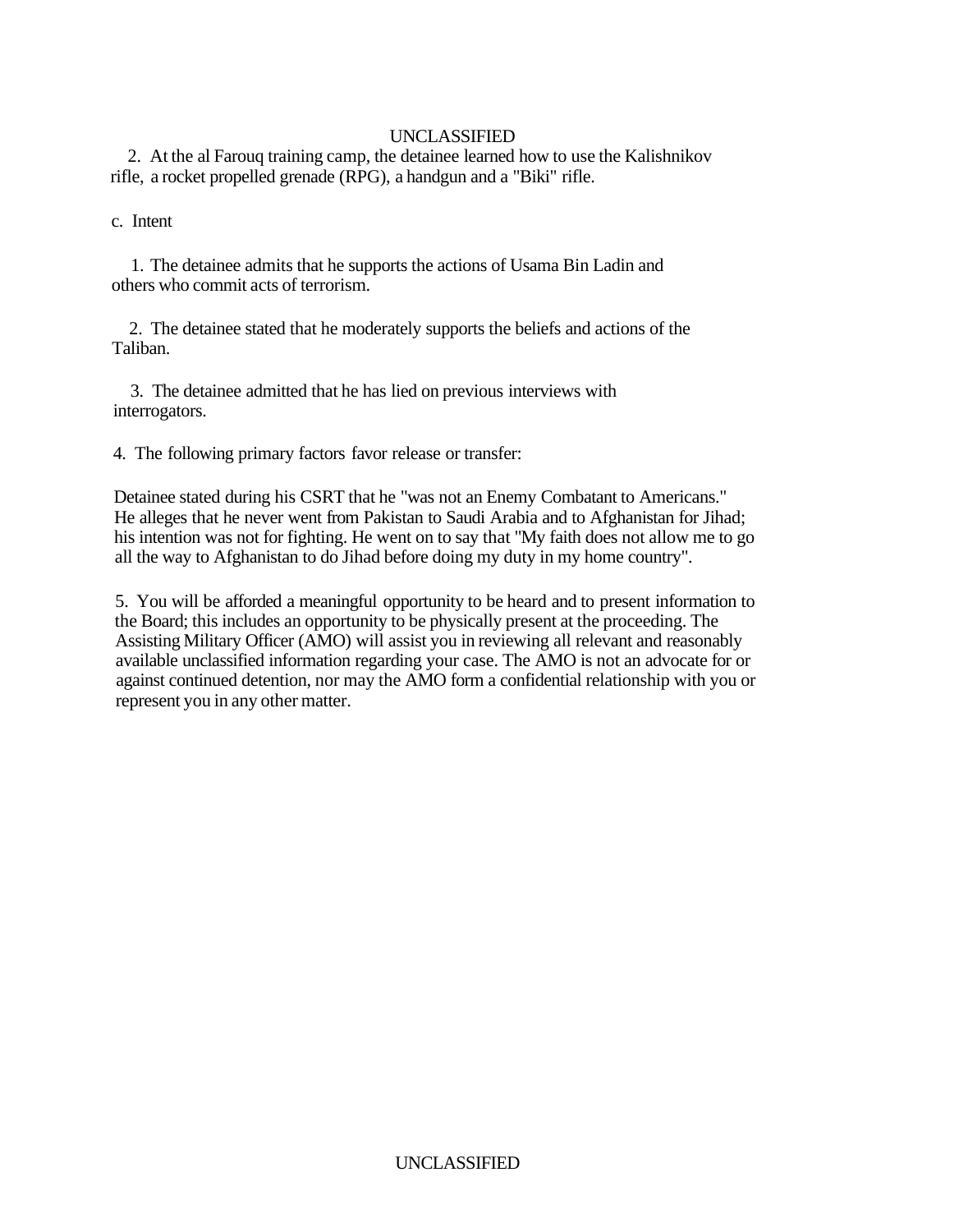# **Department of Defense Office for the Administrative Review of the Detention of Enemy Combatants at US Naval Base Guantanamo Bay,** Cuba

- From: Presiding Officer To: AL TAYS, ALIHUSAYN ABDULLAH Via: Assisting Military Officer
- SUBJECT: UNCLASSIFIED SUMMARY OF EVIDENCE FOR ADMINISTRATIVE REVIEW BOARD IN THE CASE OF AL TAYS, ALI HUSAYN ABDULLAH

1. An Administrative Review Board will be convened to review your case to determine if your continued detention is necessary.

2. The Administrative Review Board will conduct a comprehensive review of all reasonably available and relevant information regarding your case. At the conclusion of this review the Board will make a recommendation to: (1) release you to your home state or to a third state; (2) transfer you to your home state, or a third state, with conditions agreed upon by the United States and your home state, or the third state; or (3) continue your detention under United States control.

3. The following primary factors favor continued detention:

a. Commitment

1. The detainee admitted he voluntarily traveled from Yemen to Afghanistan to receive weapons training for use in a tribal war in Yemen in 2001.

2. The detainee stated during previous interviews that he had gone to Afghanistan to fight jihad.

b. Connections and Associations

1. The detainee stayed at Al Nabrass, an al Qaida safehouse known to be frequented by Usama Bin Laden, while awaiting transportation from Kandahar, Afghanistan to al Farouq training camp.

2. The detainee admitted he relinquished his passport when he arrived at the house (Al Nabrass) in Kandahar, Afghanistan. He stated "when you arrive you are suppose to hand it over to someone."

# **EXHIBIT DM0- I**

UNCLASSIFIED

Page 1 of2  $\cdot$   $\cdot$  001033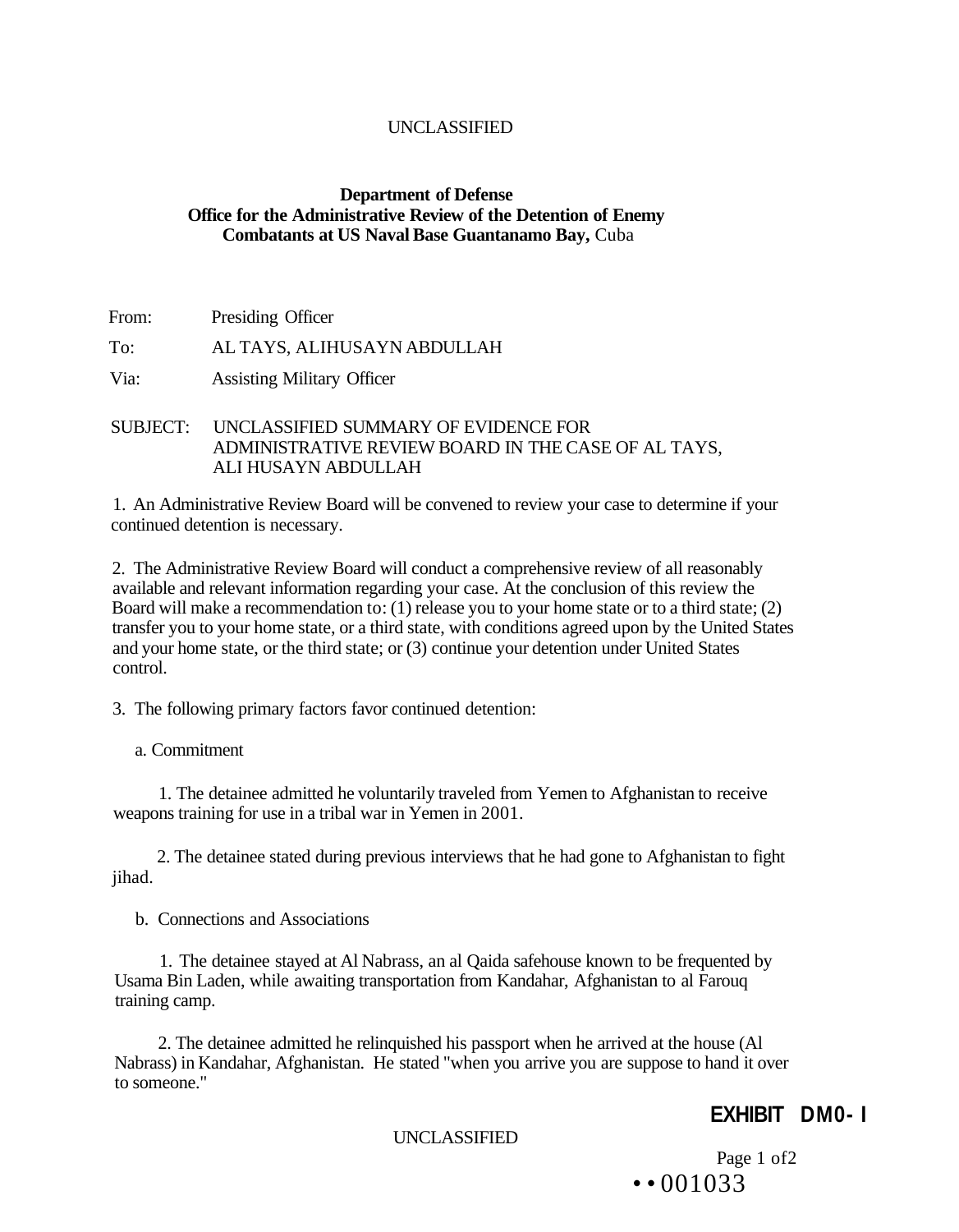**3. The detainee trained at al Farouq, a known al Qaida training facility near Kandahar, AF.** 

**c. Intent** 

**1. The detainee stated he received training on the AK-47 at al Farouq.** 

**2. Al Farouq offered basic training; anti-aircraft and mountain combat tactics courses.** 

**3. The detainee stated he went to the Tore Bora region with others and witnessed the bombing in that area.** 

**d. Other Relevant Data** 

**The detainee was combative, angry and defiant during the Combatant Status Review Tribunal (CSRT). The Tribunal panel found him to be evasive in his statements.** 

**4. The following primary factors favor release or transfer:** 

**a. The detainee stated in the Combatant Status Review Tribunal "My leaving Yemen and going to Afghanistan has nothing to do with Al Qaida or fighting"** 

**b. The detainee stated at the end of an interview "If I were al Qaida would I have helped protect British and American people. Would I have helped escort Canadian and foreign delegations when they came to visit my tribe?'\*** 

**5. You will be afforded a meaningful opportunity to be heard and to present information to the Board; this includes an opportunity to be physically present at the proceeding. The Assisting Military Officer (AMO) will assist you in reviewing all relevant and reasonably available unclassified information regarding your case. The AMO is not an advocate for or against continued detention, nor may the AMO form a confidential relationship with you or represent you in any other matter.** 

001039

**UNCLASSIFIED** 

**PAGF** *7* **OF 2**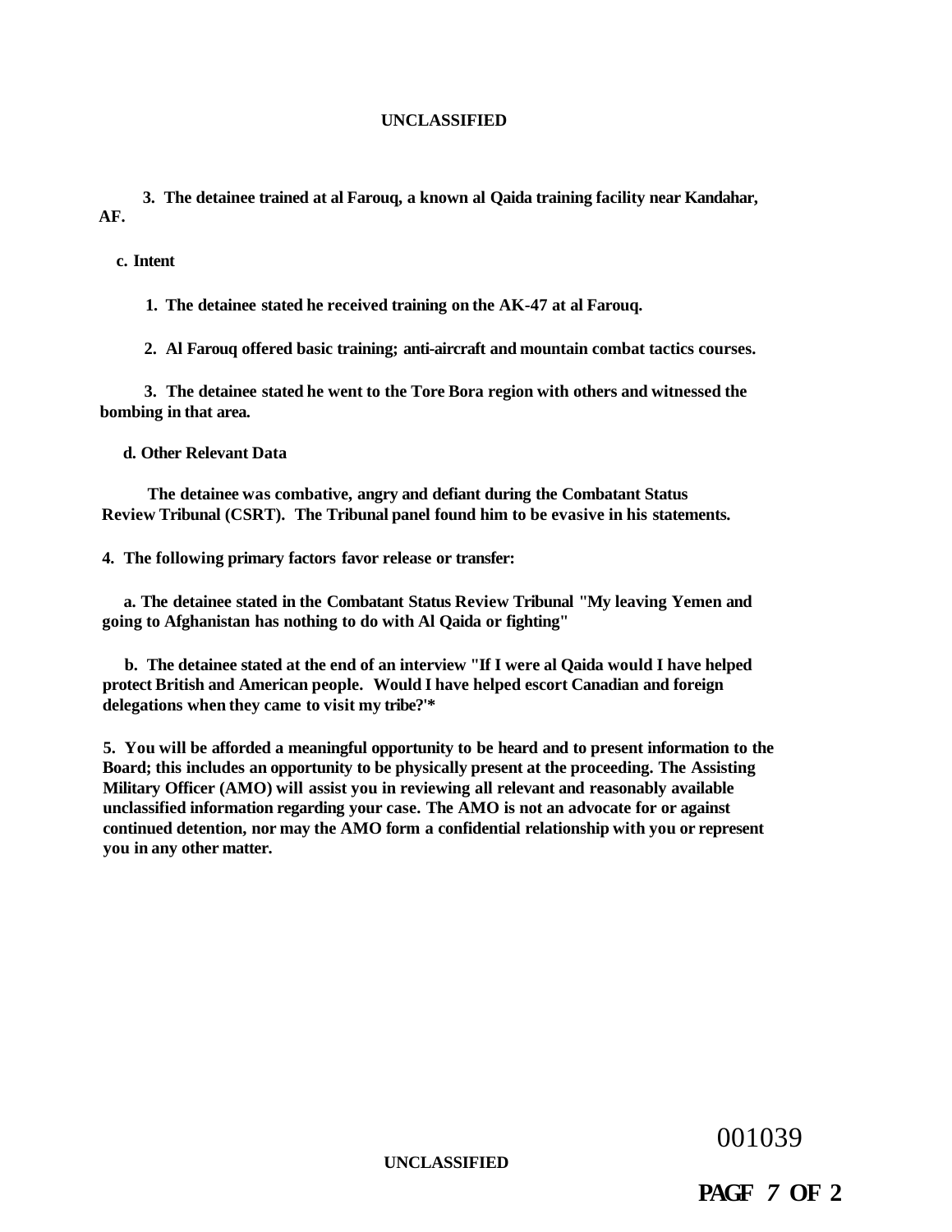# **Department of Defense Office for the Administrative Review of the Detention of Enemy Combatants at US Naval Base Guantanamo Bay, Cuba**

25 February 2005

From: Presiding Officer

# To: AL NUKHAYLAN, NAYIF ABDALLAH // IBRAHIM

Via: Assisting Military Officer

# SUBJECT: UNCLASSIFIED SUMMARY OF EVIDENCE FOR ADMINISTRATIVE REVIEW BOARD IN THE CASE OF **AL NUKHAYLAN,** NAYD7 **ABDALLAH // IBRAHIM**

1. An Administrative Review Board will be convened to review your case to determine if your continued detention is necessary.

2. The Administrative Review Board will conduct a comprehensive review of all reasonably available and relevant information regarding your case. At the conclusion of this review the Board will make a recommendation to: (1) release you to your home state or to a third state; (2) transfer you to your home state, or a third state, with conditions agreed upon by the United States and your home state, or the third state; or (3) continue your detention under United States control.

3. The following primary factors favor continued detention:

a. Commitment

1. Detainee admits traveling to Afghanistan to participate in Jihad.

2. Detainee's mode of travel was to leave Saudi Arabia via bus to Kuwait, from Kuwait to Syria on a plane and from Syria to Iran, again on an airplane and then from Iran to Afghanistan via bus. The detainee paid for this trip with the funds given to him at the mosque.

b. Training

1. Detainee admits receiving training at al-Farouq weapons training camp. He received instruction on the AK-47 rifle, PK machine gun, and RPG weapons system.

2. Detainee also attended a Moroccan training camp in Jalalabad for six to seven months.

3. Detainee admits receiving mortar training at the Moroccan camp.

UNCLASSIFED

**DMOBcNWtJ.** 

**Baqa / of Z** 

001040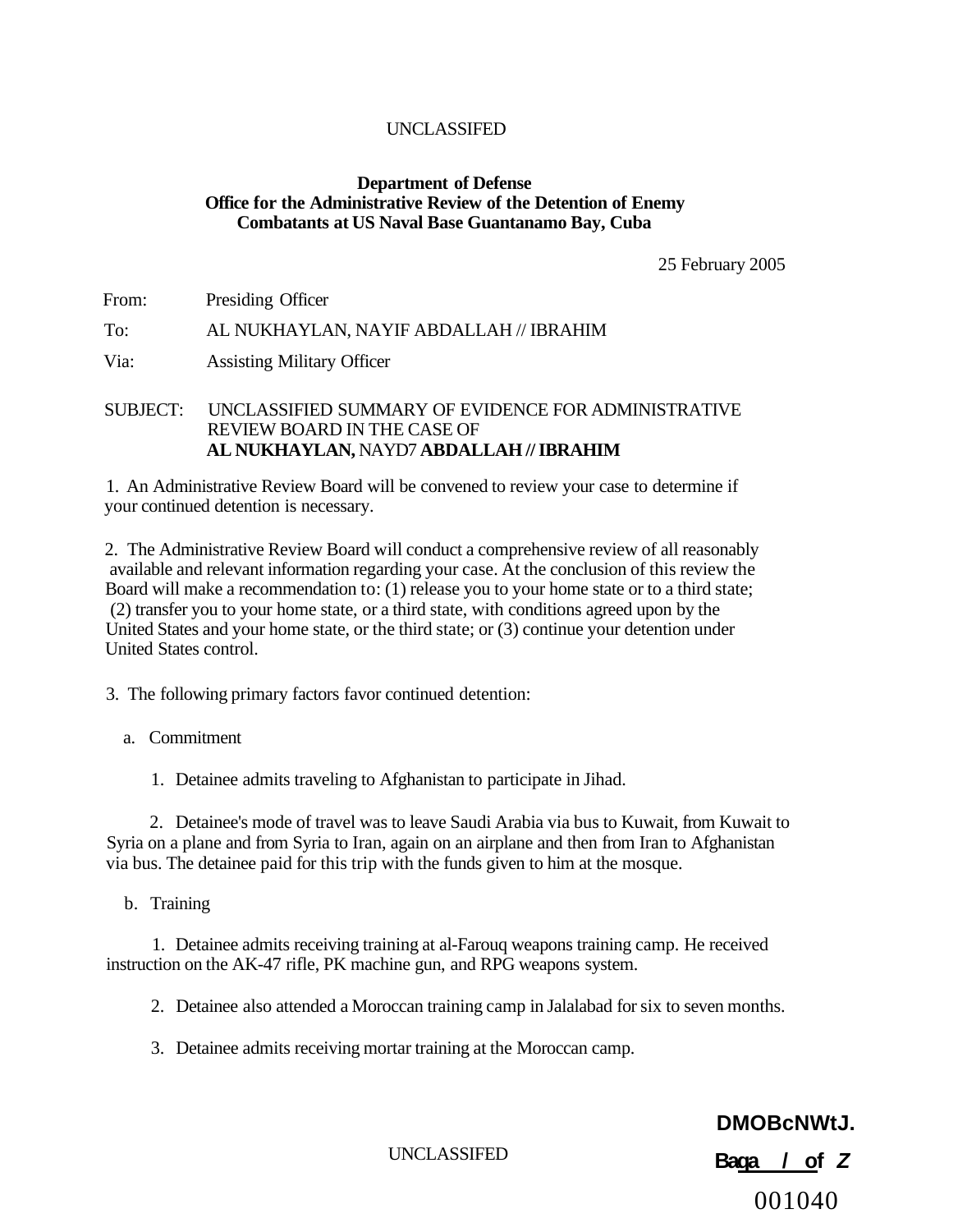# **SUBJECT: UNCLASSIFIED SUMMARY OF EVIDENCE FOR ADMINISTRATIVE REVIEW BOARD IN THE CASE OF AL NUKHA YLAN, NAYIF ABD ALLAH // IBRAHIM**

## **c. Connection**

**1. Detainee admits knowing that al-Farouq training camp belonged to Usama Bin Laden and that h was a terrorist training camp.** 

**2. Detainee stayed at the Bayt al Arab guest-house in Kandahar, Afghanistan.** 

**3. The Bayt al Arab guest-house is maintained by Usama Bin Laden.** 

# **d. Intent**

**1. Detainee said to a guard at Guantanamo Bay, Cuba, "Sergeant, I will kill you."** 

**4. The following primary factors favor release or transfer.** 

**a. The detainee claimed he went to jihad for religious reasons and to do charity work, like food distributioa** 

**b. Detainee stated he despised al Qaida, who he believes were very dangerous, and they lied to him. Detainee believes al Qaida prevented him from going home and had stolen his passport, which he believed they would use in some kind of operation.** 

**5. You will be afforded a meaningful opportunity to be heard and to present information to the Board; tins includes an opportunity to be physically present at the proceeding. The Assisting Military Officer (AMO) will assist you in reviewing all relevant and reasonably available unclassified information regarding your case. The AMO is not an advocate for or against continued detention, nor may the AMO form a confidential relationship with you or represent you in any other matter.** 

001041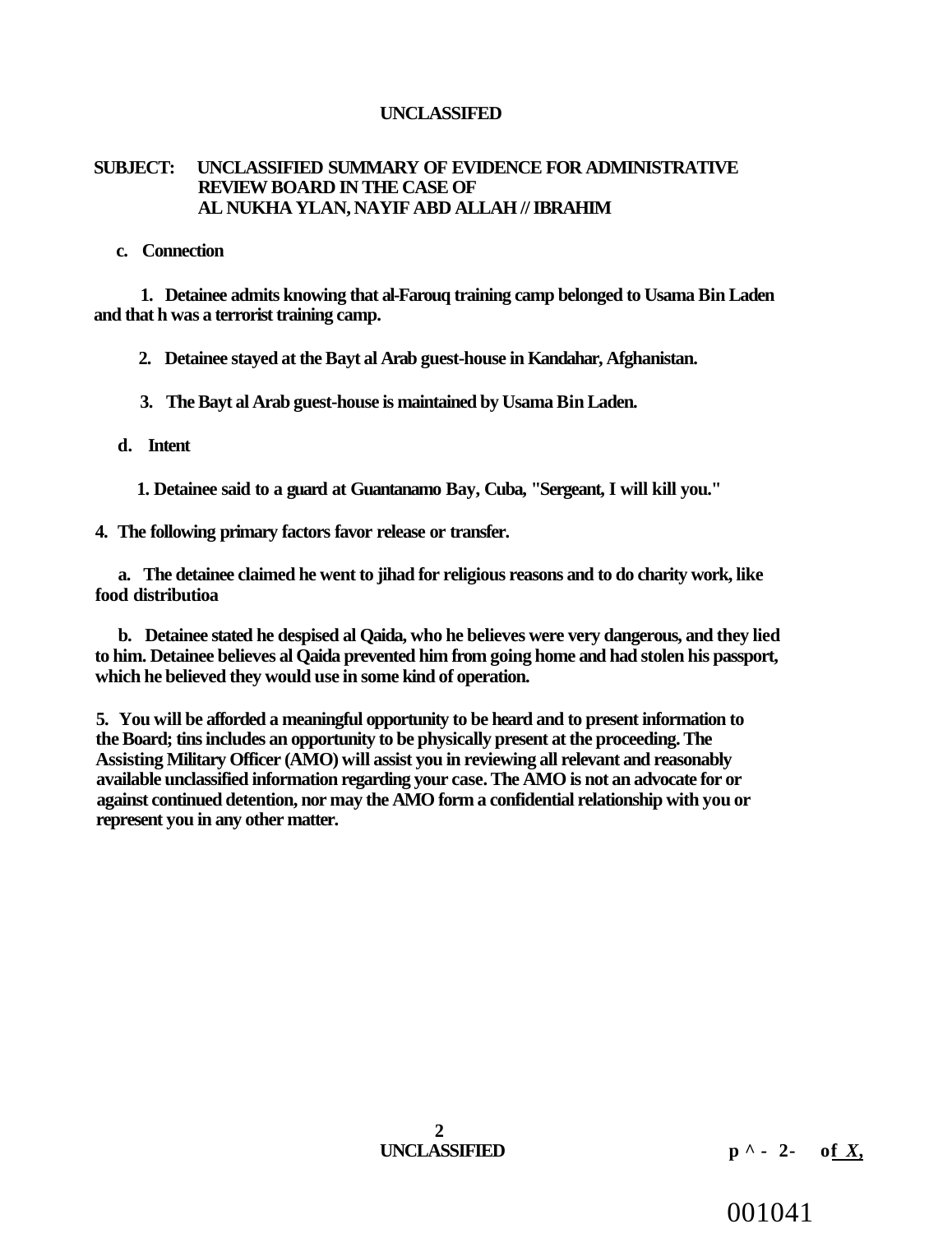# **Department of Defense Office for the Administrative Review of die Detention of Enemy Combatants at US Naval Base Guantanamo Bay, Cuba**

From: Presiding Officer  $\geq$ 

To: NOOR1, MULLAH NORULLAH

Via: Assisting Military Officer

# SUBJECT: UNCLASSIFIED SUMMARY OF EVIDENCE FOR ADMINISTRATIVE REVIEW BOARD IN THE CASE OF NOORI, MULLAH NORULLAH

1. An Administrative Review Board will be convened to review your case to determine if your continued detention is necessary.

2. The Administrative Review Board will conduct a comprehensive review of all reasonably available and relevant information regarding your case. At the conclusion of mis review the Board will make a recommendation to: (I) release you to your home state or to a third state; (2) transfer you to your home state, or a third state, with conditions agreed upon by the United States and your home state, or the third state; or (3) continue your detention under United States control.

3. The following primary factors favor continued detention:

a. Commitment

1. The detainee worked as a security guard for the governor of Jalalabad carrying a Kalashnikov rifle.

2. In 2000 the detainee moved to Mazar-E-Sharif where he was a member of a 10-12-man team who provided security to the Governor.

3. The detainee served as the acting governor in Mazar-E-Sharif for 8 or 9 months prior to his capture.

b. Connections/Associations

The detainee traveled to Kabul to serve as a security guard for a Taliban official.

c. Other relevant data

UNCLASSIFIED

001042  $\ll$  *f* if  $e^{bit}$   $\land$   $\circ$  *v*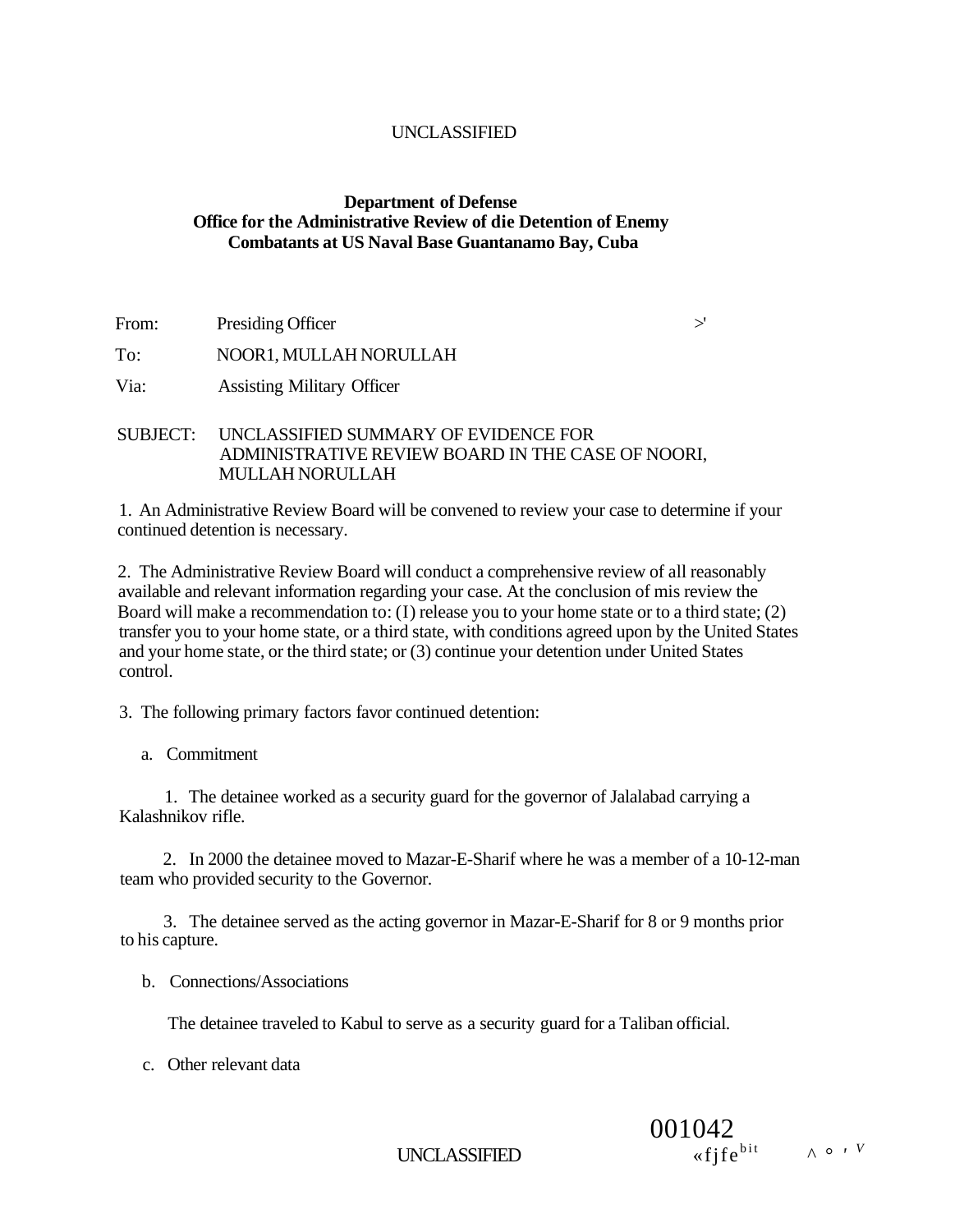**The detainee participated in a meeting where Taliban leaders decided to surrender to the Northern Alliance.** 

**4. The following primary factors favor release or transfer:** 

# **a. CSRT**

**1. The detainee testified: "I needed to survive, so I did work with the government, which was at the time the Taliban government and 1 work with them and that's the only mistake I made if you want to call it that, or that's the only thing I did."** 

# **b. Exculpatory**

**1. The detainee emphasized this was merely a civilian position and he had no real political responsibilities within the Taliban. Additionally, he had no interaction with the leaders in the Taliban.** 

**2. The detainee admitted his allegiance with the Taliban as he was fearful of standing against the current governing body in Afghanistan.** 

**3. The detainee does not know any of the al Qaeda members detained at Guantanamo. He cannot interact with the Arabs as he does not speak their language.** 

**5. You will be afforded a meaningful opportunity to be heard and to present information to the Board; this includes an opportunity to be physically present at the proceeding. The Assisting Military Officer (AMO) will assist you in reviewing all relevant and reasonably available unclassified information regarding your case. The AMO is not an advocate for or against continued detention, nor may the AMO form a confidential relationship with you or represent you in any other matter.** 

001043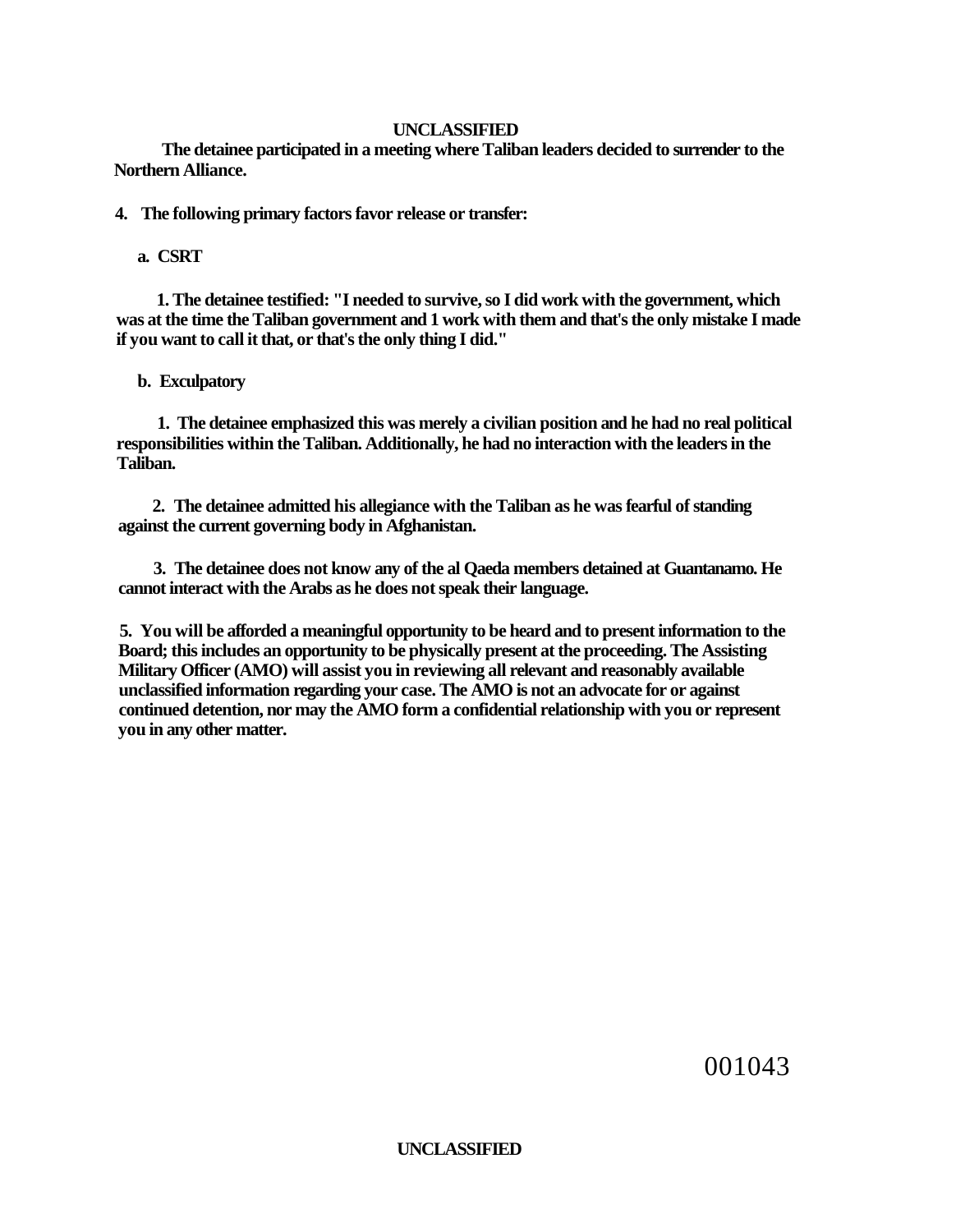# **Department of Defense Office for the Administrative Review of the Detention of Enemy Combatants at US Naval Base Guantanamo Bay, Cuba**

| From: | Presiding Officer                 | 25 January 2005 |
|-------|-----------------------------------|-----------------|
| To:   | ZEMMORLMOSAZI                     |                 |
| Via:  | <b>Assisting Military Officer</b> |                 |
|       |                                   |                 |

SUBJECT: UNCLASSIFIED SUMMARY OF EVIDENCE FOR ADMINISTRATIVE REVIEW BOARD IN THE CASE OF **ZEMMORL MOSA***11* 

1. An Administrative Review Board will be convened to review your case to determine if your continued detention is necessary.

2. The Administrative Review Board will conduct a comprehensive review of all reasonably available and relevant information regarding your case. At the conclusion of this review the Board will make a recommendation to: (1) release you to your home state or to a third state; (2) transfer you to your home state, or a third state, with conditions agreed upon by the United States and your home state, or the third state; or (3) continue your detention under United States control.

3. The following primary factors favor continued detention:

a. Commitment

1. In October 2000, the detainee left Belgium for Afghanistan, traveling through Iran.

2. The detainee wanted to go to a military training camp in Afghanistan, but was unable to due to malaria.

3. When captured, the detainee had a Casio watch,

4. The Casio watch has been incorporated into improvised explosive devices that have been linked to al Qaida and radical-Islamic ten-orists.

5. At the time of his capture, the detainee possessed a letter from a known member of al Qaida that contained a hand-written quote from Usama Bin Ladin; when roughly translated said, "Destroy their economy, crash their planes, and kill them wherever you find them, at land, sea and air."

6. The detainee was apprehended after crossing the Pakistan border, just east of Jalalabad.

**Exhibit fl/ylfl-1** 

**Paoe I of i** 

UNCLASSIFIED ,  $\overline{A}$ 

 $-001044$